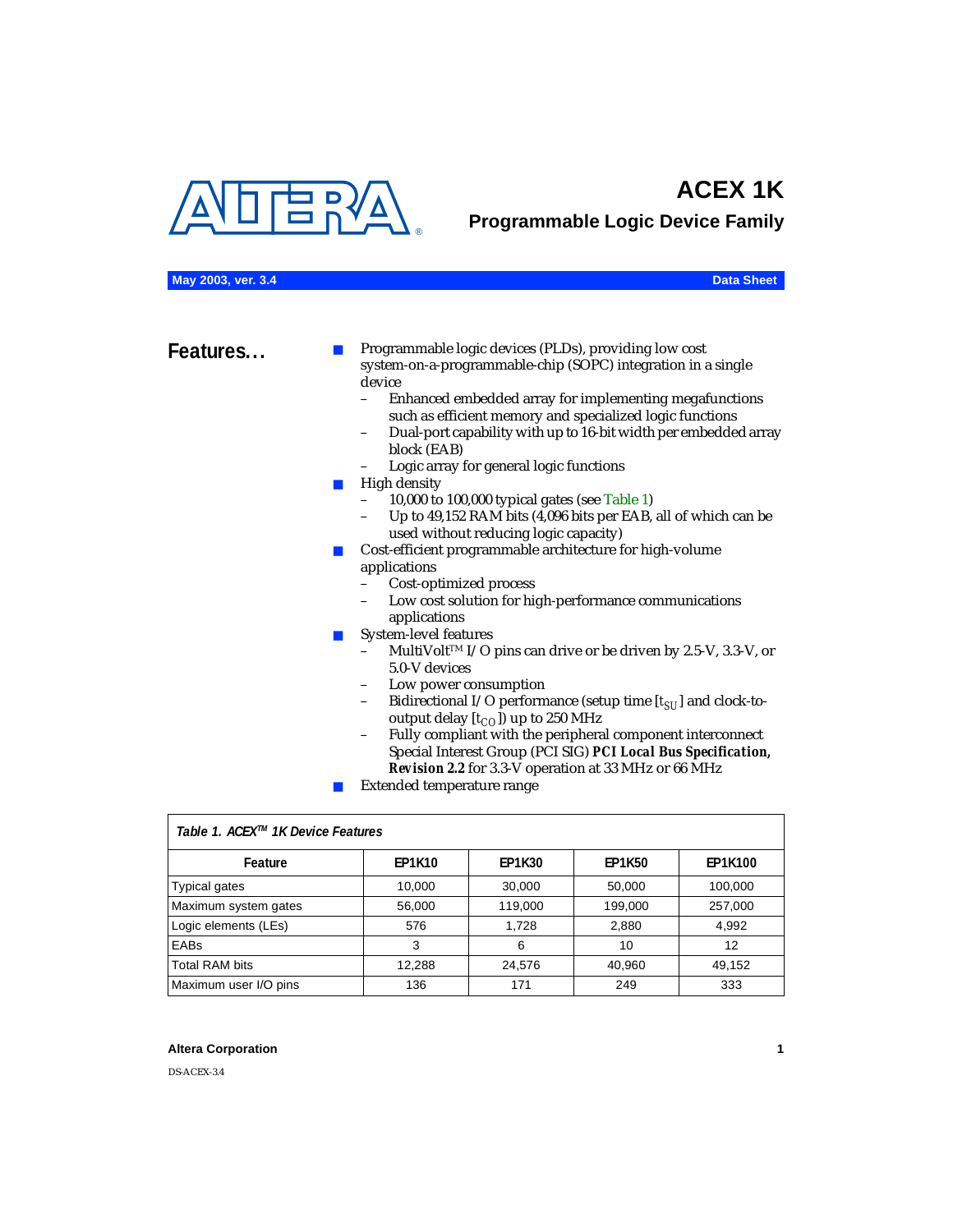| and More<br><b>Features</b><br><b>The Second</b><br>$\blacksquare$ | -1 speed grade devices are compliant with PCI Local Bus<br>Specification, Revision 2.2 for 5.0-V operation<br>Built-in Joint Test Action Group (JTAG) boundary-scan test<br>(BST) circuitry compliant with IEEE Std. 1149.1-1990, available<br>without consuming additional device logic.<br>Operate with a 2.5-V internal supply voltage<br>$\qquad \qquad -$<br>In-circuit reconfigurability (ICR) via external configuration<br>$\qquad \qquad -$<br>devices, intelligent controller, or JTAG port<br>$\text{ClockLock}^{\text{\tiny{TM}}}$ and $\text{ClockBoost}^{\text{\tiny{TM}}}$ options for reduced clock delay,<br>-<br>clock skew, and clock multiplication<br>Built-in, low-skew clock distribution trees<br>$\qquad \qquad -$<br>100% functional testing of all devices; test vectors or scan chains<br>$\qquad \qquad -$<br>are not required<br>Pull-up on I/O pins before and during configuration<br>Flexible interconnect<br>FastTrack® Interconnect continuous routing structure for fast,<br>predictable interconnect delays<br>Dedicated carry chain that implements arithmetic functions such<br>$\qquad \qquad -$<br>as fast adders, counters, and comparators (automatically used by<br>software tools and megafunctions)<br>Dedicated cascade chain that implements high-speed,<br>$\qquad \qquad -$<br>high-fan-in logic functions (automatically used by software tools<br>and megafunctions)<br>Tri-state emulation that implements internal tri-state buses<br>$\qquad \qquad -$<br>Up to six global clock signals and four global clear signals<br>$\qquad \qquad -$<br>Powerful I/O pins<br>Individual tri-state output enable control for each pin<br>$\qquad \qquad -$<br>Open-drain option on each I/O pin<br>$\qquad \qquad -$<br>Programmable output slew-rate control to reduce switching<br>noise<br>Clamp to $V_{\text{CCIO}}$ user-selectable on a pin-by-pin basis<br>Supports hot-socketing<br>$\qquad \qquad -$ |
|--------------------------------------------------------------------|------------------------------------------------------------------------------------------------------------------------------------------------------------------------------------------------------------------------------------------------------------------------------------------------------------------------------------------------------------------------------------------------------------------------------------------------------------------------------------------------------------------------------------------------------------------------------------------------------------------------------------------------------------------------------------------------------------------------------------------------------------------------------------------------------------------------------------------------------------------------------------------------------------------------------------------------------------------------------------------------------------------------------------------------------------------------------------------------------------------------------------------------------------------------------------------------------------------------------------------------------------------------------------------------------------------------------------------------------------------------------------------------------------------------------------------------------------------------------------------------------------------------------------------------------------------------------------------------------------------------------------------------------------------------------------------------------------------------------------------------------------------------------------------------------------------------------------------------------------------------------------------------------------------------------------------------------------|
|                                                                    |                                                                                                                                                                                                                                                                                                                                                                                                                                                                                                                                                                                                                                                                                                                                                                                                                                                                                                                                                                                                                                                                                                                                                                                                                                                                                                                                                                                                                                                                                                                                                                                                                                                                                                                                                                                                                                                                                                                                                            |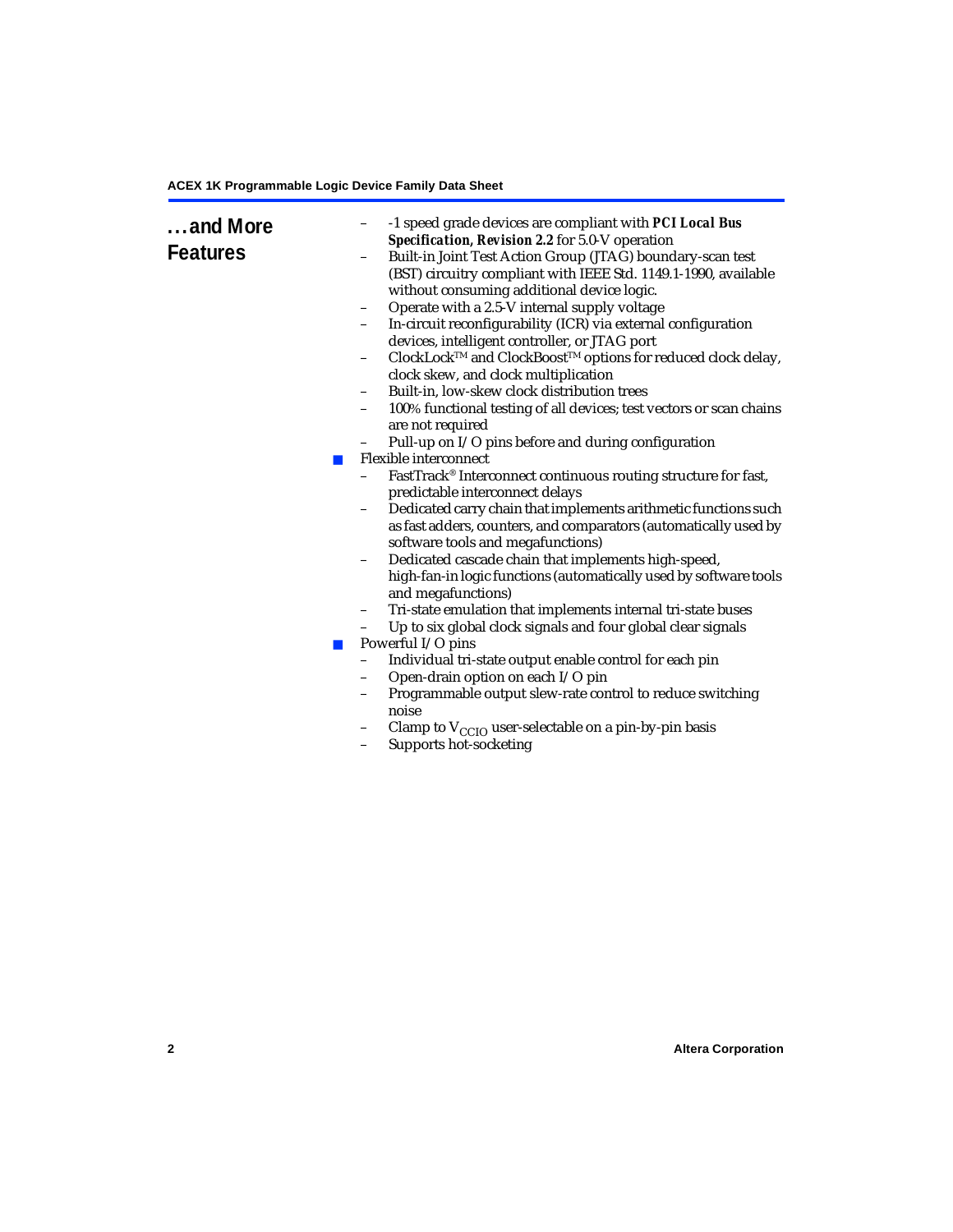- Software design support and automatic place-and-route provided by Altera development systems for Windows-based PCs and Sun SPARCstation, and HP 9000 Series 700/800 workstations
- Flexible package options are available in 100 to 484 pins, including the innovative FineLine BGATM packages (see [Tables 2](#page-2-2) and [3\)](#page-2-3)
- Additional design entry and simulation support provided by EDIF 2 0 0 and 3 0 0 netlist files, library of parameterized modules (LPM), DesignWare components, Verilog HDL, VHDL, and other interfaces to popular EDA tools from manufacturers such as Cadence, Exemplar Logic, Mentor Graphics, OrCAD, Synopsys, Synplicity, VeriBest, and Viewlogic

<span id="page-2-2"></span>

| <i>Notes <math>(1)</math>, <math>(2)</math></i><br>Table 2. ACEX 1K Package Options & I/O Pin Count |              |              |              |                                |                                |  |
|-----------------------------------------------------------------------------------------------------|--------------|--------------|--------------|--------------------------------|--------------------------------|--|
| Device                                                                                              | 100-Pin TOFP | 144-Pin TOFP | 208-Pin POFP | 256-Pin<br><b>FineLine BGA</b> | 484-Pin<br><b>FineLine BGA</b> |  |
| EP1K10                                                                                              | 66           | 92           | 120          | 136                            | 136(3)                         |  |
| EP1K30                                                                                              |              | 102          | 147          | 171                            | 171(3)                         |  |
| EP1K50                                                                                              |              | 102          | 147          | 186                            | 249                            |  |
| EP1K100                                                                                             |              |              | 147          | 186                            | 333                            |  |

#### *Notes:*

<span id="page-2-0"></span>(1) ACEX 1K device package types include thin quad flat pack (TQFP), plastic quad flat pack (PQFP), and FineLine BGA packages.

<span id="page-2-4"></span>(2) Devices in the same package are pin-compatible, although some devices have more I/O pins than others. When planning device migration, use the I/O pins that are common to all devices.

<span id="page-2-1"></span>(3) This option is supported with a 256-pin FineLine BGA package. By using SameFrame<sup>TM</sup> pin migration, all FineLine BGA packages are pin-compatible. For example, a board can be designed to support 256-pin and 484-pin FineLine BGA packages.

<span id="page-2-3"></span>

| Table 3. ACEX 1K Package Sizes                           |                |                |                    |                                |                                |  |
|----------------------------------------------------------|----------------|----------------|--------------------|--------------------------------|--------------------------------|--|
| <b>Device</b>                                            | 100-Pin TOFP   | 144-Pin TOFP   | 208-Pin POFP       | 256-Pin<br><b>FineLine BGA</b> | 484-Pin<br><b>FineLine BGA</b> |  |
| Pitch (mm)                                               | 0.50           | 0.50           | 0.50               | 1.0                            | 1.0                            |  |
| Area ( $mm2$ )                                           | 256            | 484            | 936                | 289                            | 529                            |  |
| Length $\times$ width<br>$\mathsf{mmm}\times\mathsf{mm}$ | $16 \times 16$ | $22 \times 22$ | $30.6 \times 30.6$ | $17 \times 17$                 | $23 \times 23$                 |  |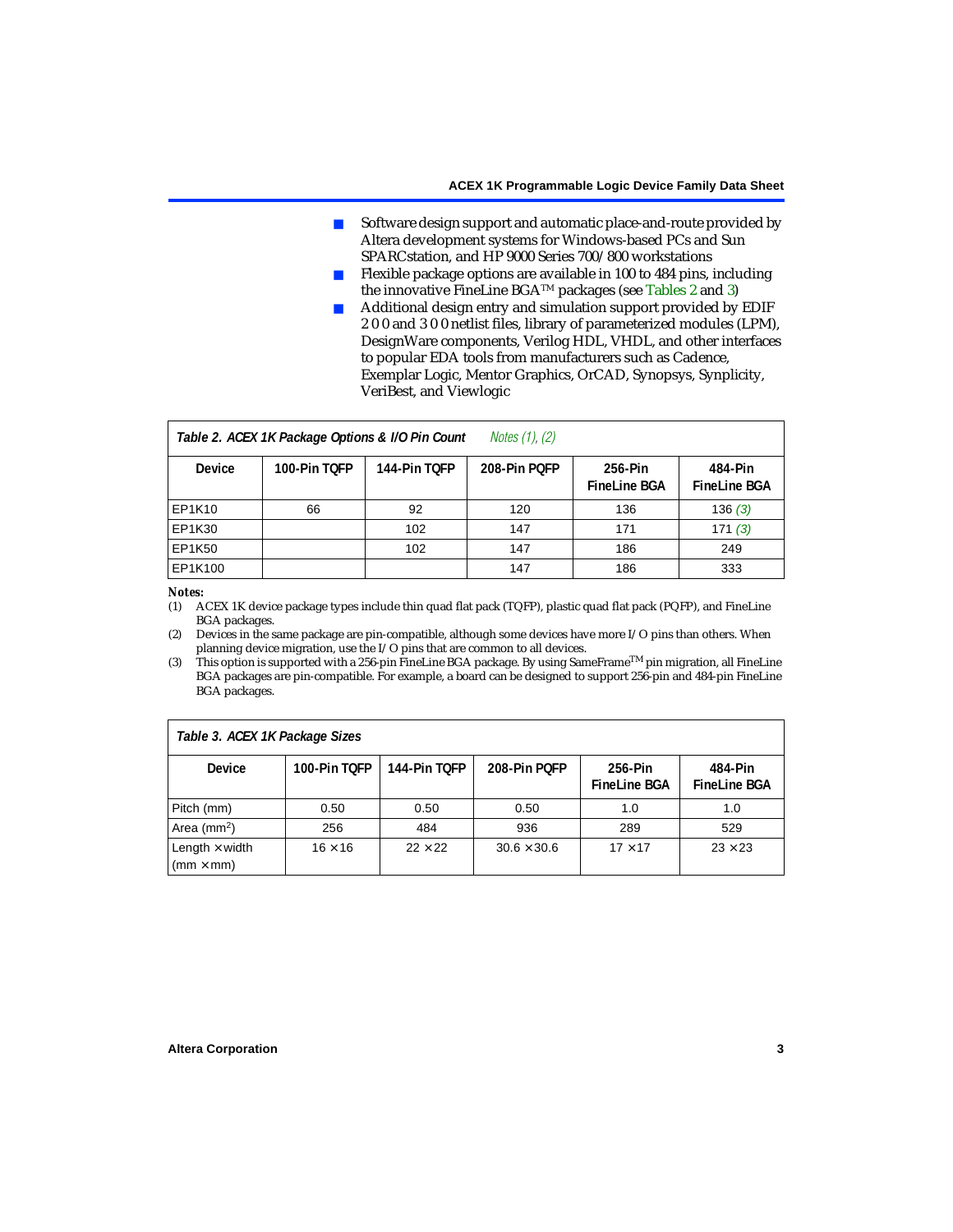# **General Description**

Altera® ACEX 1K devices provide a die-efficient, low-cost architecture by combining look-up table (LUT) architecture with EABs. LUT-based logic provides optimized performance and efficiency for data-path, register intensive, mathematical, or digital signal processing (DSP) designs, while EABs implement RAM, ROM, dual-port RAM, or first-in first-out (FIFO) functions. These elements make ACEX 1K suitable for complex logic functions and memory functions such as digital signal processing, wide data-path manipulation, data transformation and microcontrollers, as required in high-performance communications applications. Based on reconfigurable CMOS SRAM elements, the ACEX 1K architecture incorporates all features necessary to implement common gate array megafunctions, along with a high pin count to enable an effective interface with system components. The advanced process and the low voltage requirement of the 2.5-V core allow ACEX 1K devices to meet the requirements of low-cost, high-volume applications ranging from DSL modems to low-cost switches.

The ability to reconfigure ACEX 1K devices enables complete testing prior to shipment and allows the designer to focus on simulation and design verification. ACEX 1K device reconfigurability eliminates inventory management for gate array designs and test vector generation for fault coverage.

[Table 4](#page-3-1) shows ACEX 1K device performance for some common designs. All performance results were obtained with Synopsys DesignWare or LPM functions. Special design techniques are not required to implement the applications; the designer simply infers or instantiates a function in a Verilog HDL, VHDL, Altera Hardware Description Language (AHDL), or schematic design file.

| Table 4. ACEX 1K Device Performance        |                          |             |             |                    |     |              |
|--------------------------------------------|--------------------------|-------------|-------------|--------------------|-----|--------------|
| Application                                | Resources<br><b>Used</b> |             | Performance |                    |     |              |
|                                            | <b>LEs</b>               | <b>EABs</b> |             | <b>Speed Grade</b> |     | <b>Units</b> |
|                                            |                          |             | -1          | $-2$               | -3  |              |
| 16-bit loadable counter                    | 16                       | $\Omega$    | 285         | 232                | 185 | <b>MHz</b>   |
| 16-bit accumulator                         | 16                       | $\Omega$    | 285         | 232                | 185 | <b>MHz</b>   |
| 16-to-1 multiplexer (1)                    | 10                       | $\Omega$    | 3.5         | 4.5                | 6.6 | ns           |
| 16-bit multiplier with 3-stage pipeline(2) | 592                      | $\Omega$    | 156         | 131                | 93  | <b>MHz</b>   |
| $256 \times 16$ RAM read cycle speed (2)   | $\Omega$                 | 1           | 278         | 196                | 143 | <b>MHz</b>   |
| $256 \times 16$ RAM write cycle speed (2)  | $\Omega$                 |             | 185         | 143                | 111 | <b>MHz</b>   |

### <span id="page-3-1"></span>*Table 4. ACEX 1K Device Performance*

#### *Notes:*

<span id="page-3-0"></span>(1) This application uses combinatorial inputs and outputs.

<span id="page-3-2"></span>(2) This application uses registered inputs and outputs.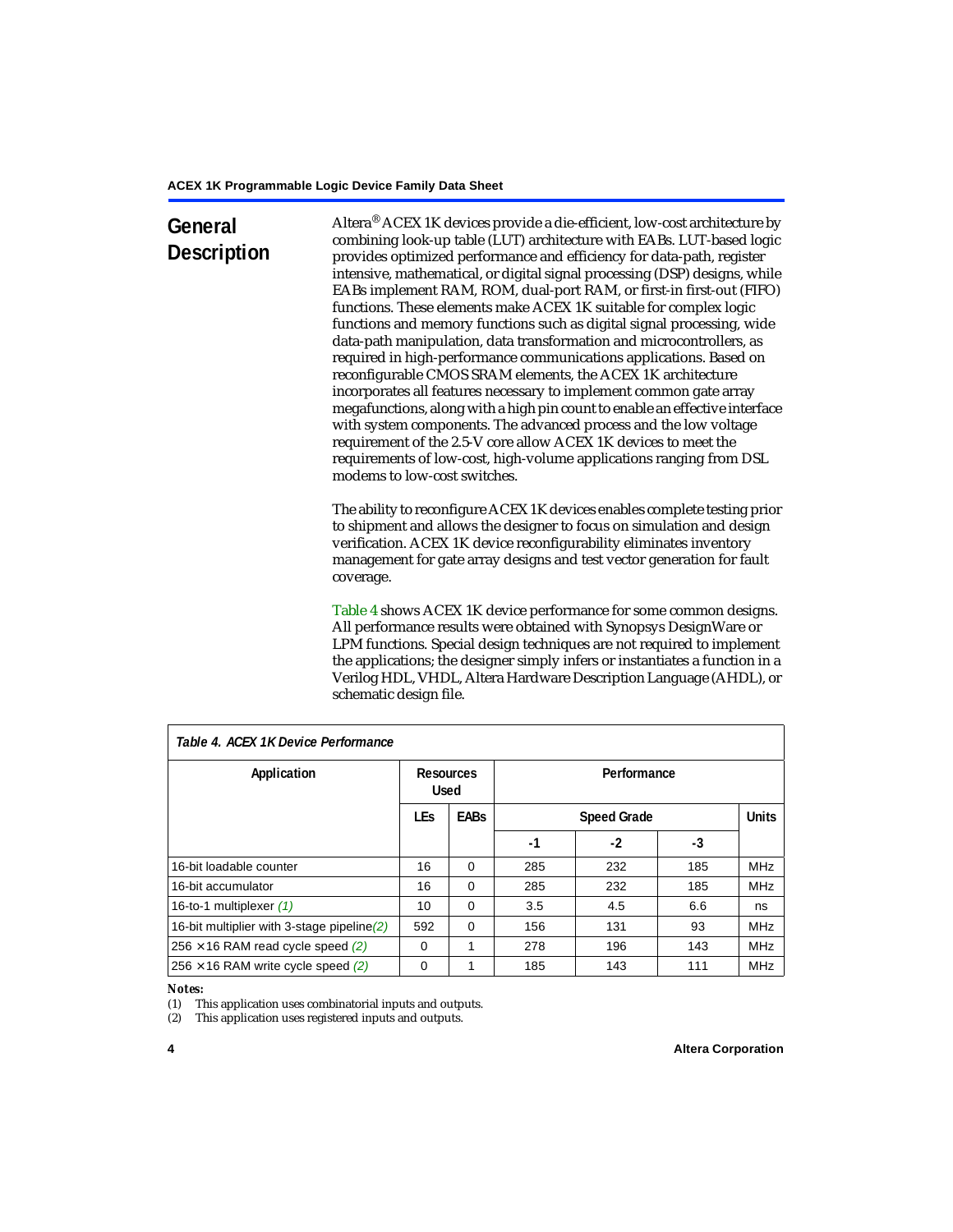[Table 5](#page-4-0) shows ACEX 1K device performance for more complex designs.

<span id="page-4-0"></span>

| Table 5. ACEX 1K Device Performance for Complex Designs        |             |                    |      |      |              |  |
|----------------------------------------------------------------|-------------|--------------------|------|------|--------------|--|
| Application                                                    | <b>LEs</b>  | Performance        |      |      |              |  |
|                                                                | <b>Used</b> | <b>Speed Grade</b> |      |      | <b>Units</b> |  |
|                                                                |             | -1                 | $-2$ | -3   |              |  |
| 16-bit, 8-tap parallel finite impulse response (FIR)<br>filter | 597         | 192                | 156  | 116  | <b>MSPS</b>  |  |
| 8-bit, 512-point Fast Fourier transform (FFT)                  | 1.854       | 23.4               | 28.7 | 38.9 | μs           |  |
| function                                                       |             | 113                | 92   | 68   | <b>MHz</b>   |  |
| a16450 universal asynchronous<br>receiver/transmitter (UART)   | 342         | 36                 | 28   | 20.5 | <b>MHz</b>   |  |

These designs are available as Altera MegaCore<sup>TM</sup> functions.

Each ACEX 1K device contains an embedded array and a logic array. The embedded array is used to implement a variety of memory functions or complex logic functions, such as digital signal processing (DSP), wide data-path manipulation, microcontroller applications, and datatransformation functions. The logic array performs the same function as the sea-of-gates in the gate array and is used to implement general logic such as counters, adders, state machines, and multiplexers. The combination of embedded and logic arrays provides the high performance and high density of embedded gate arrays, enabling designers to implement an entire system on a single device.

ACEX 1K devices are configured at system power-up with data stored in an Altera serial configuration device or provided by a system controller. Altera offers EPC16, EPC2, EPC1, and EPC1441 configuration devices, which configure ACEX 1K devices via a serial data stream. Configuration data can also be downloaded from system RAM or via the Altera MasterBlaster™, ByteBlasterMV™, or BitBlaster™ download cables. After an ACEX 1K device has been configured, it can be reconfigured in-circuit by resetting the device and loading new data. Because reconfiguration requires less than 40 ms, real-time changes can be made during system operation.

ACEX 1K devices contain an interface that permits microprocessors to configure ACEX 1K devices serially or in parallel, and synchronously or asynchronously. The interface also enables microprocessors to treat an ACEX 1K device as memory and configure it by writing to a virtual memory location, simplifying device reconfiguration.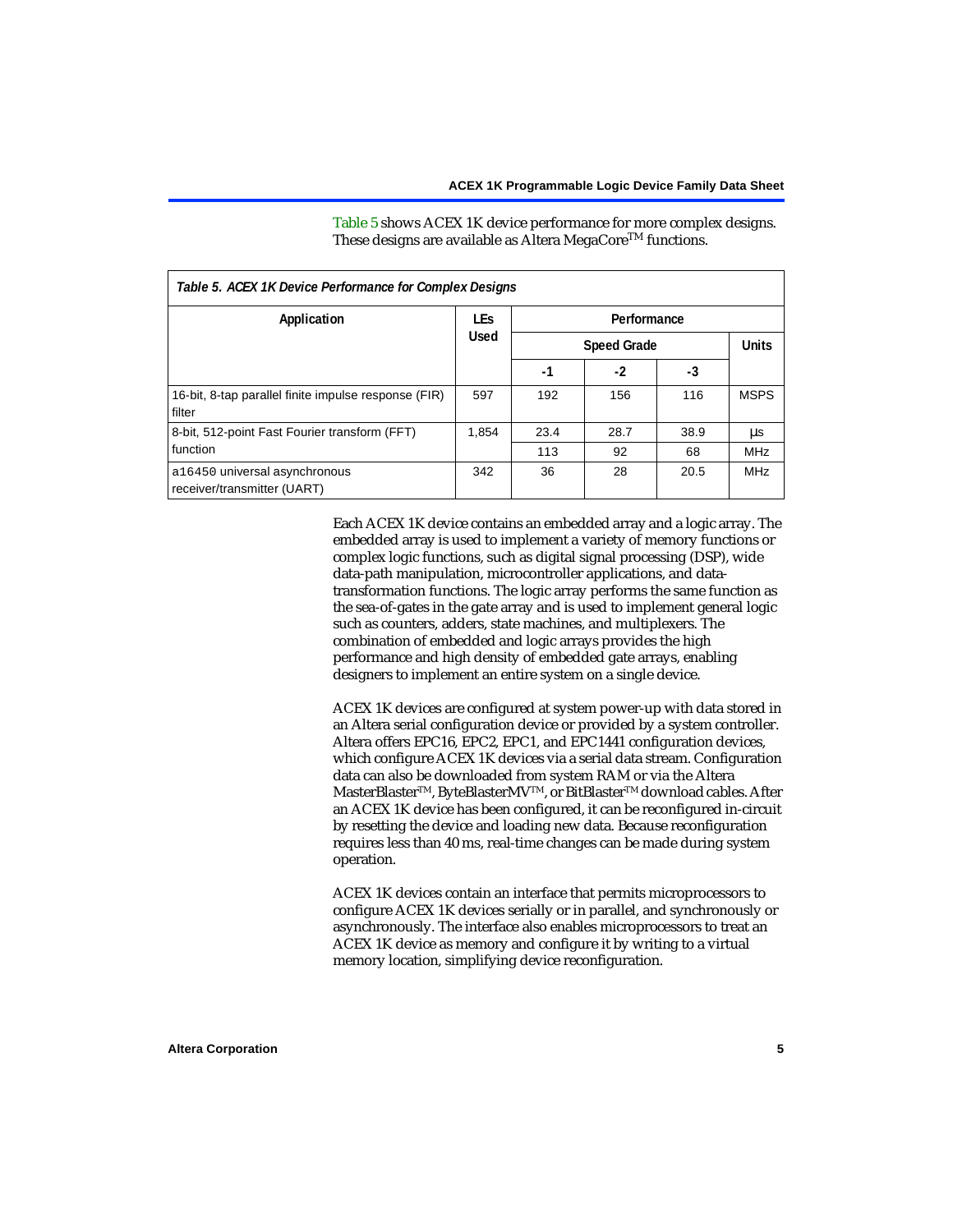For more information on the configuration of ACEX 1K devices, see the following documents:

- *[Configuration Devices for ACEX, APEX, FLEX, & Mercury Devices Data](#page-0-1)  Sheet*
- *[MasterBlaster Serial/USB Communications Cable Data Sheet](#page-0-1)*
- *[ByteBlasterMV Parallel Port Download Cable Data Sheet](#page-0-1)*
- *[BitBlaster Serial Download Cable Data Sheet](#page-0-1)*

ACEX 1K devices are supported by Altera development systems, which are integrated packages that offer schematic, text (including AHDL), and waveform design entry, compilation and logic synthesis, full simulation and worst-case timing analysis, and device configuration. The software provides EDIF 2 0 0 and 3 0 0, LPM, VHDL, Verilog HDL, and other interfaces for additional design entry and simulation support from other industry-standard PC- and UNIX workstation-based EDA tools.

The Altera software works easily with common gate array EDA tools for synthesis and simulation. For example, the Altera software can generate Verilog HDL files for simulation with tools such as Cadence Verilog-XL. Additionally, the Altera software contains EDA libraries that use devicespecific features such as carry chains, which are used for fast counter and arithmetic functions. For instance, the Synopsys Design Compiler library supplied with the Altera development system includes DesignWare functions that are optimized for the ACEX 1K device architecture.

The Altera development systems run on Windows-based PCs and Sun SPARCstation, and HP 9000 Series 700/800 workstations.



f For more information, see the *[MAX+PLUS II Programmable Logic](#page-0-1)  [Development System & Software Data Sheet](#page-0-1)* and the *[Quartus Programmable](#page-0-1)  [Logic Development System & Software Data Sheet](#page-0-1)*.

### **Functional Description**

Each ACEX 1K device contains an enhanced embedded array that implements memory and specialized logic functions, and a logic array that implements general logic.

The embedded array consists of a series of EABs. When implementing memory functions, each EAB provides 4,096 bits, which can be used to create RAM, ROM, dual-port RAM, or first-in first-out (FIFO) functions. When implementing logic, each EAB can contribute 100 to 600 gates towards complex logic functions such as multipliers, microcontrollers, state machines, and DSP functions. EABs can be used independently, or multiple EABs can be combined to implement larger functions.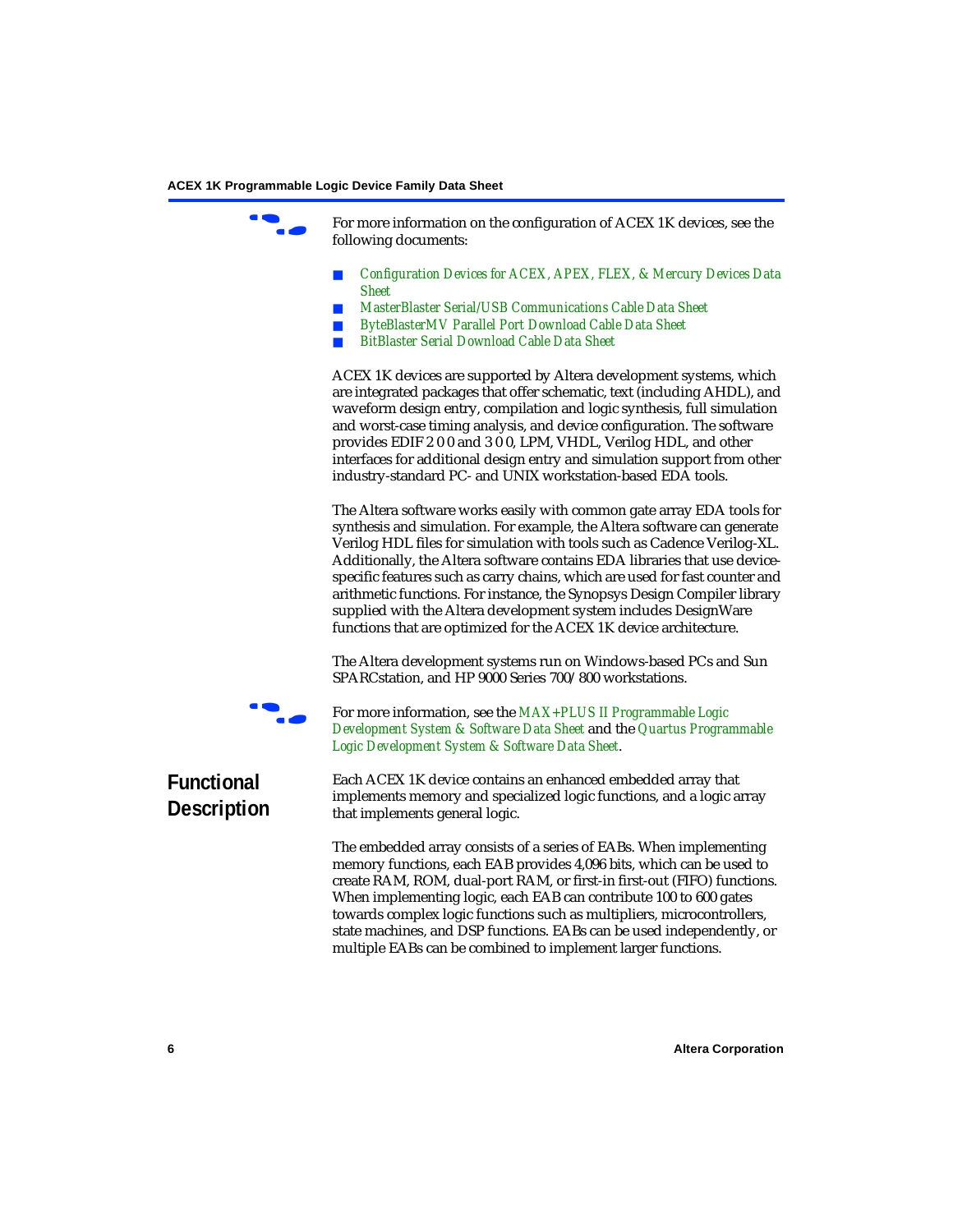The logic array consists of logic array blocks (LABs). Each LAB contains eight LEs and a local interconnect. An LE consists of a 4-input LUT, a programmable flipflop, and dedicated signal paths for carry and cascade functions. The eight LEs can be used to create medium-sized blocks of logic—such as 8-bit counters, address decoders, or state machines—or combined across LABs to create larger logic blocks. Each LAB represents about 96 usable logic gates.

Signal interconnections within ACEX 1K devices (as well as to and from device pins) are provided by the FastTrack Interconnect routing structure, which is a series of fast, continuous row and column channels that run the entire length and width of the device.

Each I/O pin is fed by an I/O element (IOE) located at the end of each row and column of the FastTrack Interconnect routing structure. Each IOE contains a bidirectional I/O buffer and a flipflop that can be used as either an output or input register to feed input, output, or bidirectional signals. When used with a dedicated clock pin, these registers provide exceptional performance. As inputs, they provide setup times as low as 1.1 ns and hold times of 0 ns. As outputs, these registers provide clock-to-output times as low as 2.5 ns. IOEs provide a variety of features, such as JTAG BST support, slew-rate control, tri-state buffers, and open-drain outputs.

[Figure 1](#page-7-0) shows a block diagram of the ACEX 1K device architecture. Each group of LEs is combined into an LAB; groups of LABs are arranged into rows and columns. Each row also contains a single EAB. The LABs and EABs are interconnected by the FastTrack Interconnect routing structure. IOEs are located at the end of each row and column of the FastTrack Interconnect routing structure.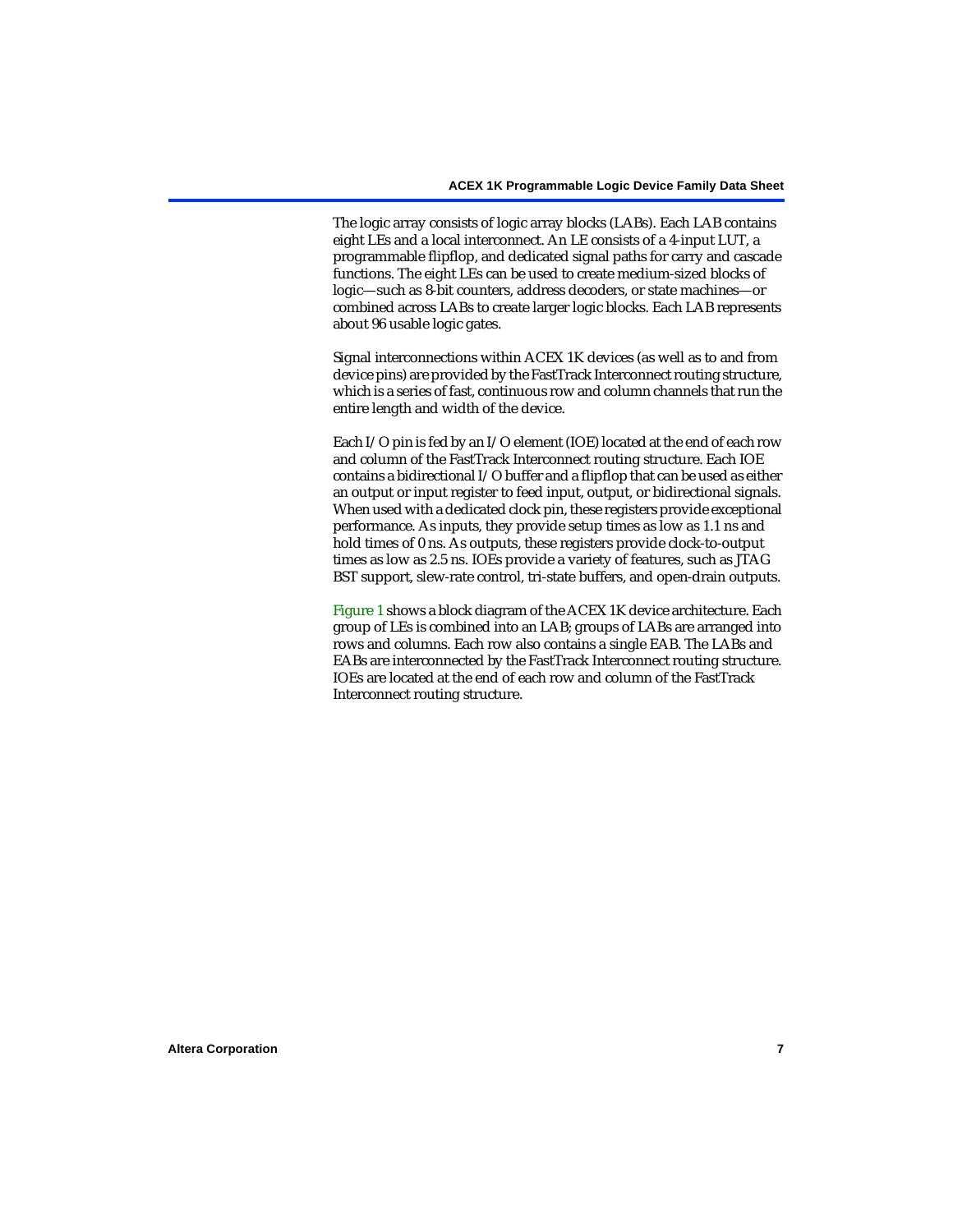

<span id="page-7-0"></span>*Figure 1. ACEX 1K Device Block Diagram*

ACEX 1K devices provide six dedicated inputs that drive the flipflops' control inputs and ensure the efficient distribution of high-speed, lowskew (less than 1.0 ns) control signals. These signals use dedicated routing channels that provide shorter delays and lower skews than the FastTrack Interconnect routing structure. Four of the dedicated inputs drive four global signals. These four global signals can also be driven by internal logic, providing an ideal solution for a clock divider or an internally generated asynchronous clear signal that clears many registers in the device.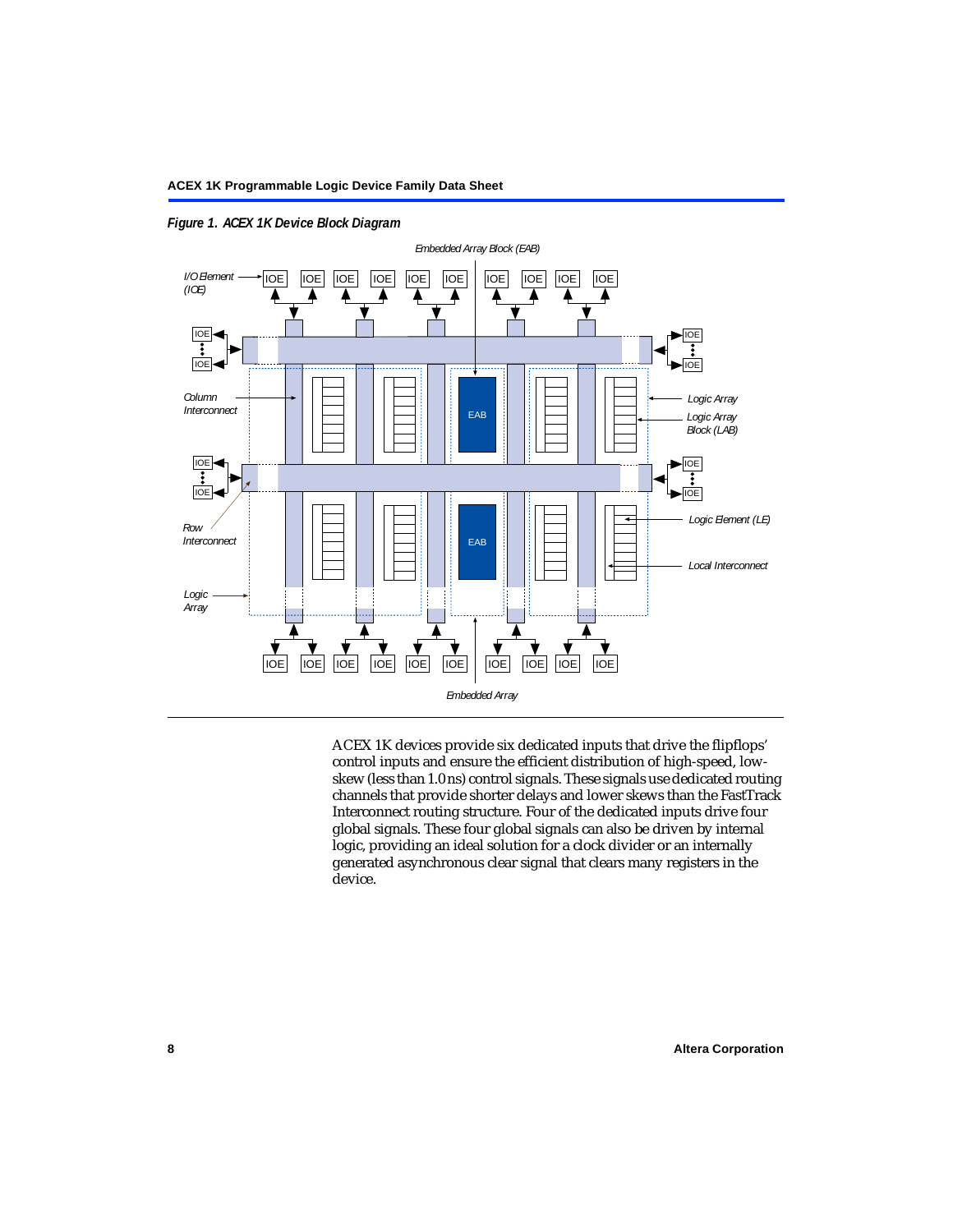#### **Embedded Array Block**

The EAB is a flexible block of RAM, with registers on the input and output ports, that is used to implement common gate array megafunctions. Because it is large and flexible, the EAB is suitable for functions such as multipliers, vector scalars, and error correction circuits. These functions can be combined in applications such as digital filters and microcontrollers.

Logic functions are implemented by programming the EAB with a readonly pattern during configuration, thereby creating a large LUT. With LUTs, combinatorial functions are implemented by looking up the results rather than by computing them. This implementation of combinatorial functions can be faster than using algorithms implemented in general logic, a performance advantage that is further enhanced by the fast access times of EABs. The large capacity of EABs enables designers to implement complex functions in a single logic level without the routing delays associated with linked LEs or field-programmable gate array (FPGA) RAM blocks. For example, a single EAB can implement any function with 8 inputs and 16 outputs. Parameterized functions, such as LPM functions, can take advantage of the EAB automatically.

The ACEX 1K enhanced EAB supports dual-port RAM. The dual-port structure is ideal for FIFO buffers with one or two clocks. The ACEX 1K EAB can also support up to 16-bit-wide RAM blocks. The ACEX 1K EAB can act in dual-port or single-port mode. When in dual-port mode, separate clocks may be used for EAB read and write sections, allowing the EAB to be written and read at different rates. It also has separate synchronous clock enable signals for the EAB read and write sections, which allow independent control of these sections.

The EAB can also be used for bidirectional, dual-port memory applications where two ports read or write simultaneously. To implement this type of dual-port memory, two EABs are used to support two simultaneous reads or writes.

Alternatively, one clock and clock enable can be used to control the input registers of the EAB, while a different clock and clock enable control the output registers (see [Figure 2\)](#page-9-0).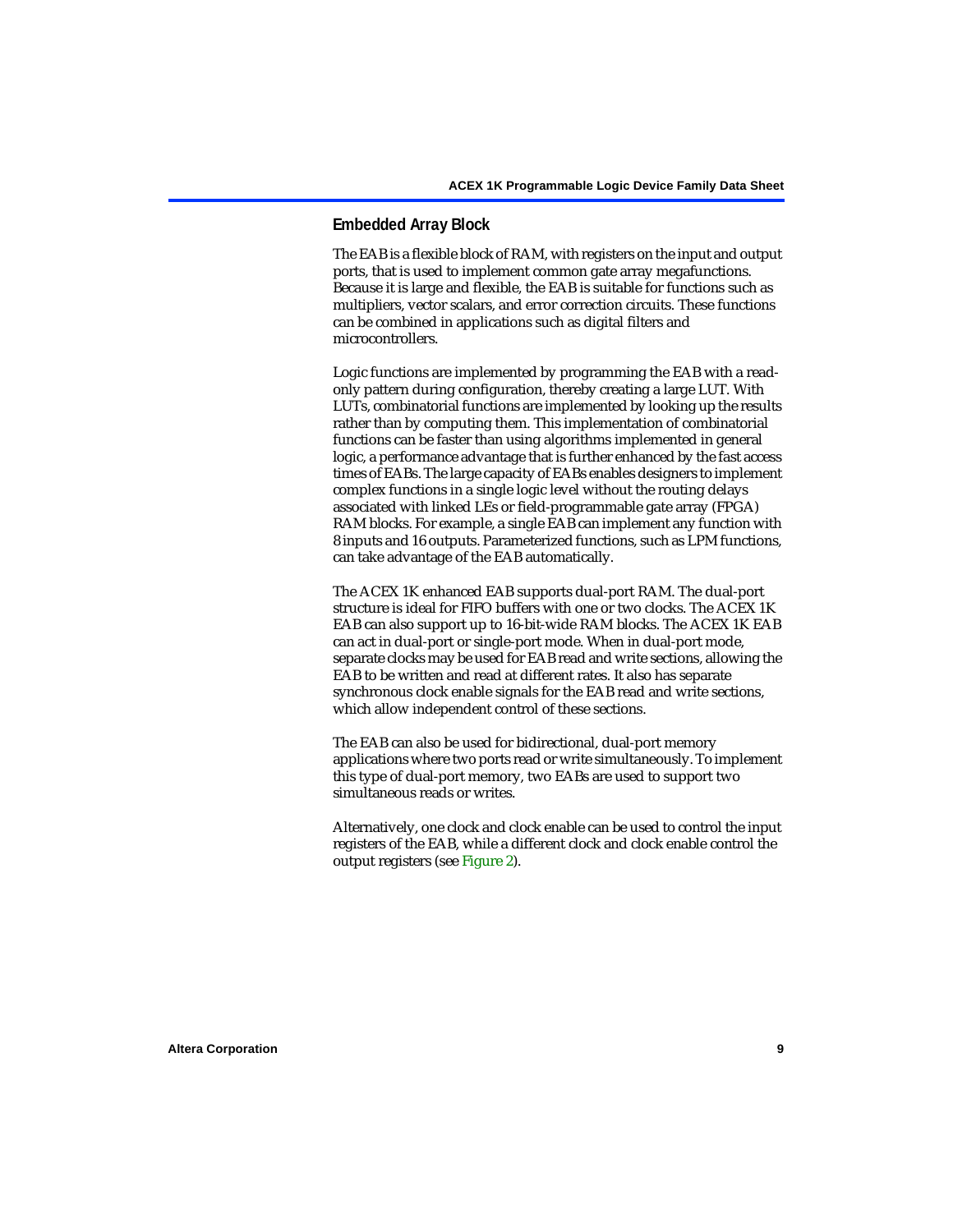

#### <span id="page-9-0"></span>*Figure 2. ACEX 1K Device in Dual-Port RAM Mode [Note \(1\)](#page-9-1)*

# *Notes:*<br>(1) A

- <span id="page-9-1"></span>(1) All registers can be asynchronously cleared by EAB local interconnect signals, global signals, or the chip-wide reset.<br>(2) EP1K10. EP1K30. and EP1K50 devices have 88 EAB local interconnect channels: EP1K100 devices hav
- EP1K10, EP1K30, and EP1K50 devices have 88 EAB local interconnect channels; EP1K100 devices have 104 EAB local interconnect channels.

The EAB can use Altera megafunctions to implement dual-port RAM applications where both ports can read or write, as shown in [Figure 3](#page-10-1). The ACEX 1K EAB can also be used in a single-port mode (see [Figure 4\)](#page-10-0).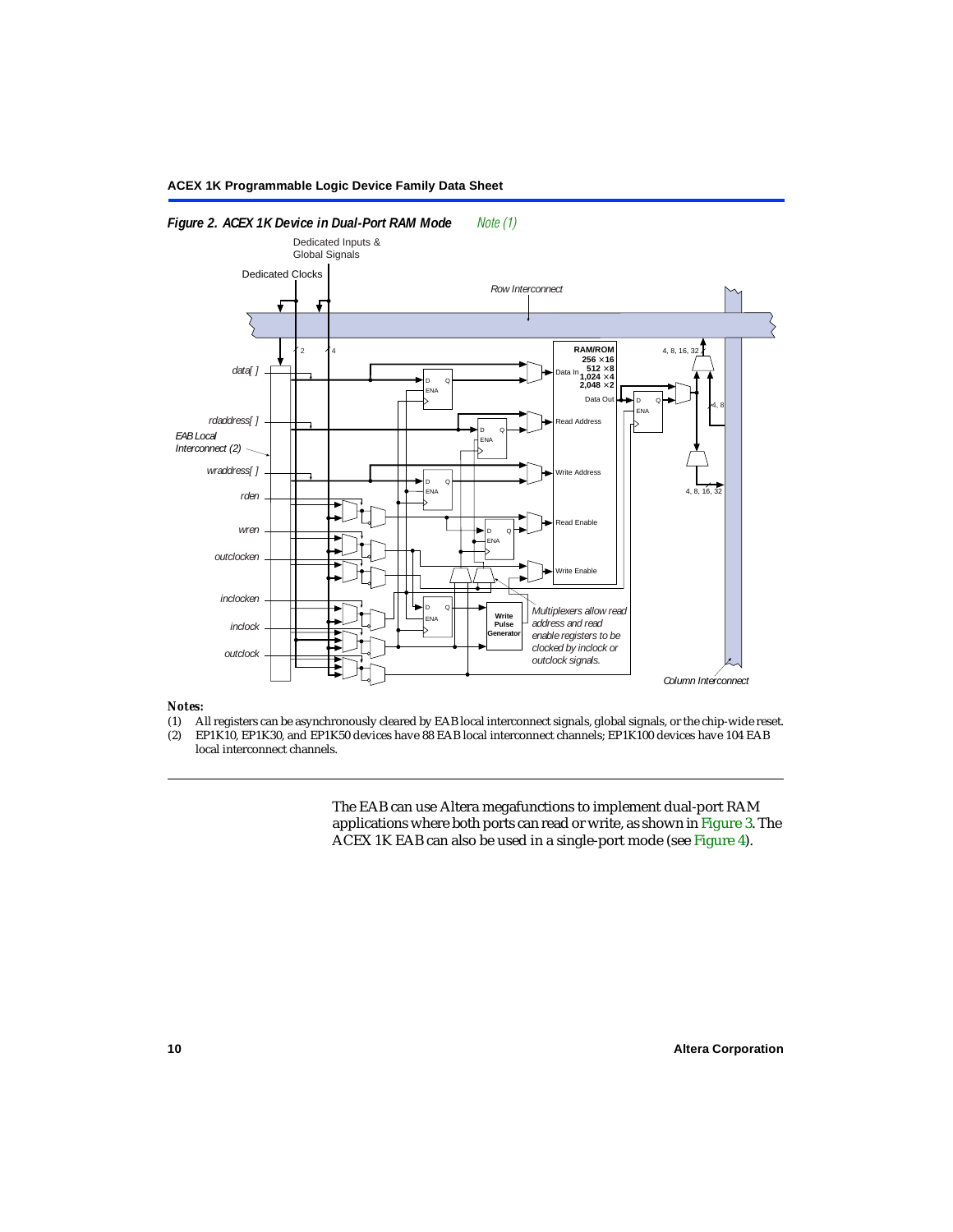<span id="page-10-1"></span>*Figure 3. ACEX 1K EAB in Dual-Port RAM Mode*



<span id="page-10-0"></span>*Figure 4. ACEX 1K Device in Single-Port RAM Mode* 



# *Note:*<br>(1) **H**

EP1K10, EP1K30, and EP1K50 devices have 88 EAB local interconnect channels; EP1K100 devices have 104 EAB local interconnect channels.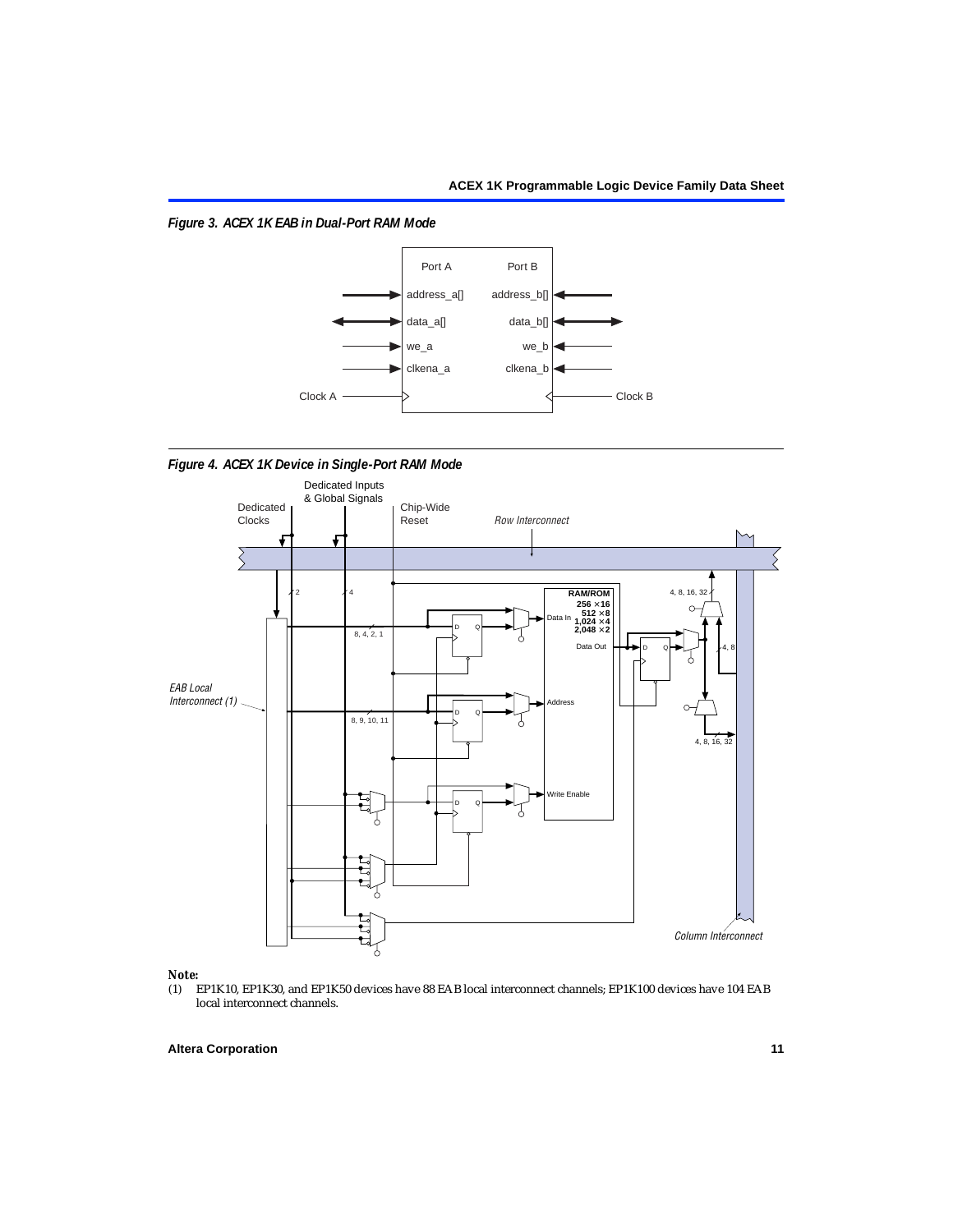EABs can be used to implement synchronous RAM, which is easier to use than asynchronous RAM. A circuit using asynchronous RAM must generate the RAM write enable signal, while ensuring that its data and address signals meet setup and hold time specifications relative to the write enable signal. In contrast, the EAB's synchronous RAM generates its own write enable signal and is self-timed with respect to the input or write clock. A circuit using the EAB's self-timed RAM must only meet the setup and hold time specifications of the global clock.

When used as RAM, each EAB can be configured in any of the following sizes:  $256 \times 16$ ;  $512 \times 8$ ;  $1,024 \times 4$ ; or  $2,048 \times 2$ . [Figure 5](#page-11-0) shows the ACEX 1K EAB memory configurations.

<span id="page-11-0"></span>

Larger blocks of RAM are created by combining multiple EABs. For example, two  $256 \times 16$  RAM blocks can be combined to form a  $256 \times 32$ block, and two  $512 \times 8$  RAM blocks can be combined to form a  $512 \times 16$  block. [Figure 6](#page-11-1) shows examples of multiple EAB combination.

#### <span id="page-11-1"></span>*Figure 6. Examples of Combining ACEX 1K EABs*



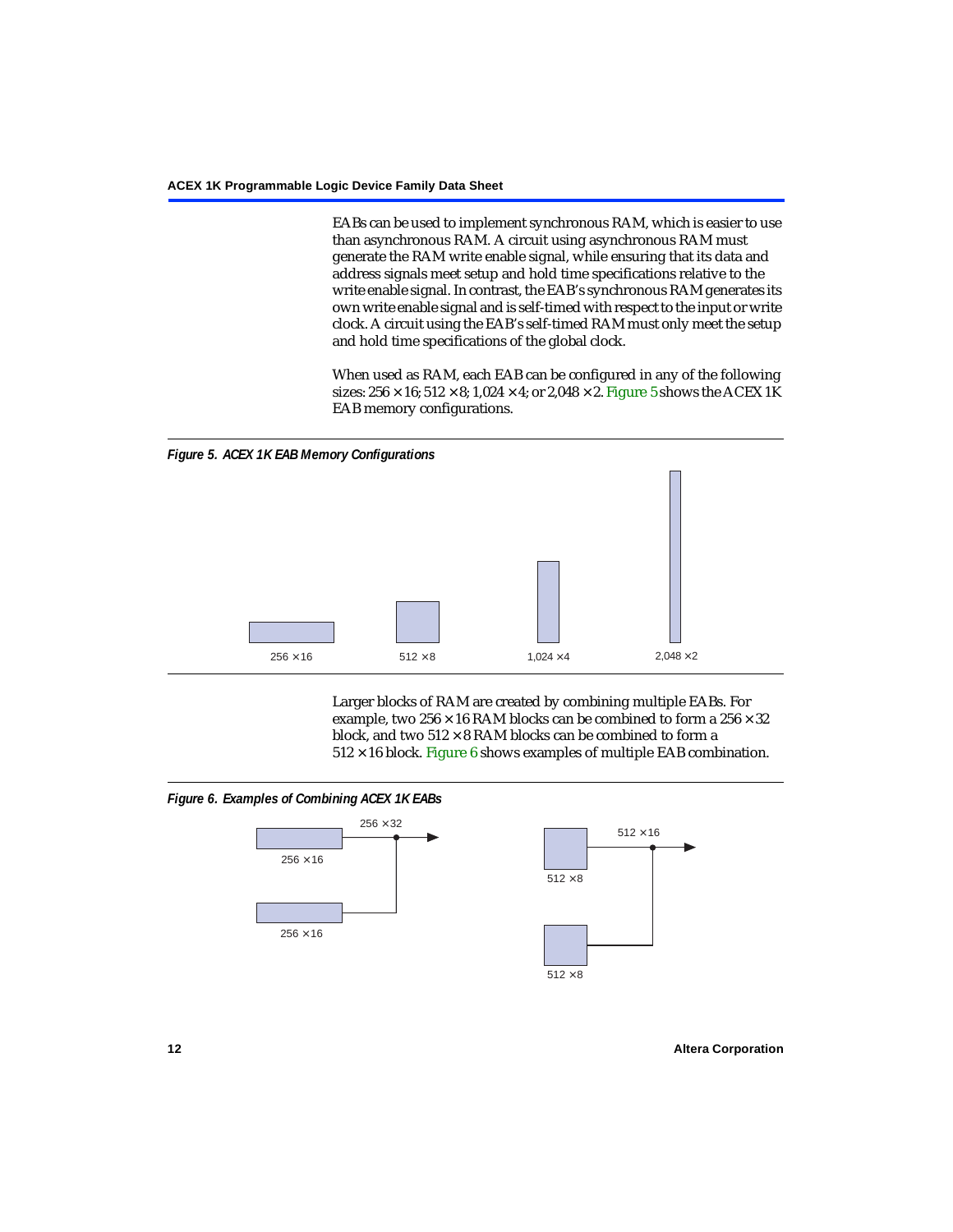If necessary, all EABs in a device can be cascaded to form a single RAM block. EABs can be cascaded to form RAM blocks of up to 2,048 words without impacting timing. Altera software automatically combines EABs to meet a designer's RAM specifications.

EABs provide flexible options for driving and controlling clock signals. Different clocks and clock enables can be used for reading and writing to the EAB. Registers can be independently inserted on the data input, EAB output, write address, write enable signals, read address, and read enable signals. The global signals and the EAB local interconnect can drive write-enable, read-enable, and clock-enable signals. The global signals, dedicated clock pins, and EAB local interconnect can drive the EAB clock signals. Because the LEs drive the EAB local interconnect, the LEs can control write-enable, read-enable, clear, clock, and clock-enable signals.

An EAB is fed by a row interconnect and can drive out to row and column interconnects. Each EAB output can drive up to two row channels and up to two column channels; the unused row channel can be driven by other LEs. This feature increases the routing resources available for EAB outputs (see [Figures 2](#page-9-0) and [4](#page-10-0)). The column interconnect, which is adjacent to the EAB, has twice as many channels as other columns in the device.

### **Logic Array Block**

An LAB consists of eight LEs, their associated carry and cascade chains, LAB control signals, and the LAB local interconnect. The LAB provides the coarse-grained structure to the ACEX 1K architecture, facilitating efficient routing with optimum device utilization and high performance. [Figure 7](#page-13-0) shows the ACEX 1K LAB.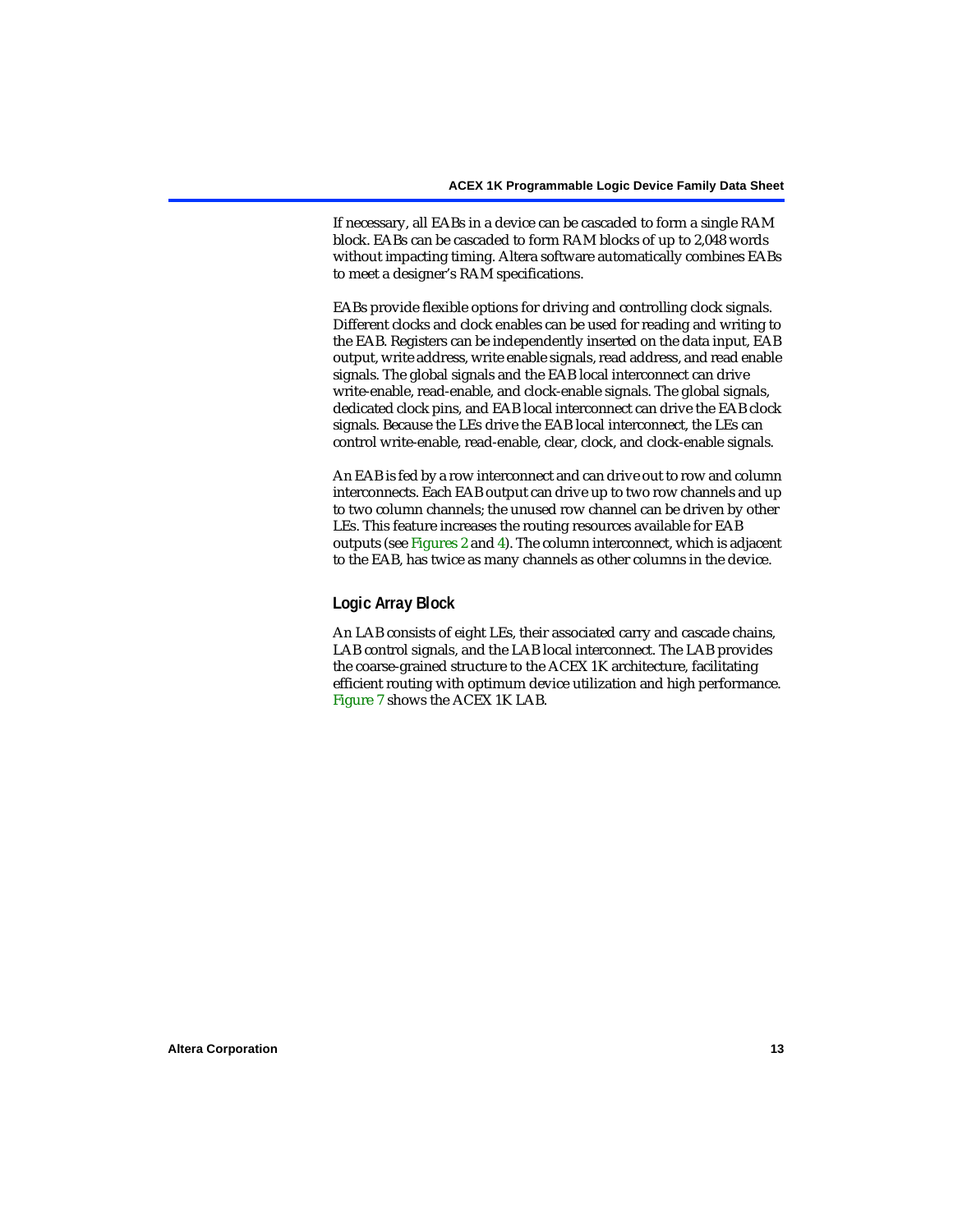### <span id="page-13-0"></span>*Figure 7. ACEX 1K LAB*



#### *Notes:*

- (1) EP1K10, EP1K30, and EP1K50 devices have 22 inputs to the LAB local interconnect channel from the row; EP1K100 devices have 26.
- (2) EP1K10, EP1K30, and EP1K50 devices have 30 LAB local interconnect channels; EP1K100 devices have 34.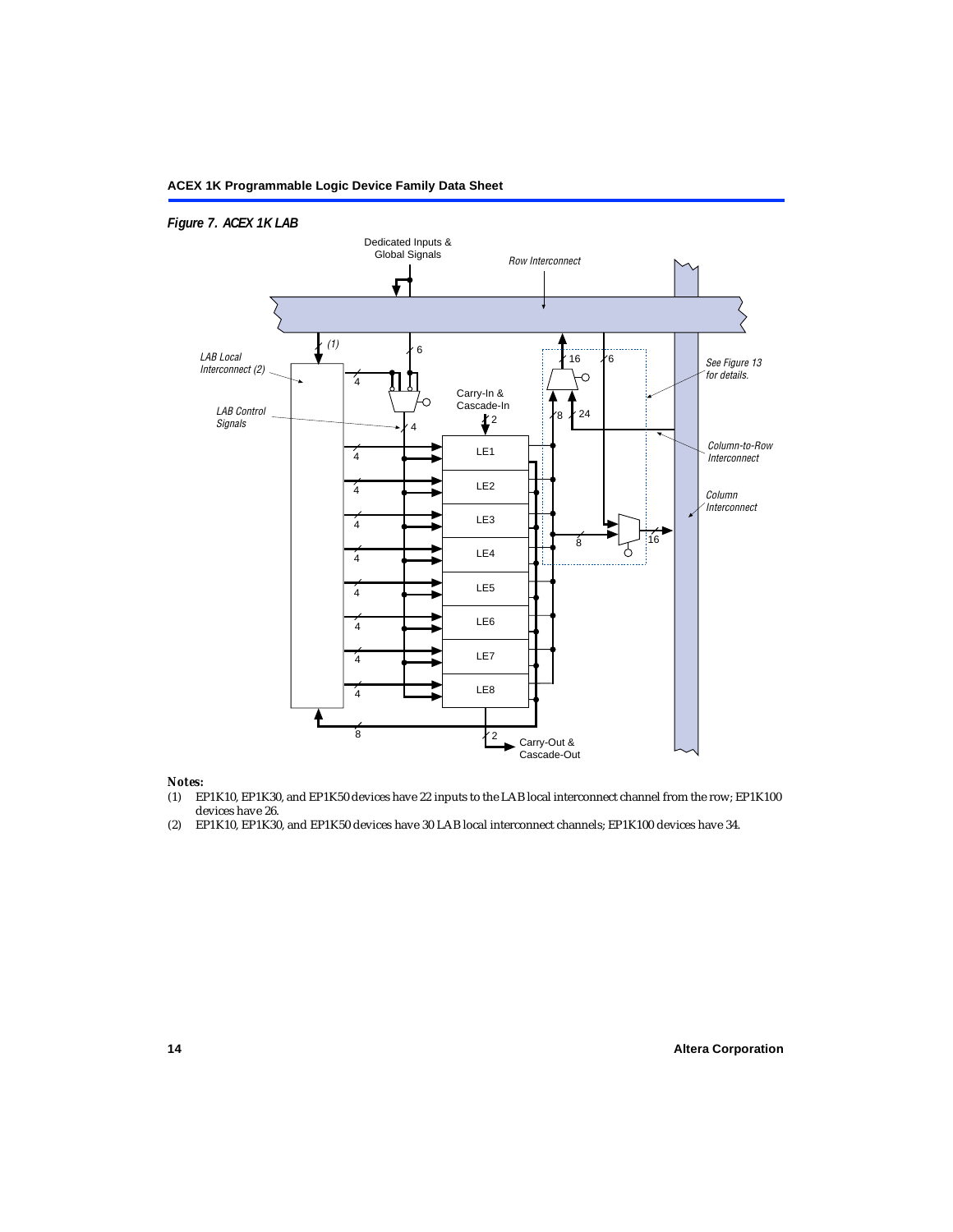Each LAB provides four control signals with programmable inversion that can be used in all eight LEs. Two of these signals can be used as clocks, the other two can be used for clear/preset control. The LAB clocks can be driven by the dedicated clock input pins, global signals, I/O signals, or internal signals via the LAB local interconnect. The LAB preset and clear control signals can be driven by the global signals, I/O signals, or internal signals via the LAB local interconnect. The global control signals are typically used for global clock, clear, or preset signals because they provide asynchronous control with very low skew across the device. If logic is required on a control signal, it can be generated in one or more LEs in any LAB and driven into the local interconnect of the target LAB. In addition, the global control signals can be generated from LE outputs.

#### **Logic Element**

The LE, the smallest unit of logic in the ACEX 1K architecture, has a compact size that provides efficient logic utilization. Each LE contains a 4-input LUT, which is a function generator that can quickly compute any function of four variables. In addition, each LE contains a programmable flipflop with a synchronous clock enable, a carry chain, and a cascade chain. Each LE drives both the local and the FastTrack Interconnect routing structure. [Figure 8](#page-15-0) shows the ACEX 1K LE.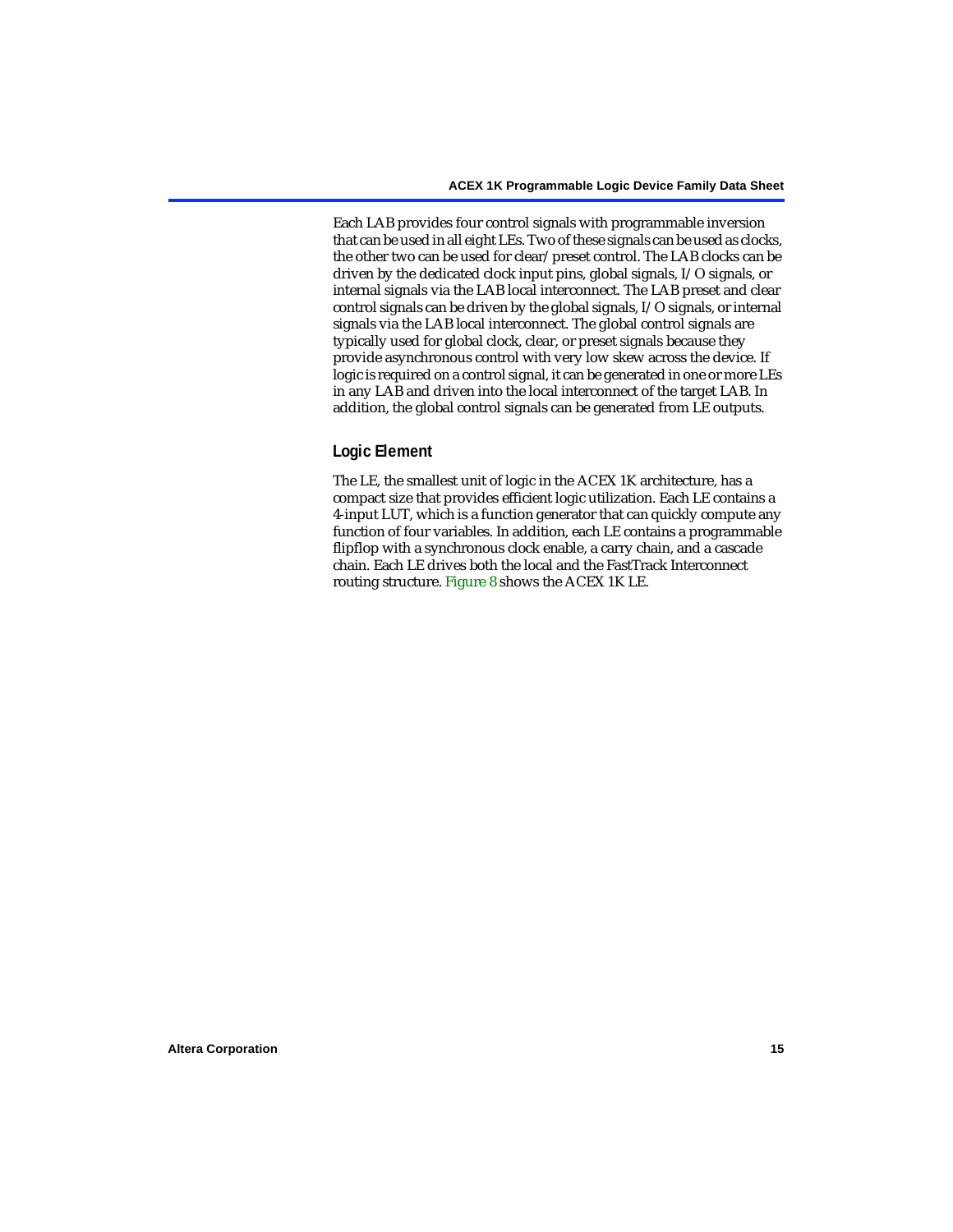

#### <span id="page-15-0"></span>*Figure 8. ACEX 1K Logic Element*

The programmable flipflop in the LE can be configured for D, T, JK, or SR operation. The clock, clear, and preset control signals on the flipflop can be driven by global signals, general-purpose I/O pins, or any internal logic. For combinatorial functions, the flipflop is bypassed and the LUT's output drives the LE's output.

The LE has two outputs that drive the interconnect: one drives the local interconnect, and the other drives either the row or column FastTrack Interconnect routing structure. The two outputs can be controlled independently. For example, the LUT can drive one output while the register drives the other output. This feature, called register packing, can improve LE utilization because the register and the LUT can be used for unrelated functions.

The ACEX 1K architecture provides two types of dedicated high-speed data paths that connect adjacent LEs without using local interconnect paths: carry chains and cascade chains. The carry chain supports highspeed counters and adders, and the cascade chain implements wide-input functions with minimum delay. Carry and cascade chains connect all LEs in a LAB and all LABs in the same row. Intensive use of carry and cascade chains can reduce routing flexibility. Therefore, the use of these chains should be limited to speed-critical portions of a design.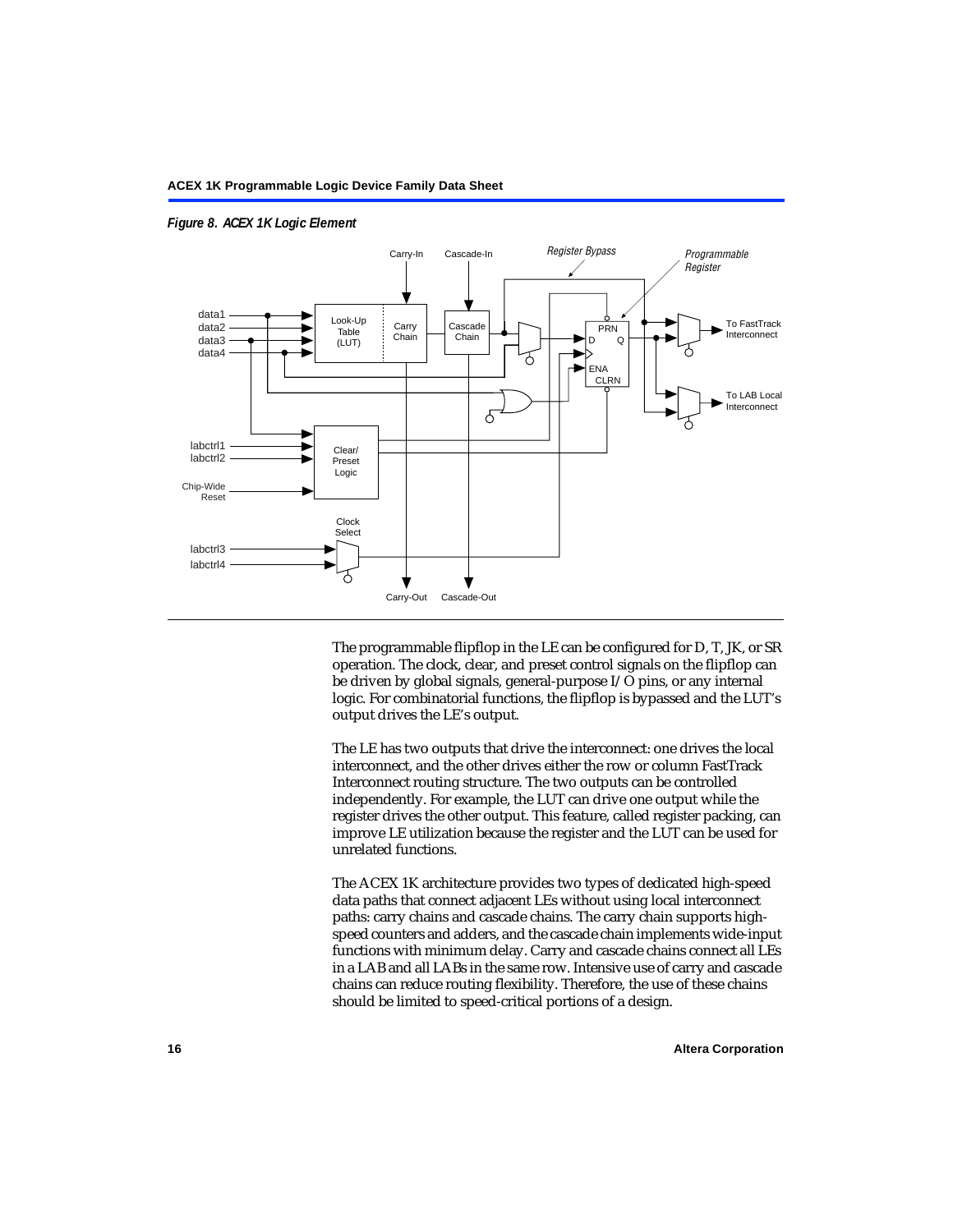#### *Carry Chain*

The carry chain provides a very fast (as low as 0.2 ns) carry-forward function between LEs. The carry-in signal from a lower-order bit drives forward into the higher-order bit via the carry chain, and feeds into both the LUT and the next portion of the carry chain. This feature allows the ACEX 1K architecture to efficiently implement high-speed counters, adders, and comparators of arbitrary width. Carry chain logic can be created automatically by the compiler during design processing, or manually by the designer during design entry. Parameterized functions, such as LPM and DesignWare functions, automatically take advantage of carry chains.

Carry chains longer than eight LEs are automatically implemented by linking LABs together. For enhanced fitting, a long carry chain skips alternate LABs in a row. A carry chain longer than one LAB skips either from even-numbered LAB to even-numbered LAB, or from oddnumbered LAB to odd-numbered LAB. For example, the last LE of the first LAB in a row carries to the first LE of the third LAB in the row. The carry chain does not cross the EAB at the middle of the row. For instance, in the EP1K50 device, the carry chain stops at the eighteenth LAB, and a new carry chain begins at the nineteenth LAB.

[Figure 9](#page-17-0) shows how an *n*-bit full adder can be implemented in  $n + 1$  LEs with the carry chain. One portion of the LUT generates the sum of two bits using the input signals and the carry-in signal; the sum is routed to the output of the LE. The register can be bypassed for simple adders or used for an accumulator function. Another portion of the LUT and the carry chain logic generates the carry-out signal, which is routed directly to the carry-in signal of the next-higher-order bit. The final carry-out signal is routed to an LE, where it can be used as a general-purpose signal.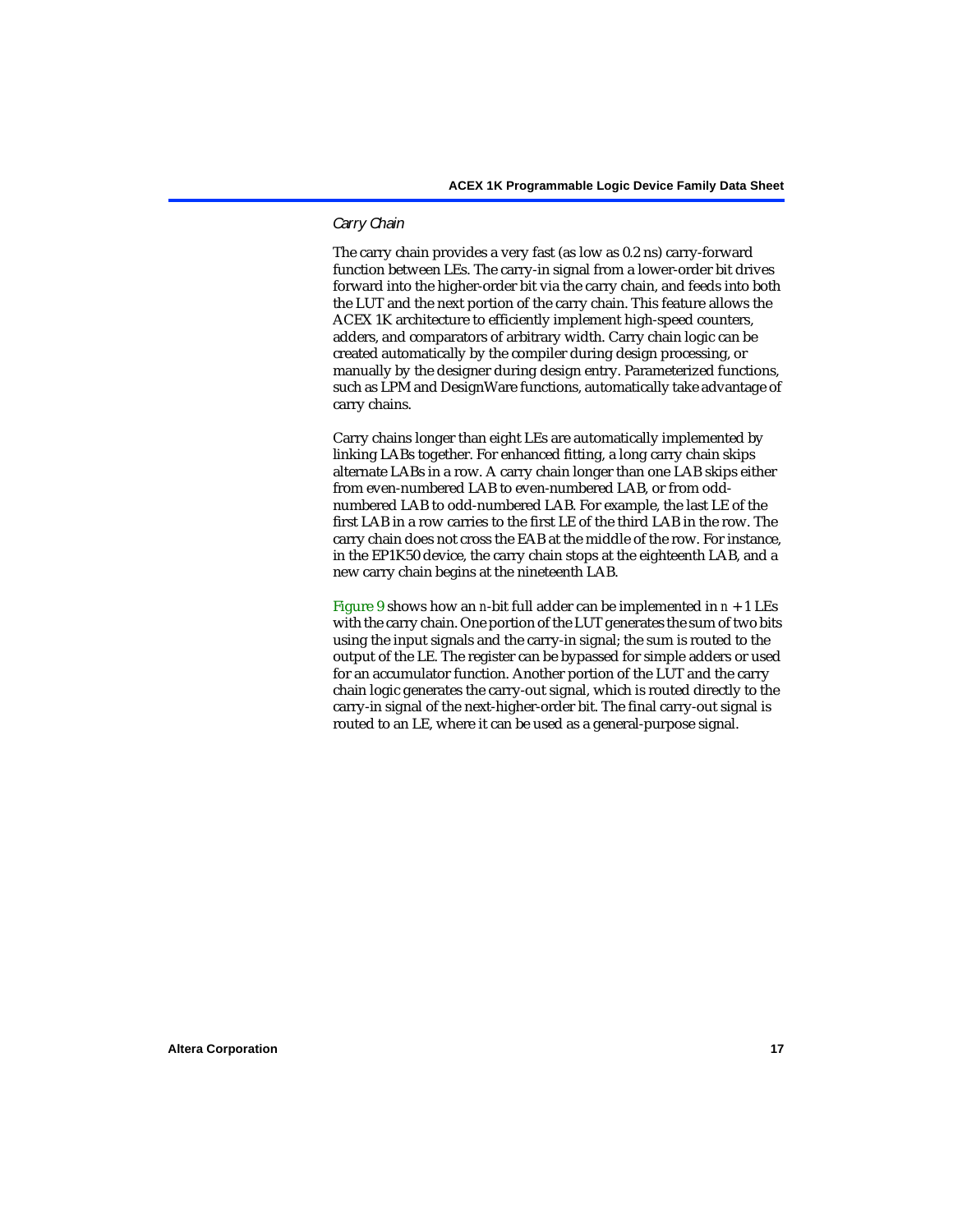

<span id="page-17-0"></span>*Figure 9. ACEX 1K Carry Chain Operation (n-Bit Full Adder)*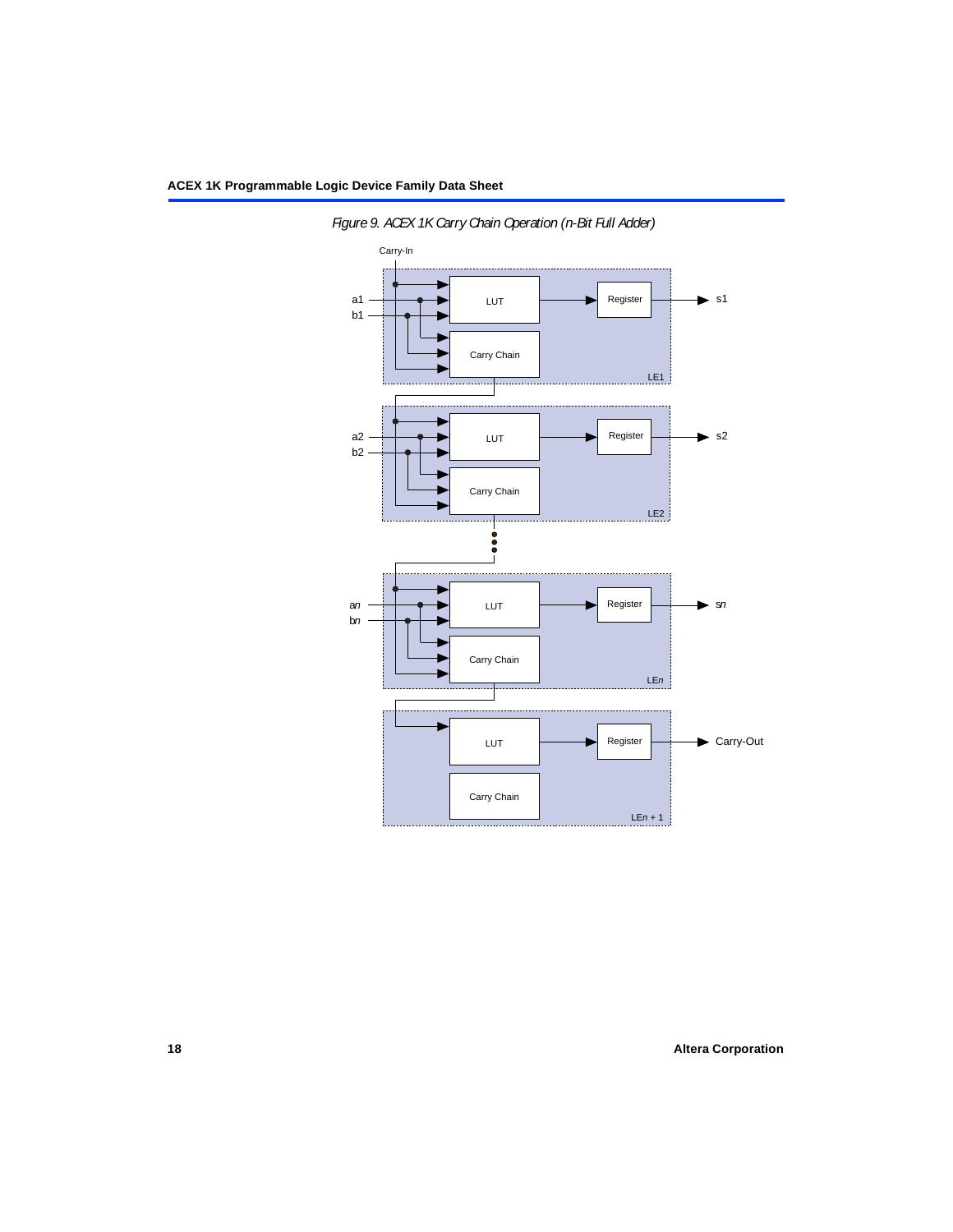#### *Cascade Chain*

With the cascade chain, the ACEX 1K architecture can implement functions that have a very wide fan-in. Adjacent LUTs can be used to compute portions of the function in parallel; the cascade chain serially connects the intermediate values. The cascade chain can use a logical AND or logical OR (via De Morgan's inversion) to connect the outputs of adjacent LEs. With a delay as low as 0.6 ns per LE, each additional LE provides four more inputs to the effective width of a function. Cascade chain logic can be created automatically by the compiler during design processing, or manually by the designer during design entry.

Cascade chains longer than eight bits are implemented automatically by linking several LABs together. For easier routing, a long cascade chain skips every other LAB in a row. A cascade chain longer than one LAB skips either from even-numbered LAB to even-numbered LAB, or from odd-numbered LAB to odd-numbered LAB (e.g., the last LE of the first LAB in a row cascades to the first LE of the third LAB). The cascade chain does not cross the center of the row (e.g., in the EP1K50 device, the cascade chain stops at the eighteenth LAB, and a new one begins at the nineteenth LAB). This break is due to the EAB's placement in the middle of the row.

[Figure 10](#page-18-0) shows how the cascade function can connect adjacent LEs to form functions with a wide fan-in. These examples show functions of 4*n* variables implemented with *n* LEs. The LE delay is 1.3 ns; the cascade chain delay is 0.6 ns. With the cascade chain, decoding a 16-bit address requires 3.1 ns.



<span id="page-18-0"></span>*Figure 10. ACEX 1K Cascade Chain Operation*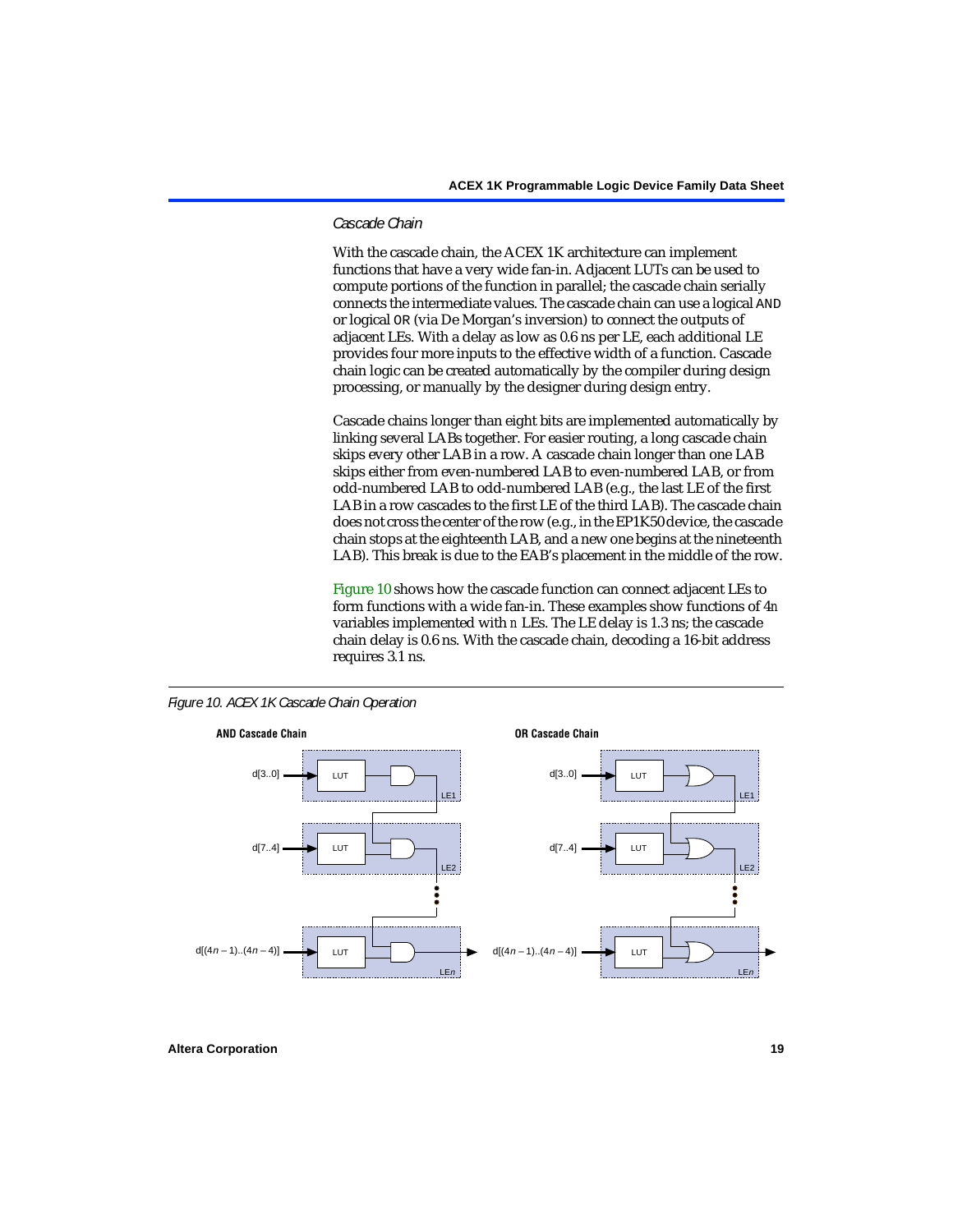#### *LE Operating Modes*

The ACEX 1K LE can operate in the following four modes:

- Normal mode
- Arithmetic mode
- Up/down counter mode
- Clearable counter mode

Each of these modes uses LE resources differently. In each mode, seven available inputs to the LE—the four data inputs from the LAB local interconnect, the feedback from the programmable register, and the carry-in and cascade-in from the previous LE—are directed to different destinations to implement the desired logic function. Three inputs to the LE provide clock, clear, and preset control for the register. The Altera software, in conjunction with parameterized functions such as LPM and DesignWare functions, automatically chooses the appropriate mode for common functions such as counters, adders, and multipliers. If required, the designer can also create special-purpose functions that use a specific LE operating mode for optimal performance.

The architecture provides a synchronous clock enable to the register in all four modes. The Altera software can set DATA1 to enable the register synchronously, providing easy implementation of fully synchronous designs.

[Figure 11](#page-20-0) shows the ACEX 1K LE operating modes.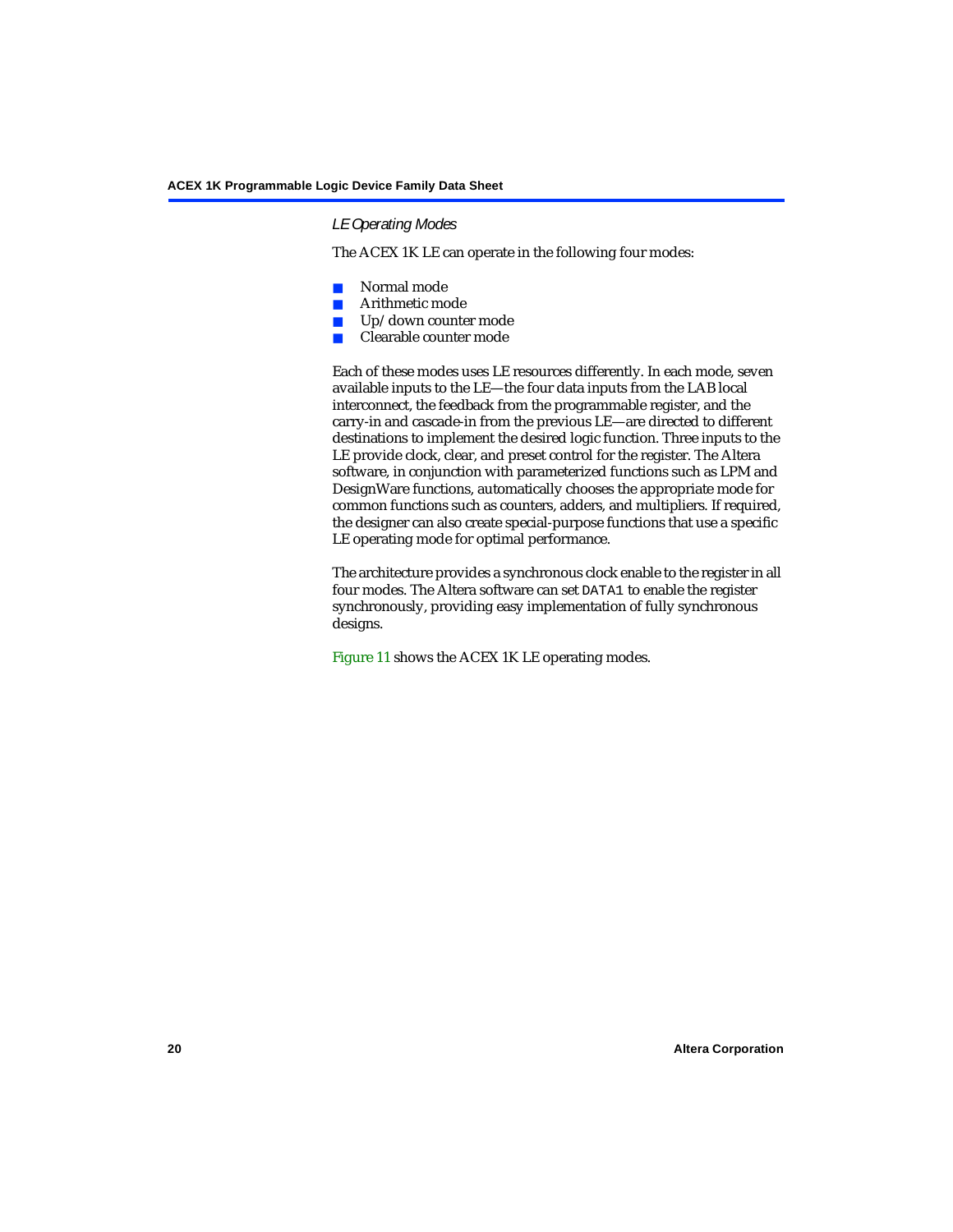### <span id="page-20-0"></span>*Figure 11. ACEX 1K LE Operating Modes*



#### **Arithmetic Mode**



#### **Up/Down Counter Mode**



#### **Clearable Counter Mode**

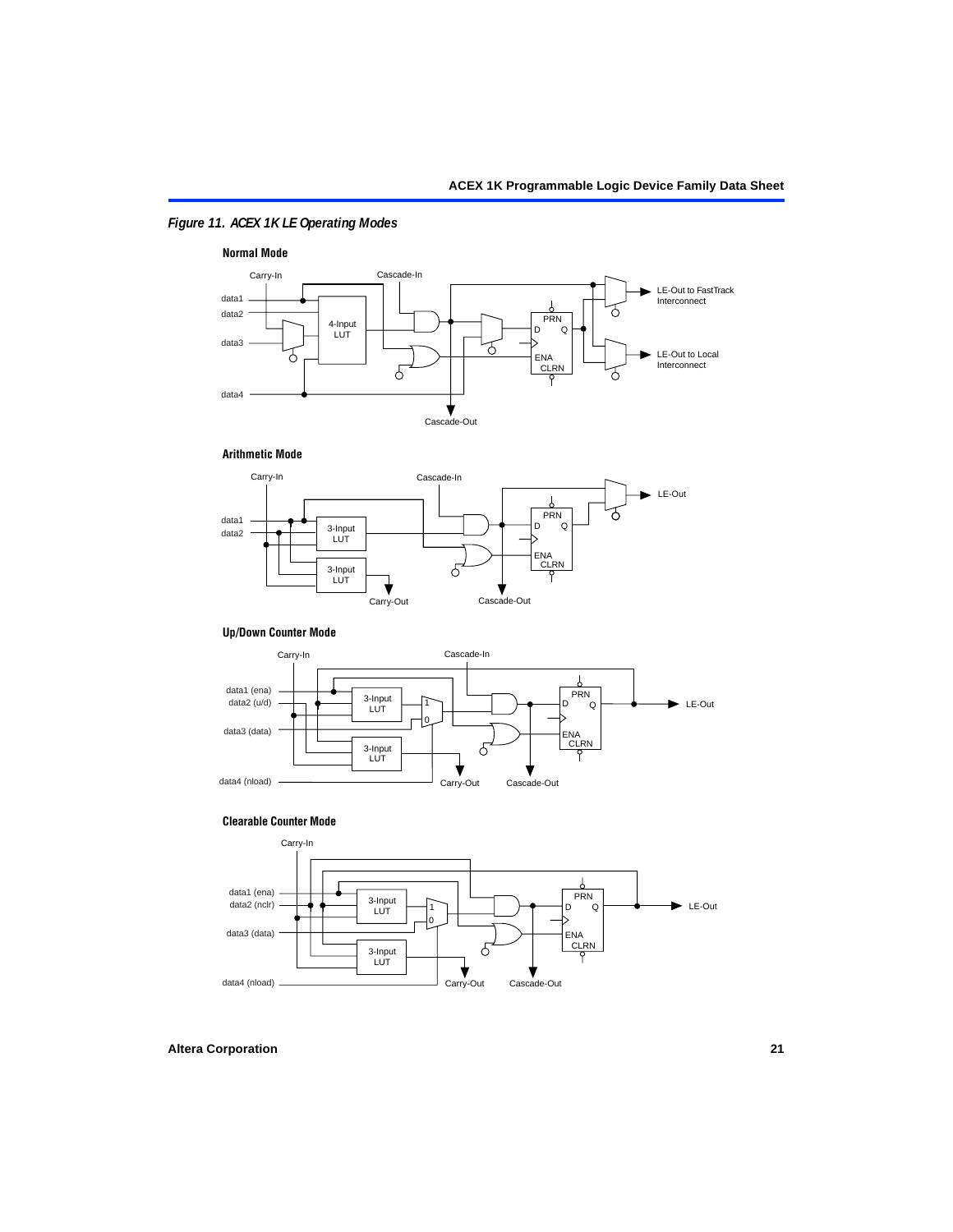#### **Normal Mode**

The normal mode is suitable for general logic applications and wide decoding functions that can take advantage of a cascade chain. In normal mode, four data inputs from the LAB local interconnect and the carry-in are inputs to a 4-input LUT. The compiler automatically selects the carryin or the DATA3 signal as one of the inputs to the LUT. The LUT output can be combined with the cascade-in signal to form a cascade chain through the cascade-out signal. Either the register or the LUT can be used to drive both the local interconnect and the FastTrack Interconnect routing structure at the same time.

The LUT and the register in the LE can be used independently (register packing). To support register packing, the LE has two outputs; one drives the local interconnect, and the other drives the FastTrack Interconnect routing structure. The DATA4 signal can drive the register directly, allowing the LUT to compute a function that is independent of the registered signal; a 3-input function can be computed in the LUT, and a fourth independent signal can be registered. Alternatively, a 4-input function can be generated, and one of the inputs to this function can be used to drive the register. The register in a packed LE can still use the clock enable, clear, and preset signals in the LE. In a packed LE, the register can drive the FastTrack Interconnect routing structure while the LUT drives the local interconnect, or vice versa.

#### **Arithmetic Mode**

The arithmetic mode offers two 3-input LUTs that are ideal for implementing adders, accumulators, and comparators. One LUT computes a 3-input function; the other generates a carry output. As shown in [Figure 11,](#page-20-0) the first LUT uses the carry-in signal and two data inputs from the LAB local interconnect to generate a combinatorial or registered output. For example, in an adder, this output is the sum of three signals: a, b, and carry-in. The second LUT uses the same three signals to generate a carry-out signal, thereby creating a carry chain. The arithmetic mode also supports simultaneous use of the cascade chain.

#### **Up/Down Counter Mode**

The up/down counter mode offers counter enable, clock enable, synchronous up/down control, and data loading options. These control signals are generated by the data inputs from the LAB local interconnect, the carry-in signal, and output feedback from the programmable register. Two 3-input LUTs are used; one generates the counter data, and the other generates the fast carry bit. A 2-to-1 multiplexer provides synchronous loading. Data can also be loaded asynchronously with the clear and preset register control signals without using the LUT resources.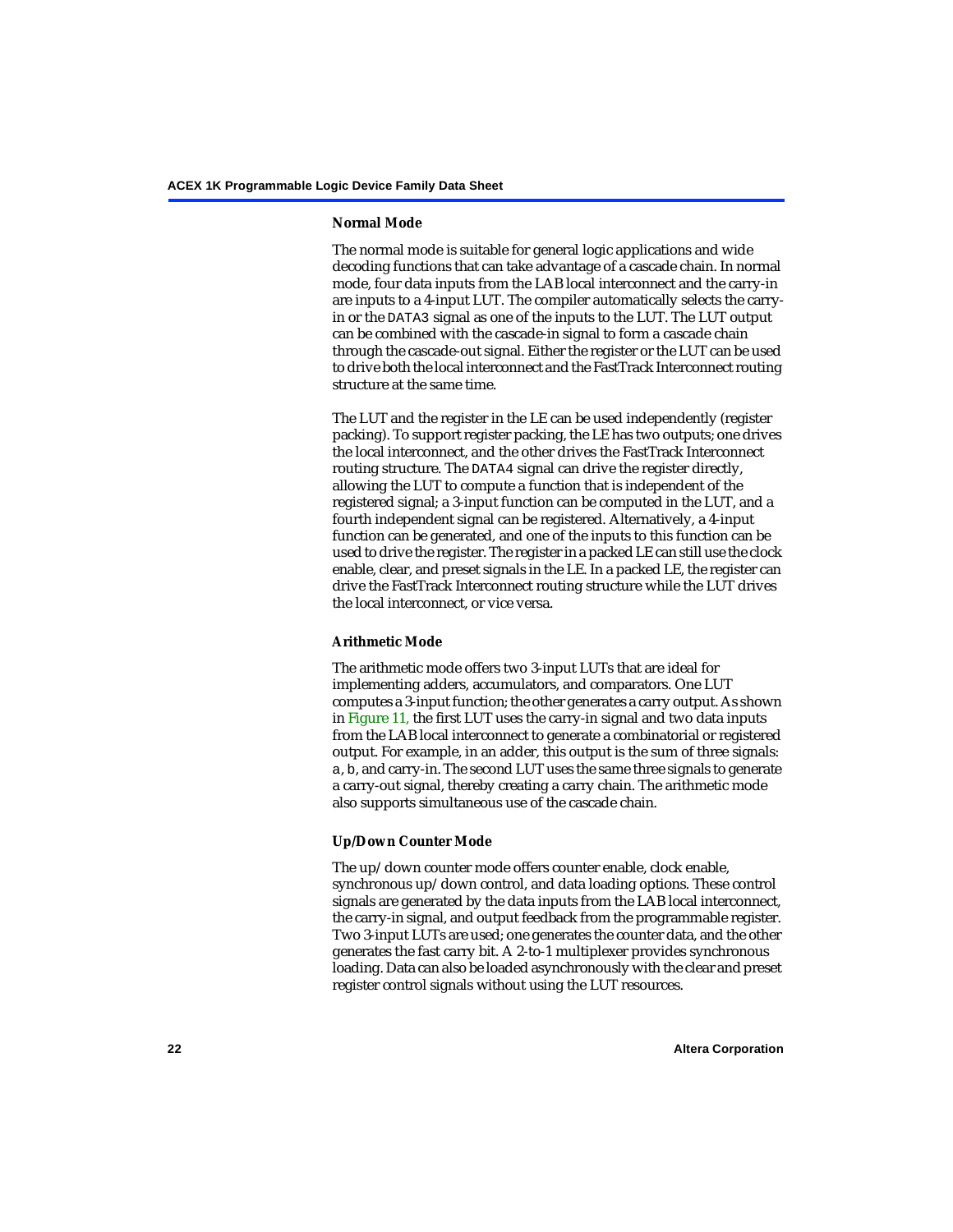#### **Clearable Counter Mode**

The clearable counter mode is similar to the up/down counter mode, but it supports a synchronous clear instead of the up/down control. The clear function is substituted for the cascade-in signal in the up/down counter mode. Two 3-input LUTs are used; one generates the counter data, and the other generates the fast carry bit. Synchronous loading is provided by a 2-to-1 multiplexer. The output of this multiplexer is ANDed with a synchronous clear signal.

#### *Internal Tri-State Emulation*

Internal tri-state emulation provides internal tri-states without the limitations of a physical tri-state bus. In a physical tri-state bus, the tri-state buffers' output enable (OE) signals select which signal drives the bus. However, if multiple OE signals are active, contending signals can be driven onto the bus. Conversely, if no OE signals are active, the bus will float. Internal tri-state emulation resolves contending tri-state buffers to a low value and floating buses to a high value, thereby eliminating these problems. The Altera software automatically implements tri-state bus functionality with a multiplexer.

#### *Clear & Preset Logic Control*

Logic for the programmable register's clear and preset functions is controlled by the DATA3, LABCTRL1, and LABCTRL2 inputs to the LE. The clear and preset control structure of the LE asynchronously loads signals into a register. Either LABCTRL1 or LABCTRL2 can control the asynchronous clear. Alternatively, the register can be set up so that LABCTRL1 implements an asynchronous load. The data to be loaded is driven to DATA3; when LABCTRL1 is asserted, DATA3 is loaded into the register.

During compilation, the compiler automatically selects the best control signal implementation. Because the clear and preset functions are activelow, the Compiler automatically assigns a logic high to an unused clear or preset.

The clear and preset logic is implemented in one of the following six modes chosen during design entry:

- Asynchronous clear
- Asynchronous preset
- Asynchronous clear and preset
- Asynchronous load with clear
- Asynchronous load with preset
- Asynchronous load without clear or preset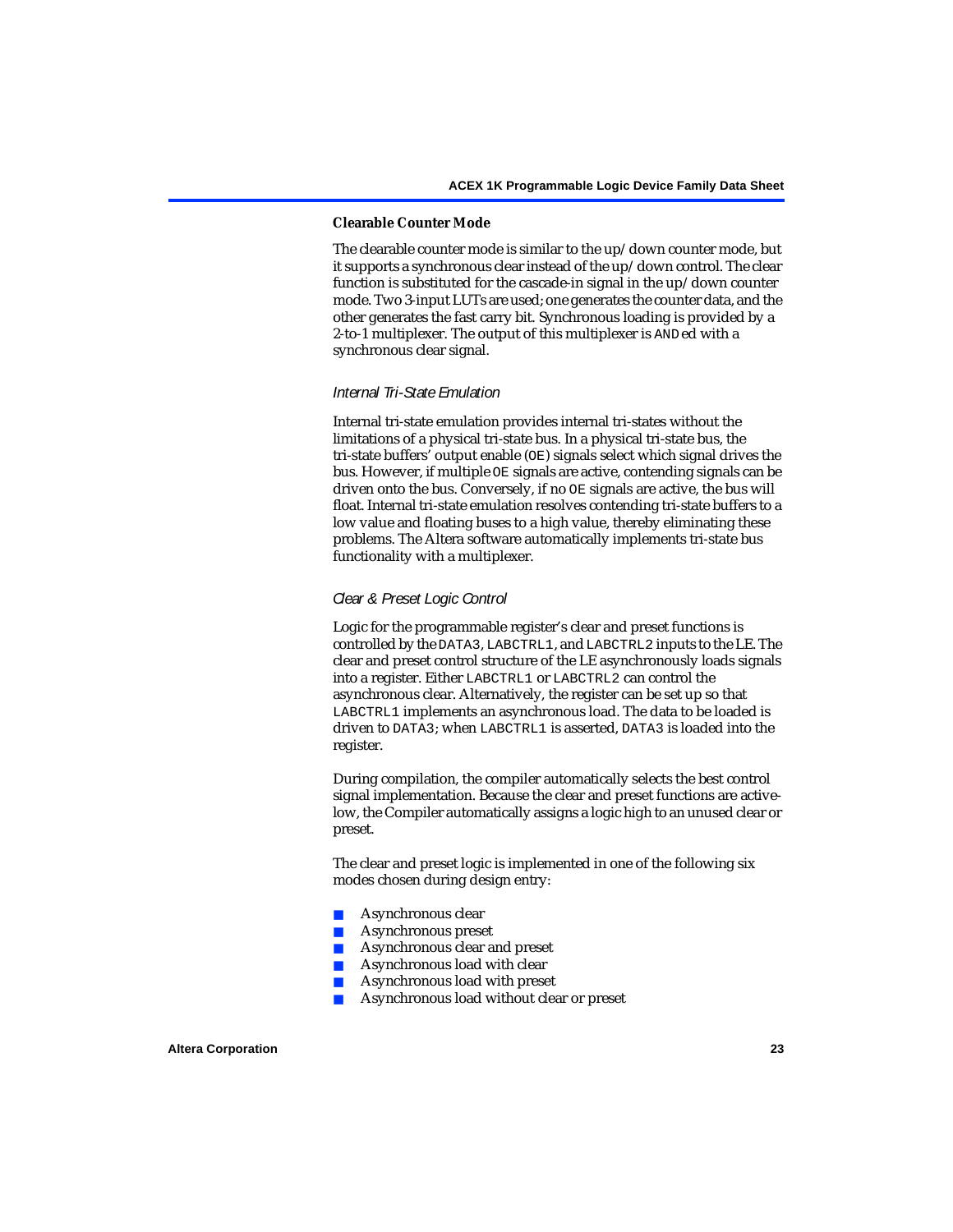In addition to the six clear and preset modes, ACEX 1K devices provide a chip-wide reset pin that can reset all registers in the device. Use of this feature is set during design entry. In any of the clear and preset modes, the chip-wide reset overrides all other signals. Registers with asynchronous presets may be preset when the chip-wide reset is asserted. Inversion can be used to implement the asynchronous preset. [Figure 12](#page-23-0) shows examples of how to setup the preset and clear inputs for the desired functionality.

<span id="page-23-0"></span>

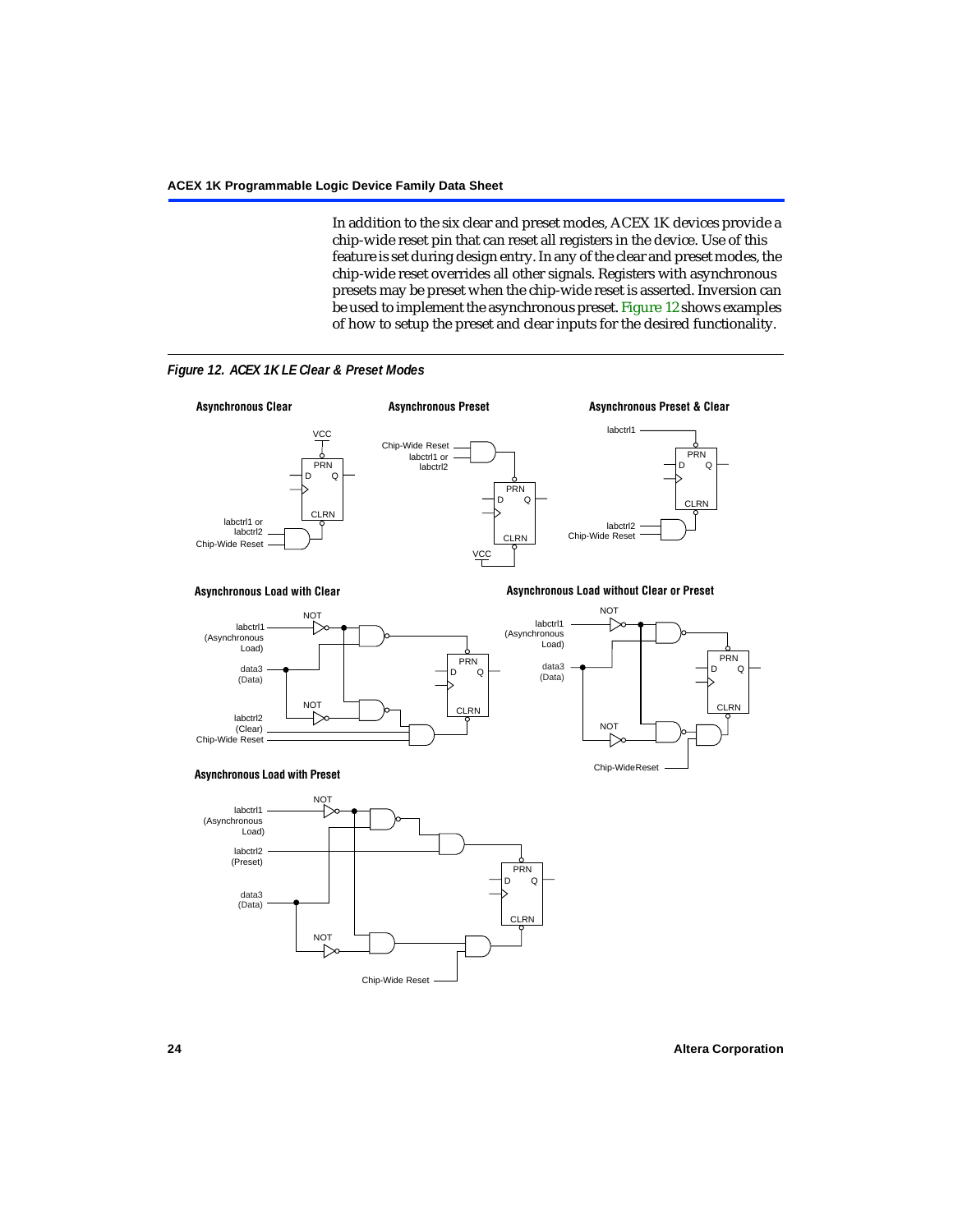#### **Asynchronous Clear**

The flipflop can be cleared by either LABCTRL1 or LABCTRL2. In this mode, the preset signal is tied to VCC to deactivate it.

#### **Asynchronous Preset**

An asynchronous preset is implemented as an asynchronous load, or with an asynchronous clear. If DATA3 is tied to VCC, asserting LABCTRL1 asynchronously loads a one into the register. Alternatively, the Altera software can provide preset control by using the clear and inverting the register's input and output. Inversion control is available for the inputs to both LEs and IOEs. Therefore, if a register is preset by only one of the two LABCTRL signals, the DATA3 input is not needed and can be used for one of the LE operating modes.

#### **Asynchronous Preset & Clear**

When implementing asynchronous clear and preset, LABCTRL1 controls the preset, and LABCTRL2 controls the clear. DATA3 is tied to VCC, so that asserting LABCTRL1 asynchronously loads a one into the register, effectively presetting the register. Asserting LABCTRL2 clears the register.

#### **Asynchronous Load with Clear**

When implementing an asynchronous load in conjunction with the clear, LABCTRL1 implements the asynchronous load of DATA3 by controlling the register preset and clear. LABCTRL2 implements the clear by controlling the register clear; LABCTRL2 does not have to feed the preset circuits.

#### **Asynchronous Load with Preset**

When implementing an asynchronous load in conjunction with preset, the Altera software provides preset control by using the clear and inverting the input and output of the register. Asserting LABCTRL2 presets the register, while asserting LABCTRL1 loads the register. The Altera software inverts the signal that drives DATA3 to account for the inversion of the register's output.

#### **Asynchronous Load without Preset or Clear**

When implementing an asynchronous load without preset or clear, LABCTRL1 implements the asynchronous load of DATA3 by controlling the register preset and clear.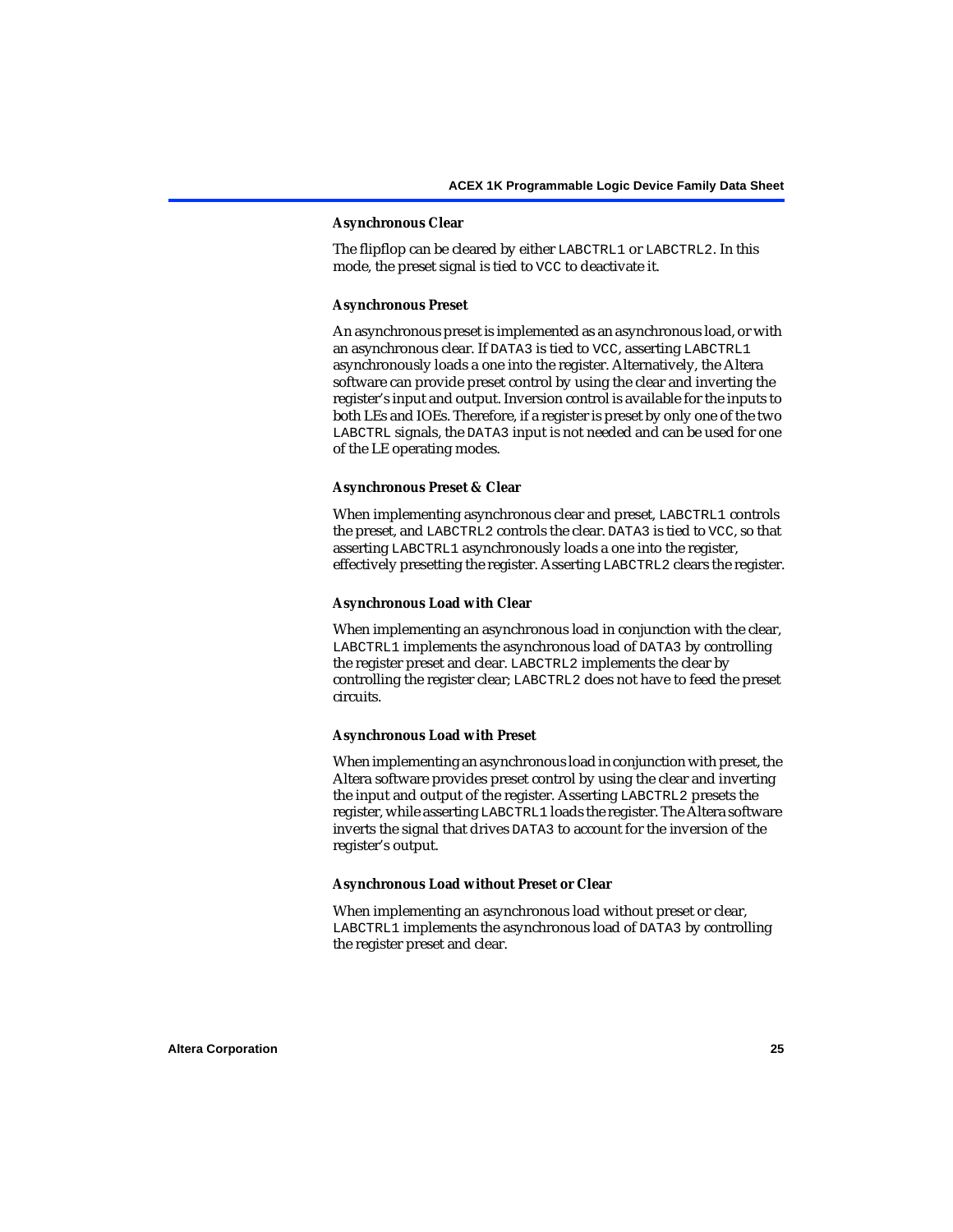### **FastTrack Interconnect Routing Structure**

In the ACEX 1K architecture, connections between LEs, EABs, and device I/O pins are provided by the FastTrack Interconnect routing structure, which is a series of continuous horizontal and vertical routing channels that traverse the device. This global routing structure provides predictable performance, even in complex designs. In contrast, the segmented routing in FPGAs requires switch matrices to connect a variable number of routing paths, increasing the delays between logic resources and reducing performance.

The FastTrack Interconnect routing structure consists of row and column interconnect channels that span the entire device. Each row of LABs is served by a dedicated row interconnect. The row interconnect can drive I/O pins and feed other LABs in the row. The column interconnect routes signals between rows and can drive I/O pins.

Row channels drive into the LAB or EAB local interconnect. The row signal is buffered at every LAB or EAB to reduce the effect of fan-out on delay. A row channel can be driven by an LE or by one of three column channels. These four signals feed dual 4-to-1 multiplexers that connect to two specific row channels. These multiplexers, which are connected to each LE, allow column channels to drive row channels even when all eight LEs in a LAB drive the row interconnect.

Each column of LABs or EABs is served by a dedicated column interconnect. The column interconnect that serves the EABs has twice as many channels as other column interconnects. The column interconnect can then drive I/O pins or another row's interconnect to route the signals to other LABs or EABs in the device. A signal from the column interconnect, which can be either the output of a LE or an input from an I/O pin, must be routed to the row interconnect before it can enter a LAB or EAB. Each row channel that is driven by an IOE or EAB can drive one specific column channel.

Access to row and column channels can be switched between LEs in adjacent pairs of LABs. For example, a LE in one LAB can drive the row and column channels normally driven by a particular LE in the adjacent LAB in the same row, and vice versa. This flexibility enables routing resources to be used more efficiently. [Figure 13](#page-26-0) shows the ACEX 1K LAB.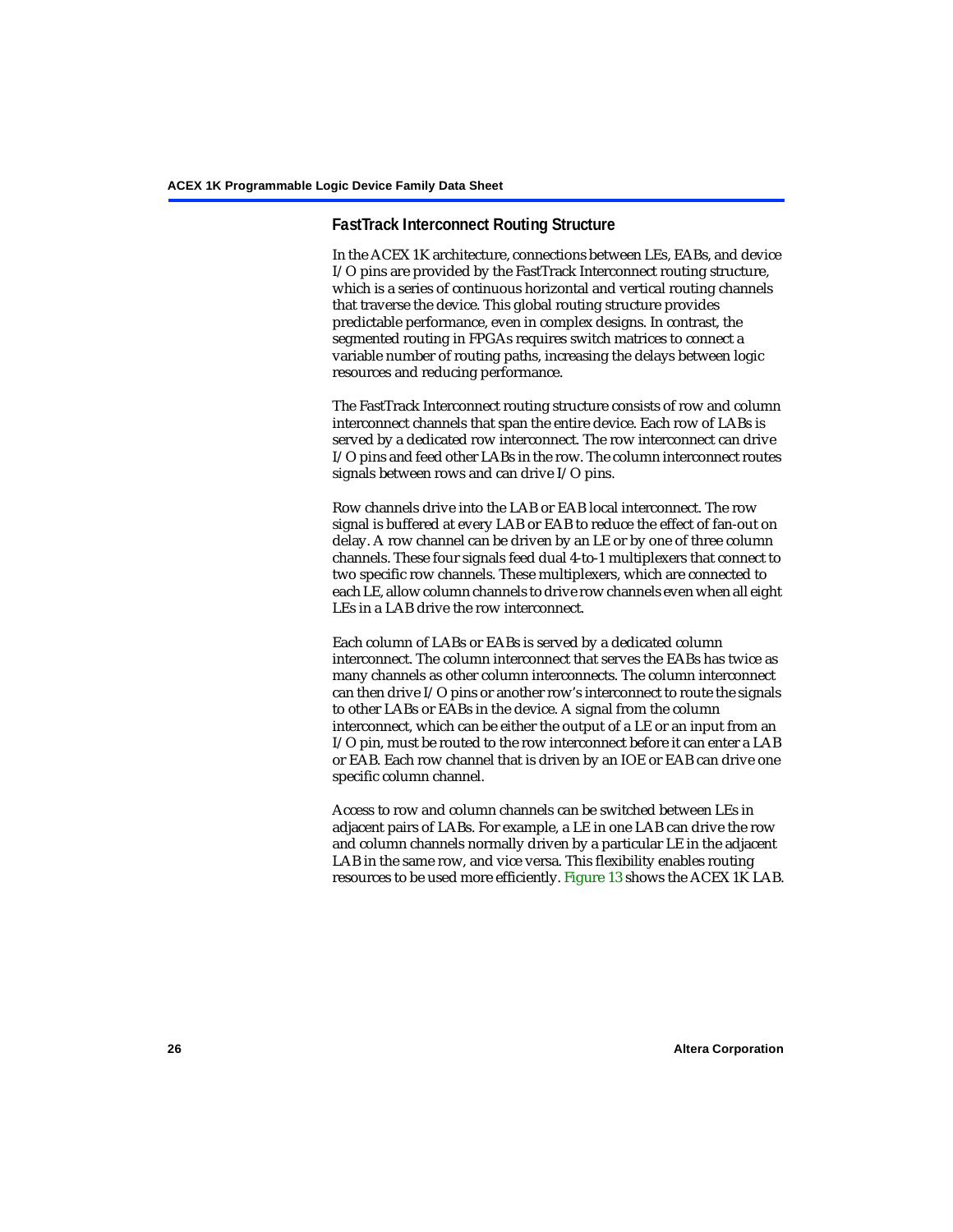

<span id="page-26-0"></span>*Figure 13. ACEX 1K LAB Connections to Row & Column Interconnect*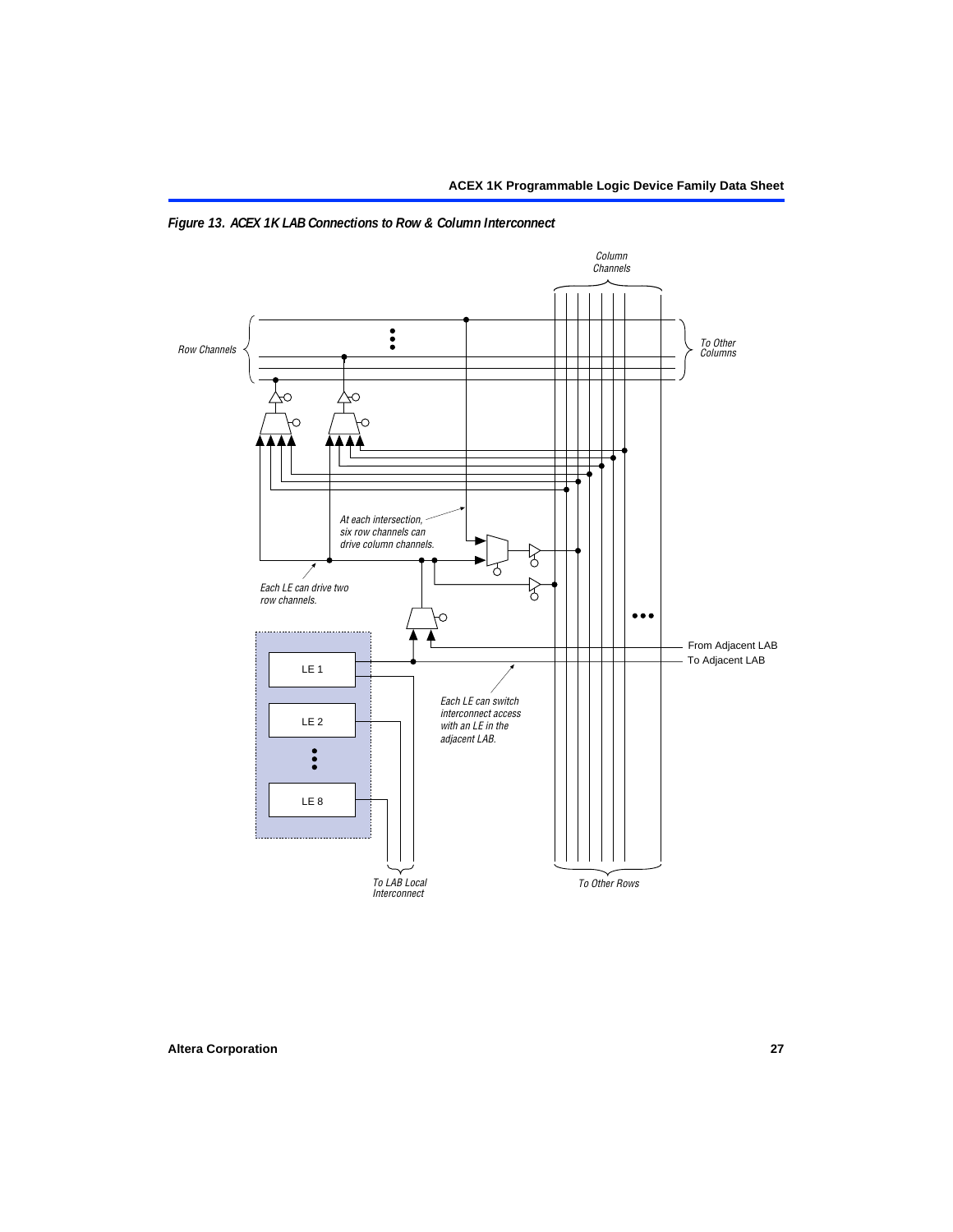For improved routing, the row interconnect consists of a combination of full-length and half-length channels. The full-length channels connect to all LABs in a row; the half-length channels connect to the LABs in half of the row. The EAB can be driven by the half-length channels in the left half of the row and by the full-length channels. The EAB drives out to the fulllength channels. In addition to providing a predictable, row-wide interconnect, this architecture provides increased routing resources. Two neighboring LABs can be connected using a half-row channel, thereby saving the other half of the channel for the other half of the row.

[Table 6](#page-27-0) summarizes the FastTrack Interconnect routing structure resources available in each ACEX 1K device.

<span id="page-27-0"></span>

| Table 6. ACEX 1K FastTrack Interconnect Resources |             |                     |                |                        |  |  |
|---------------------------------------------------|-------------|---------------------|----------------|------------------------|--|--|
| <b>Device</b>                                     | <b>Rows</b> | Channels per<br>Row | <b>Columns</b> | Channels per<br>Column |  |  |
| EP1K10                                            | 3           | 144                 | 24             | 24                     |  |  |
| EP1K30                                            | 6           | 216                 | 36             | 24                     |  |  |
| EP1K50                                            | 10          | 216                 | 36             | 24                     |  |  |
| EP1K100                                           | 12          | 312                 | 52             | 24                     |  |  |

In addition to general-purpose I/O pins, ACEX 1K devices have six dedicated input pins that provide low-skew signal distribution across the device. These six inputs can be used for global clock, clear, preset, and peripheral output-enable and clock-enable control signals. These signals are available as control signals for all LABs and IOEs in the device. The dedicated inputs can also be used as general-purpose data inputs because they can feed the local interconnect of each LAB in the device.

[Figure 14](#page-28-0) shows the interconnection of adjacent LABs and EABs, with row, column, and local interconnects, as well as the associated cascade and carry chains. Each LAB is labeled according to its location: a letter represents the row and a number represents the column. For example, LAB B3 is in row B, column 3.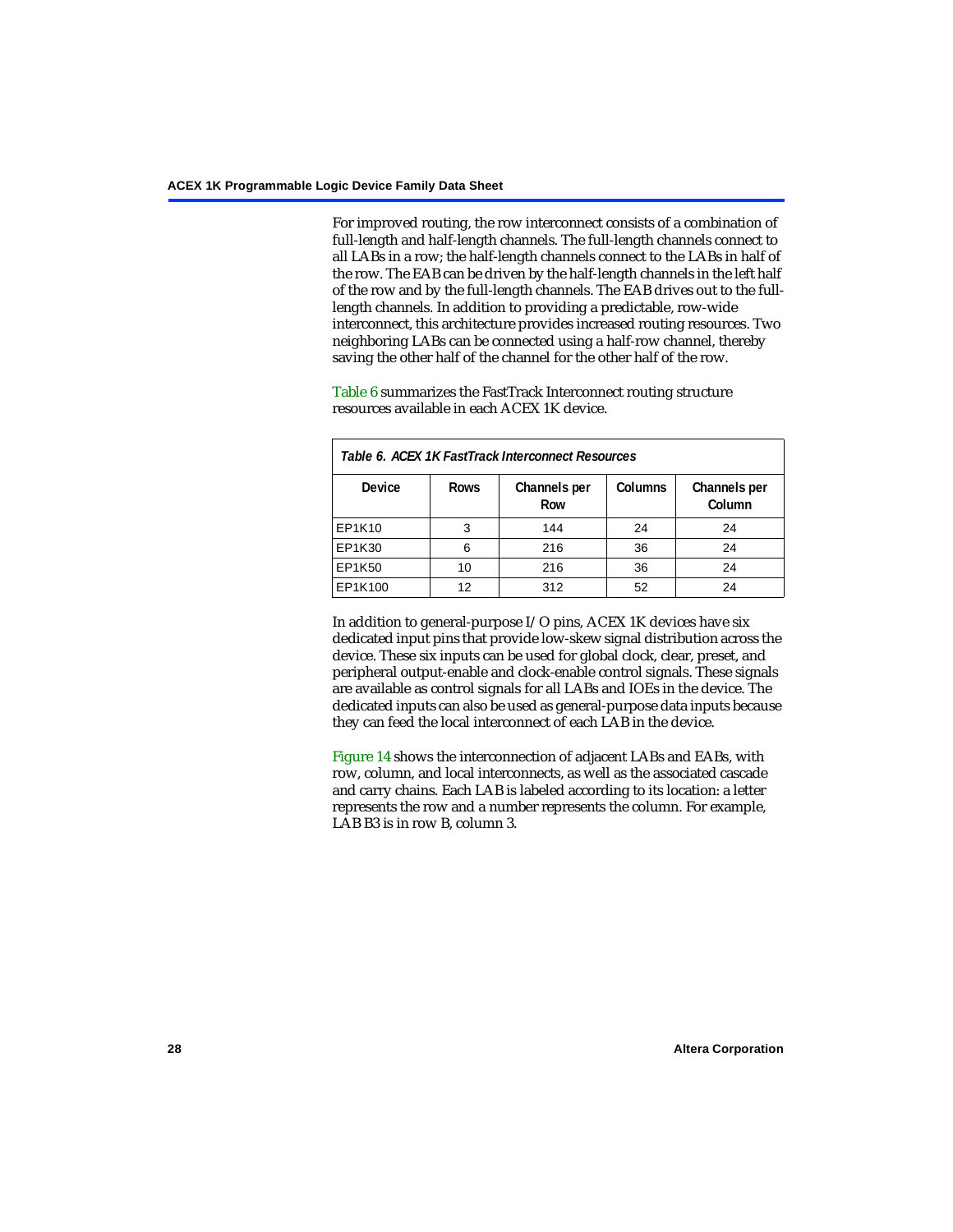

<span id="page-28-0"></span>*Figure 14. ACEX 1K Interconnect Resources*

### **I/O Element**

An IOE contains a bidirectional I/O buffer and a register that can be used either as an input register for external data that requires a fast setup time or as an output register for data that requires fast clock-to-output performance. In some cases, using an LE register for an input register will result in a faster setup time than using an IOE register. IOEs can be used as input, output, or bidirectional pins. The compiler uses the programmable inversion option to invert signals from the row and column interconnect automatically where appropriate. For bidirectional registered I/O implementation, the output register should be in the IOE and the data input and output enable registers should be LE registers placed adjacent to the bidirectional pin. [Figure 15](#page-29-0) shows the bidirectional I/O registers.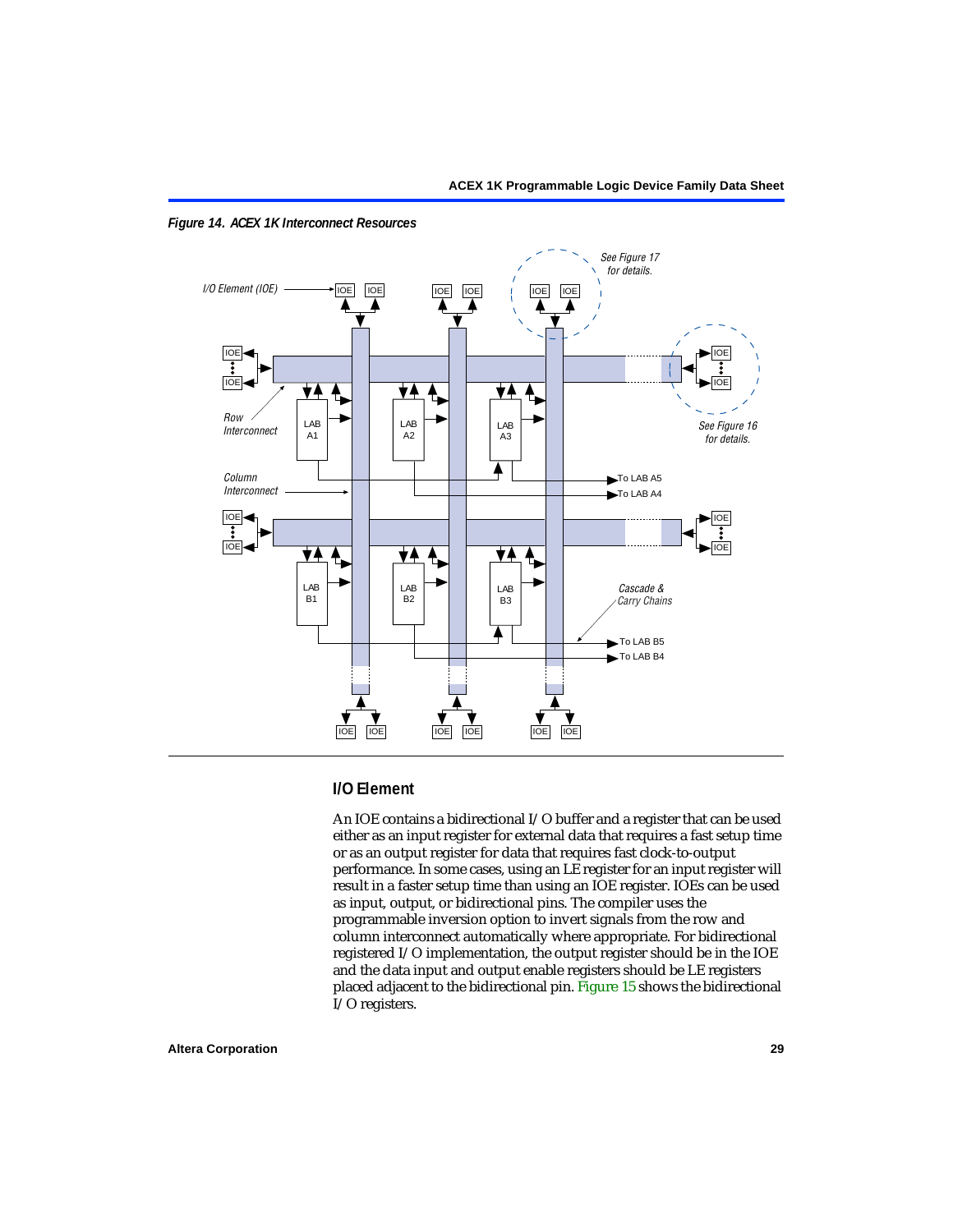### <span id="page-29-0"></span>*Figure 15. ACEX 1K Bidirectional I/O Registers*

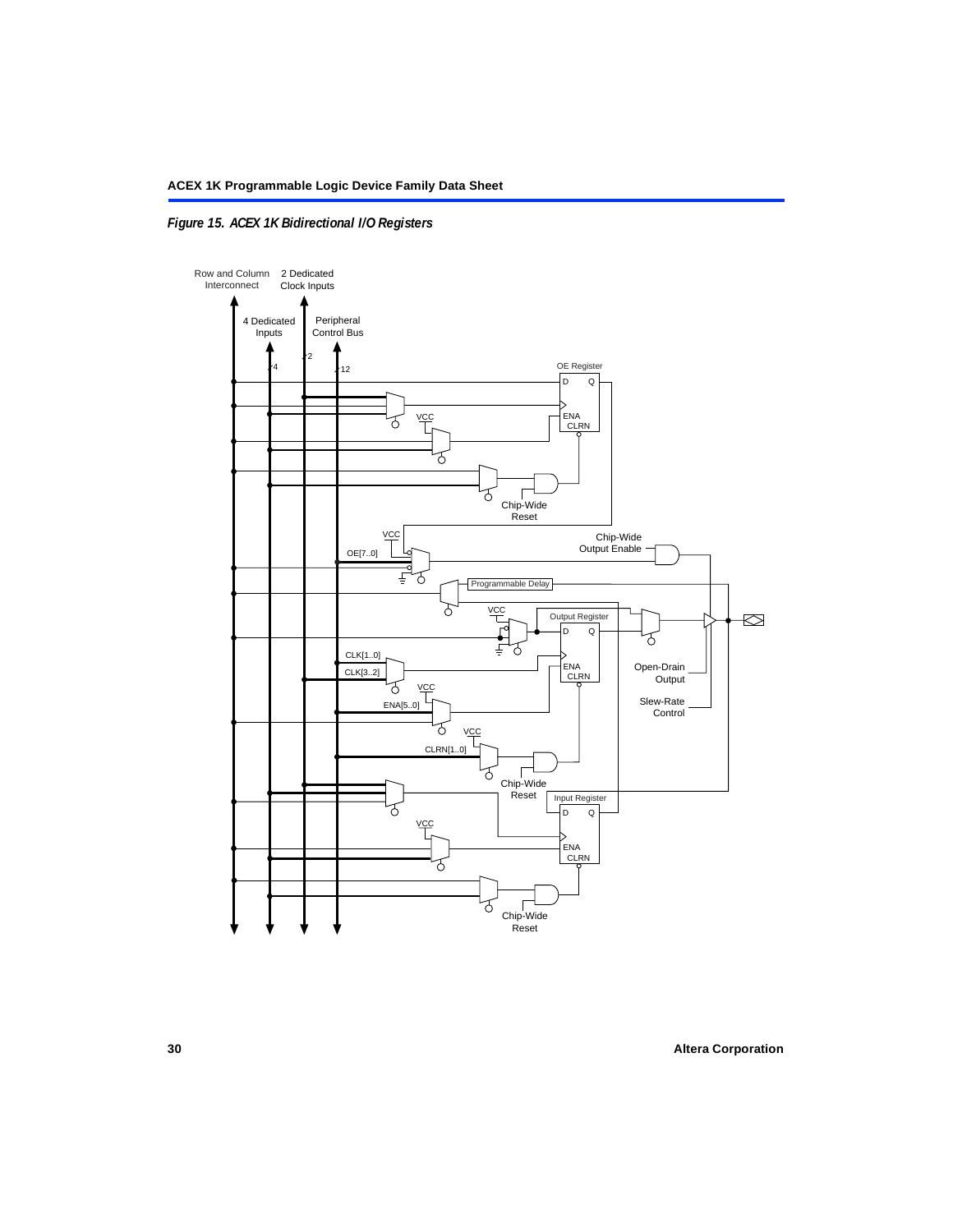On all ACEX 1K devices, the input path from the I/O pad to the FastTrack Interconnect has a programmable delay element that can be used to guarantee a zero hold time. Depending on the placement of the IOE relative to what it is driving, the designer may choose to turn on the programmable delay to ensure a zero hold time or turn it off to minimize setup time. This feature is used to reduce setup time for complex pin-toregister paths (e.g., PCI designs).

Each IOE selects the clock, clear, clock enable, and output enable controls from a network of I/O control signals called the peripheral control bus. The peripheral control bus uses high-speed drivers to minimize signal skew across devices and provides up to 12 peripheral control signals that can be allocated as follows:

- Up to eight output enable signals
- Up to six clock enable signals
- Up to two clock signals
- Up to two clear signals

If more than six clock-enable or eight output-enable signals are required, each IOE on the device can be controlled by clock enable and output enable signals driven by specific LEs. In addition to the two clock signals available on the peripheral control bus, each IOE can use one of two dedicated clock pins. Each peripheral control signal can be driven by any of the dedicated input pins or the first LE of each LAB in a particular row. In addition, a LE in a different row can drive a column interconnect, which causes a row interconnect to drive the peripheral control signal. The chipwide reset signal resets all IOE registers, overriding any other control signals.

When a dedicated clock pin drives IOE registers, it can be inverted for all IOEs in the device. All IOEs must use the same sense of the clock. For example, if any IOE uses the inverted clock, all IOEs must use the inverted clock, and no IOE can use the non-inverted clock. However, LEs can still use the true or complement of the clock on an LAB-by-LAB basis.

The incoming signal may be inverted at the dedicated clock pin and will drive all IOEs. For the true and complement of a clock to be used to drive IOEs, drive it into both global clock pins. One global clock pin will supply the true, and the other will supply the complement.

When the true and complement of a dedicated input drives IOE clocks, two signals on the peripheral control bus are consumed, one for each sense of the clock.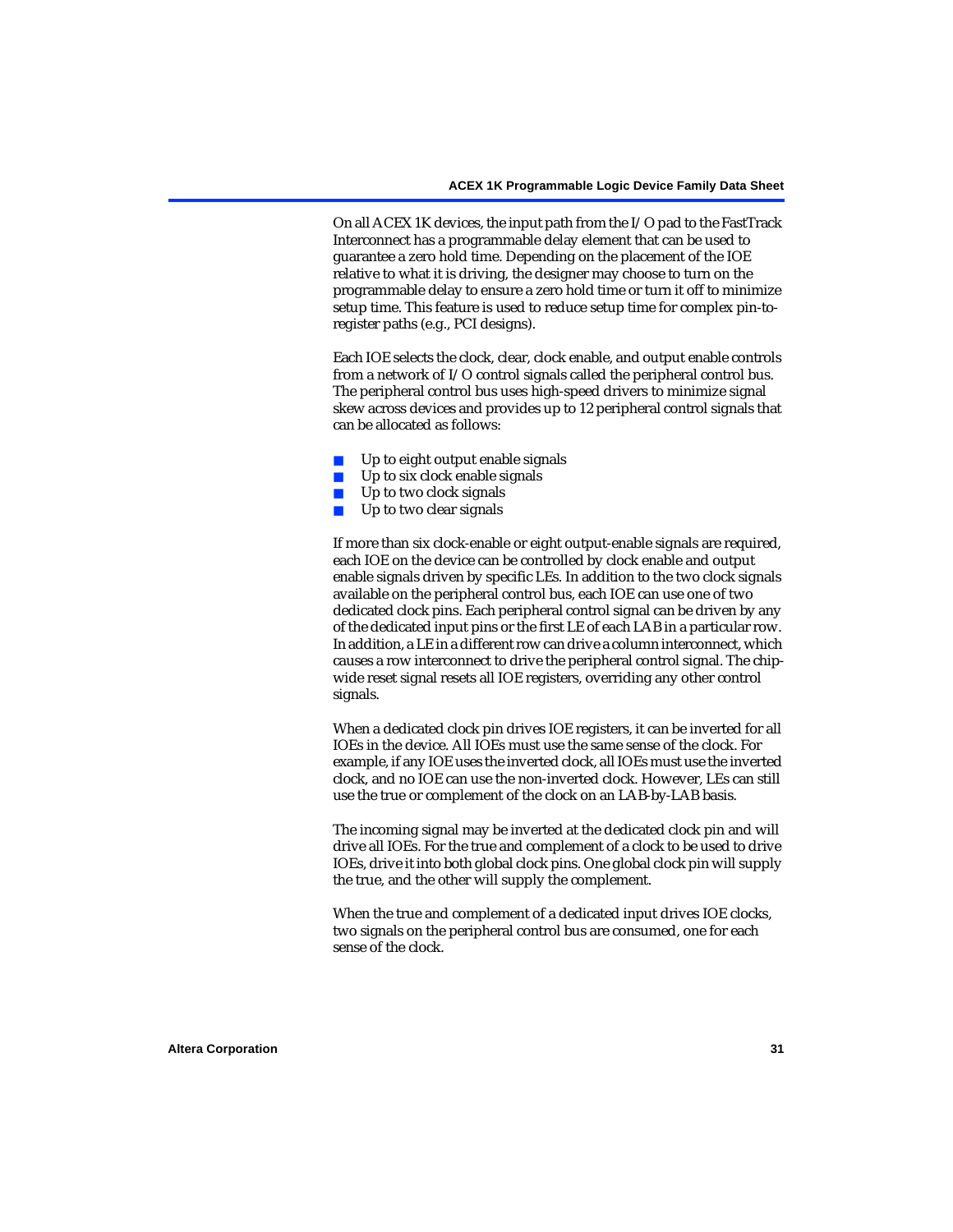When dedicated inputs drive non-inverted and inverted peripheral clears, clock enables, and output enables, two signals on the peripheral control bus will be used.

[Table 7](#page-31-0) lists the sources for each peripheral control signal and shows how the output enable, clock enable, clock, and clear signals share 12 peripheral control signals. [Table 7](#page-31-0) also shows the rows that can drive global signals.

<span id="page-31-0"></span>

| Table 7. Peripheral Bus Sources for ACEX Devices |               |               |               |                |  |  |  |
|--------------------------------------------------|---------------|---------------|---------------|----------------|--|--|--|
| <b>Peripheral Control Signal</b>                 | <b>EP1K10</b> | <b>EP1K30</b> | <b>EP1K50</b> | <b>EP1K100</b> |  |  |  |
| OE0                                              | Row A         | Row A         | Row A         | Row A          |  |  |  |
| OE1                                              | Row A         | Row B         | Row B         | Row C          |  |  |  |
| OE <sub>2</sub>                                  | Row B         | Row C         | Row D         | Row E          |  |  |  |
| OE3                                              | Row B         | Row D         | Row F         | Row L          |  |  |  |
| OE4                                              | Row C         | Row E         | Row H         | Row I          |  |  |  |
| OE5                                              | Row C         | Row F         | Row J         | Row K          |  |  |  |
| CLKENA0/CLK0/GLOBAL0                             | Row A         | Row A         | Row A         | Row F          |  |  |  |
| CLKENA1/OE6/GLOBAL1                              | Row A         | Row B         | Row C         | Row D          |  |  |  |
| CLKENA2/CLR0                                     | Row B         | Row C         | Row E         | Row B          |  |  |  |
| CLKENA3/OE7/GLOBAL2                              | Row B         | Row D         | Row G         | Row H          |  |  |  |
| CLKENA4/CLR1                                     | Row C         | Row E         | Row I         | Row J          |  |  |  |
| CLKENA5/CLK1/GLOBAL3                             | Row C         | Row F         | Row J         | Row G          |  |  |  |

Signals on the peripheral control bus can also drive the four global signals, referred to as GLOBAL0 through GLOBAL3. An internally generated signal can drive a global signal, providing the same low-skew, low-delay characteristics as a signal driven by an input pin. An LE drives the global signal by driving a row line that drives the peripheral bus which then drives the global signal. This feature is ideal for internally generated clear or clock signals with high fan-out. However, internally driven global signals offer no advantage over the general-purpose interconnect for routing data signals.

The chip-wide output enable pin is an active-high pin that can be used to tri-state all pins on the device. This option can be set in the Altera software. The built-in I/O pin pull-up resistors (which are active during configuration) are active when the chip-wide output enable pin is asserted. The registers in the IOE can also be reset by the chip-wide reset pin.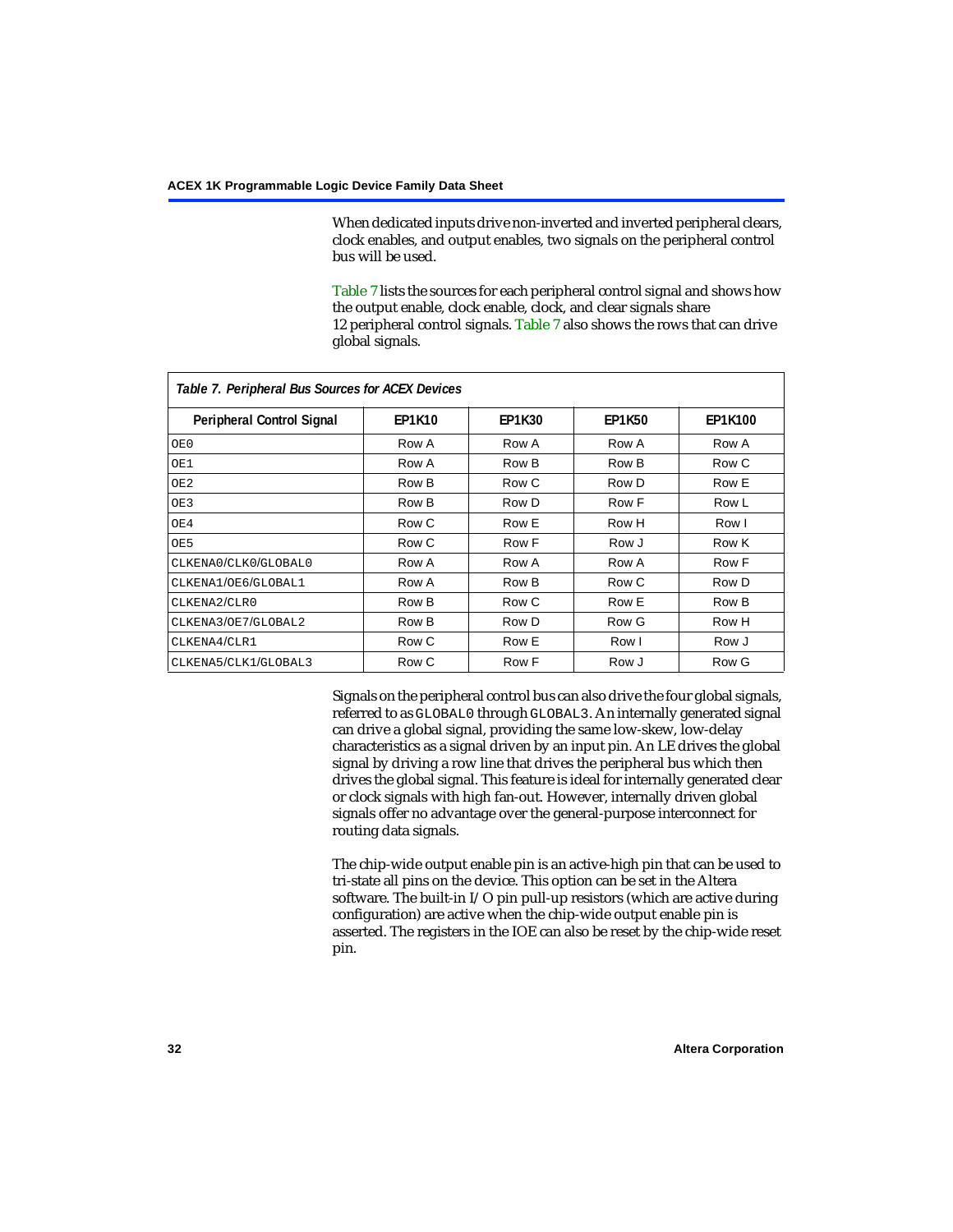#### *Row-to-IOE Connections*

When an IOE is used as an input signal, it can drive two separate row channels. The signal is accessible by all LEs within that row. When an IOE is used as an output, the signal is driven by a multiplexer that selects a signal from the row channels. Up to eight IOEs connect to each side of each row channel (see [Figure 16](#page-32-2)).

<span id="page-32-2"></span>



# *Note:*<br>(1) 1

<span id="page-32-1"></span>(1) The values for *m* and *n* are shown in [Table 8.](#page-32-0)

[Table 8](#page-32-0) lists the ACEX 1K row-to-IOE interconnect resources.

<span id="page-32-0"></span>

| Table 8. ACEX 1K Row-to-IOE Interconnect Resources |                      |                          |  |  |  |
|----------------------------------------------------|----------------------|--------------------------|--|--|--|
| Device                                             | Channels per Row (n) | Row Channels per Pin (m) |  |  |  |
| EP1K10                                             | 144                  | 18                       |  |  |  |
| EP1K30                                             | 216                  | 27                       |  |  |  |
| EP1K50                                             | 216                  | 27                       |  |  |  |
| EP1K100                                            | 312                  | 39                       |  |  |  |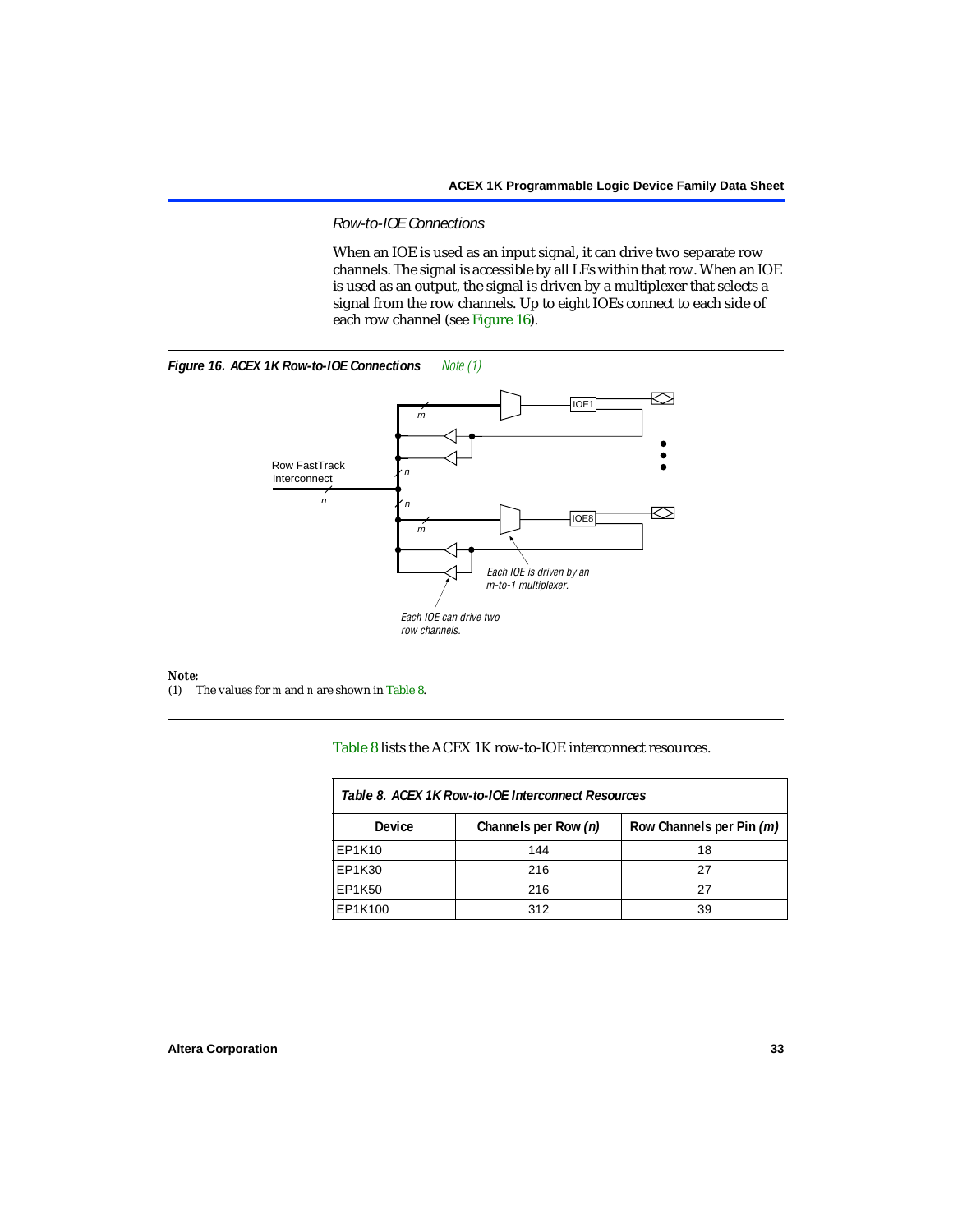#### *Column-to-IOE Connections*

When an IOE is used as an input, it can drive up to two separate column channels. When an IOE is used as an output, the signal is driven by a multiplexer that selects a signal from the column channels. Two IOEs connect to each side of the column channels. Each IOE can be driven by column channels via a multiplexer. The set of column channels is different for each IOE (see [Figure 17](#page-33-0)).

<span id="page-33-0"></span>

#### <span id="page-33-2"></span>[Table 9](#page-33-1) lists the ACEX 1K column-to-IOE interconnect resources.

<span id="page-33-1"></span>

| Table 9. ACEX 1K Column-to-IOE Interconnect Resources |                         |                             |  |  |  |
|-------------------------------------------------------|-------------------------|-----------------------------|--|--|--|
| <b>Device</b>                                         | Channels per Column (n) | Column Channels per Pin (m) |  |  |  |
| EP1K10                                                | 24                      | 16                          |  |  |  |
| EP1K30                                                | 24                      | 16                          |  |  |  |
| EP1K50                                                | 24                      | 16                          |  |  |  |
| EP1K100                                               | 24                      | 16                          |  |  |  |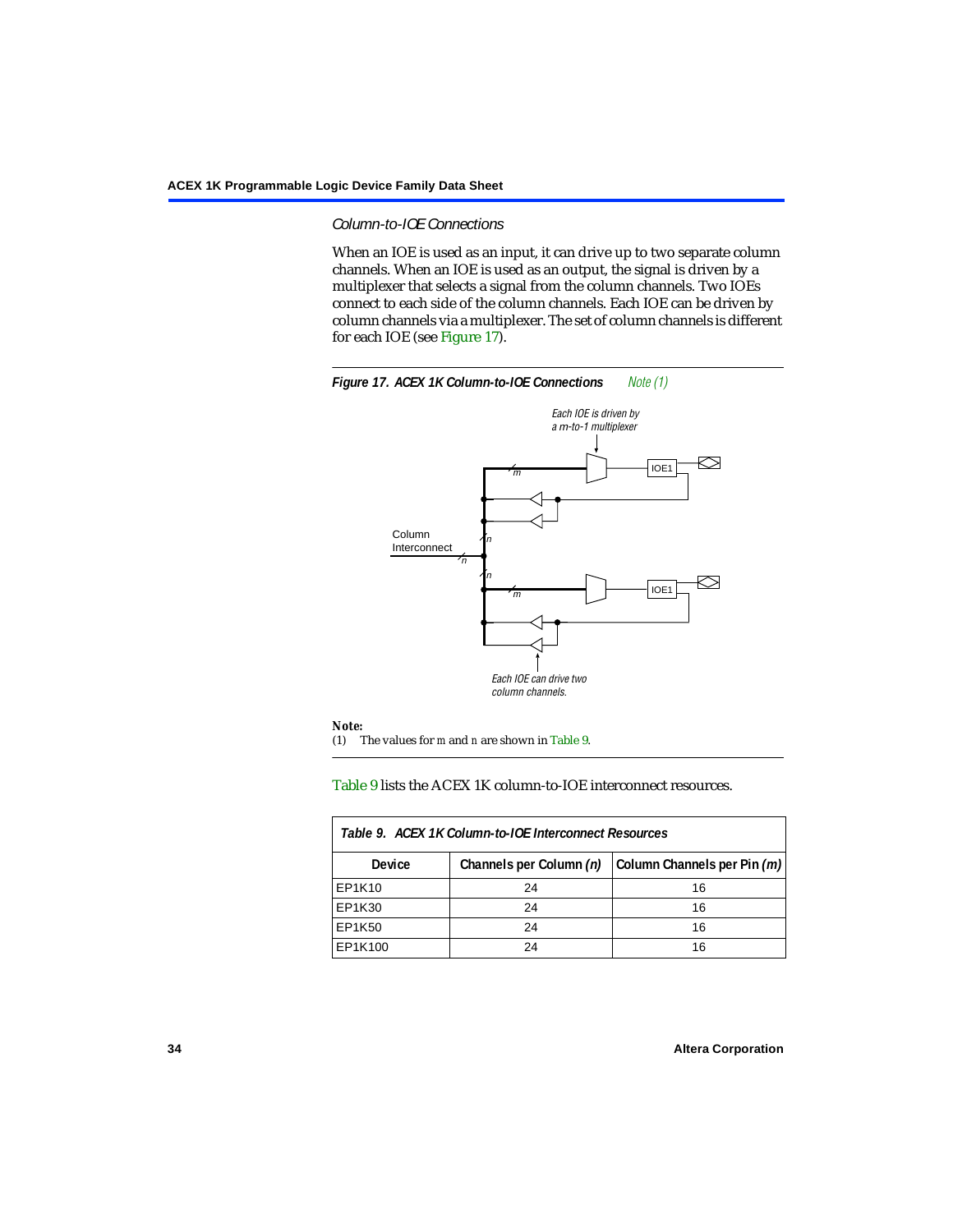#### **SameFrame Pin-Outs** ACEX 1K devices support the SameFrame pin-out feature for FineLine BGA packages. The SameFrame pin-out feature is the arrangement of balls on FineLine BGA packages such that the lower-ballcount packages form a subset of the higher-ball-count packages. SameFrame pin-outs provide the flexibility to migrate not only from device to device within the same package, but also from one package to another. A given printed circuit board (PCB) layout can support multiple device density/package combinations. For example, a single board layout can support a range of devices from an EP1K10 device in a 256-pin FineLine BGA package to an EP1K100 device in a 484-pin FineLine BGA package.

The Altera software provides support to design PCBs with SameFrame pin-out devices. Devices can be defined for present and future use. The Altera software generates pin-outs describing how to lay out a board that takes advantage of this migration. [Figure 18](#page-34-0) shows an example of SameFrame pin-out.

<span id="page-34-0"></span>*Figure 18. SameFrame Pin-Out Example*



Designed for 484-Pin FineLine BGA Package Printed Circuit Board



[Table 10](#page-35-0) shows the ACEX 1K device/package combinations that support SameFrame pin-outs for ACEX 1K devices. All FineLine BGA packages support SameFrame pin-outs, providing the flexibility to migrate not only from device to device within the same package, but also from one package to another. The I/O count will vary from device to device.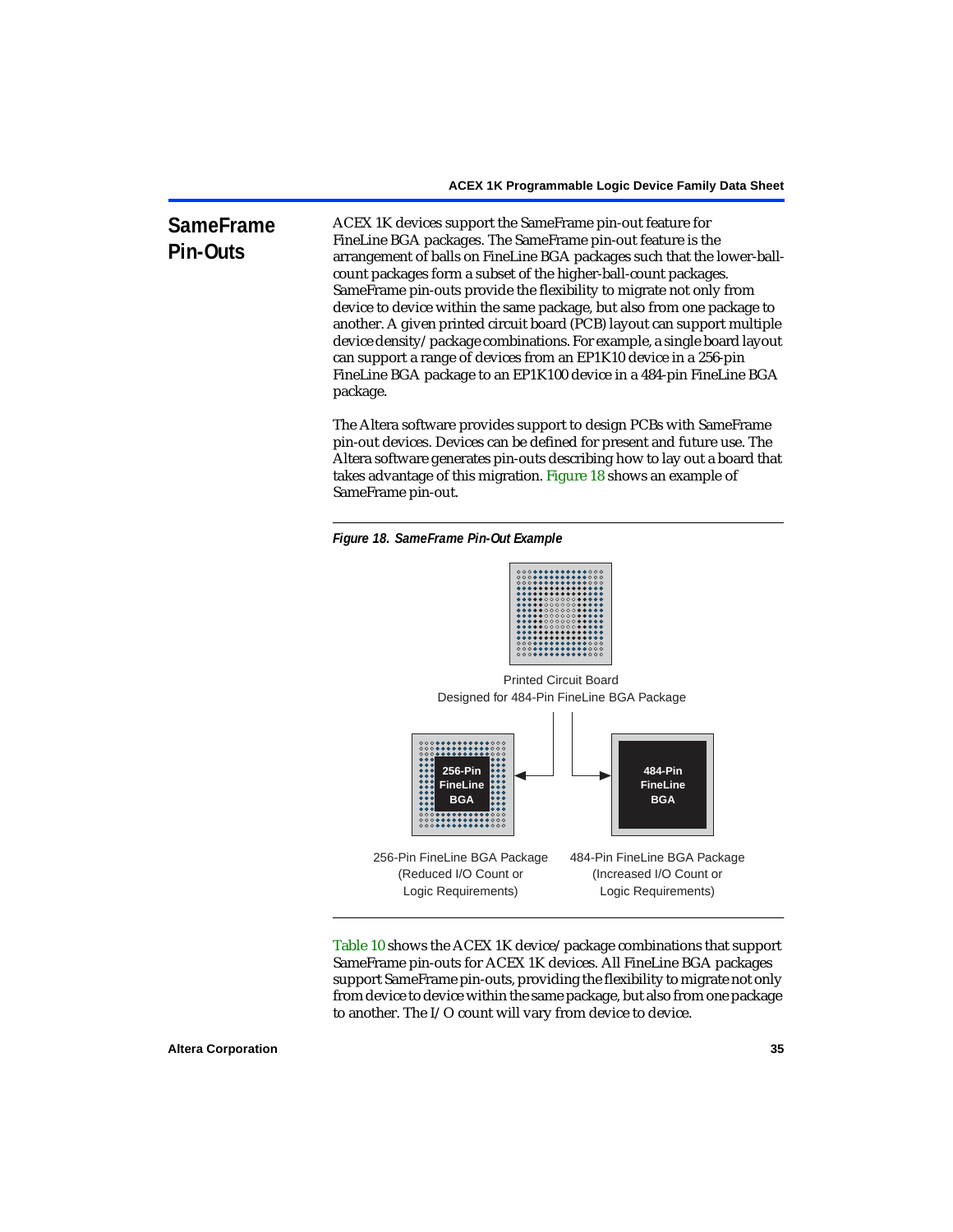

For more information, search for "SameFrame" in MAX+PLUS II Help.

<span id="page-35-0"></span>

| Table 10. ACEX 1K SameFrame Pin-Out Support |                                   |                                   |  |  |
|---------------------------------------------|-----------------------------------|-----------------------------------|--|--|
| <b>Device</b>                               | 256-Pin<br>FineLine<br><b>BGA</b> | 484-Pin<br>FineLine<br><b>BGA</b> |  |  |
| EP1K10                                      |                                   | (1.                               |  |  |
| EP1K30                                      |                                   | (1)                               |  |  |
| EP1K50                                      |                                   |                                   |  |  |
| EP1K100                                     |                                   |                                   |  |  |

# *Note:*<br>(1) **7**

<span id="page-35-1"></span>This option is supported with a 256-pin FineLine BGA package and SameFrame migration.

# **ClockLock & ClockBoost Features**

To support high-speed designs, -1 and -2 speed grade ACEX 1K devices offer ClockLock and ClockBoost circuitry containing a phase-locked loop (PLL) that is used to increase design speed and reduce resource usage. The ClockLock circuitry uses a synchronizing PLL that reduces the clock delay and skew within a device. This reduction minimizes clock-to-output and setup times while maintaining zero hold times. The ClockBoost circuitry, which provides a clock multiplier, allows the designer to enhance device area efficiency by sharing resources within the device. The ClockBoost feature allows the designer to distribute a low-speed clock and multiply that clock on-device. Combined, the ClockLock and ClockBoost features provide significant improvements in system performance and bandwidth.

The ClockLock and ClockBoost features in ACEX 1K devices are enabled through the Altera software. External devices are not required to use these features. The output of the ClockLock and ClockBoost circuits is not available at any of the device pins.

The ClockLock and ClockBoost circuitry lock onto the rising edge of the incoming clock. The circuit output can drive the clock inputs of registers only; the generated clock cannot be gated or inverted.

The dedicated clock pin (GCLK1) supplies the clock to the ClockLock and ClockBoost circuitry. When the dedicated clock pin is driving the ClockLock or ClockBoost circuitry, it cannot drive elsewhere in the device.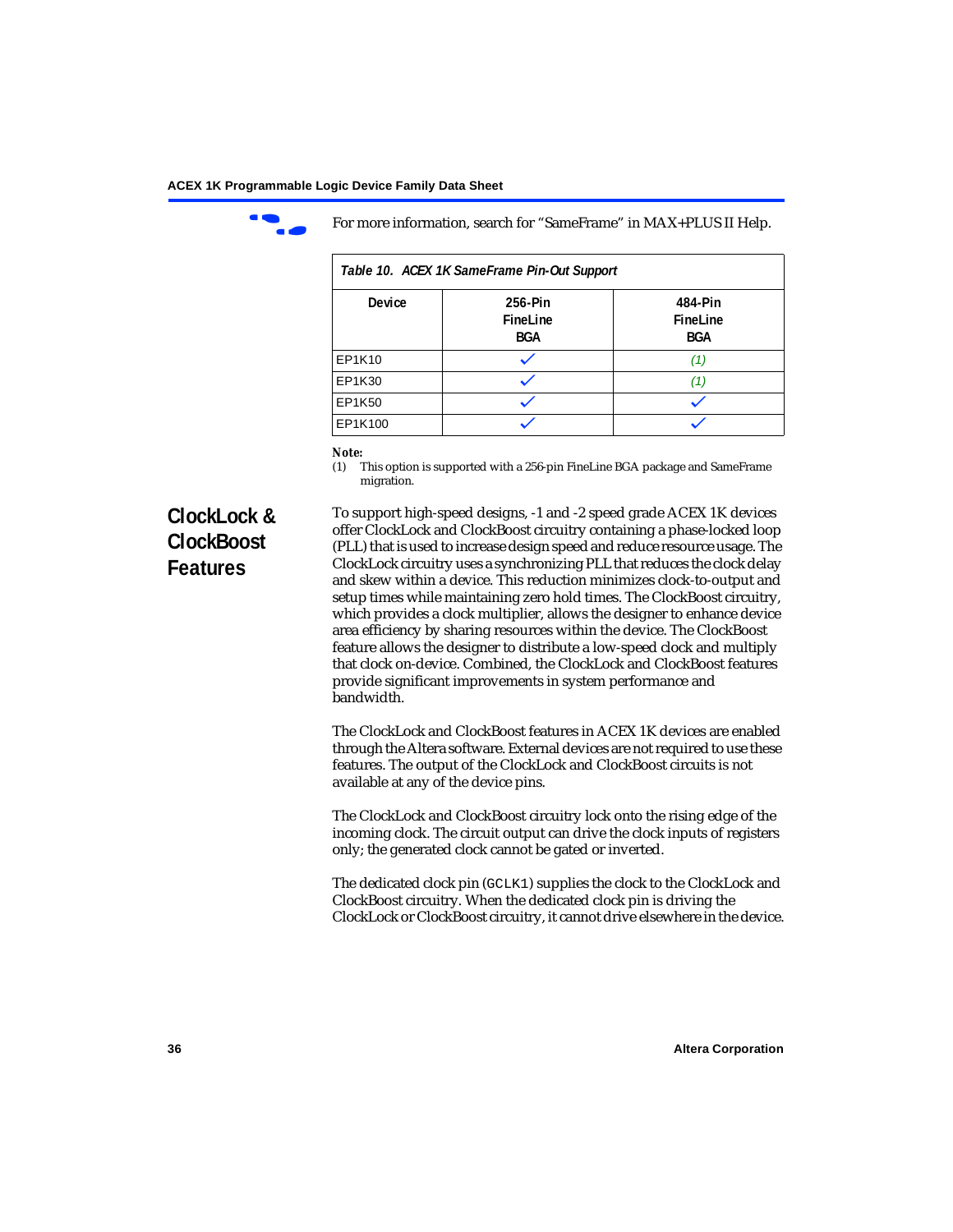For designs that require both a multiplied and non-multiplied clock, the clock trace on the board can be connected to the GCLK1 pin. In the Altera software, the GCLK1 pin can feed both the ClockLock and ClockBoost circuitry in the ACEX 1K device. However, when both circuits are used, the other clock pin cannot be used.

# **ClockLock & ClockBoost Timing Parameters**

For the ClockLock and ClockBoost circuitry to function properly, the incoming clock must meet certain requirements. If these specifications are not met, the circuitry may not lock onto the incoming clock, which generates an erroneous clock within the device. The clock generated by the ClockLock and ClockBoost circuitry must also meet certain specifications. If the incoming clock meets these requirements during configuration, the ClockLock and ClockBoost circuitry will lock onto the clock during configuration. The circuit will be ready for use immediately after configuration. [Figure 19](#page-36-0) shows the incoming and generated clock specifications.



<span id="page-36-0"></span>*Figure 19. Specifications for the Incoming & Generated Clocks [Note \(1\)](#page-36-1)*

# *Note:*<br>(1) 1

<span id="page-36-1"></span>The  $t_I$  parameter refers to the nominal input clock period; the  $t_O$  parameter refers to the nominal output clock period.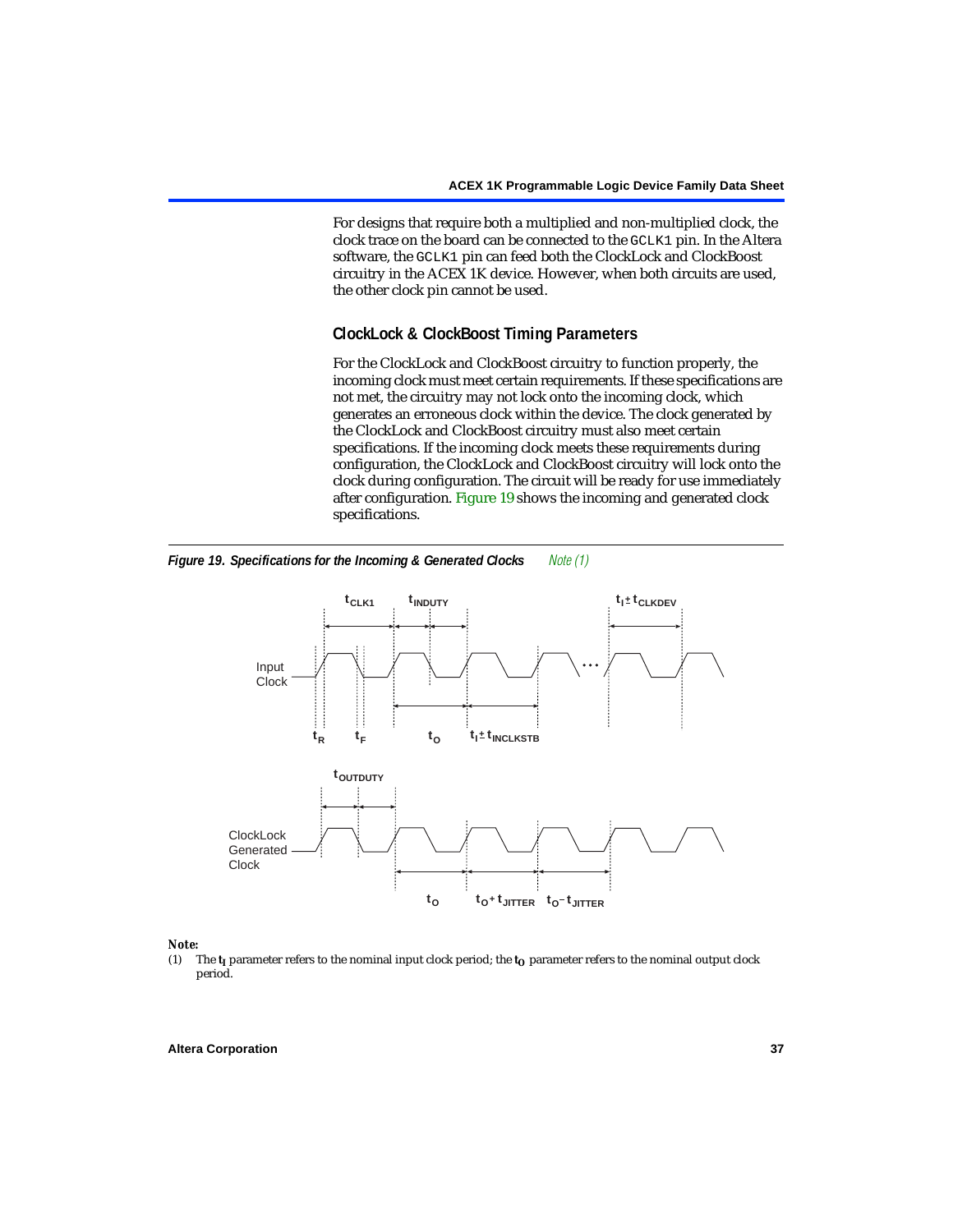[Tables 11](#page-37-0) and [12](#page-38-4) summarize the ClockLock and ClockBoost parameters for -1 and -2 speed-grade devices, respectively.

<span id="page-37-0"></span>

| Table 11. ClockLock & ClockBoost Parameters for -1 Speed-Grade Devices |                                                                            |                      |     |     |               |            |  |  |
|------------------------------------------------------------------------|----------------------------------------------------------------------------|----------------------|-----|-----|---------------|------------|--|--|
| Symbol                                                                 | Parameter                                                                  | Condition            | Min | Typ | Max           | Unit       |  |  |
| $t_{\mathsf{R}}$                                                       | Input rise time                                                            |                      |     |     | 5             | ns         |  |  |
| $t_{\mathsf{F}}$                                                       | Input fall time                                                            |                      |     |     | 5             | ns         |  |  |
| <b><i>UNDUTY</i></b>                                                   | Input duty cycle                                                           |                      | 40  |     | 60            | $\%$       |  |  |
| $f_{CLK1}$                                                             | Input clock frequency (ClockBoost clock<br>multiplication factor equals 1) |                      | 25  |     | 180           | <b>MHz</b> |  |  |
| $f_{CLK2}$                                                             | Input clock frequency (ClockBoost clock<br>multiplication factor equals 2) |                      | 16  |     | 90            | <b>MHz</b> |  |  |
| <b>f<sub>CLKDEV</sub></b>                                              | Input deviation from user specification in the<br>Altera software (1)      |                      |     |     | 25,000<br>(2) | <b>PPM</b> |  |  |
| $t_{INCLKSTB}$                                                         | Input clock stability (measured between<br>adjacent clocks)                |                      |     |     | 100           | ps         |  |  |
| $t_{LOCK}$                                                             | Time required for ClockLock or ClockBoost<br>to acquire lock $(3)$         |                      |     |     | 10            | us         |  |  |
| $t_{JITTER}$                                                           | Jitter on ClockLock or ClockBoost-                                         | $t_{INCLKSTB}$ < 100 |     |     | 250(4)        | ps         |  |  |
|                                                                        | generated clock $(4)$                                                      | $t_{INCLKSTB}$ < 50  |     |     | 200(4)        | ps         |  |  |
| <i>toutputy</i>                                                        | Duty cycle for ClockLock or ClockBoost-<br>generated clock                 |                      | 40  | 50  | 60            | $\%$       |  |  |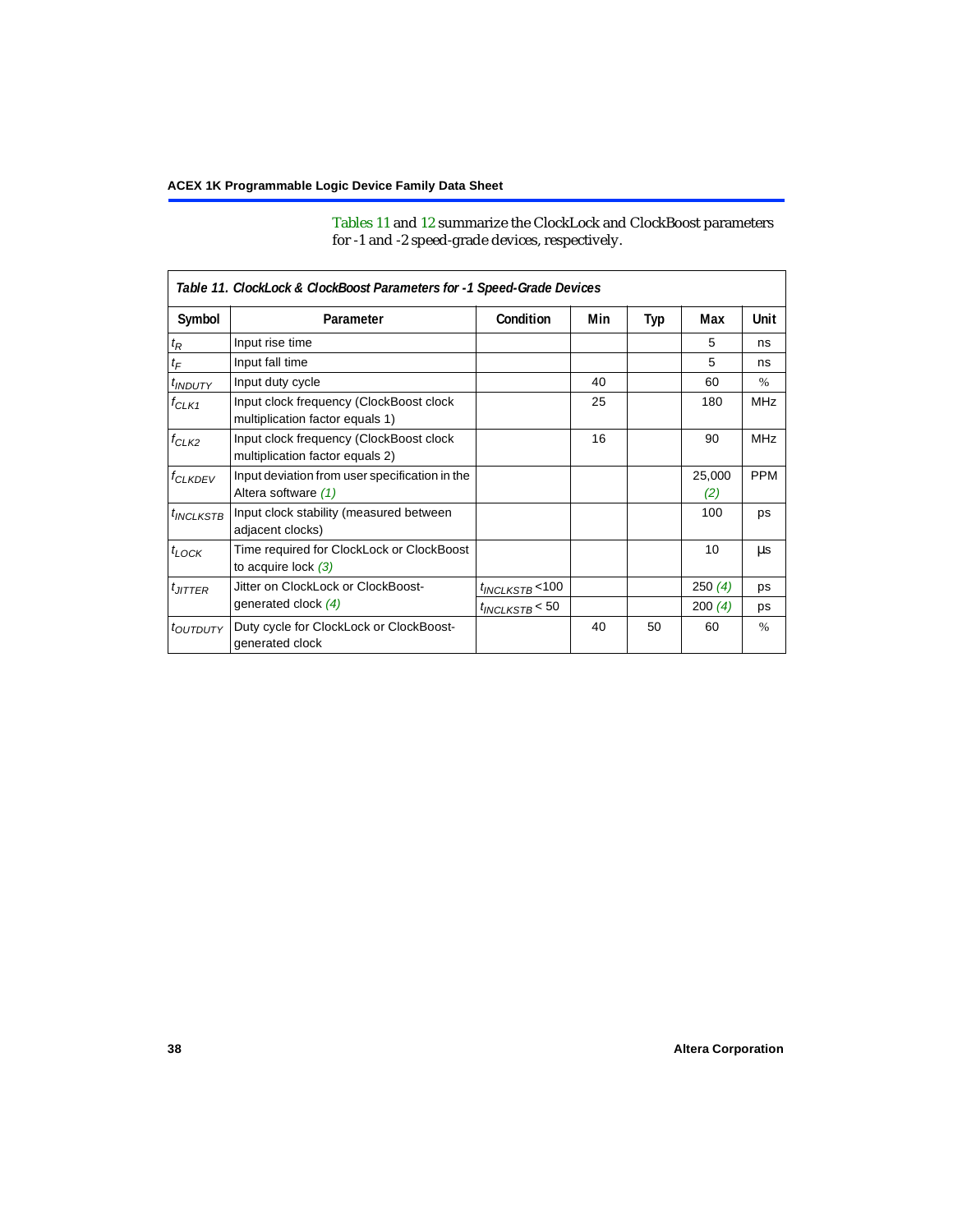<span id="page-38-4"></span>

| Table 12. ClockLock & ClockBoost Parameters for -2 Speed-Grade Devices |                                                                            |                      |     |     |        |               |  |
|------------------------------------------------------------------------|----------------------------------------------------------------------------|----------------------|-----|-----|--------|---------------|--|
| Symbol                                                                 | Parameter                                                                  | Condition            | Min | Typ | Max    | Unit          |  |
| $t_{\mathsf{R}}$                                                       | Input rise time                                                            |                      |     |     | 5      | ns            |  |
| $t_{\digamma}$                                                         | Input fall time                                                            |                      |     |     | 5      | ns            |  |
| $t_{INDUTY}$                                                           | Input duty cycle                                                           |                      | 40  |     | 60     | $\%$          |  |
| $f_{CLK1}$                                                             | Input clock frequency (ClockBoost clock<br>multiplication factor equals 1) |                      | 25  |     | 80     | <b>MHz</b>    |  |
| $f_{CLK2}$                                                             | Input clock frequency (ClockBoost clock<br>multiplication factor equals 2) |                      | 16  |     | 40     | <b>MHz</b>    |  |
| <b>f<sub>CLKDEV</sub></b>                                              | Input deviation from user specification in<br>the software $(1)$           |                      |     |     | 25,000 | <b>PPM</b>    |  |
| <sup>t</sup> INCLKSTB                                                  | Input clock stability (measured between<br>adjacent clocks)                |                      |     |     | 100    | ps            |  |
| $t_{\text{LOCK}}$                                                      | Time required for ClockLock or ClockBoost<br>to acquire lock $(3)$         |                      |     |     | 10     | μs            |  |
| $t_{JITTER}$                                                           | Jitter on ClockLock or ClockBoost-                                         | $t_{INCLKSTB}$ < 100 |     |     | 250(4) | ps            |  |
|                                                                        | generated clock $(4)$                                                      | $t_{INCLKSTB}$ < 50  |     |     | 200(4) | <b>DS</b>     |  |
| <i>toutputy</i>                                                        | Duty cycle for ClockLock or ClockBoost-<br>generated clock                 |                      | 40  | 50  | 60     | $\frac{0}{0}$ |  |

#### *Notes to tables:*

<span id="page-38-0"></span>(1) To implement the ClockLock and ClockBoost circuitry with the Altera software, designers must specify the input frequency. The Altera software tunes the PLL in the ClockLock and ClockBoost circuitry to this frequency. The *fCLKDEV* parameter specifies how much the incoming clock can differ from the specified frequency during device operation. Simulation does not reflect this parameter.

<span id="page-38-1"></span>(2) Twenty-five thousand parts per million (PPM) equates to 2.5% of input clock period.

<span id="page-38-2"></span>(3) During device configuration, the ClockLock and ClockBoost circuitry is configured before the rest of the device. If the incoming clock is supplied during configuration, the ClockLock and ClockBoost circuitry locks during configuration because the  $t_{LOCK}$  value is less than the time required for configuration.

<span id="page-38-3"></span>(4) The  $t_{\text{ITTTER}}$  specification is measured under long-term observation. The maximum value for  $t_{\text{ITTTER}}$  is 200 ps if  $t_{INCIKSTR}$  is lower than 50 ps.

# **I/O Configuration**

This section discusses the PCI pull-up clamping diode option, slew-rate control, open-drain output option, and MultiVolt I/O interface for ACEX 1K devices. The PCI pull-up clamping diode, slew-rate control, and open-drain output options are controlled pin-by-pin via Altera software logic options. The MultiVolt I/O interface is controlled by connecting  $V_{\rm CCD}$  to a different voltage than  $V_{\rm CCINT}$ . Its effect can be simulated in the Altera software via the **Global Project Device Options** dialog box (Assign menu).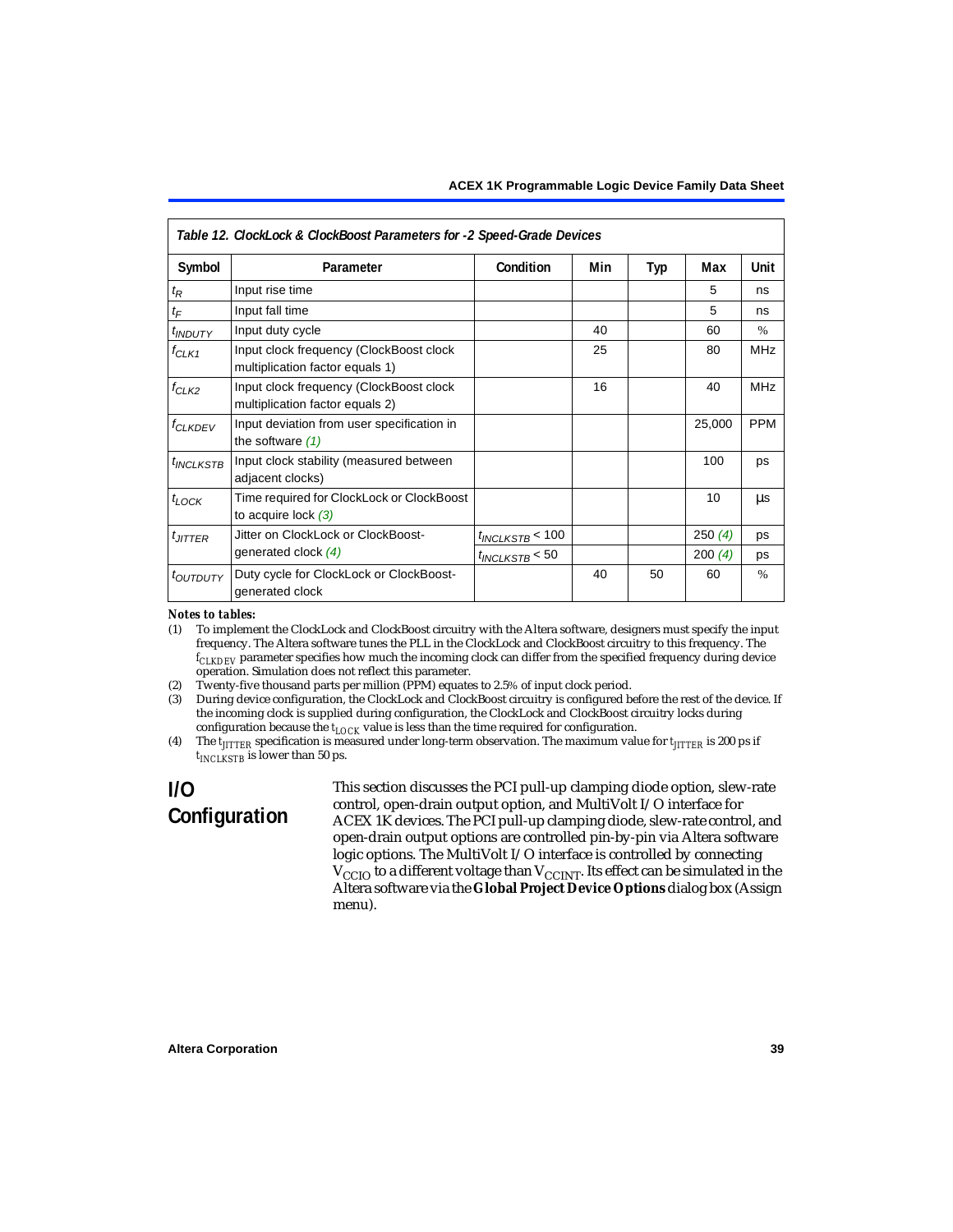# **PCI Pull-Up Clamping Diode Option**

ACEX 1K devices have a pull-up clamping diode on every I/O, dedicated input, and dedicated clock pin. PCI clamping diodes clamp the signal to the  $V_{\text{CCIO}}$  value and are required for 3.3-V PCI compliance. Clamping diodes can also be used to limit overshoot in other systems.

Clamping diodes are controlled on a pin-by-pin basis. When  $V_{CCIO}$  is 3.3 V, a pin that has the clamping diode option turned on can be driven by a 2.5-V or 3.3-V signal, but not a 5.0-V signal. When  $V_{CCIO}$  is 2.5 V, a pin that has the clamping diode option turned on can be driven by a 2.5-V signal, but not a 3.3-V or 5.0-V signal. Additionally, a clamping diode can be activated for a subset of pins, which allows a device to bridge between a 3.3-V PCI bus and a 5.0-V device.

# **Slew-Rate Control**

The output buffer in each IOE has an adjustable output slew rate that can be configured for low-noise or high-speed performance. A slower slew rate reduces system noise and adds a maximum delay of 4.3 ns. The fast slew rate should be used for speed-critical outputs in systems that are adequately protected against noise. Designers can specify the slew rate pin-by-pin or assign a default slew rate to all pins on a device-wide basis. The slow slew rate setting affects only the falling edge of the output.

# **Open-Drain Output Option**

ACEX 1K devices provide an optional open-drain output (electrically equivalent to open-collector output) for each I/O pin. This open-drain output enables the device to provide system-level control signals (e.g., interrupt and write enable signals) that can be asserted by any of several devices. It can also provide an additional wired-OR plane.

# **MultiVolt I/O Interface**

The ACEX 1K device architecture supports the MultiVolt I/O interface feature, which allows ACEX 1K devices in all packages to interface with systems of differing supply voltages. These devices have one set of  $V_{CC}$ pins for internal operation and input buffers (VCCINT), and another set for I/O output drivers (VCCIO).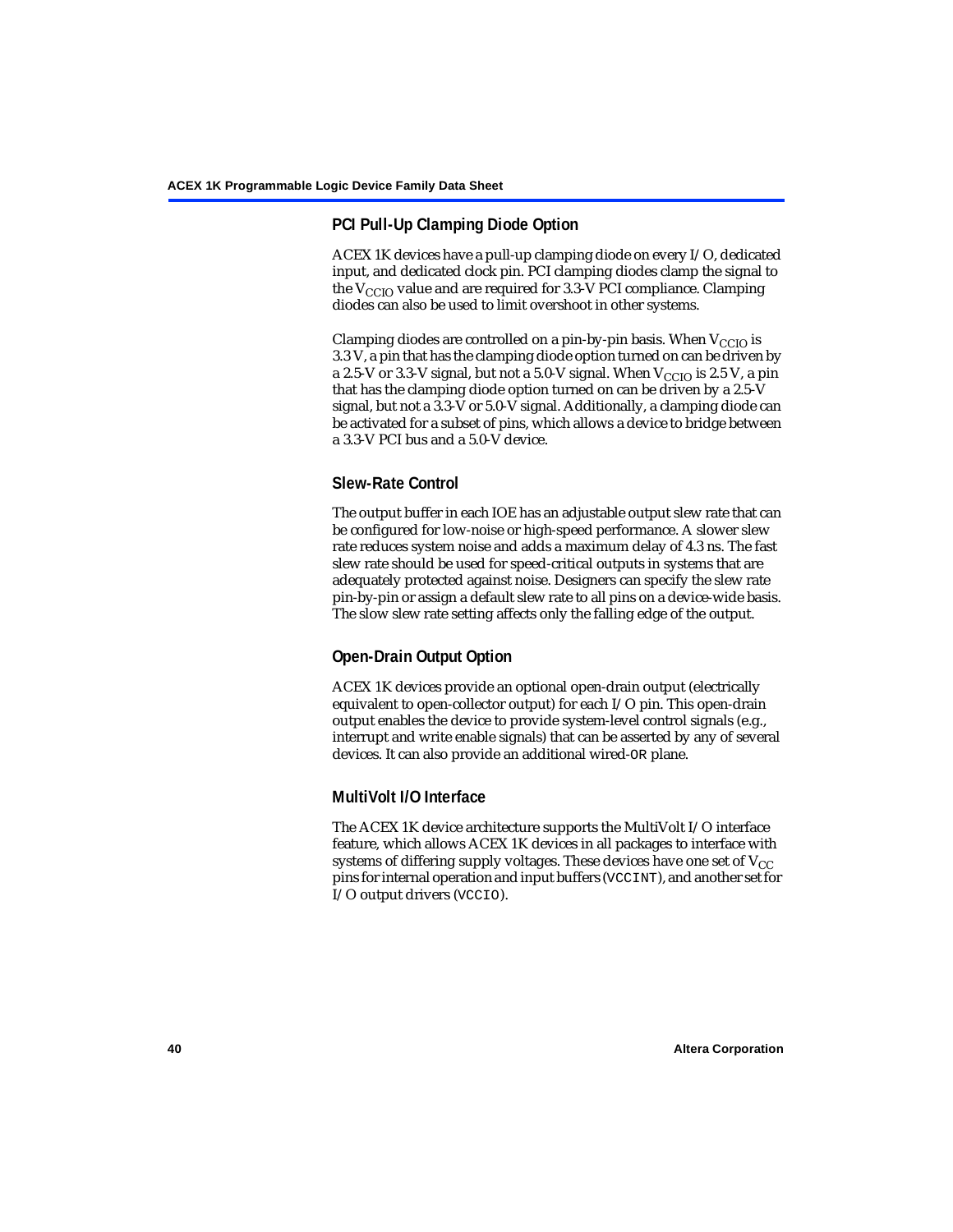The VCCINT pins must always be connected to a 2.5-V power supply. With a 2.5-V  $V_{CCMT}$  level, input voltages are compatible with 2.5-V, 3.3-V, and 5.0-V inputs. The VCCIO pins can be connected to either a 2.5-V or 3.3-V power supply, depending on the output requirements. When the VCCIO pins are connected to a 2.5-V power supply, the output levels are compatible with 2.5-V systems. When the VCCIO pins are connected to a 3.3-V power supply, the output high is at 3.3 V and is therefore compatible with 3.3-V or 5.0-V systems. Devices operating with  $V_{\text{CCIO}}$  levels higher than 3.0 V achieve a faster timing delay of  $t_{OD2}$  instead of  $t_{OD1}$ .

<span id="page-40-0"></span>

| Table 13. ACEX 1K MultiVolt I/O Support |                  |     |     |     |                   |     |  |
|-----------------------------------------|------------------|-----|-----|-----|-------------------|-----|--|
| $V_{\text{CCIO}}(V)$                    | Input Signal (V) |     |     |     | Output Signal (V) |     |  |
|                                         | 2.5              | 3.3 | 5.0 | 2.5 | 3.3               | 5.0 |  |
| 2.5                                     |                  | (1) | (1) |     |                   |     |  |
| 3.3                                     |                  |     |     |     |                   |     |  |

[Table 13](#page-40-0) summarizes ACEX 1K MultiVolt I/O support.

#### *Notes:*

<span id="page-40-1"></span>(1) The PCI clamping diode must be disabled on an input which is driven with a voltage higher than V<sub>CCIO</sub>.

<span id="page-40-2"></span>(2) When  $V_{\text{CCIO}} = 3.3$  V, an ACEX 1K device can drive a 2.5-V device that has 3.3-V tolerant inputs.

Open-drain output pins on ACEX 1K devices (with a pull-up resistor to the 5.0-V supply) can drive 5.0-V CMOS input pins that require a higher  $V<sub>IH</sub>$  than LVTTL. When the open-drain pin is active, it will drive low. When the pin is inactive, the resistor will pull up the trace to 5.0 V, thereby meeting the CMOS  $V_{OH}$  requirement. The open-drain pin will only drive low or tri-state; it will never drive high. The rise time is dependent on the value of the pull-up resistor and load impedance. The  $I_{OL}$  current specification should be considered when selecting a pull-up resistor.

# **Power Sequencing & Hot-Socketing**

Because ACEX 1K devices can be used in a mixed-voltage environment, they have been designed specifically to tolerate any possible power-up sequence. The  $V_{\text{CCIO}}$  and  $V_{\text{CCINT}}$  power planes can be powered in any order.

Signals can be driven into ACEX 1K devices before and during power up without damaging the device. Additionally, ACEX 1K devices do not drive out during power up. Once operating conditions are reached, ACEX 1K devices operate as specified by the user.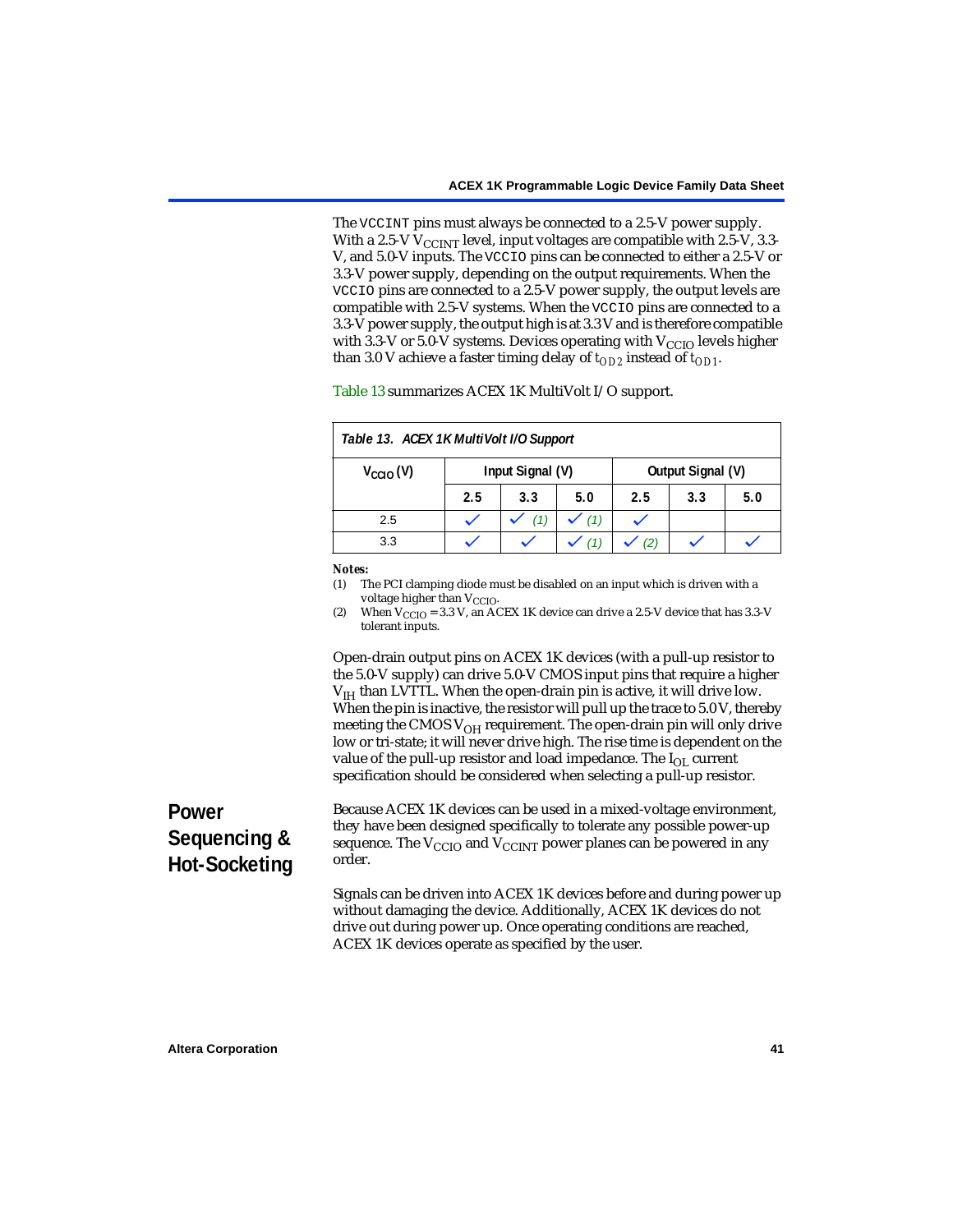# **IEEE Std. 1149.1 (JTAG) Boundary-Scan Support**

All ACEX 1K devices provide JTAG BST circuitry that complies with the IEEE Std. 1149.1-1990 specification. ACEX 1K devices can also be configured using the JTAG pins through the ByteBlasterMV or BitBlaster download cable, or via hardware that uses the Jam™ Standard Test and Programming Language (STAPL), JEDEC standard JESD-71. JTAG boundary-scan testing can be performed before or after configuration, but not during configuration. ACEX 1K devices support the JTAG instructions shown in [Table 14.](#page-41-0)

<span id="page-41-0"></span>

| Table 14. ACEX 1K JTAG Instructions |                                                                                                                                                                                                                                      |  |  |  |  |
|-------------------------------------|--------------------------------------------------------------------------------------------------------------------------------------------------------------------------------------------------------------------------------------|--|--|--|--|
| <b>JTAG Instruction</b>             | <b>Description</b>                                                                                                                                                                                                                   |  |  |  |  |
| SAMPLE/PRELOAD                      | Allows a snapshot of signals at the device pins to be captured and examined during<br>normal device operation and permits an initial data pattern to be output at the device<br>pins.                                                |  |  |  |  |
| <b>EXTEST</b>                       | Allows the external circuitry and board-level interconnections to be tested by forcing a<br>test pattern at the output pins and capturing test results at the input pins.                                                            |  |  |  |  |
| <b>BYPASS</b>                       | Places the 1-bit bypass register between the TDI and TDO pins, allowing the BST data<br>to pass synchronously through a selected device to adjacent devices during normal<br>operation.                                              |  |  |  |  |
| <b>USERCODE</b>                     | Selects the user electronic signature (USERCODE) register and places it between the<br>TDI and TDO pins, allowing the USERCODE to be serially shifted out of TDO.                                                                    |  |  |  |  |
| <b>IDCODE</b>                       | Selects the IDCODE register and places it between TDI and TDO, allowing the IDCODE<br>to be serially shifted out of TDO.                                                                                                             |  |  |  |  |
| <b>ICR Instructions</b>             | These instructions are used when configuring an ACEX 1K device via JTAG ports using<br>a MasterBlaster, ByteBlasterMV, or BitBlaster download cable, or a Jam File (.jam) or<br>Jam Byte-Code File (.jbc) via an embedded processor. |  |  |  |  |

The instruction register length of ACEX 1K devices is 10 bits. The USERCODE register length in ACEX 1K devices is 32 bits; 7 bits are determined by the user, and 25 bits are pre-determined. [Tables 15](#page-41-1) and [16](#page-42-0) show the boundary-scan register length and device IDCODE information for ACEX 1K devices.

<span id="page-41-1"></span>

| Table 15. ACEX 1K Boundary-Scan Register Length |                               |  |  |  |  |
|-------------------------------------------------|-------------------------------|--|--|--|--|
| Device                                          | Boundary-Scan Register Length |  |  |  |  |
| EP1K10                                          | 438                           |  |  |  |  |
| EP1K30                                          | 690                           |  |  |  |  |
| EP1K50                                          | 798                           |  |  |  |  |
| EP1K100                                         | 1,050                         |  |  |  |  |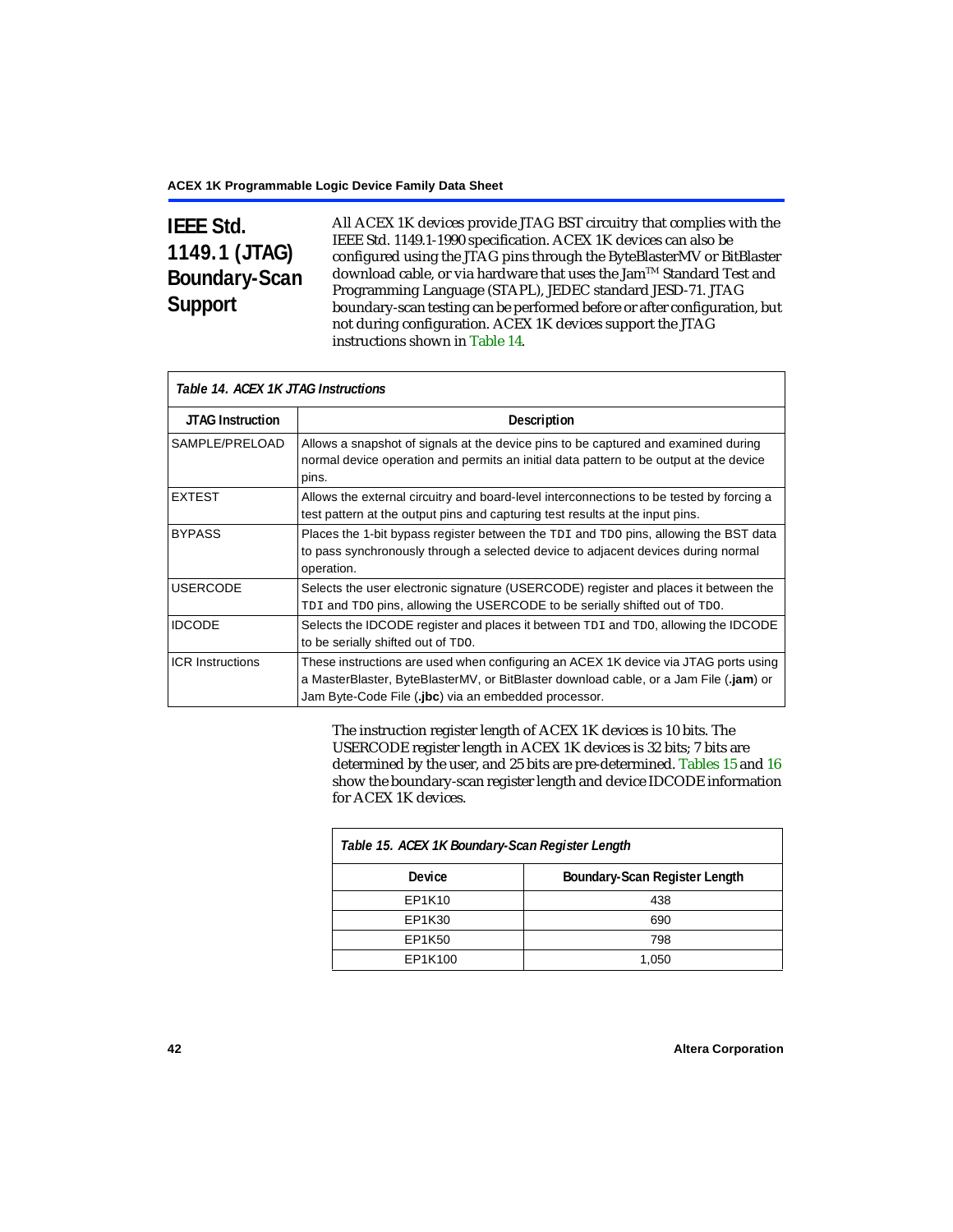<span id="page-42-0"></span>

| Note (1)<br>Table 16. 32-Bit IDCODE for ACEX 1K Devices |                               |                       |                                      |                 |  |  |  |
|---------------------------------------------------------|-------------------------------|-----------------------|--------------------------------------|-----------------|--|--|--|
| <b>Device</b>                                           | IDCODE (32 Bits)              |                       |                                      |                 |  |  |  |
|                                                         | Version<br>$(4 \text{ Bits})$ | Part Number (16 Bits) | Manufacturer's<br>Identity (11 Bits) | 1 (1 Bit) $(2)$ |  |  |  |
| EP1K10                                                  | 0001                          | 0001 0000 0001 0000   | 00001101110                          |                 |  |  |  |
| EP1K30                                                  | 0001                          | 0001 0000 0011 0000   | 00001101110                          |                 |  |  |  |
| EP1K50                                                  | 0001                          | 0001 0000 0101 0000   | 00001101110                          |                 |  |  |  |
| EP1K100                                                 | 0010                          | 0000 0001 0000 0000   | 00001101110                          |                 |  |  |  |

## *Notes to tables:*

<span id="page-42-1"></span>(1) The most significant bit (MSB) is on the left.

<span id="page-42-2"></span>(2) The least significant bit (LSB) for all JTAG IDCODEs is 1.

ACEX 1K devices include weak pull-up resistors on the JTAG pins.



For more information, see the following documents:

- *Application Note 39 (IEEE Std. 1149.1 (JTAG) Boundary-Scan Testing in [Altera Devices\)](#page-0-0)*
- *[ByteBlasterMV Parallel Port Download Cable Data Sheet](#page-0-0)*
- *[BitBlaster Serial Download Cable Data Sheet](#page-0-0)*
- *Jam Programming & Test Language Specification*

[Figure 20](#page-43-0) shows the timing requirements for the JTAG signals.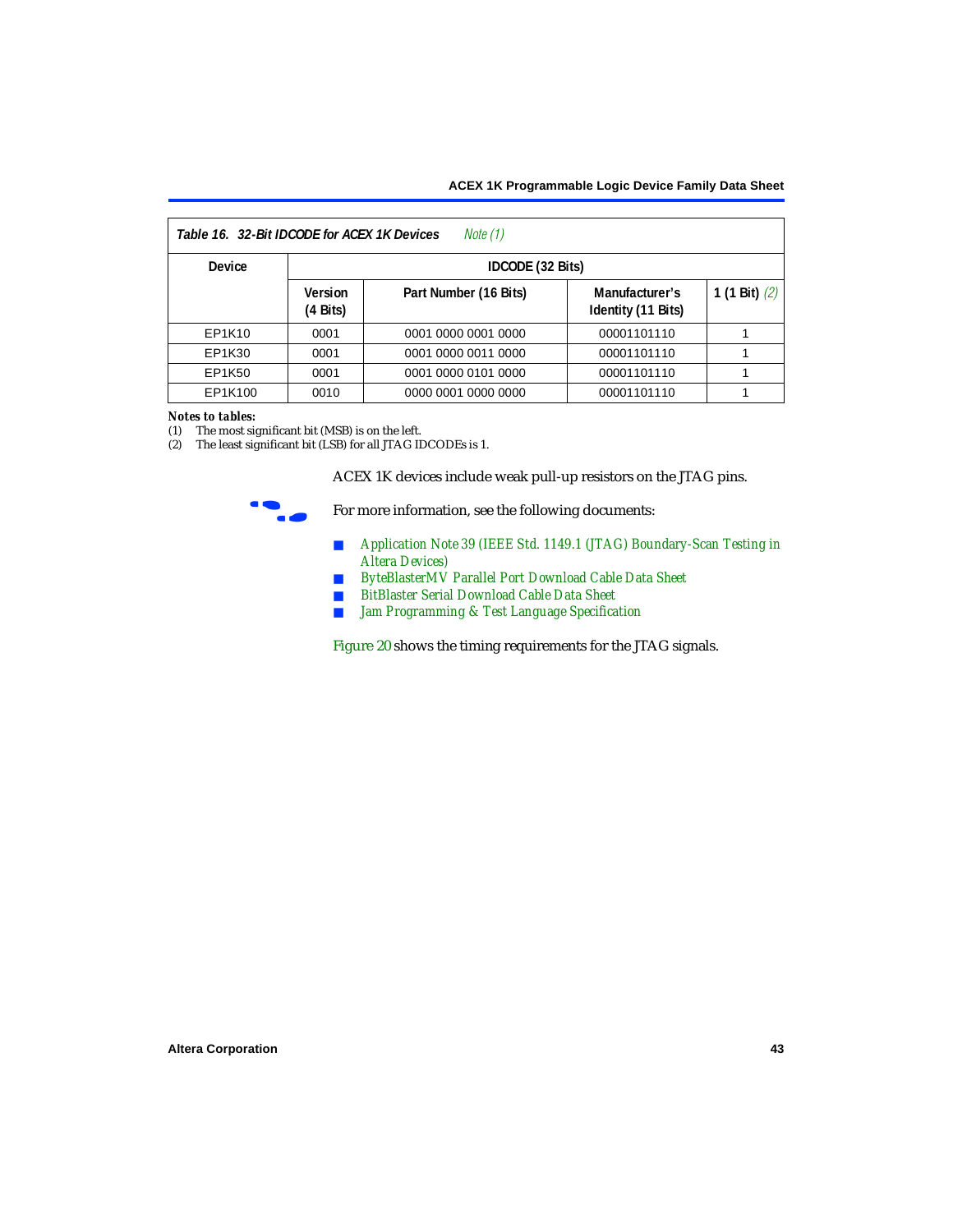Ī

<span id="page-43-0"></span>*Figure 20. ACEX 1K JTAG Waveforms*



# [Table 17](#page-43-1) shows the timing parameters and values for ACEX 1K devices.

<span id="page-43-1"></span>

| Table 17. ACEX 1K JTAG Timing Parameters & Values |                                                |     |     |      |  |  |  |
|---------------------------------------------------|------------------------------------------------|-----|-----|------|--|--|--|
| Symbol                                            | Parameter                                      | Min | Max | Unit |  |  |  |
| $t_{\text{JCP}}$                                  | <b>TCK clock period</b>                        | 100 |     | ns   |  |  |  |
| $t_{JCH}$                                         | TCK clock high time                            | 50  |     | ns   |  |  |  |
| tjcl                                              | <b>TCK clock low time</b>                      | 50  |     | ns   |  |  |  |
| t <sub>JPSU</sub>                                 | JTAG port setup time                           | 20  |     | ns   |  |  |  |
| $t_{\sf JPH}$                                     | JTAG port hold time                            | 45  |     | ns   |  |  |  |
| tjpco                                             | JTAG port clock to output                      |     | 25  | ns   |  |  |  |
| t <sub>JPZX</sub>                                 | JTAG port high impedance to valid output       |     | 25  | ns   |  |  |  |
| t <sub>JPXZ</sub>                                 | JTAG port valid output to high impedance       |     | 25  | ns   |  |  |  |
| tjssu                                             | Capture register setup time                    | 20  |     | ns   |  |  |  |
| $t_{\sf JSH}$                                     | Capture register hold time                     | 45  |     | ns   |  |  |  |
| tjsco                                             | Update register clock to output                |     | 35  | ns   |  |  |  |
| t <sub>JSZX</sub>                                 | Update register high impedance to valid output |     | 35  | ns   |  |  |  |
| t <sub>JSXZ</sub>                                 | Update register valid output to high impedance |     | 35  | ns   |  |  |  |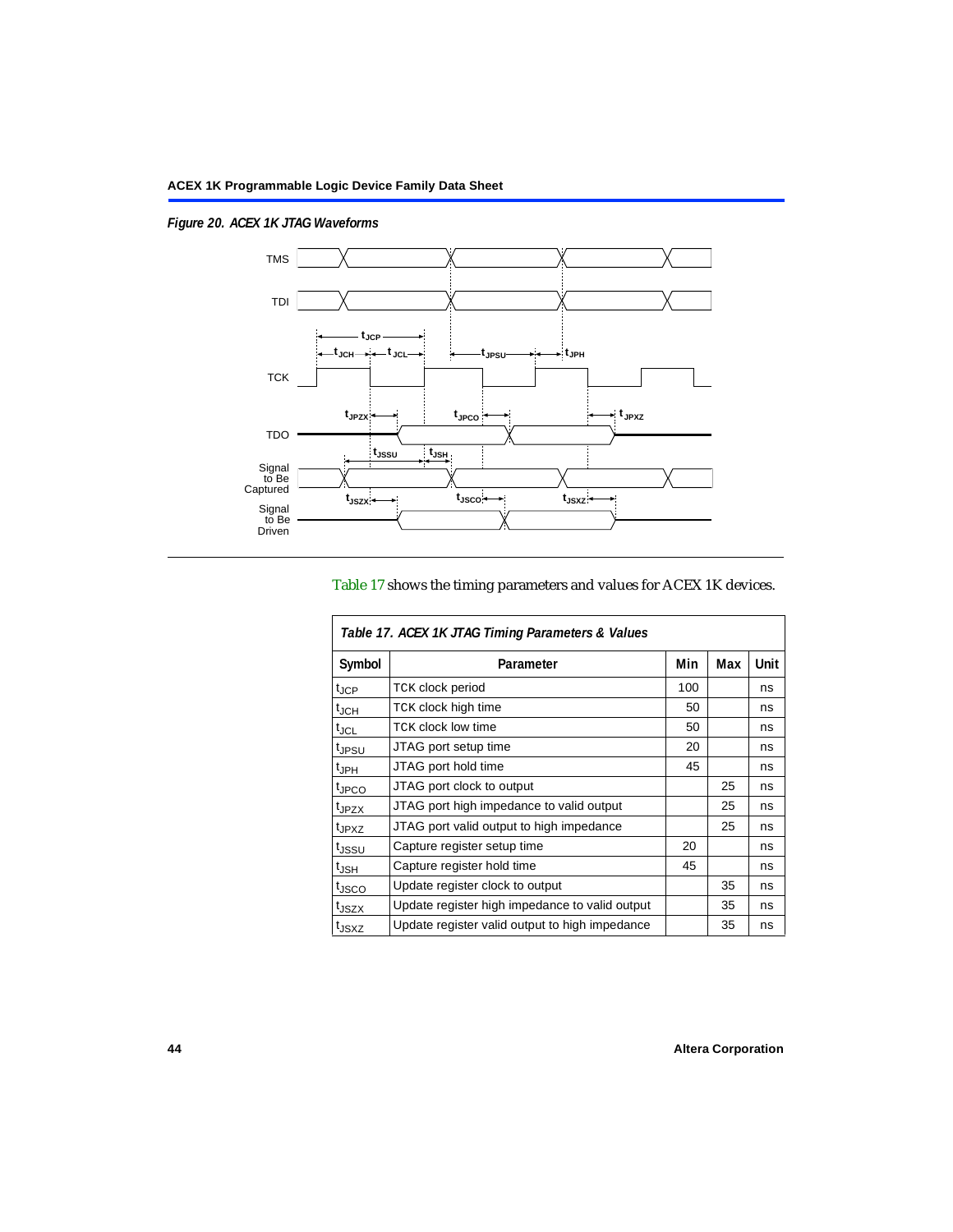**Generic Testing** Each ACEX 1K device is functionally tested. Complete testing of each configurable static random access memory (SRAM) bit and all logic functionality ensures 100% yield. AC test measurements for ACEX 1K devices are made under conditions equivalent to those shown in [Figure 21.](#page-44-0) Multiple test patterns can be used to configure devices during all stages of the production flow.

## <span id="page-44-0"></span>*Figure 21. ACEX 1K AC Test Conditions*



# **Operating Conditions**

[Tables 18](#page-44-1) through [21](#page-47-2) provide information on absolute maximum ratings, recommended operating conditions, DC operating conditions, and capacitance for 2.5-V ACEX 1K devices.

<span id="page-44-1"></span>

| Note $(1)$<br>Table 18. ACEX 1K Device Absolute Maximum Ratings |                            |                                             |        |      |           |  |  |
|-----------------------------------------------------------------|----------------------------|---------------------------------------------|--------|------|-----------|--|--|
| Symbol                                                          | Parameter                  | Conditions                                  | Min    | Max  | Unit      |  |  |
| <b>V<sub>CCINT</sub></b>                                        | Supply voltage             | With respect to ground $(2)$                | $-0.5$ | 3.6  | V         |  |  |
| V <sub>CCIO</sub>                                               |                            |                                             | $-0.5$ | 4.6  | V         |  |  |
| $V_{1}$                                                         | DC input voltage           |                                             | $-2.0$ | 5.75 | V         |  |  |
| $I_{OUT}$                                                       | DC output current, per pin |                                             | $-25$  | 25   | mA        |  |  |
| $\mathsf{T}_{\textsf{STG}}$                                     | Storage temperature        | No bias                                     | $-65$  | 150  | ۰c        |  |  |
| $T_{\sf AMB}$                                                   | Ambient temperature        | Under bias                                  | $-65$  | 135  | $\circ$ C |  |  |
| $T_{\rm J}$                                                     | Junction temperature       | PQFP, TQFP, and BGA packages, under<br>bias |        | 135  | ° C       |  |  |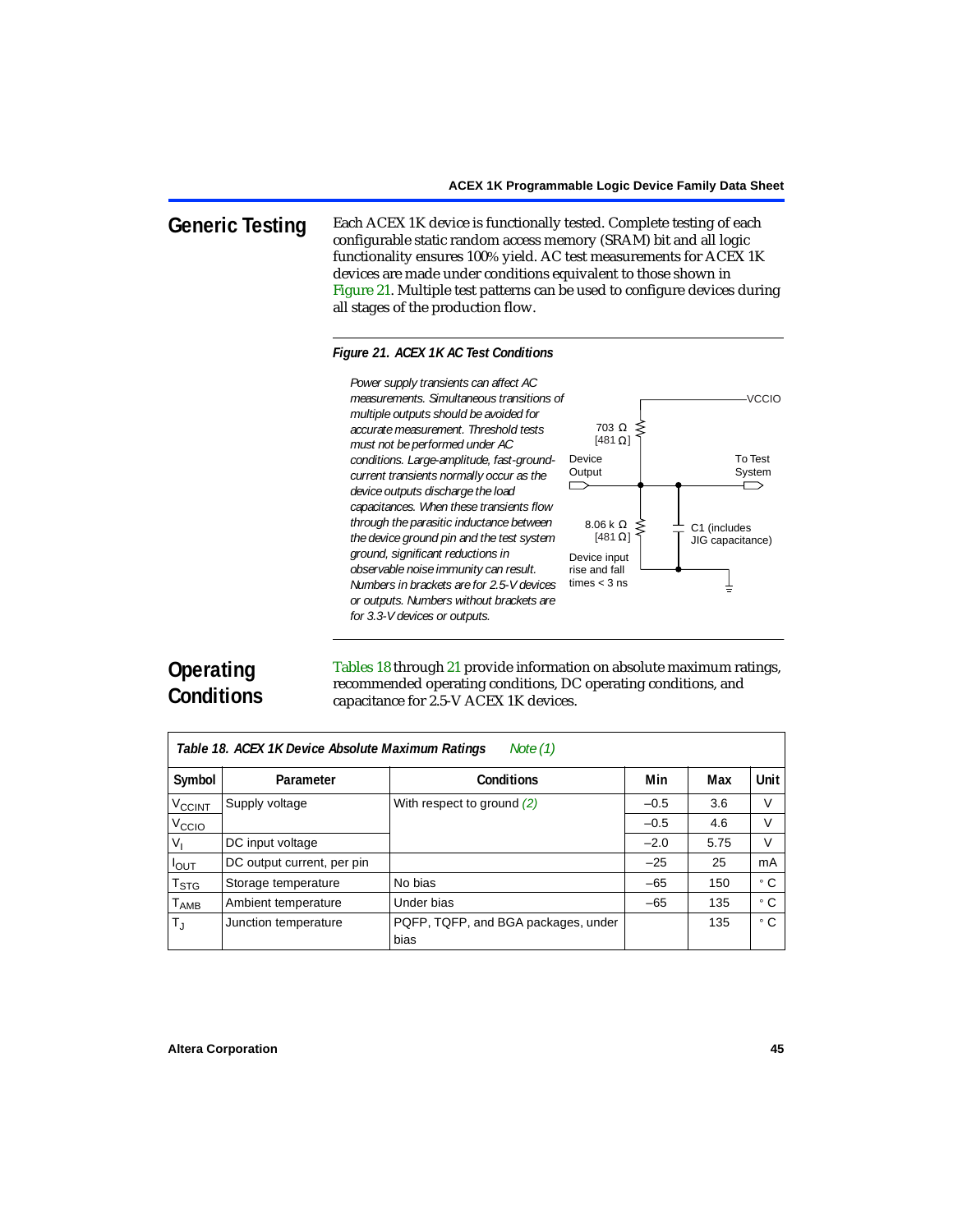<span id="page-45-0"></span>

|                    | Table 19. ACEX 1K Device Recommended Operating Conditions |                   |                  |                   |            |  |  |
|--------------------|-----------------------------------------------------------|-------------------|------------------|-------------------|------------|--|--|
| Symbol             | Parameter                                                 | <b>Conditions</b> | Min              | Max               | Unit       |  |  |
| V <sub>CCINT</sub> | Supply voltage for internal logic<br>and input buffers    | (3), (4)          | 2.375<br>(2.375) | 2.625<br>(2.625)  | V          |  |  |
| V <sub>CCIO</sub>  | Supply voltage for output buffers,<br>3.3-V operation     | (3), (4)          | 3.00(3.00)       | 3.60(3.60)        | V          |  |  |
|                    | Supply voltage for output buffers,<br>2.5-V operation     | (3), (4)          | 2.375<br>(2.375) | 2.625<br>(2.625)  | $\vee$     |  |  |
| $V_{I}$            | Input voltage                                             | (2), (5)          | $-0.5$           | 5.75              | $\vee$     |  |  |
| $V_{\rm O}$        | Output voltage                                            |                   | $\Omega$         | V <sub>CCIO</sub> | $\vee$     |  |  |
| Т <sub>А</sub>     | Ambient temperature                                       | Commercial range  | $\Omega$         | 70                | $\circ$ C. |  |  |
|                    |                                                           | Industrial range  | $-40$            | 85                | ۰c         |  |  |
| $T_{\rm J}$        | Junction temperature                                      | Commercial range  | $\Omega$         | 85                | ° C        |  |  |
|                    |                                                           | Industrial range  | $-40$            | 100               | ° C        |  |  |
|                    |                                                           | Extended range    | $-40$            | 125               | ۰с         |  |  |
| $t_{R}$            | Input rise time                                           |                   |                  | 40                | ns         |  |  |
| $t_{\mathsf{F}}$   | Input fall time                                           |                   |                  | 40                | ns         |  |  |

| <i>Notes (6), (7)</i><br>Table 20. ACEX 1K Device DC Operating Conditions (Part 1 of 2) |                                         |                                                                          |                                          |     |                                          |        |  |  |
|-----------------------------------------------------------------------------------------|-----------------------------------------|--------------------------------------------------------------------------|------------------------------------------|-----|------------------------------------------|--------|--|--|
| Symbol                                                                                  | Parameter                               | <b>Conditions</b>                                                        | Min                                      | Typ | Max                                      | Unit   |  |  |
| $V_{\text{IH}}$                                                                         | High-level input voltage                |                                                                          | 1.7,<br>$0.5 \times V_{\text{CCIO}}$ (8) |     | 5.75                                     | V      |  |  |
| $V_{IL}$                                                                                | Low-level input voltage                 |                                                                          | $-0.5$                                   |     | 0.8.<br>$0.3 \times V_{\text{CCIO}}$ (8) | $\vee$ |  |  |
| $V_{OH}$                                                                                | 3.3-V high-level TTL output<br>voltage  | $I_{OH} = -8$ mA DC,<br>$V_{\text{CCIO}} = 3.00 \text{ V } (9)$          | 2.4                                      |     |                                          | $\vee$ |  |  |
|                                                                                         | 3.3-V high-level CMOS output<br>voltage | $I_{OH} = -0.1$ mA DC,<br>$V_{\text{CCIO}} = 3.00 \text{ V } (9)$        | $V_{\text{CCIO}} - 0.2$                  |     |                                          | V      |  |  |
|                                                                                         | 3.3-V high-level PCI output<br>voltage  | $I_{OH} = -0.5$ mA DC,<br>$V_{\text{CCIO}} = 3.00$ to 3.60 V<br>(9)      | $0.9 \times$ † $V_{\text{CCIO}}$         |     |                                          | $\vee$ |  |  |
|                                                                                         | 2.5-V high-level output voltage         | $I_{\text{OH}}$ = -0.1 mA DC,<br>$V_{\text{CCIO}} = 2.375 \text{ V} (9)$ | 2.1                                      |     |                                          | $\vee$ |  |  |
|                                                                                         |                                         | $I_{OH} = -1$ mA DC,<br>$V_{\text{CCIO}} = 2.375 \text{ V} (9)$          | 2.0                                      |     |                                          | $\vee$ |  |  |
|                                                                                         |                                         | $I_{OH} = -2$ mA DC,<br>$V_{\text{CCIO}} = 2.375 \text{ V} (9)$          | 1.7                                      |     |                                          | $\vee$ |  |  |

## **46 Altera Corporation**

5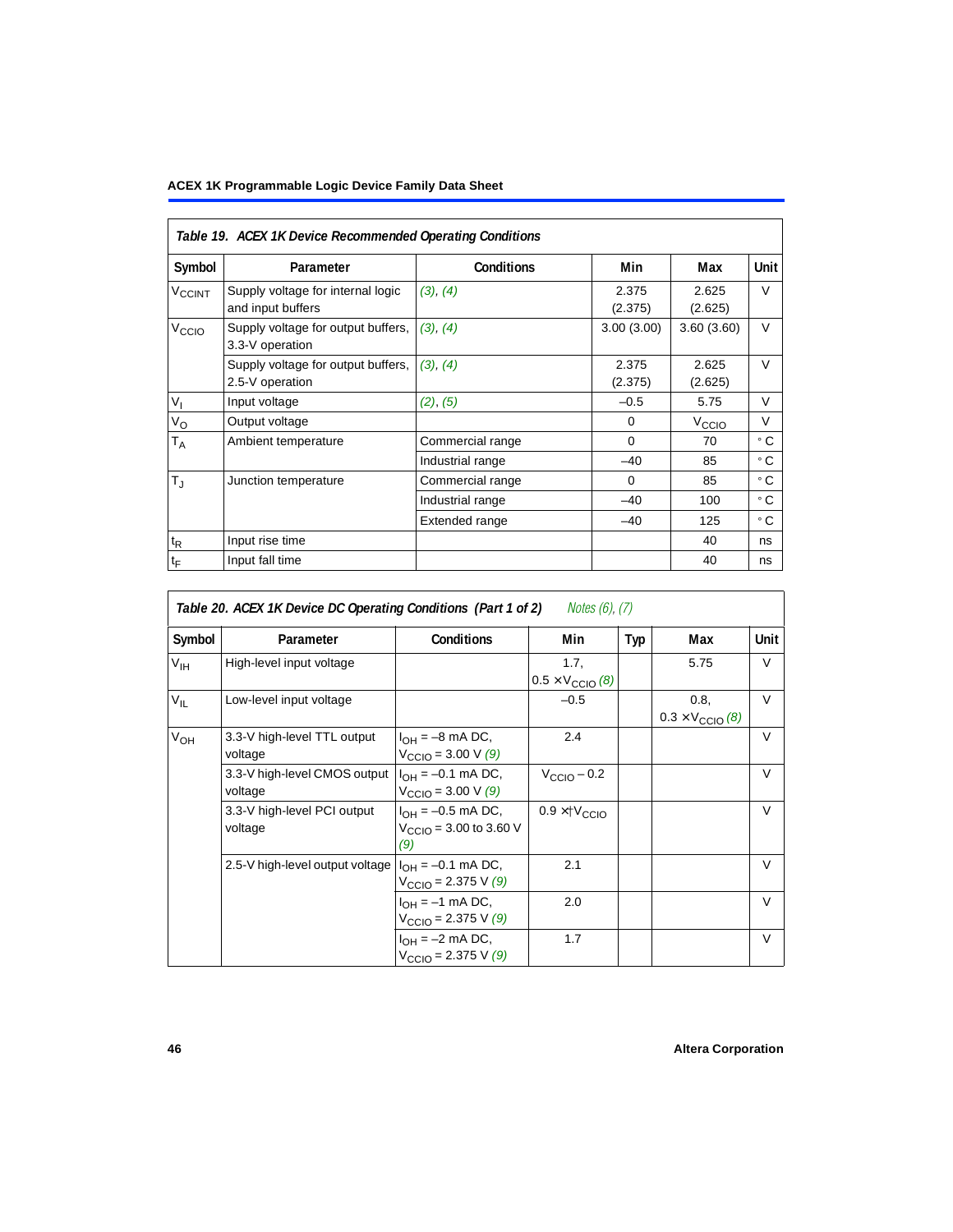| Table 20. ACEX 1K Device DC Operating Conditions (Part 2 of 2)<br>Notes $(6)$ , $(7)$ |                                             |                                                                         |       |     |                              |           |
|---------------------------------------------------------------------------------------|---------------------------------------------|-------------------------------------------------------------------------|-------|-----|------------------------------|-----------|
| Symbol                                                                                | Parameter                                   | <b>Conditions</b>                                                       | Min   | Typ | Max                          | Unit      |
| <b>V<sub>OL</sub></b>                                                                 | 3.3-V low-level TTL output<br>voltage       | $I_{\Omega}$ = 12 mA DC,<br>$V_{\text{CCIO}} = 3.00 \text{ V} (10)$     |       |     | 0.45                         | $\vee$    |
|                                                                                       | 3.3-V low-level CMOS output<br>voltage      | $I_{OL} = 0.1$ mA DC,<br>$V_{\text{CCIO}} = 3.00 \text{ V} (10)$        |       |     | 0.2                          | $\vee$    |
|                                                                                       | 3.3-V low-level PCI output<br>voltage       | $I_{OL}$ = 1.5 mA DC,<br>$V_{\text{CCIO}} = 3.00$ to 3.60 V<br>(10)     |       |     | $0.1 \times V_{\text{CCIO}}$ | V         |
|                                                                                       | 2.5-V low-level output voltage              | $I_{\Omega I} = 0.1$ mA DC,<br>$V_{\text{CCIO}} = 2.375 \text{ V} (10)$ |       |     | 0.2                          | $\vee$    |
|                                                                                       |                                             | $I_{OL}$ = 1 mA DC,<br>$V_{\text{CCIO}} = 2.375 \text{ V} (10)$         |       |     | 0.4                          | $\vee$    |
|                                                                                       |                                             | $I_{\Omega}$ = 2 mA DC,<br>$V_{\text{CCIO}} = 2.375 \text{ V} (10)$     |       |     | 0.7                          | $\vee$    |
| $\mathsf{I}_\mathsf{I}$                                                               | Input pin leakage current                   | $V_1 = 5.3$ to $-0.3$ V (11)                                            | $-10$ |     | 10                           | μA        |
| $I_{OZ}$                                                                              | Tri-stated I/O pin leakage<br>current       | $V_O$ = 5.3 to -0.3 V (11)                                              | $-10$ |     | 10                           | μA        |
| $I_{CC0}$                                                                             | V <sub>CC</sub> supply current (standby)    | $V_1$ = ground, no load,<br>no toggling inputs                          |       | 5   |                              | mA        |
|                                                                                       |                                             | $V_1$ = ground, no load,<br>no toggling inputs (12)                     |       | 10  |                              | mA        |
| R <sub>CONF</sub>                                                                     | Value of I/O pin pull-up                    | $V_{\text{CCIO}} = 3.0 \text{ V} (13)$                                  | 20    |     | 50                           | $k\Omega$ |
|                                                                                       | resistor before and during<br>configuration | $V_{\text{CCIO}} = 2.375 \text{ V} (13)$                                | 30    |     | 80                           | $k\Omega$ |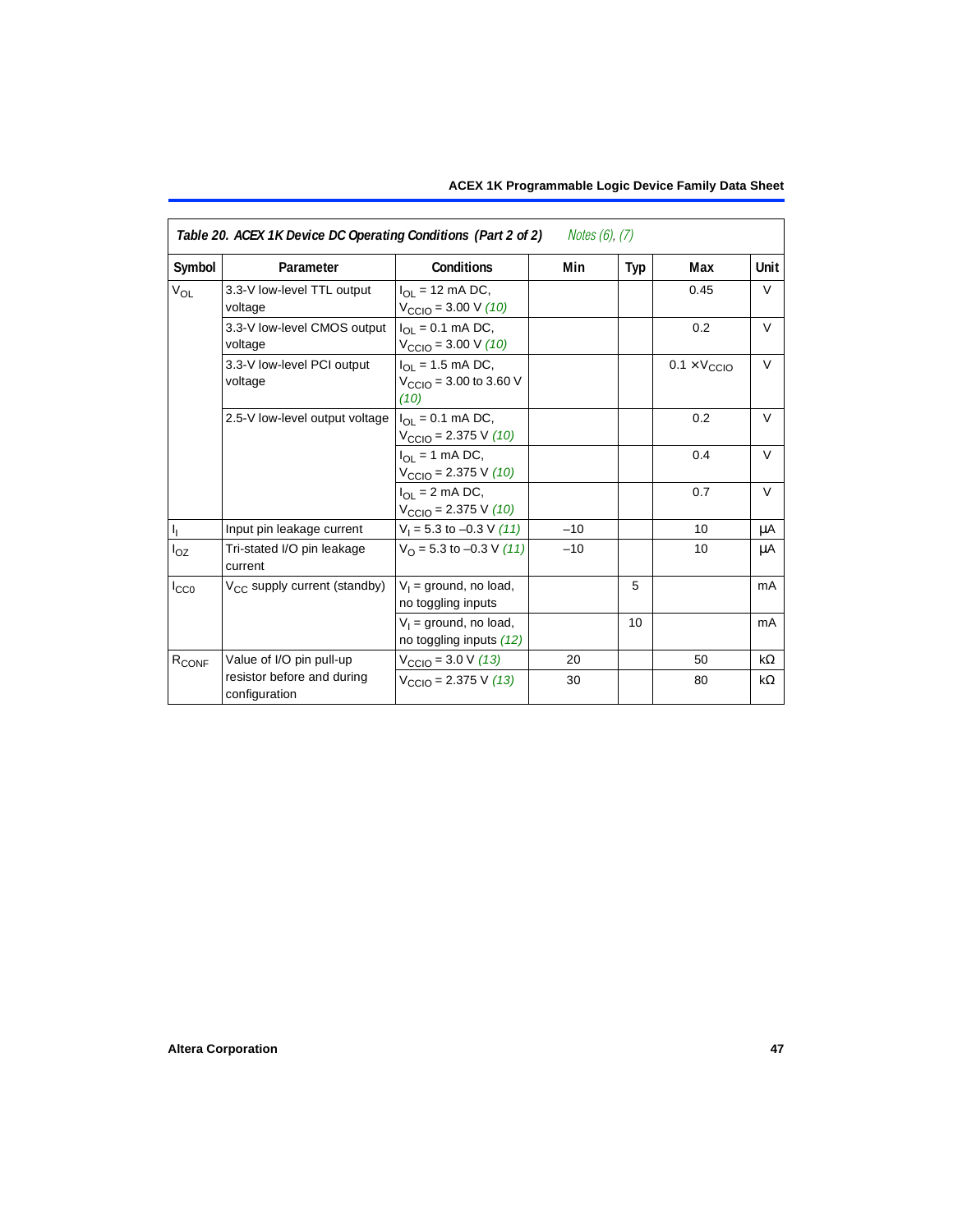<span id="page-47-2"></span>

| <i>Note</i> (14)<br>Table 21. ACEX 1K Device Capacitance |                                             |                                     |     |     |      |  |  |
|----------------------------------------------------------|---------------------------------------------|-------------------------------------|-----|-----|------|--|--|
| Symbol                                                   | Parameter                                   | <b>Conditions</b>                   | Min | Max | Unit |  |  |
| $C_{IN}$                                                 | Input capacitance                           | $V_{IN} = 0 V$ , f = 1.0 MHz        |     | 10  | рF   |  |  |
| $C_{\text{INCLK}}$                                       | Input capacitance on<br>dedicated clock pin | $V_{1N} = 0 V$ , f = 1.0 MHz        |     | 12  | pF   |  |  |
| $C_{OUT}$                                                | Output capacitance                          | $V_{\text{OUT}} = 0$ V, f = 1.0 MHz |     | 10  | рF   |  |  |

#### *Notes to tables:*

<span id="page-47-0"></span>(1) See the *[Operating Requirements for Altera Devices Data Sheet](#page-0-0)*.

- <span id="page-47-1"></span>(2) Minimum DC input voltage is –0.5 V. During transitions, the inputs may undershoot to –2.0 V for input currents less than 100 mA and periods shorter than 20 ns.
- <span id="page-47-3"></span>(3) Numbers in parentheses are for industrial- and extended-temperature-range devices.
- <span id="page-47-4"></span>(4) Maximum  $V_{CC}$  rise time is 100 ms, and  $V_{CC}$  must rise monotonically.<br>(5) All pins, including dedicated inputs, clock, I/O, and JTAG pins, may
- <span id="page-47-5"></span>All pins, including dedicated inputs, clock, I/O, and JTAG pins, may be driven before  $V_{\text{CCINT}}$  and  $V_{\text{CCIO}}$  are powered.
- <span id="page-47-6"></span>(6) Typical values are for  $T_A = 25^\circ$  C,  $V_{CClNT} = 2.5$  V, and  $V_{CClO} = 2.5$  V or 3.3 V.<br>(7) These values are specified under the ACEX 1K Recommended Operating Cone
- <span id="page-47-9"></span>(7) These values are specified under the ACEX 1K Recommended Operating Conditions shown in [Table 19 on page 46.](#page-45-0)<br>(8) The ACEX 1K input buffers are compatible with 2.5-V. 3.3-V (LVTTL and LVCMOS), and 5.0-V TTL and CMOS
- <span id="page-47-7"></span>The ACEX 1K input buffers are compatible with 2.5-V, 3.3-V (LVTTL and LVCMOS), and 5.0-V TTL and CMOS signals. Additionally, the input buffers are 3.3-V PCI compliant when  $V_{CCIO}$  and  $V_{CCINT}$  meet the relationship shown in [Figure 22](#page-48-0).
- <span id="page-47-8"></span>(9) The  $I_{OH}$  parameter refers to high-level TTL, PCI, or CMOS output current.
- <span id="page-47-10"></span>(10) The I<sub>OL</sub> parameter refers to low-level TTL, PCI, or CMOS output current. This parameter applies to open-drain pins as well as output pins.
- <span id="page-47-13"></span>(11) This value is specified for normal device operation. The value may vary during power-up.
- <span id="page-47-11"></span>(12) This parameter applies to -1 speed grade commercial temperature devices and -2 speed grade industrial and extended temperature devices.
- <span id="page-47-12"></span>(13) Pin pull-up resistance values will be lower if the pin is driven higher than  $V_{\text{CCIO}}$  by an external source.
- <span id="page-47-14"></span>(14) Capacitance is sample-tested only.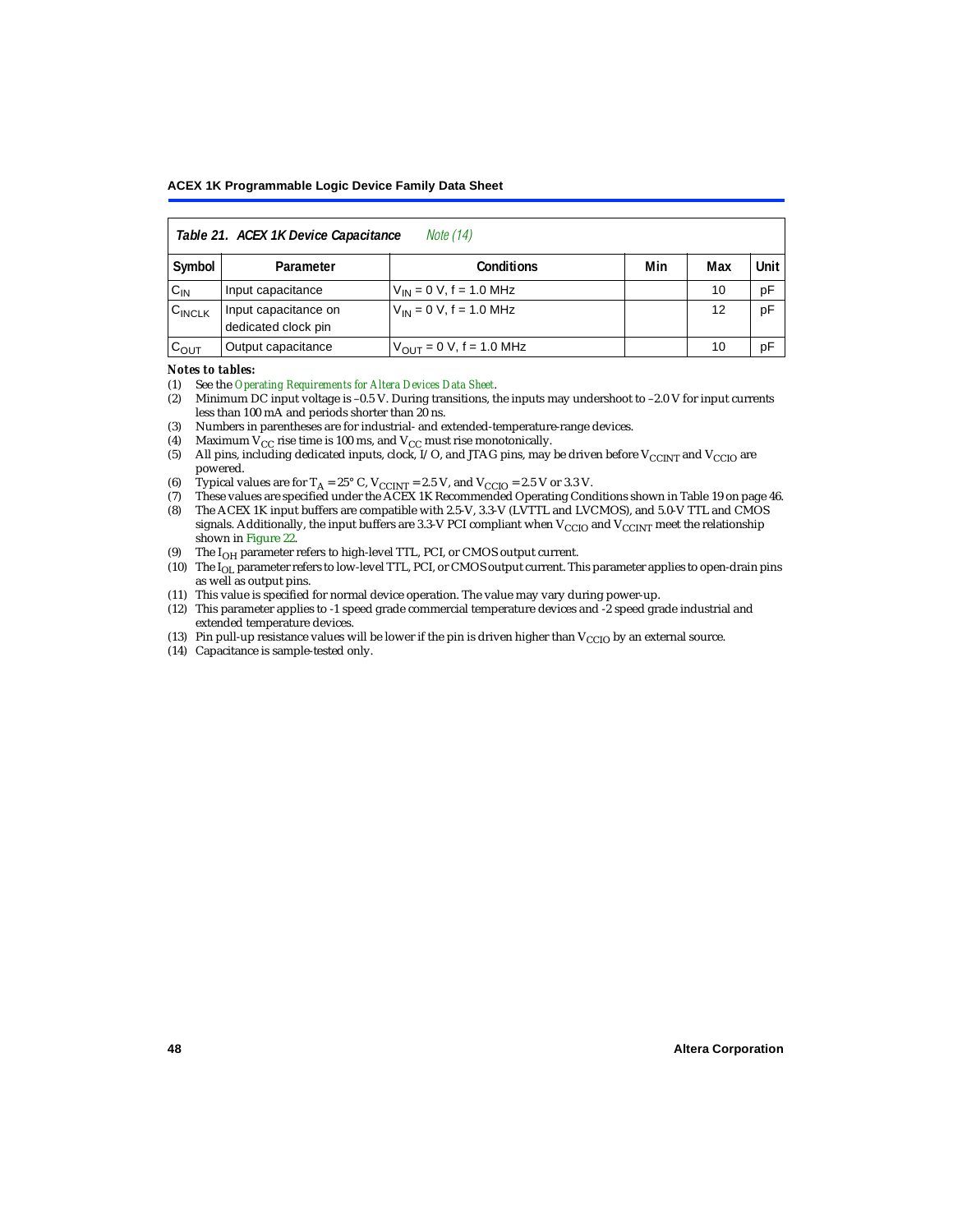[Figure 22](#page-48-0) shows the required relationship between  $V_{\text{CCIO}}$  and  $V_{\text{CCINT}}$  to satisfy 3.3-V PCI compliance.



<span id="page-48-0"></span>

[Figure 23](#page-49-0) shows the typical output drive characteristics of ACEX 1K devices with 3.3-V and 2.5-V  $V_{\text{CCIO}}$ . The output driver is compliant to the 3.3-V *PCI Local Bus Specification*, *Revision 2.2* (when VCCIO pins are connected to 3.3 V). ACEX 1K devices with a -1 speed grade also comply with the drive strength requirements of the *PCI Local Bus Specification*, *Revision 2.2* (when VCCINT pins are powered with a minimum supply of 2.375 V, and VCCIO pins are connected to 3.3 V). Therefore, these devices can be used in open 5.0-V PCI systems.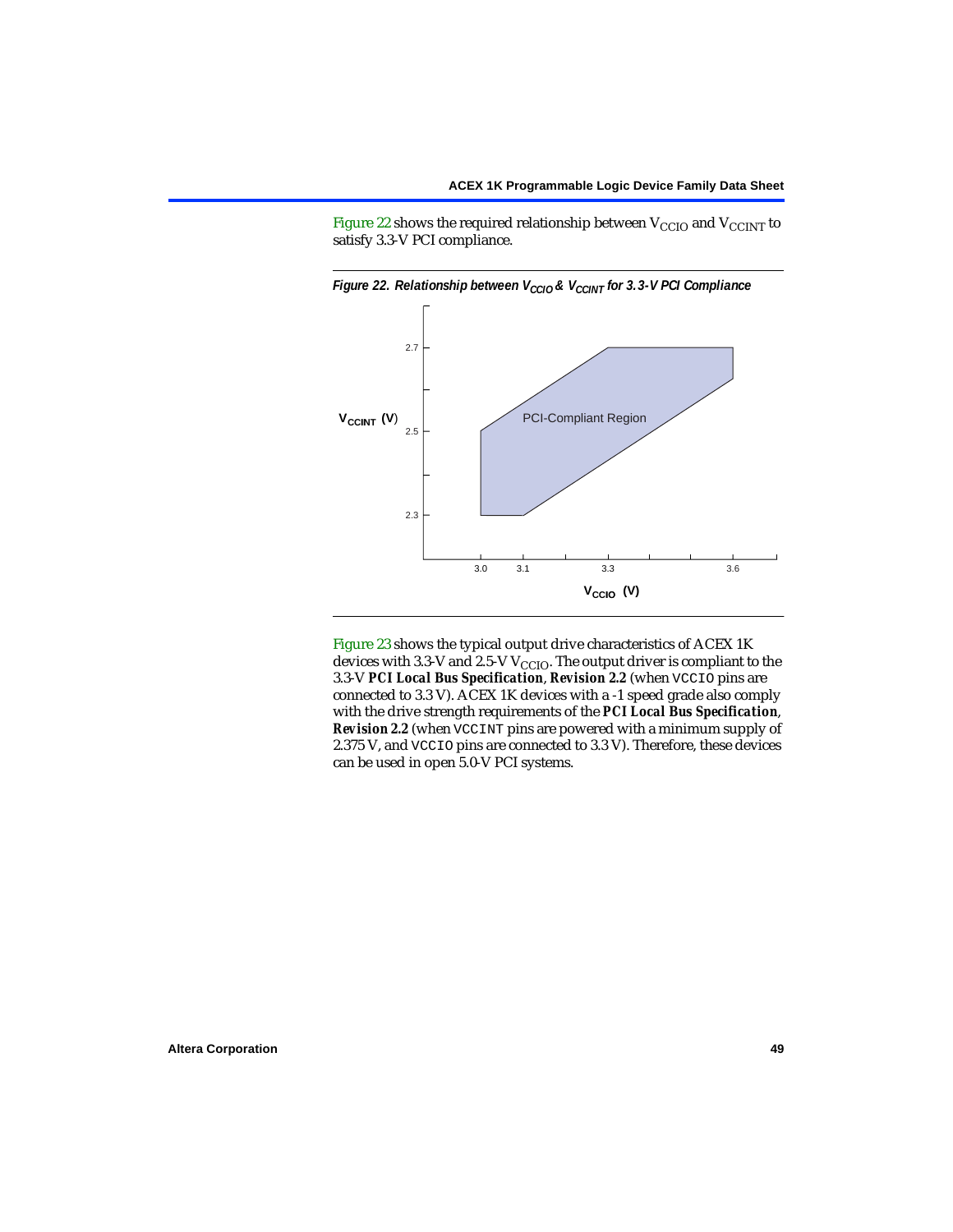

#### <span id="page-49-0"></span>*Figure 23. Output Drive Characteristics of ACEX 1K Devices*

**Timing Model** The continuous, high-performance FastTrack Interconnect routing resources ensure accurate simulation and timing analysis as well as predictable performance. This predictable performance contrasts with that of FPGAs, which use a segmented connection scheme and, therefore, have an unpredictable performance.

> Device performance can be estimated by following the signal path from a source, through the interconnect, to the destination. For example, the registered performance between two LEs on the same row can be calculated by adding the following parameters:

- LE register clock-to-output delay  $(t_{CO})$
- Interconnect delay ( $t_{SAMFROW}$ )
- **■** LE look-up table delay  $(t_{LUT})$ <br>
LE register setup time  $(t_{SL})$
- LE register setup time  $(t_{SI})$

The routing delay depends on the placement of the source and destination LEs. A more complex registered path may involve multiple combinatorial LEs between the source and destination LEs.

Timing simulation and delay prediction are available with the simulator and Timing Analyzer, or with industry-standard EDA tools. The Simulator offers both pre-synthesis functional simulation to evaluate logic design accuracy and post-synthesis timing simulation with 0.1-ns resolution. The Timing Analyzer provides point-to-point timing delay information, setup and hold time analysis, and device-wide performance analysis.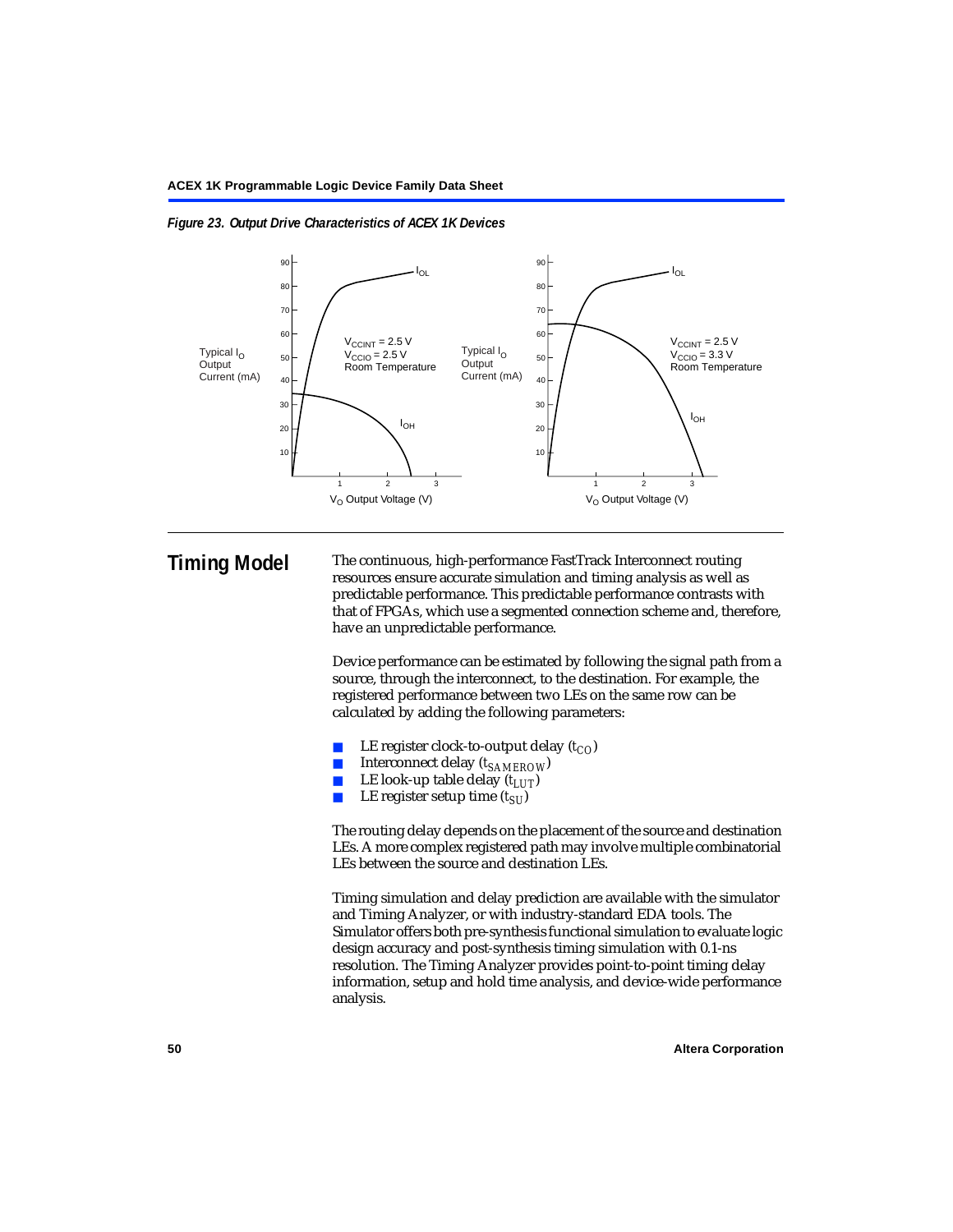[Figure 24](#page-50-0) shows the overall timing model, which maps the possible paths to and from the various elements of the ACEX 1K device.

<span id="page-50-0"></span>



[Figures 25](#page-50-1) through [28](#page-52-0) show the delays that correspond to various paths and functions within the LE, IOE, EAB, and bidirectional timing models.

<span id="page-50-1"></span>*Figure 25. ACEX 1K Device LE Timing Model*

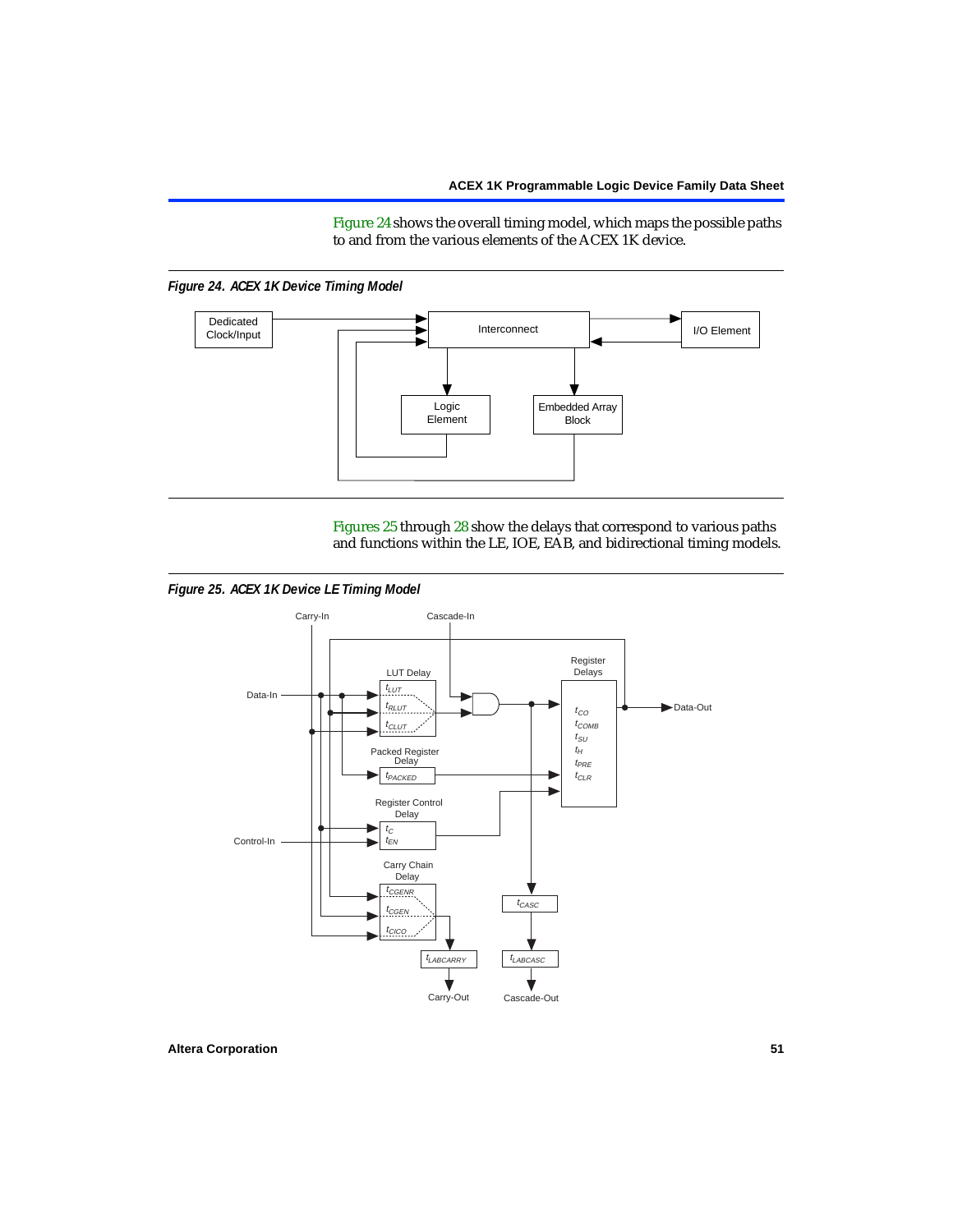

# *Figure 26. ACEX 1K Device IOE Timing Model*



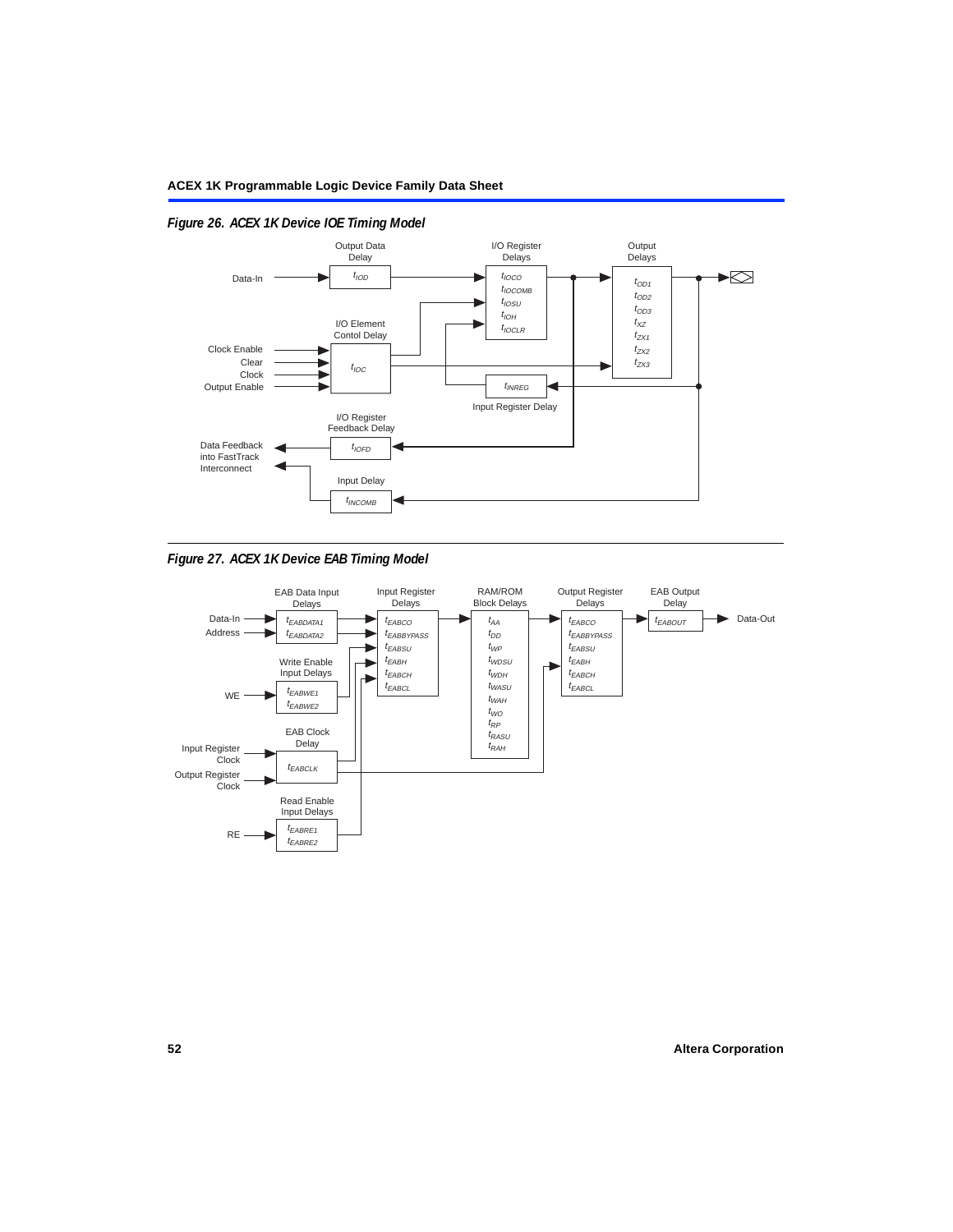

<span id="page-52-0"></span>*Figure 28. Synchronous Bidirectional Pin External Timing Model*

[Tables 29](#page-58-0) and [30](#page-59-0) show the asynchronous and synchronous timing waveforms, respectively, for the EAB macroparameters in [Table 24.](#page-55-0)

*Figure 29. EAB Asynchronous Timing Waveforms*

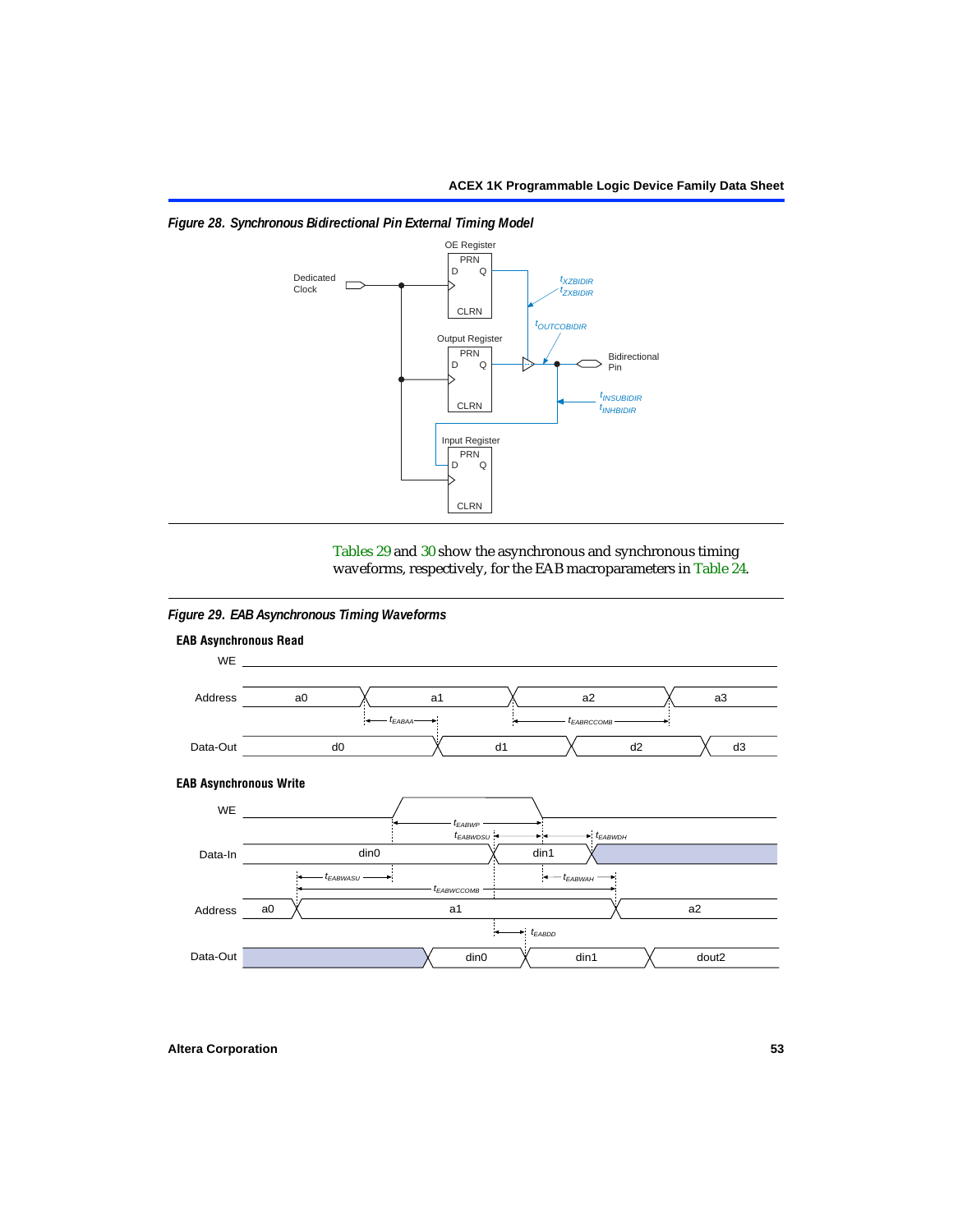# *Figure 30. EAB Synchronous Timing Waveforms*



## **EAB Synchronous Write (EAB Output Registers Used)**



[Tables 22](#page-53-0) through [26](#page-57-1) describe the ACEX 1K device internal timing parameters.

<span id="page-53-0"></span>

|                         | Note (1)<br>Table 22. LE Timing Microparameters (Part 1 of 2) |                   |
|-------------------------|---------------------------------------------------------------|-------------------|
| Symbol                  | Parameter                                                     | <b>Conditions</b> |
| $t_{LUT}$               | LUT delay for data-in                                         |                   |
| $t_{CLUT}$              | LUT delay for carry-in                                        |                   |
| $t_{RLUT}$              | LUT delay for LE register feedback                            |                   |
| <sup>t</sup> PACKED     | Data-in to packed register delay                              |                   |
| $t_{EN}$                | LE register enable delay                                      |                   |
| $t_{CICO}$              | Carry-in to carry-out delay                                   |                   |
| $t_{G\text{E}\text{N}}$ | Data-in to carry-out delay                                    |                   |
| ${}^t$ CGENR            | LE register feedback to carry-out delay                       |                   |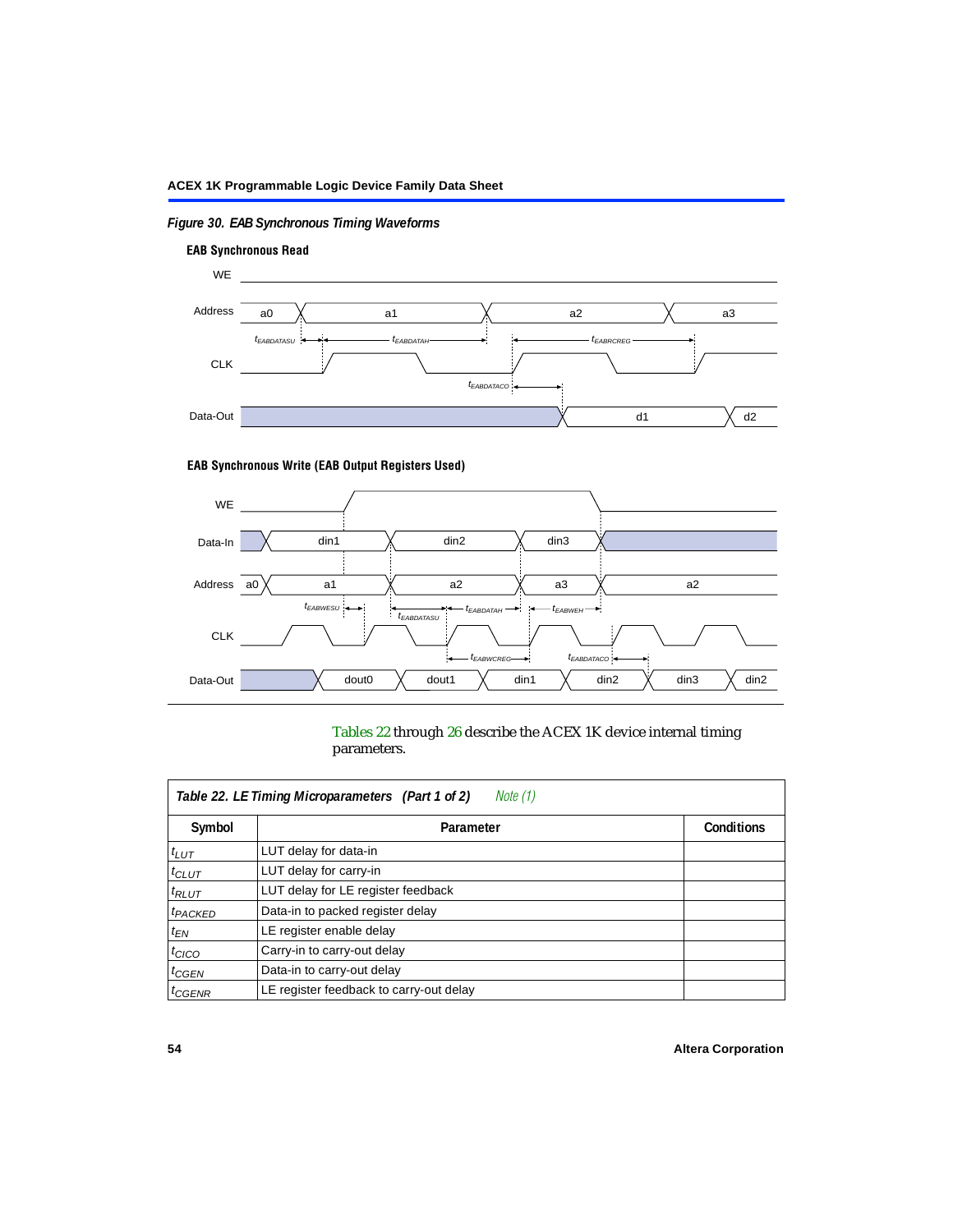|                   | Table 22. LE Timing Microparameters (Part 2 of 2)<br>Note (1)                                                                           |                   |
|-------------------|-----------------------------------------------------------------------------------------------------------------------------------------|-------------------|
| Symbol            | Parameter                                                                                                                               | <b>Conditions</b> |
| t <sub>CASC</sub> | Cascade-in to cascade-out delay                                                                                                         |                   |
| $t_C$             | LE register control signal delay                                                                                                        |                   |
| $t_{CO}$          | LE register clock-to-output delay                                                                                                       |                   |
| $t_{COMB}$        | Combinatorial delay                                                                                                                     |                   |
| $t_{\rm SU}$      | LE register setup time for data and enable signals before clock; LE register<br>recovery time after asynchronous clear, preset, or load |                   |
| $t_H$             | LE register hold time for data and enable signals after clock                                                                           |                   |
| $t_{PRE}$         | LE register preset delay                                                                                                                |                   |
| $t_{CLR}$         | LE register clear delay                                                                                                                 |                   |
| $t_{CH}$          | Minimum clock high time from clock pin                                                                                                  |                   |
| $t_{CL}$          | Minimum clock low time from clock pin                                                                                                   |                   |

|                     | Table 23. IOE Timing Microparameters<br>Note (1)                                                                         |                    |
|---------------------|--------------------------------------------------------------------------------------------------------------------------|--------------------|
| Symbol              | Parameter                                                                                                                | <b>Conditions</b>  |
| t <sub>IOD</sub>    | IOE data delay                                                                                                           |                    |
| $t_{\text{IOC}}$    | IOE register control signal delay                                                                                        |                    |
| $t_{\text{IOCO}}$   | IOE register clock-to-output delay                                                                                       |                    |
| $t_{\text{IOCOMB}}$ | IOE combinatorial delay                                                                                                  |                    |
| $t_{\text{OSU}}$    | IOE register setup time for data and enable signals before clock; IOE register<br>recovery time after asynchronous clear |                    |
| $t_{IOH}$           | IOE register hold time for data and enable signals after clock                                                           |                    |
| $t_{IOCLR}$         | IOE register clear time                                                                                                  |                    |
| $t_{OD1}$           | Output buffer and pad delay, slow slew rate = off, $V_{\text{CCIO}} = 3.3$ V                                             | $C1 = 35$ pF $(2)$ |
| $t_{OD2}$           | Output buffer and pad delay, slow slew rate = off, $V_{\text{CCIO}} = 2.5$ V                                             | $C1 = 35$ pF $(3)$ |
| $t_{OD3}$           | Output buffer and pad delay, slow slew rate $=$ on                                                                       | $C1 = 35$ pF $(4)$ |
| $t_{XZ}$            | IOE output buffer disable delay                                                                                          |                    |
| $t_{ZX1}$           | IOE output buffer enable delay, slow slew rate = off, $V_{\text{CCIO}} = 3.3$ V                                          | $C1 = 35$ pF $(2)$ |
| t <sub>ZX2</sub>    | IOE output buffer enable delay, slow slew rate = off, $V_{\text{CCIO}} = 2.5 V$                                          | $C1 = 35$ pF $(3)$ |
| $t_{ZX3}$           | IOE output buffer enable delay, slow slew rate $=$ on                                                                    | $C1 = 35$ pF $(4)$ |
| <i><b>UNREG</b></i> | IOE input pad and buffer to IOE register delay                                                                           |                    |
| $t_{IOFD}$          | IOE register feedback delay                                                                                              |                    |
| <sup>t</sup> INCOMB | IOE input pad and buffer to FastTrack Interconnect delay                                                                 |                    |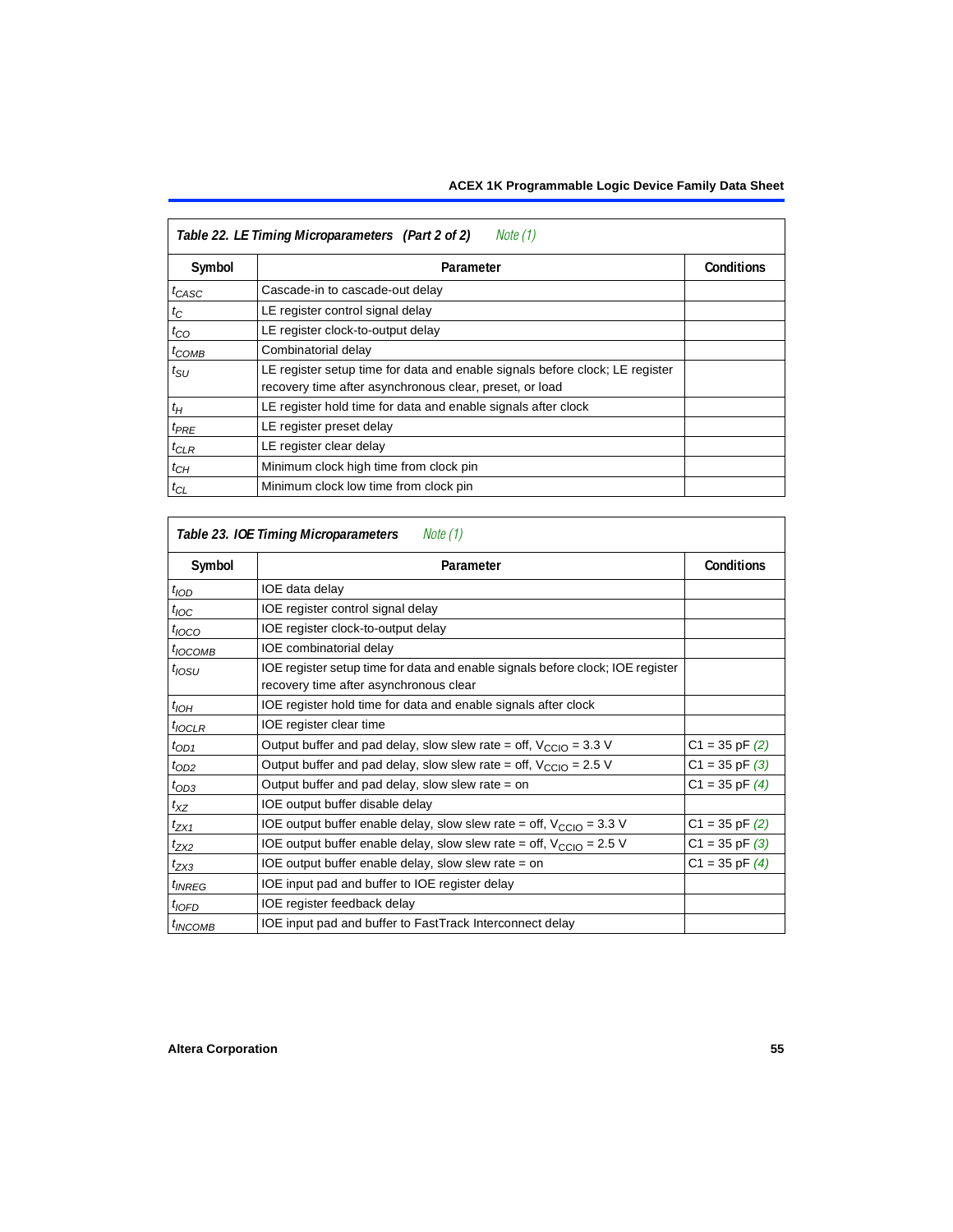<span id="page-55-0"></span>

|                        | Table 24. EAB Timing Microparameters<br>Note (1)                 |            |
|------------------------|------------------------------------------------------------------|------------|
| Symbol                 | Parameter                                                        | Conditions |
| <sup>t</sup> EABDATA1  | Data or address delay to EAB for combinatorial input             |            |
| <sup>t</sup> EABDATA2  | Data or address delay to EAB for registered input                |            |
| <sup>t</sup> EABWE1    | Write enable delay to EAB for combinatorial input                |            |
| <sup>t</sup> EABWE2    | Write enable delay to EAB for registered input                   |            |
| <sup>t</sup> EABRE1    | Read enable delay to EAB for combinatorial input                 |            |
| t <sub>EABRE2</sub>    | Read enable delay to EAB for registered input                    |            |
| ${}^t$ EABCLK          | EAB register clock delay                                         |            |
| <sup>t</sup> ЕАВСО     | EAB register clock-to-output delay                               |            |
| <sup>t</sup> EABBYPASS | Bypass register delay                                            |            |
| <sup>t</sup> EABSU     | EAB register setup time before clock                             |            |
| <sup>t</sup> EABH      | EAB register hold time after clock                               |            |
| ${}^t$ EABCLR          | EAB register asynchronous clear time to output delay             |            |
| $t_{AA}$               | Address access delay (including the read enable to output delay) |            |
| $t_{WP}$               | Write pulse width                                                |            |
| t <sub>RP</sub>        | Read pulse width                                                 |            |
| t <sub>WDSU</sub>      | Data setup time before falling edge of write pulse               | (5)        |
| $t_{WDH}$              | Data hold time after falling edge of write pulse                 | (5)        |
| $t_{WASU}$             | Address setup time before rising edge of write pulse             | (5)        |
| $t_{WAH}$              | Address hold time after falling edge of write pulse              | (5)        |
| t <sub>RASU</sub>      | Address setup time before rising edge of read pulse              |            |
| $t_{RAH}$              | Address hold time after falling edge of read pulse               |            |
| $t_{WO}$               | Write enable to data output valid delay                          |            |
| $t_{DD}$               | Data-in to data-out valid delay                                  |            |
| <sup>t</sup> EABOUT    | Data-out delay                                                   |            |
| <sup>t</sup> ЕАВСН     | Clock high time                                                  |            |
| $t_{EABCL}$            | Clock low time                                                   |            |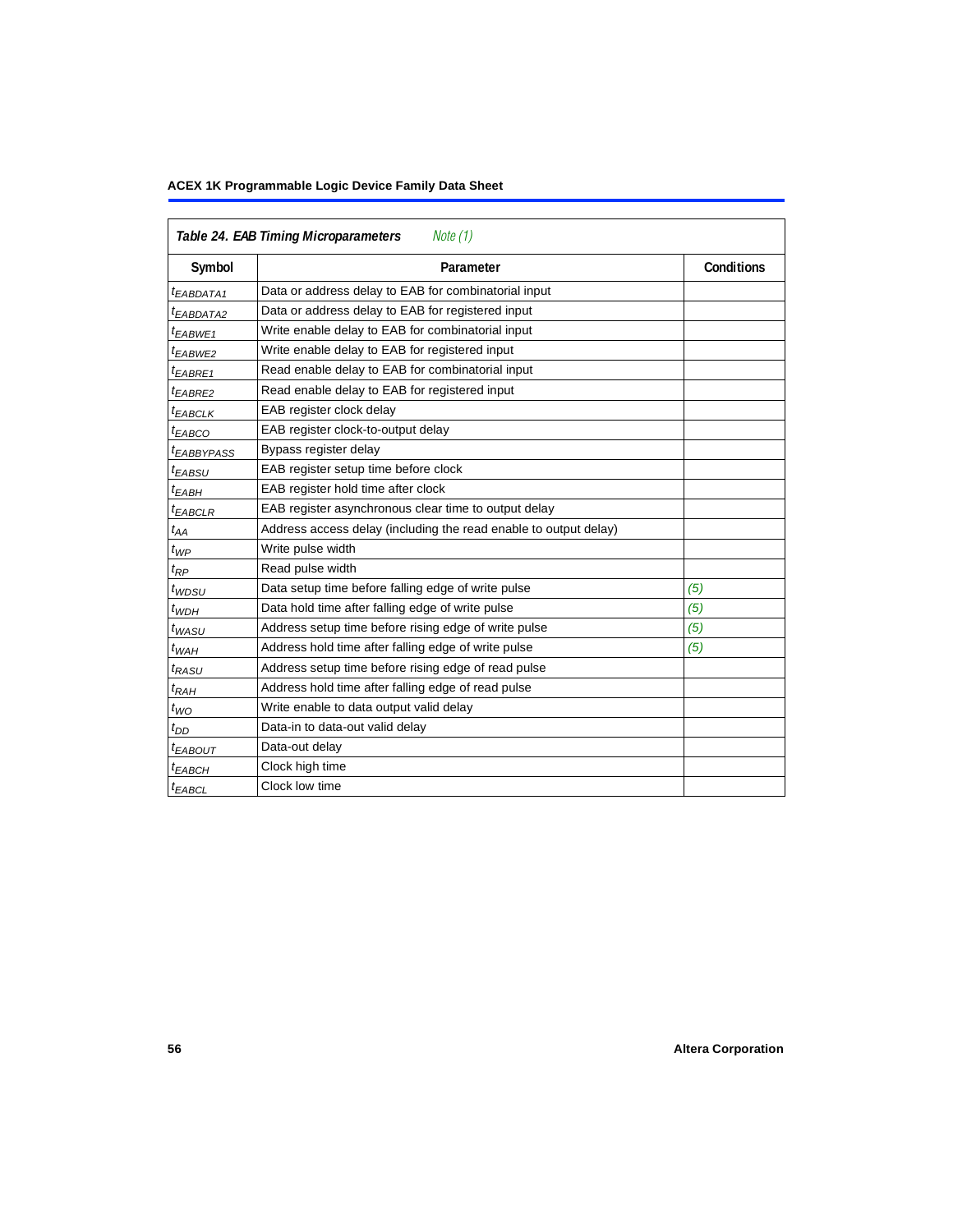|                        | Table 25. EAB Timing Macroparameters<br>Notes $(1)$ , $(6)$                                |                   |
|------------------------|--------------------------------------------------------------------------------------------|-------------------|
| Symbol                 | Parameter                                                                                  | <b>Conditions</b> |
| <sup>t</sup> EABAA     | EAB address access delay                                                                   |                   |
| <sup>t</sup> EABRCCOMB | EAB asynchronous read cycle time                                                           |                   |
| <sup>t</sup> EABRCREG  | EAB synchronous read cycle time                                                            |                   |
| t <sub>EABWP</sub>     | EAB write pulse width                                                                      |                   |
| <sup>t</sup> EABWCCOMB | EAB asynchronous write cycle time                                                          |                   |
| <sup>t</sup> EABWCREG  | EAB synchronous write cycle time                                                           |                   |
| <sup>t</sup> EABDD     | EAB data-in to data-out valid delay                                                        |                   |
| <sup>t</sup> EABDATACO | EAB clock-to-output delay when using output registers                                      |                   |
| <sup>t</sup> EABDATASU | EAB data/address setup time before clock when using input register                         |                   |
| <sup>T</sup> EABDATAH  | EAB data/address hold time after clock when using input register                           |                   |
| <sup>t</sup> EABWESU   | EAB WE setup time before clock when using input register                                   |                   |
| <sup>t</sup> EABWEH    | EAB WE hold time after clock when using input register                                     |                   |
| t <sub>EABWDSU</sub>   | EAB data setup time before falling edge of write pulse when not using input<br>registers   |                   |
| t <sub>EABWDH</sub>    | EAB data hold time after falling edge of write pulse when not using input<br>registers     |                   |
| t <sub>EABWASU</sub>   | EAB address setup time before rising edge of write pulse when not using<br>input registers |                   |
| <sup>t</sup> EABWAH    | EAB address hold time after falling edge of write pulse when not using input<br>registers  |                   |
| t <sub>EABWO</sub>     | EAB write enable to data output valid delay                                                |                   |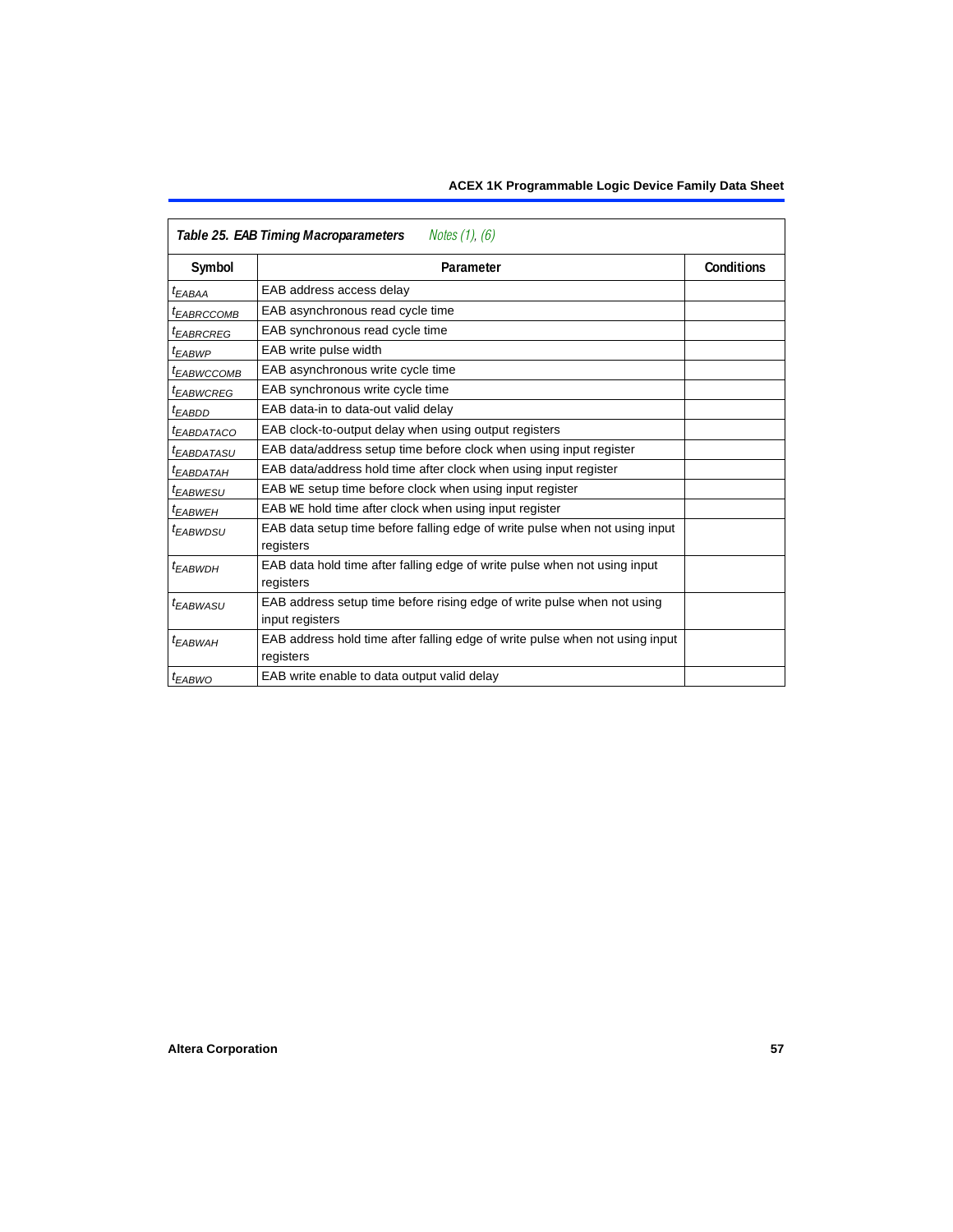<span id="page-57-1"></span>

|                             | Table 26. Interconnect Timing Microparameters<br>Note $(1)$                                                             |     |  |  |  |
|-----------------------------|-------------------------------------------------------------------------------------------------------------------------|-----|--|--|--|
| Symbol                      | Parameter                                                                                                               |     |  |  |  |
| $t_{DINZIOE}$               | Delay from dedicated input pin to IOE control input                                                                     | (7) |  |  |  |
| $t_{DIN2LE}$                | Delay from dedicated input pin to LE or EAB control input                                                               | (7) |  |  |  |
| <sup>t</sup> DIN2DATA       | Delay from dedicated input or clock to LE or EAB data                                                                   | (7) |  |  |  |
| $t_{DCLK2IOE}$              | Delay from dedicated clock pin to IOE clock                                                                             | (7) |  |  |  |
| $t_{DCLK2LE}$               | Delay from dedicated clock pin to LE or EAB clock                                                                       | (7) |  |  |  |
| <sup>t</sup> SAMELAB        | Routing delay for an LE driving another LE in the same LAB                                                              | (7) |  |  |  |
| <sup>t</sup> SAMEROW        | Routing delay for a row IOE, LE, or EAB driving a row IOE, LE, or EAB in the<br>same row                                | (7) |  |  |  |
| <sup>t</sup> SAMECOLUMN     | Routing delay for an LE driving an IOE in the same column                                                               | (7) |  |  |  |
| <i>t<sub>DIFFROW</sub></i>  | Routing delay for a column IOE, LE, or EAB driving an LE or EAB in a different<br>row                                   | (7) |  |  |  |
| <i>t</i> <sub>TWOROWS</sub> | Routing delay for a row IOE or EAB driving an LE or EAB in a different row                                              | (7) |  |  |  |
| <sup>t</sup> LEPERIPH       | Routing delay for an LE driving a control signal of an IOE via the peripheral<br>control bus                            | (7) |  |  |  |
| $t_{LABCARRY}$              | Routing delay for the carry-out signal of an LE driving the carry-in signal of a<br>different LE in a different LAB     |     |  |  |  |
| $t_{LABCASC}$               | Routing delay for the cascade-out signal of an LE driving the cascade-in<br>signal of a different LE in a different LAB |     |  |  |  |

#### *Notes to tables:*

- <span id="page-57-0"></span>(1) Microparameters are timing delays contributed by individual architectural elements. These parameters cannot be measured explicitly.
- <span id="page-57-2"></span>(2) Operating conditions:  $V_{\text{CCIO}} = 3.3 V \pm 10\%$  for commercial or industrial and extended use in ACEX 1K devices (3) Operating conditions:  $V_{\text{CCIO}} = 2.5 V \pm 5\%$  for commercial or industrial and extended use in ACEX 1K
- <span id="page-57-3"></span>(3) Operating conditions:  $V_{CCIO} = 2.5 V \pm 5\%$  for commercial or industrial and extended use in ACEX 1K devices.<br>(4) Operating conditions:  $V_{CCIO} = 2.5 V$  or 3.3 V.
- <span id="page-57-4"></span>(4) Operating conditions:  $V_{\text{CCIO}} = 2.5 \text{ V or } 3.3 \text{ V.}$ <br>(5) Because the RAM in the EAB is self-timed, this
- <span id="page-57-5"></span>Because the RAM in the EAB is self-timed, this parameter can be ignored when the WE signal is registered.
- <span id="page-57-6"></span>(6) EAB macroparameters are internal parameters that can simplify predicting the behavior of an EAB at its boundary; these parameters are calculated by summing selected microparameters.
- <span id="page-57-7"></span>(7) These parameters are worst-case values for typical applications. Post-compilation timing simulation and timing analysis are required to determine actual worst-case performance.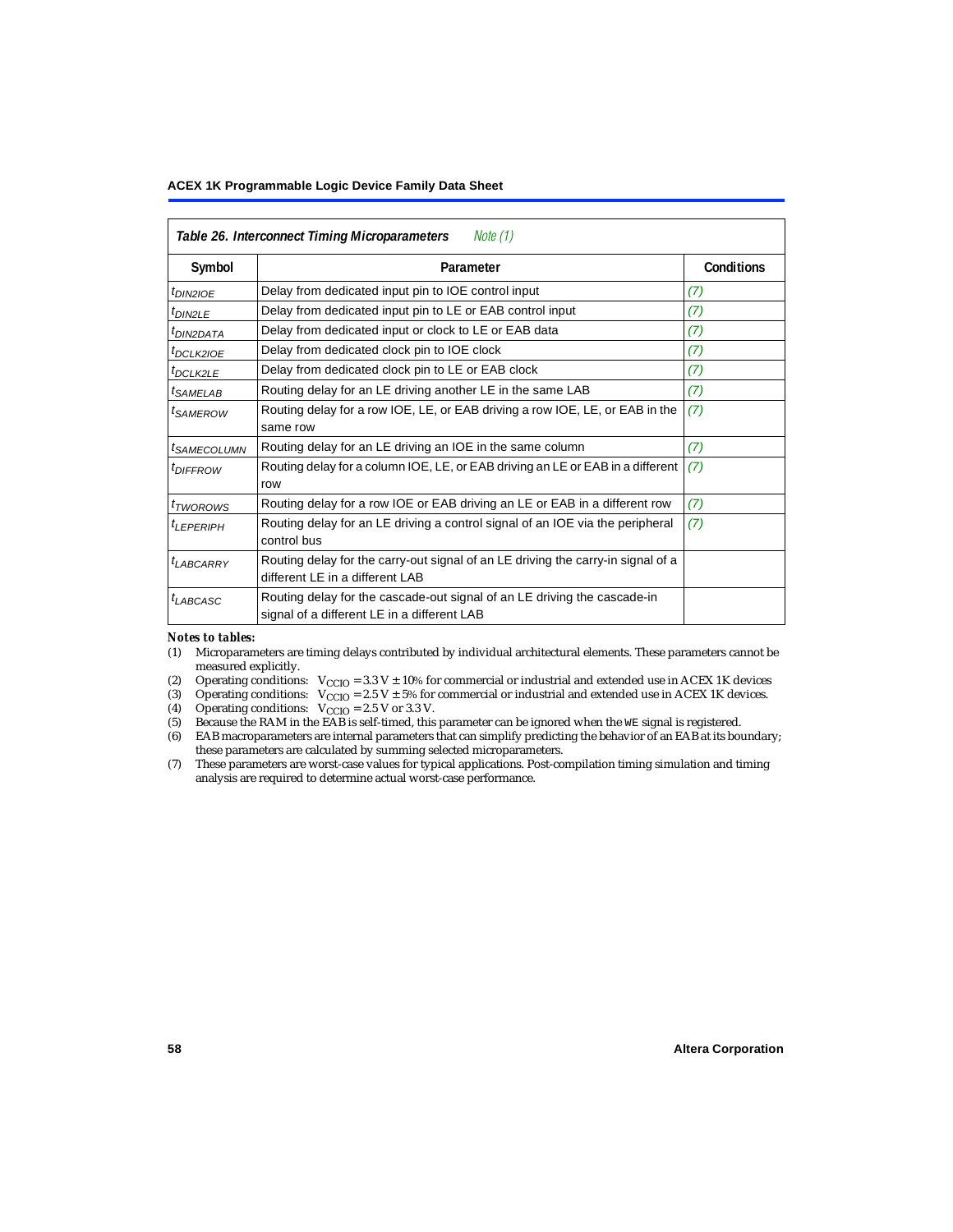[Tables 27](#page-58-5) through [29](#page-58-0) describe the ACEX 1K external timing parameters and their symbols.

<span id="page-58-5"></span>

|                  | Note (1)<br>Table 27. External Reference Timing Parameters                                              |                   |
|------------------|---------------------------------------------------------------------------------------------------------|-------------------|
| Symbol           | Parameter                                                                                               | <b>Conditions</b> |
| t <sub>DRR</sub> | Register-to-register delay via four LEs, three row interconnects, and four local $(2)$<br>interconnects |                   |

|                    | Table 28. External Timing Parameters                                      |                   |
|--------------------|---------------------------------------------------------------------------|-------------------|
| Symbol             | Parameter                                                                 | <b>Conditions</b> |
| t <sub>insu</sub>  | Setup time with global clock at IOE register                              | (3)               |
| t <sub>INH</sub>   | Hold time with global clock at IOE register                               | (3)               |
| toutco             | Clock-to-output delay with global clock at IOE register                   | (3)               |
| t <sub>PCISU</sub> | Setup time with global clock for registers used in PCI designs            | (3), (4)          |
| <sup>t</sup> PCIH  | Hold time with global clock for registers used in PCI designs             | (3), (4)          |
| t <sub>PCICO</sub> | Clock-to-output delay with global clock for registers used in PCI designs | (3), (4)          |

<span id="page-58-0"></span>

|                           | Table 29. External Bidirectional Timing Parameters<br>Note (3)                                 |                   |
|---------------------------|------------------------------------------------------------------------------------------------|-------------------|
| Symbol                    | Parameter                                                                                      | <b>Conditions</b> |
| <sup>t</sup> insubidir    | Setup time for bidirectional pins with global clock at same-row or same-<br>column LE register |                   |
| <sup>t</sup> INHBIDIR     | Hold time for bidirectional pins with global clock at same-row or same-column<br>LE register   |                   |
| <b><i>LOUTCOBIDIR</i></b> | Clock-to-output delay for bidirectional pins with global clock at IOE register                 | $CI = 35 pF$      |
| <sup>t</sup> xzbidir      | Synchronous IOE output buffer disable delay                                                    | $CI = 35 pF$      |
| <sup>t</sup> zxbidir      | Synchronous IOE output buffer enable delay, slow slew rate = off                               | $CI = 35 pF$      |

*Notes to tables:*

<span id="page-58-1"></span>(1) External reference timing parameters are factory-tested, worst-case values specified by Altera. A representative subset of signal paths is tested to approximate typical device applications.

<span id="page-58-2"></span>(2) Contact Altera Applications for test circuit specifications and test conditions.

<span id="page-58-4"></span>(3) These timing parameters are sample-tested only.

<span id="page-58-3"></span>(4) This parameter is measured with the measurement and test conditions, including load, specified in the *PCI Local Bus Specification, Revision 2.2.*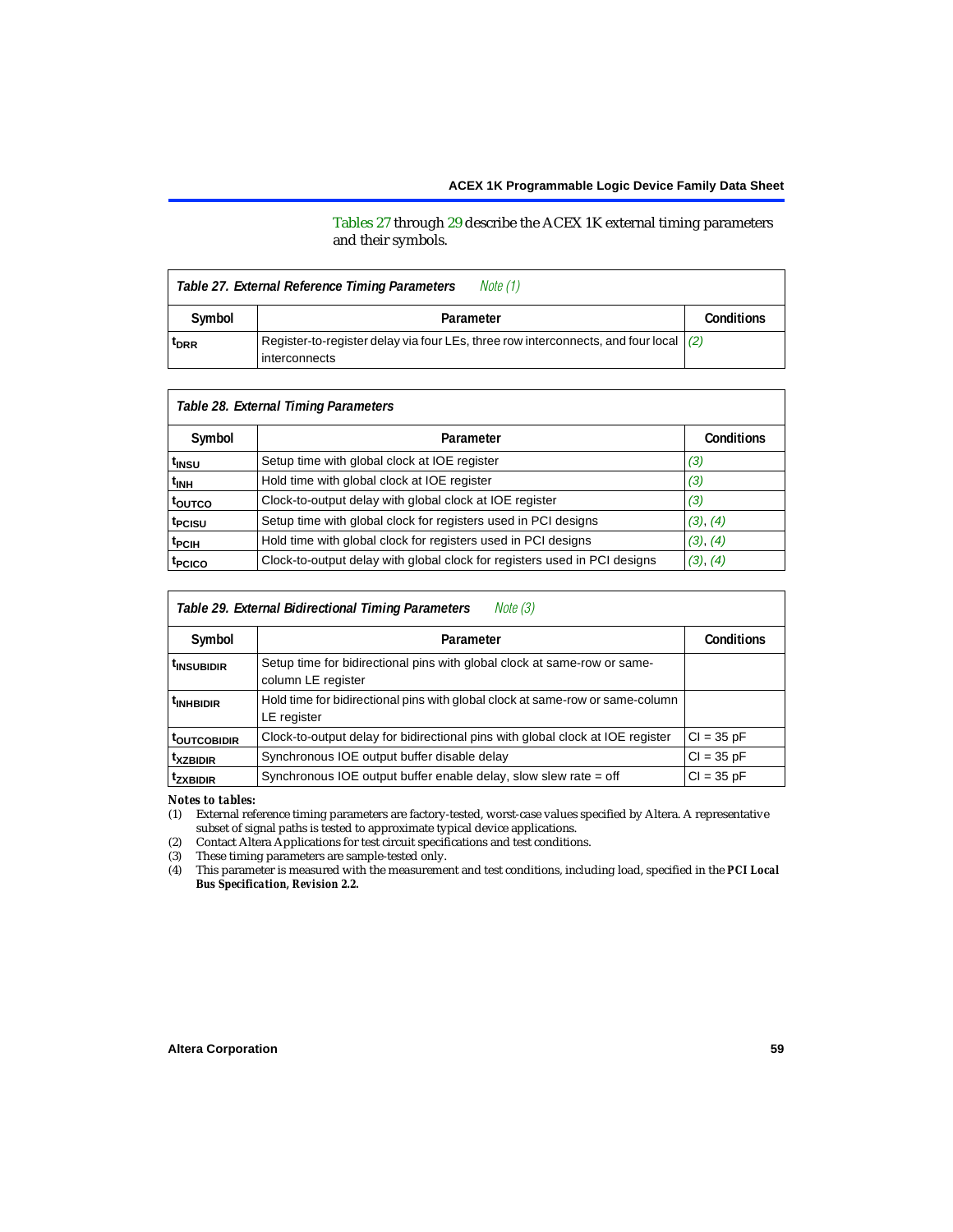[Tables 30](#page-59-0) through [36](#page-64-1) show EP1K10 device internal and external timing parameters.

<span id="page-59-0"></span>

| Symbol                     | <b>Speed Grade</b> |     |      |     |      |     | Unit |
|----------------------------|--------------------|-----|------|-----|------|-----|------|
|                            | $-1$               |     | $-2$ |     | $-3$ |     |      |
|                            | Min                | Max | Min  | Max | Min  | Max |      |
| $t_{LUT}$                  |                    | 0.7 |      | 0.8 |      | 1.1 | ns   |
| $t_{CLUT}$                 |                    | 0.5 |      | 0.6 |      | 0.8 | ns   |
| $t_{RLUT}$                 |                    | 0.6 |      | 0.7 |      | 1.0 | ns   |
| <b>t</b> <sub>PACKED</sub> |                    | 0.4 |      | 0.4 |      | 0.5 | ns   |
| $t_{EN}$                   |                    | 0.9 |      | 1.0 |      | 1.3 | ns   |
| $t_{CICO}$                 |                    | 0.1 |      | 0.1 |      | 0.2 | ns   |
| $t_{\text{CGEN}}$          |                    | 0.4 |      | 0.5 |      | 0.7 | ns   |
| $t_{GENR}$                 |                    | 0.1 |      | 0.1 |      | 0.2 | ns   |
| $t_{CASC}$                 |                    | 0.7 |      | 0.9 |      | 1.1 | ns   |
| $t_C$                      |                    | 1.1 |      | 1.3 |      | 1.7 | ns   |
| $t_{CO}$                   |                    | 0.5 |      | 0.7 |      | 0.9 | ns   |
| $t_{COMB}$                 |                    | 0.4 |      | 0.5 |      | 0.7 | ns   |
| $t_{\rm SU}$               | 0.7                |     | 0.8  |     | 1.0  |     | ns   |
| $t_H\,$                    | 0.9                |     | 1.0  |     | 1.1  |     | ns   |
| $t_{PRE}$                  |                    | 0.8 |      | 1.0 |      | 1.4 | ns   |
| $t_{CLR}$                  |                    | 0.9 |      | 1.0 |      | 1.4 | ns   |
| $t_{CH}$                   | 2.0                |     | 2.5  |     | 2.5  |     | ns   |
| $t_{\rm CL}$               | 2.0                |     | 2.5  |     | 2.5  |     | ns   |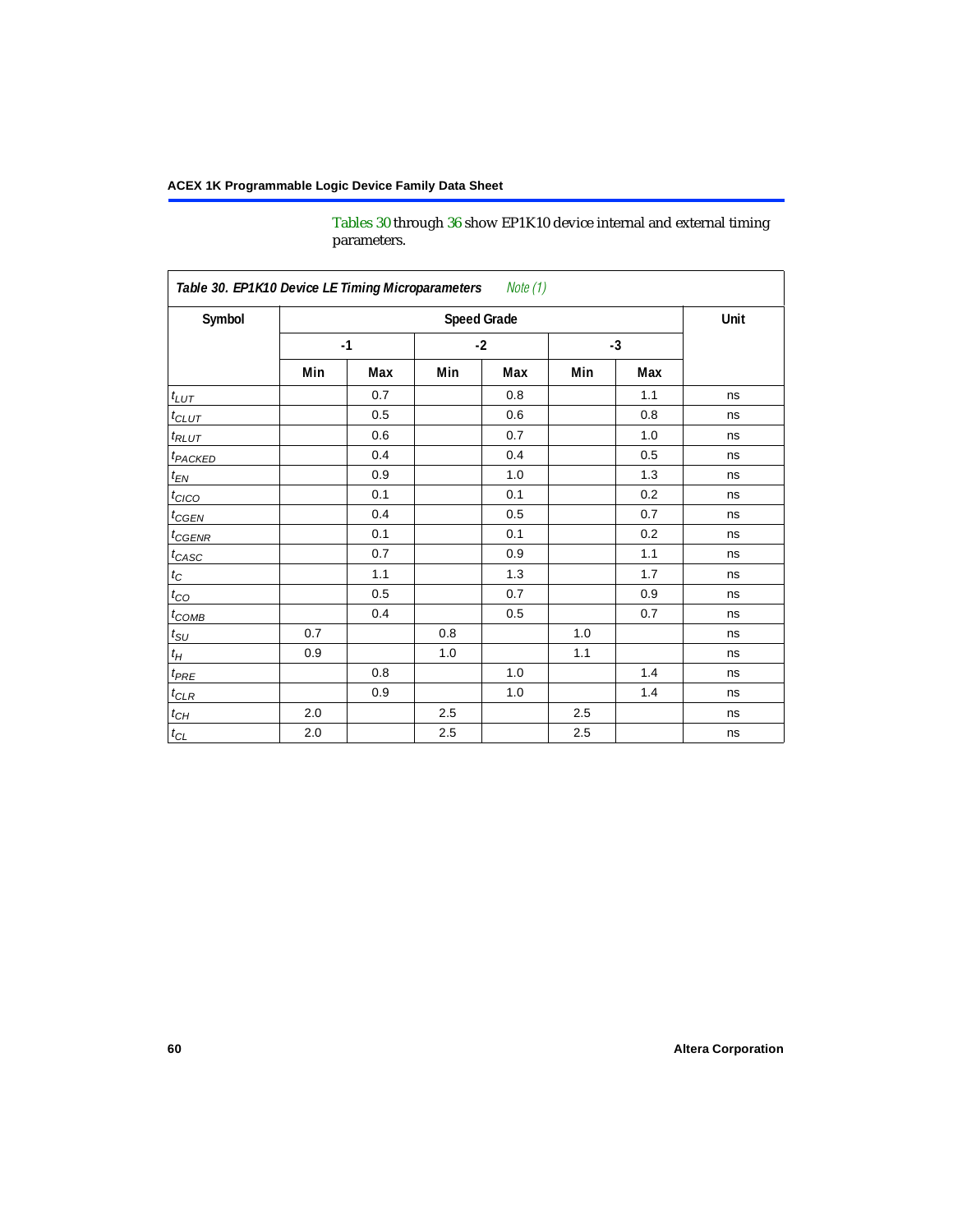| ACEX 1K Programmable Logic Device Family Data Sheet |  |  |  |
|-----------------------------------------------------|--|--|--|
|-----------------------------------------------------|--|--|--|

| Symbol                |     |      |      | <b>Speed Grade</b> |      |      | Unit |
|-----------------------|-----|------|------|--------------------|------|------|------|
|                       |     | $-1$ | $-2$ |                    | $-3$ |      |      |
|                       | Min | Max  | Min  | Max                | Min  | Max  |      |
| t <sub>IOD</sub>      |     | 2.6  |      | 3.1                |      | 4.0  | ns   |
| $t_{\text{IOC}}$      |     | 0.3  |      | 0.4                |      | 0.5  | ns   |
| $t_{IOCO}$            |     | 0.9  |      | 1.0                |      | 1.4  | ns   |
| $t_{IOCOMB}$          |     | 0.0  |      | 0.0                |      | 0.0  | ns   |
| $t_{IOSU}$            | 1.3 |      | 1.5  |                    | 2.0  |      | ns   |
| $t_{I\underline{OH}}$ | 0.9 |      | 1.0  |                    | 1.4  |      | ns   |
| $t_{\text{IOCLR}}$    |     | 1.1  |      | 1.3                |      | 1.7  | ns   |
| $t_{OD1}$             |     | 3.1  |      | 3.7                |      | 4.1  | ns   |
| $t_{\text{OD2}}$      |     | 2.6  |      | 3.3                |      | 3.9  | ns   |
| $t_{OD3}$             |     | 5.8  |      | 6.9                |      | 8.3  | ns   |
| $t_{XZ}$              |     | 3.8  |      | 4.5                |      | 5.9  | ns   |
| $t_{ZX1}$             |     | 3.8  |      | 4.5                |      | 5.9  | ns   |
| $t_{ZX2}$             |     | 3.3  |      | 4.1                |      | 5.7  | ns   |
| $t_{ZX3}$             |     | 6.5  |      | 7.7                |      | 10.1 | ns   |
| $t_{INREG}$           |     | 3.7  |      | 4.3                |      | 5.7  | ns   |
| $t_{IOFD}$            |     | 0.9  |      | 1.0                |      | 1.4  | ns   |
| $t_{INCOMB}$          |     | 1.9  |      | 2.3                |      | 3.0  | ns   |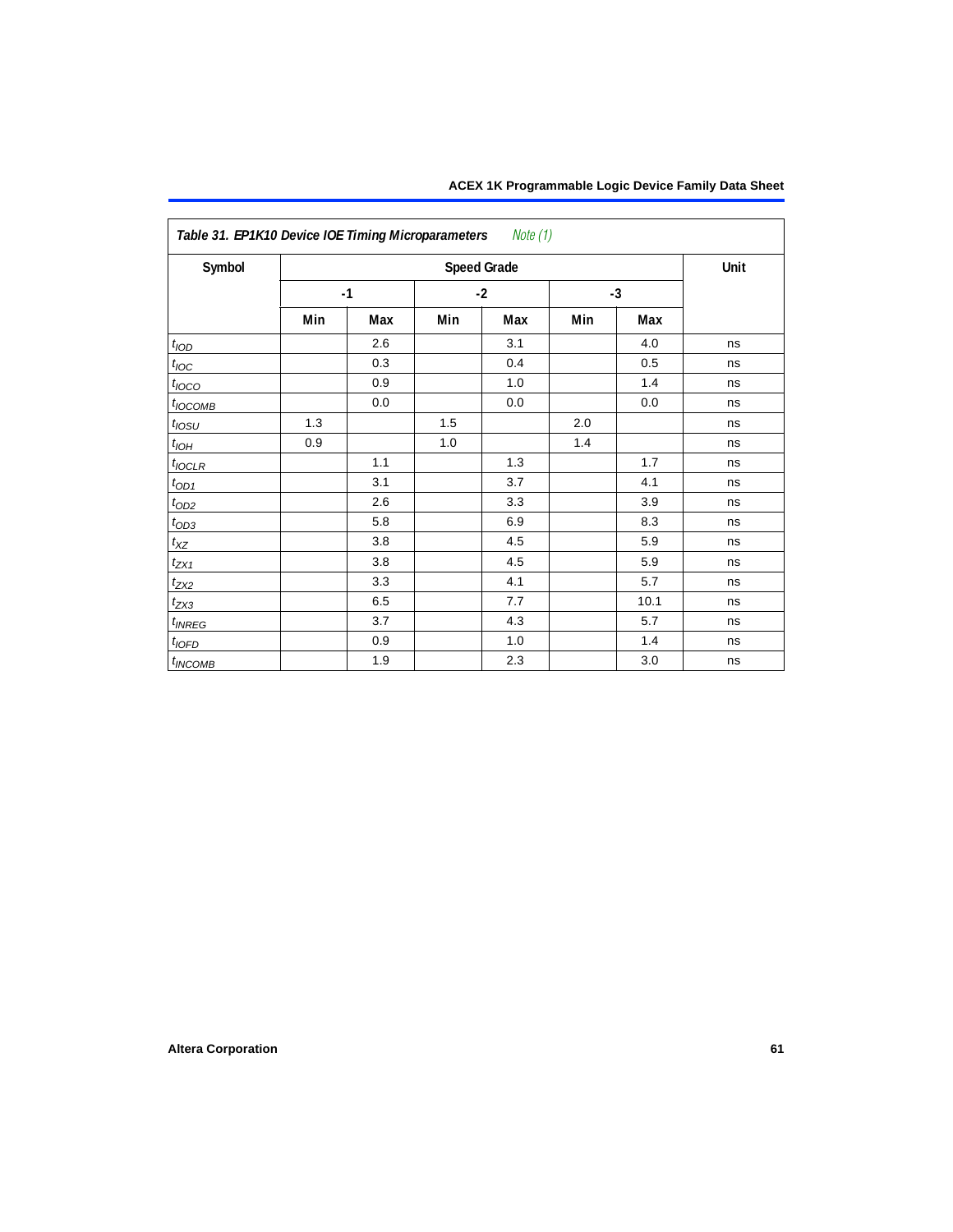| Symbol                 |     | <b>Speed Grade</b> |      |     |      |     |    |  |  |  |
|------------------------|-----|--------------------|------|-----|------|-----|----|--|--|--|
|                        |     | $-1$               | $-2$ |     | $-3$ |     |    |  |  |  |
|                        | Min | Max                | Min  | Max | Min  | Max |    |  |  |  |
| t <sub>EABDATA1</sub>  |     | 1.8                |      | 1.9 |      | 1.9 | ns |  |  |  |
| $t_{EABDATA2}$         |     | 0.6                |      | 0.7 |      | 0.7 | ns |  |  |  |
| t <sub>EABWE1</sub>    |     | $1.2$              |      | 1.2 |      | 1.2 | ns |  |  |  |
| t <sub>EABWE2</sub>    |     | 0.4                |      | 0.4 |      | 0.4 | ns |  |  |  |
| $t_{EABRE1}$           |     | 0.9                |      | 0.9 |      | 0.9 | ns |  |  |  |
| t <sub>EABRE2</sub>    |     | 0.4                |      | 0.4 |      | 0.4 | ns |  |  |  |
| $t_{EABCLK}$           |     | 0.0                |      | 0.0 |      | 0.0 | ns |  |  |  |
| t <sub>EABCO</sub>     |     | 0.3                |      | 0.3 |      | 0.3 | ns |  |  |  |
| <sup>t</sup> EABBYPASS |     | 0.5                |      | 0.6 |      | 0.6 | ns |  |  |  |
| $t_{EABSU}$            | 1.0 |                    | 1.0  |     | 1.0  |     | ns |  |  |  |
| $t_{EABH}$             | 0.5 |                    | 0.4  |     | 0.4  |     | ns |  |  |  |
| $t_{EABCLR}$           | 0.3 |                    | 0.3  |     | 0.3  |     | ns |  |  |  |
| $t_{AA}$               |     | 3.4                |      | 3.6 |      | 3.6 | ns |  |  |  |
| $t_{\mathit{WP}}$      | 2.7 |                    | 2.8  |     | 2.8  |     | ns |  |  |  |
| $t_{\mathit{RP}}$      | 1.0 |                    | 1.0  |     | 1.0  |     | ns |  |  |  |
| $t_{WDSU}$             | 1.0 |                    | 1.0  |     | 1.0  |     | ns |  |  |  |
| $t_{WDH}$              | 0.1 |                    | 0.1  |     | 0.1  |     | ns |  |  |  |
| $t_{WASU}$             | 1.8 |                    | 1.9  |     | 1.9  |     | ns |  |  |  |
| $t_{WAH}$              | 1.9 |                    | 2.0  |     | 2.0  |     | ns |  |  |  |
| $t_{RASU}$             | 3.1 |                    | 3.5  |     | 3.5  |     | ns |  |  |  |
| $t_{RAH}$              | 0.2 |                    | 0.2  |     | 0.2  |     | ns |  |  |  |
| $t_{\textit{WO}}$      |     | 2.7                |      | 2.8 |      | 2.8 | ns |  |  |  |
| $t_{DD}$               |     | 2.7                |      | 2.8 |      | 2.8 | ns |  |  |  |
| t <sub>EABOUT</sub>    |     | 0.5                |      | 0.6 |      | 0.6 | ns |  |  |  |
| $t_{EABCH}$            | 1.5 |                    | 2.0  |     | 2.0  |     | ns |  |  |  |
| $t_{EABCL}$            | 2.7 |                    | 2.8  |     | 2.8  |     | ns |  |  |  |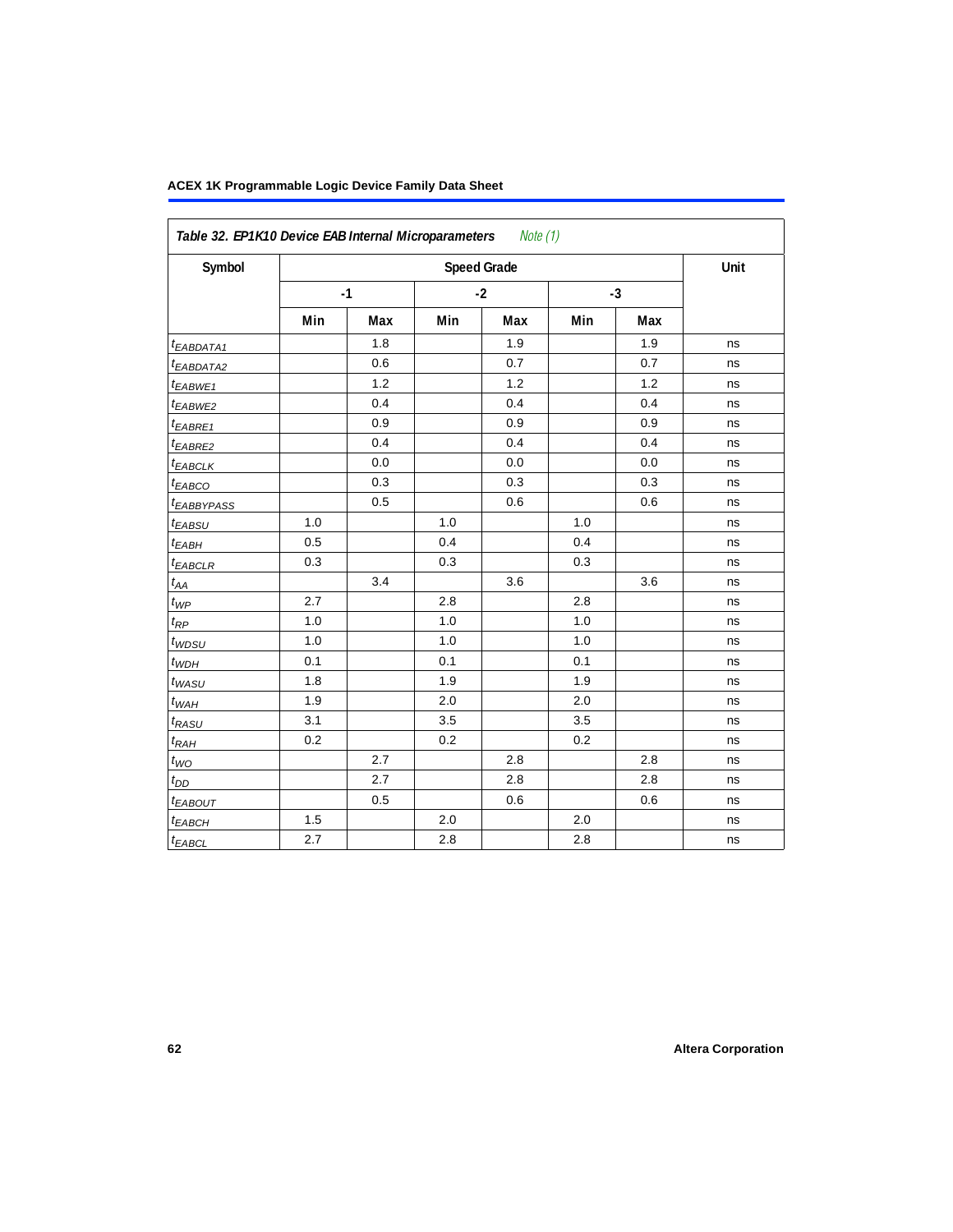| Table 33. EP1K10 Device EAB Internal Timing Macroparameters<br>Note (1) |     |      |     |                    |     |      |      |  |
|-------------------------------------------------------------------------|-----|------|-----|--------------------|-----|------|------|--|
| Symbol                                                                  |     |      |     | <b>Speed Grade</b> |     |      | Unit |  |
|                                                                         |     | $-1$ |     | $-2$               |     | $-3$ |      |  |
|                                                                         | Min | Max  | Min | Max                | Min | Max  |      |  |
| $t_{EABA}$                                                              |     | 6.7  |     | 7.3                |     | 7.3  | ns   |  |
| <b><i>EABRCCOMB</i></b>                                                 | 6.7 |      | 7.3 |                    | 7.3 |      | ns   |  |
| <b><i>EABRCREG</i></b>                                                  | 4.7 |      | 4.9 |                    | 4.9 |      | ns   |  |
| <sup>t</sup> EABWP                                                      | 2.7 |      | 2.8 |                    | 2.8 |      | ns   |  |
| <sup>t</sup> EABWCCOMB                                                  | 6.4 |      | 6.7 |                    | 6.7 |      | ns   |  |
| <sup>t</sup> EABWCREG                                                   | 7.4 |      | 7.6 |                    | 7.6 |      | ns   |  |
| $t_{EABDD}$                                                             |     | 6.0  |     | 6.5                |     | 6.5  | ns   |  |
| <b><i>EABDATACO</i></b>                                                 |     | 0.8  |     | 0.9                |     | 0.9  | ns   |  |
| t <sub>EABDATASU</sub>                                                  | 1.6 |      | 1.7 |                    | 1.7 |      | ns   |  |
| <sup>t</sup> EABDATAH                                                   | 0.0 |      | 0.0 |                    | 0.0 |      | ns   |  |
| t <sub>EABWESU</sub>                                                    | 1.4 |      | 1.4 |                    | 1.4 |      | ns   |  |
| t <sub>EABWEH</sub>                                                     | 0.1 |      | 0.0 |                    | 0.0 |      | ns   |  |
| <sup>t</sup> EABWDSU                                                    | 1.6 |      | 1.7 |                    | 1.7 |      | ns   |  |
| <sup>t</sup> EABWDH                                                     | 0.0 |      | 0.0 |                    | 0.0 |      | ns   |  |
| <sup>t</sup> EABWASU                                                    | 3.1 |      | 3.4 |                    | 3.4 |      | ns   |  |
| <sup>t</sup> EABWAH                                                     | 0.6 |      | 0.5 |                    | 0.5 |      | ns   |  |
| t <sub>EABWO</sub>                                                      |     | 5.4  |     | 5.8                |     | 5.8  | ns   |  |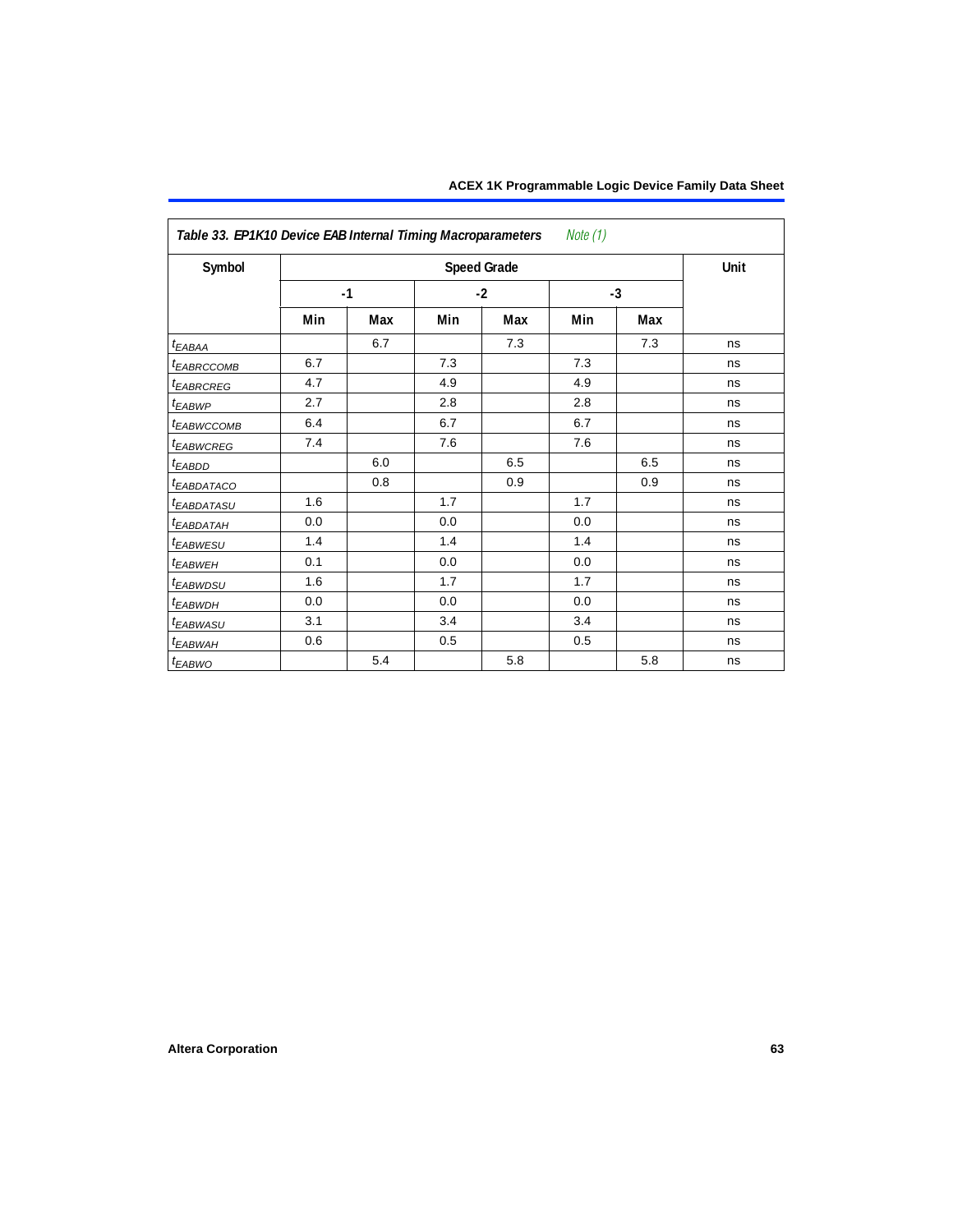| Table 34. EP1K10 Device Interconnect Timing Microparameters<br><i>Note</i> $(1)$ |     |      |     |                    |     |      |      |  |  |
|----------------------------------------------------------------------------------|-----|------|-----|--------------------|-----|------|------|--|--|
| Symbol                                                                           |     |      |     | <b>Speed Grade</b> |     |      | Unit |  |  |
|                                                                                  |     | $-1$ |     | $-2$               |     | $-3$ |      |  |  |
|                                                                                  | Min | Max  | Min | Max                | Min | Max  |      |  |  |
| $t_{DINZIOE}$                                                                    |     | 2.3  |     | 2.7                |     | 3.6  | ns   |  |  |
| $t_{DIN2LE}$                                                                     |     | 0.8  |     | 1.1                |     | 1.4  | ns   |  |  |
| <sup>t</sup> DIN2DATA                                                            |     | 1.1  |     | 1.4                |     | 1.8  | ns   |  |  |
| <sup>t</sup> DCLK2IOE                                                            |     | 2.3  |     | 2.7                |     | 3.6  | ns   |  |  |
| <sup>t</sup> DCLK2LE                                                             |     | 0.8  |     | 1.1                |     | 1.4  | ns   |  |  |
| <sup>t</sup> SAMELAB                                                             |     | 0.1  |     | 0.1                |     | 0.2  | ns   |  |  |
| <sup>t</sup> SAMEROW                                                             |     | 1.8  |     | 2.1                |     | 2.9  | ns   |  |  |
| <sup>t</sup> SAMECOLUMN                                                          |     | 0.3  |     | 0.4                |     | 0.7  | ns   |  |  |
| <sup>t</sup> DIFFROW                                                             |     | 2.1  |     | 2.5                |     | 3.6  | ns   |  |  |
| <sup>t</sup> TWOROWS                                                             |     | 3.9  |     | 4.6                |     | 6.5  | ns   |  |  |
| <sup>t</sup> LEPERIPH                                                            |     | 3.3  |     | 3.7                |     | 4.8  | ns   |  |  |
| <sup>t</sup> LABCARRY                                                            |     | 0.3  |     | 0.4                |     | 0.5  | ns   |  |  |
| <sup>t</sup> LABCASC                                                             |     | 0.9  |     | 1.0                |     | 1.4  | ns   |  |  |

| Symbol               |     | <b>Speed Grade</b> |     |      |      |      |    |  |  |  |
|----------------------|-----|--------------------|-----|------|------|------|----|--|--|--|
|                      |     | $-1$               |     | $-2$ | $-3$ |      |    |  |  |  |
|                      | Min | Max                | Min | Max  | Min  | Max  |    |  |  |  |
| t <sub>DRR</sub>     |     | 7.5                |     | 9.5  |      | 12.5 | ns |  |  |  |
| $t_{INSU}$ (2), (3)  | 2.4 |                    | 2.7 |      | 3.6  |      | ns |  |  |  |
| $t_{INH}$ (2), (3)   | 0.0 |                    | 0.0 |      | 0.0  |      | ns |  |  |  |
| toutco $(2)$ , $(3)$ | 2.0 | 6.6                | 2.0 | 7.8  | 2.0  | 9.6  | ns |  |  |  |
| $t_{INSU}$ (4), (3)  | 1.4 |                    | 1.7 |      | -    |      | ns |  |  |  |
| $t_{INH}$ (4), (3)   | 0.5 | 5.1                | 0.5 | 6.4  |      |      | ns |  |  |  |
| toutco $(4)$ , $(3)$ | 0.0 |                    | 0.0 |      |      |      | ns |  |  |  |
| $t_{PCISU}$ (3)      | 3.0 |                    | 4.2 |      | 6.4  |      | ns |  |  |  |
| $t_{PCH}(3)$         | 0.0 |                    | 0.0 |      | -    |      | ns |  |  |  |
| $t_{PCICO}$ (3)      | 2.0 | 6.0                | 2.0 | 7.5  | 2.0  | 10.2 | ns |  |  |  |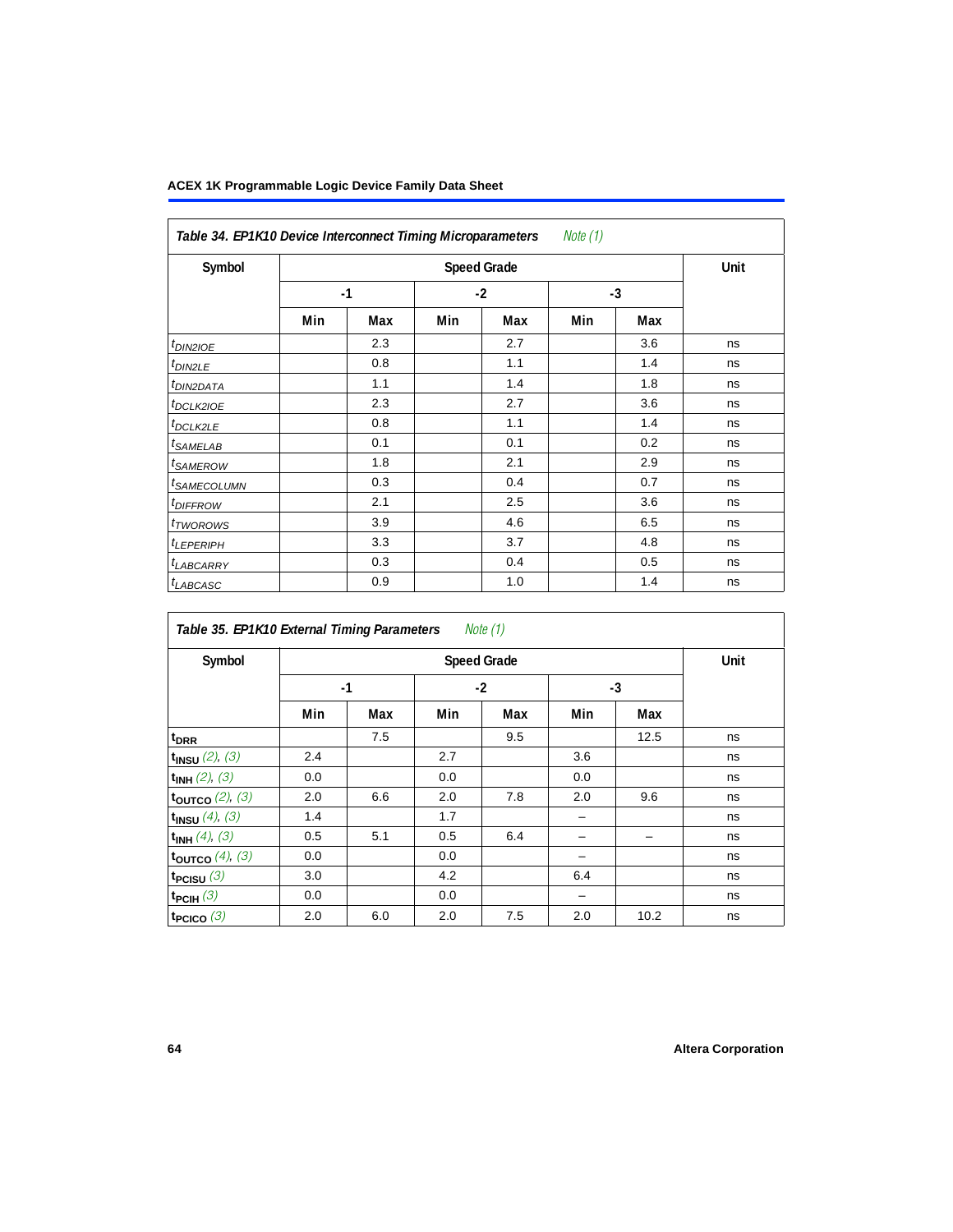<span id="page-64-1"></span>

| Table 36. EP1K10 External Bidirectional Timing Parameters Notes (1), (3) |     |      |     |                    |      |      |      |  |  |  |
|--------------------------------------------------------------------------|-----|------|-----|--------------------|------|------|------|--|--|--|
| Symbol                                                                   |     |      |     | <b>Speed Grade</b> |      |      | Unit |  |  |  |
|                                                                          |     | $-1$ |     | $-2$               | $-3$ |      |      |  |  |  |
|                                                                          | Min | Max  | Min | Max                | Min  | Max  |      |  |  |  |
| $t_{\text{INSUBIDIR}}(2)$                                                | 2.2 |      | 2.3 |                    | 3.2  |      | ns   |  |  |  |
| $t_{INHBIDIR}$ (2)                                                       | 0.0 |      | 0.0 |                    | 0.0  |      | ns   |  |  |  |
| $t_{\text{OUTCOBIDIR}}$ (2)                                              | 2.0 | 6.6  | 2.0 | 7.8                | 2.0  | 9.6  | ns   |  |  |  |
| $t_{XZBIDIR}$ (2)                                                        |     | 8.8  |     | 11.2               |      | 14.0 | ns   |  |  |  |
| $t_{ZXBIDIR}$ (2)                                                        |     | 8.8  |     | 11.2               |      | 14.0 | ns   |  |  |  |
| $t_{INSUBIDIR}$ (4)                                                      | 3.1 |      | 3.3 |                    |      |      |      |  |  |  |
| $t_{INHBIDIR}(4)$                                                        | 0.0 |      | 0.0 |                    |      |      |      |  |  |  |
| toutcobidir $(4)$                                                        | 0.5 | 5.1  | 0.5 | 6.4                |      |      | ns   |  |  |  |
| $t_{XZBIDIR}(4)$                                                         |     | 7.3  |     | 9.2                |      |      | ns   |  |  |  |
| $t_{ZXBIDIR}$ (4)                                                        |     | 7.3  |     | 9.2                |      |      | ns   |  |  |  |

### *Notes to tables:*

<span id="page-64-0"></span>(1) All timing parameters are described in Tables  $22$  through  $29$  in this data sheet.<br>(2) This parameter is measured without the use of the ClockLock or ClockBoost cir

<span id="page-64-2"></span>(2) This parameter is measured without the use of the ClockLock or ClockBoost circuits.

<span id="page-64-4"></span>These parameters are specified by characterization.

<span id="page-64-3"></span>(4) This parameter is measured with the use of the ClockLock or ClockBoost circuits.

## [Tables 37](#page-64-5) through [43](#page-69-0) show EP1K30 device internal and external timing parameters.

<span id="page-64-5"></span>

| Table 37. EP1K30 Device LE Timing Microparameters (Part 1 of 2)<br>Note (1) |     |      |     |                    |      |     |      |  |
|-----------------------------------------------------------------------------|-----|------|-----|--------------------|------|-----|------|--|
| Symbol                                                                      |     |      |     | <b>Speed Grade</b> |      |     | Unit |  |
|                                                                             |     | $-1$ |     | $-2$               | $-3$ |     |      |  |
|                                                                             | Min | Max  | Min | Max                | Min  | Max |      |  |
| $t_{LUT}$                                                                   |     | 0.7  |     | 0.8                |      | 1.1 | ns   |  |
| $t_{CLUT}$                                                                  |     | 0.5  |     | 0.6                |      | 0.8 | ns   |  |
| $t_{RLUT}$                                                                  |     | 0.6  |     | 0.7                |      | 1.0 | ns   |  |
| <sup>t</sup> PACKED                                                         |     | 0.3  |     | 0.4                |      | 0.5 | ns   |  |
| $t_{EN}$                                                                    |     | 0.6  |     | 0.8                |      | 1.0 | ns   |  |
| $t_{CICO}$                                                                  |     | 0.1  |     | 0.1                |      | 0.2 | ns   |  |
| $t_{GEN}$                                                                   |     | 0.4  |     | 0.5                |      | 0.7 | ns   |  |
| t <sub>CGENR</sub>                                                          |     | 0.1  |     | 0.1                |      | 0.2 | ns   |  |
| t <sub>CASC</sub>                                                           |     | 0.6  |     | 0.8                |      | 1.0 | ns   |  |
| $t_C$                                                                       |     | 0.0  |     | 0.0                |      | 0.0 | ns   |  |
| $t_{CO}$                                                                    |     | 0.3  |     | 0.4                |      | 0.5 | ns   |  |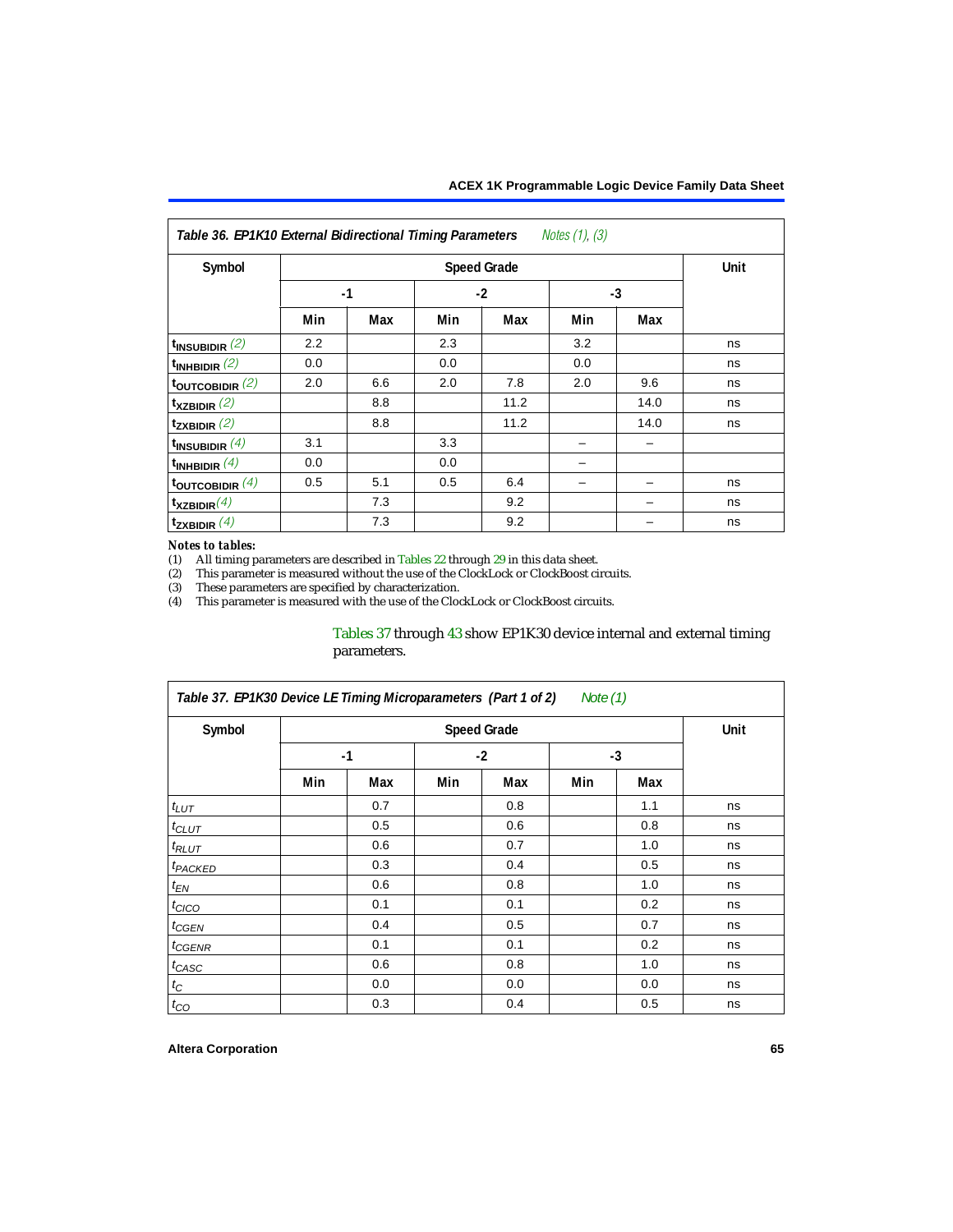| Table 37. EP1K30 Device LE Timing Microparameters (Part 2 of 2)<br>Note $(1)$ |      |      |      |     |      |     |    |  |  |
|-------------------------------------------------------------------------------|------|------|------|-----|------|-----|----|--|--|
| Symbol                                                                        |      | Unit |      |     |      |     |    |  |  |
|                                                                               | $-1$ |      | $-2$ |     | $-3$ |     |    |  |  |
|                                                                               | Min  | Max  | Min  | Max | Min  | Max |    |  |  |
| $t_{COMB}$                                                                    |      | 0.4  |      | 0.4 |      | 0.6 | ns |  |  |
| $t_{\rm SU}$                                                                  | 0.4  |      | 0.6  |     | 0.6  |     | ns |  |  |
| $t_H$                                                                         | 0.7  |      | 1.0  |     | 1.3  |     | ns |  |  |
| $t_{PRE}$                                                                     |      | 0.8  |      | 0.9 |      | 1.2 | ns |  |  |
| $t_{CLR}$                                                                     |      | 0.8  |      | 0.9 |      | 1.2 | ns |  |  |
| $t_{CH}$                                                                      | 2.0  |      | 2.5  |     | 2.5  |     | ns |  |  |
| $t_{CL}$                                                                      | 2.0  |      | 2.5  |     | 2.5  |     | ns |  |  |

| Table 38. EP1K30 Device IOE Timing Microparameters Note (1) |     |      |      |                    |      |     |      |  |
|-------------------------------------------------------------|-----|------|------|--------------------|------|-----|------|--|
| Symbol                                                      |     |      |      | <b>Speed Grade</b> |      |     | Unit |  |
|                                                             |     | $-1$ | $-2$ |                    | $-3$ |     |      |  |
|                                                             | Min | Max  | Min  | Max                | Min  | Max |      |  |
| $t$ <sub>IOD</sub>                                          |     | 2.4  |      | 2.8                |      | 3.8 | ns   |  |
| $t_{\text{IOC}}$                                            |     | 0.3  |      | 0.4                |      | 0.5 | ns   |  |
| $t_{IOCO}$                                                  |     | 1.0  |      | 1.1                |      | 1.6 | ns   |  |
| $t_{IOCOMB}$                                                |     | 0.0  |      | 0.0                |      | 0.0 | ns   |  |
| $t_{IOSU}$                                                  | 1.2 |      | 1.4  |                    | 1.9  |     | ns   |  |
| $t_{IOH}$                                                   | 0.3 |      | 0.4  |                    | 0.5  |     | ns   |  |
| $t_{IOCLR}$                                                 |     | 1.0  |      | 1.1                |      | 1.6 | ns   |  |
| $t_{OD1}$                                                   |     | 1.9  |      | 2.3                |      | 3.0 | ns   |  |
| $t_{OD2}$                                                   |     | 1.4  |      | 1.8                |      | 2.5 | ns   |  |
| $t_{OD3}$                                                   |     | 4.4  |      | 5.2                |      | 7.0 | ns   |  |
| $t_{XZ}$                                                    |     | 2.7  |      | 3.1                |      | 4.3 | ns   |  |
| $t_{ZX1}$                                                   |     | 2.7  |      | 3.1                |      | 4.3 | ns   |  |
| $t_{ZX2}$                                                   |     | 2.2  |      | 2.6                |      | 3.8 | ns   |  |
| $t_{ZX3}$                                                   |     | 5.2  |      | 6.0                |      | 8.3 | ns   |  |
| <i>t</i> <sub>INREG</sub>                                   |     | 3.4  |      | 4.1                |      | 5.5 | ns   |  |
| $t_{IOFD}$                                                  |     | 0.8  |      | 1.3                |      | 2.4 | ns   |  |
| <sup>t</sup> INCOMB                                         |     | 0.8  |      | 1.3                |      | 2.4 | ns   |  |

٦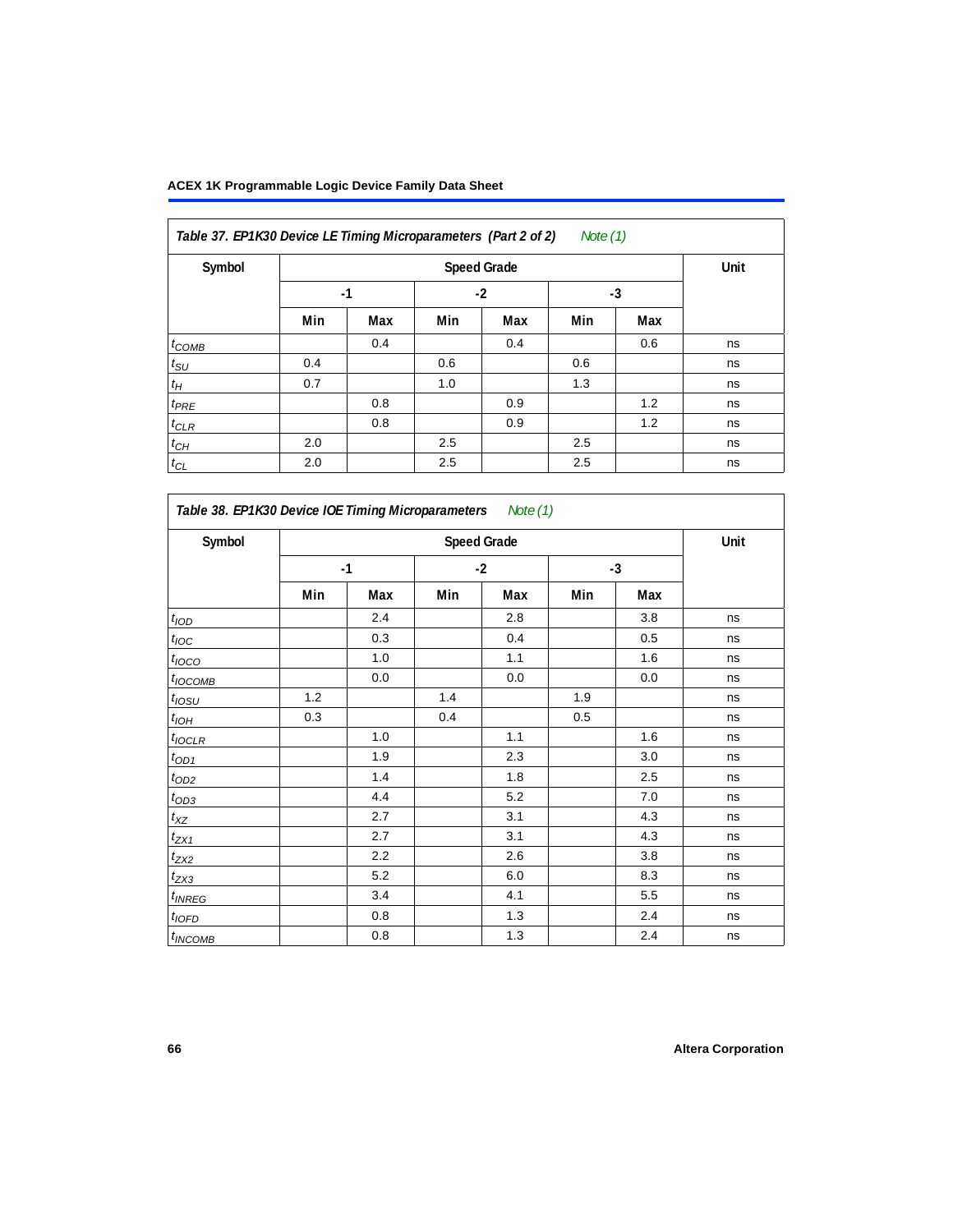| Symbol                 |     |      |     | <b>Speed Grade</b> |      |     | Unit |
|------------------------|-----|------|-----|--------------------|------|-----|------|
|                        |     | $-1$ |     | $-2$               | $-3$ |     |      |
|                        | Min | Max  | Min | Max                | Min  | Max |      |
| t <sub>EABDATA1</sub>  |     | 1.7  |     | 2.0                |      | 2.3 | ns   |
| <sup>t</sup> EABDATA1  |     | 0.6  |     | 0.7                |      | 0.8 | ns   |
| t <sub>EABWE1</sub>    |     | 1.1  |     | 1.3                |      | 1.4 | ns   |
| <sup>t</sup> EABWE2    |     | 0.4  |     | 0.4                |      | 0.5 | ns   |
| t <sub>EABRE1</sub>    |     | 0.8  |     | 0.9                |      | 1.0 | ns   |
| <sup>t</sup> EABRE2    |     | 0.4  |     | 0.4                |      | 0.5 | ns   |
| <b><i>EABCLK</i></b>   |     | 0.0  |     | 0.0                |      | 0.0 | ns   |
| $t_{EABCO}$            |     | 0.3  |     | 0.3                |      | 0.4 | ns   |
| <sup>t</sup> EABBYPASS |     | 0.5  |     | 0.6                |      | 0.7 | ns   |
| <sup>t</sup> EABSU     | 0.9 |      | 1.0 |                    | 1.2  |     | ns   |
| $t_{EABH}$             | 0.4 |      | 0.4 |                    | 0.5  |     | ns   |
| <b><i>EABCLR</i></b>   | 0.3 |      | 0.3 |                    | 0.3  |     | ns   |
| $t_{AA}$               |     | 3.2  |     | 3.8                |      | 4.4 | ns   |
| $t_{\mathcal{WP}}$     | 2.5 |      | 2.9 |                    | 3.3  |     | ns   |
| $t_{\!R\!P}$           | 0.9 |      | 1.1 |                    | 1.2  |     | ns   |
| t <sub>WDSU</sub>      | 0.9 |      | 1.0 |                    | 1.1  |     | ns   |
| $t_{WDH}$              | 0.1 |      | 0.1 |                    | 0.1  |     | ns   |
| $t_{WASU}$             | 1.7 |      | 2.0 |                    | 2.3  |     | ns   |
| $t_{WAH}$              | 1.8 |      | 2.1 |                    | 2.4  |     | ns   |
| $t_{RASU}$             | 3.1 |      | 3.7 |                    | 4.2  |     | ns   |
| t <sub>RАН</sub>       | 0.2 |      | 0.2 |                    | 0.2  |     | ns   |
| $t_{WO}$               |     | 2.5  |     | 2.9                |      | 3.3 | ns   |
| $t_{DD}$               |     | 2.5  |     | 2.9                |      | 3.3 | ns   |
| <i>EABOUT</i>          |     | 0.5  |     | 0.6                |      | 0.7 | ns   |
| $t_{EABCH}$            | 1.5 |      | 2.0 |                    | 2.3  |     | ns   |
| $t_{EABCL}$            | 2.5 |      | 2.9 |                    | 3.3  |     | ns   |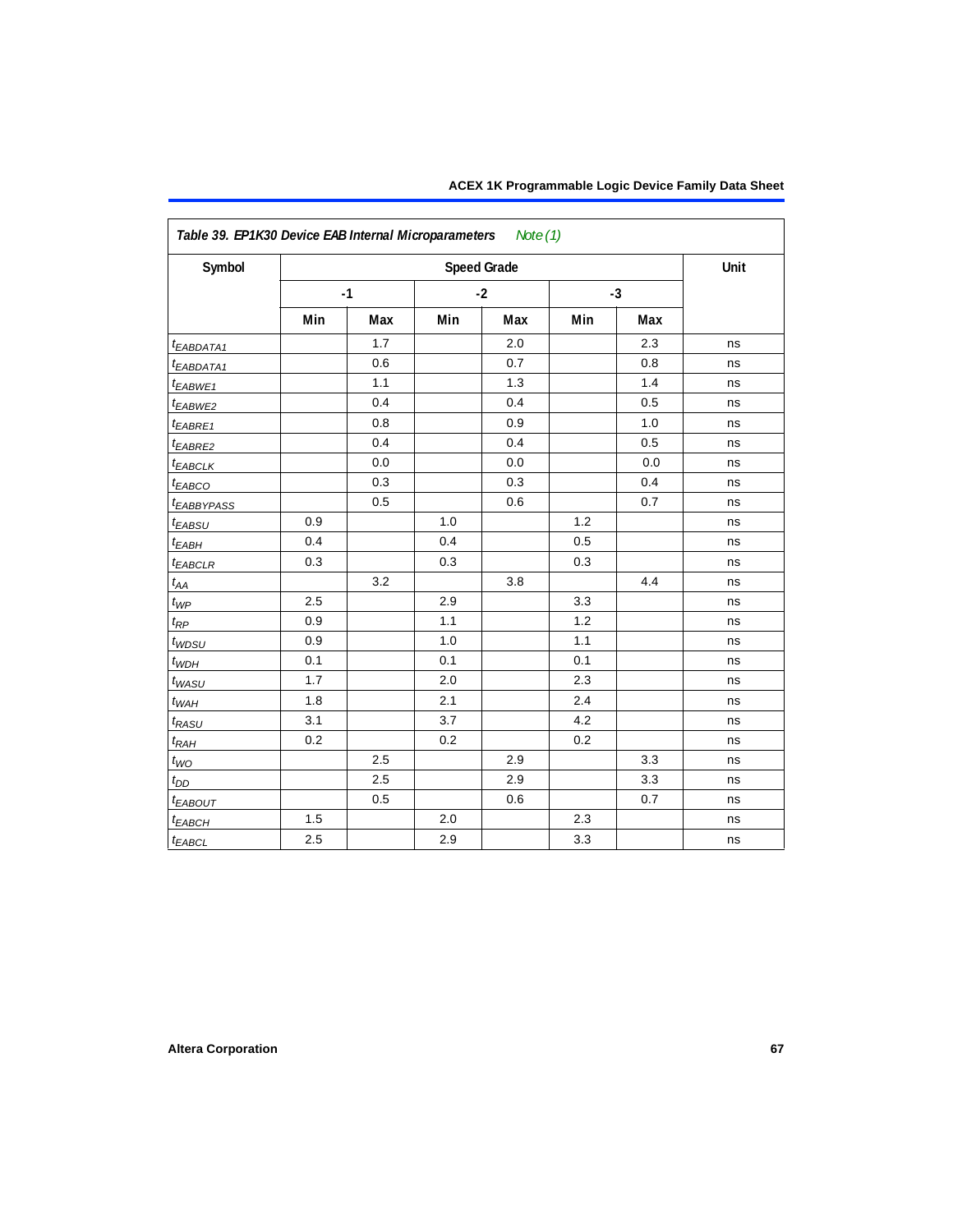| Table 40. EP1K30 Device EAB Internal Timing Macroparameters<br>Note (1) |     |      |     |                    |     |      |      |  |
|-------------------------------------------------------------------------|-----|------|-----|--------------------|-----|------|------|--|
| Symbol                                                                  |     |      |     | <b>Speed Grade</b> |     |      | Unit |  |
|                                                                         |     | $-1$ |     | $-2$               |     | $-3$ |      |  |
|                                                                         | Min | Max  | Min | Max                | Min | Max  |      |  |
| $t_{EABA}$                                                              |     | 6.4  |     | 7.6                |     | 8.8  | ns   |  |
| <sup>t</sup> EABRCOMB                                                   | 6.4 |      | 7.6 |                    | 8.8 |      | ns   |  |
| <sup>t</sup> EABRCREG                                                   | 4.4 |      | 5.1 |                    | 6.0 |      | ns   |  |
| <sup>t</sup> EABWP                                                      | 2.5 |      | 2.9 |                    | 3.3 |      | ns   |  |
| <sup>t</sup> ЕАВWСОМВ                                                   | 6.0 |      | 7.0 |                    | 8.0 |      | ns   |  |
| <sup>t</sup> EABWCREG                                                   | 6.8 |      | 7.8 |                    | 9.0 |      | ns   |  |
| <sup>t</sup> EABDD                                                      |     | 5.7  |     | 6.7                |     | 7.7  | ns   |  |
| <sup>t</sup> EABDATACO                                                  |     | 0.8  |     | 0.9                |     | 1.1  | ns   |  |
| <sup>t</sup> EABDATASU                                                  | 1.5 |      | 1.7 |                    | 2.0 |      | ns   |  |
| <sup>t</sup> EABDATAH                                                   | 0.0 |      | 0.0 |                    | 0.0 |      | ns   |  |
| <sup>t</sup> EABWESU                                                    | 1.3 |      | 1.4 |                    | 1.7 |      | ns   |  |
| t <sub>EABWEH</sub>                                                     | 0.0 |      | 0.0 |                    | 0.0 |      | ns   |  |
| <sup>t</sup> EABWDSU                                                    | 1.5 |      | 1.7 |                    | 2.0 |      | ns   |  |
| <sup>t</sup> EABWDH                                                     | 0.0 |      | 0.0 |                    | 0.0 |      | ns   |  |
| <sup>t</sup> EABWASU                                                    | 3.0 |      | 3.6 |                    | 4.3 |      | ns   |  |
| <sup>t</sup> EABWAH                                                     | 0.5 |      | 0.5 |                    | 0.4 |      | ns   |  |
| <sup>t</sup> EABWO                                                      |     | 5.1  |     | 6.0                |     | 6.8  | ns   |  |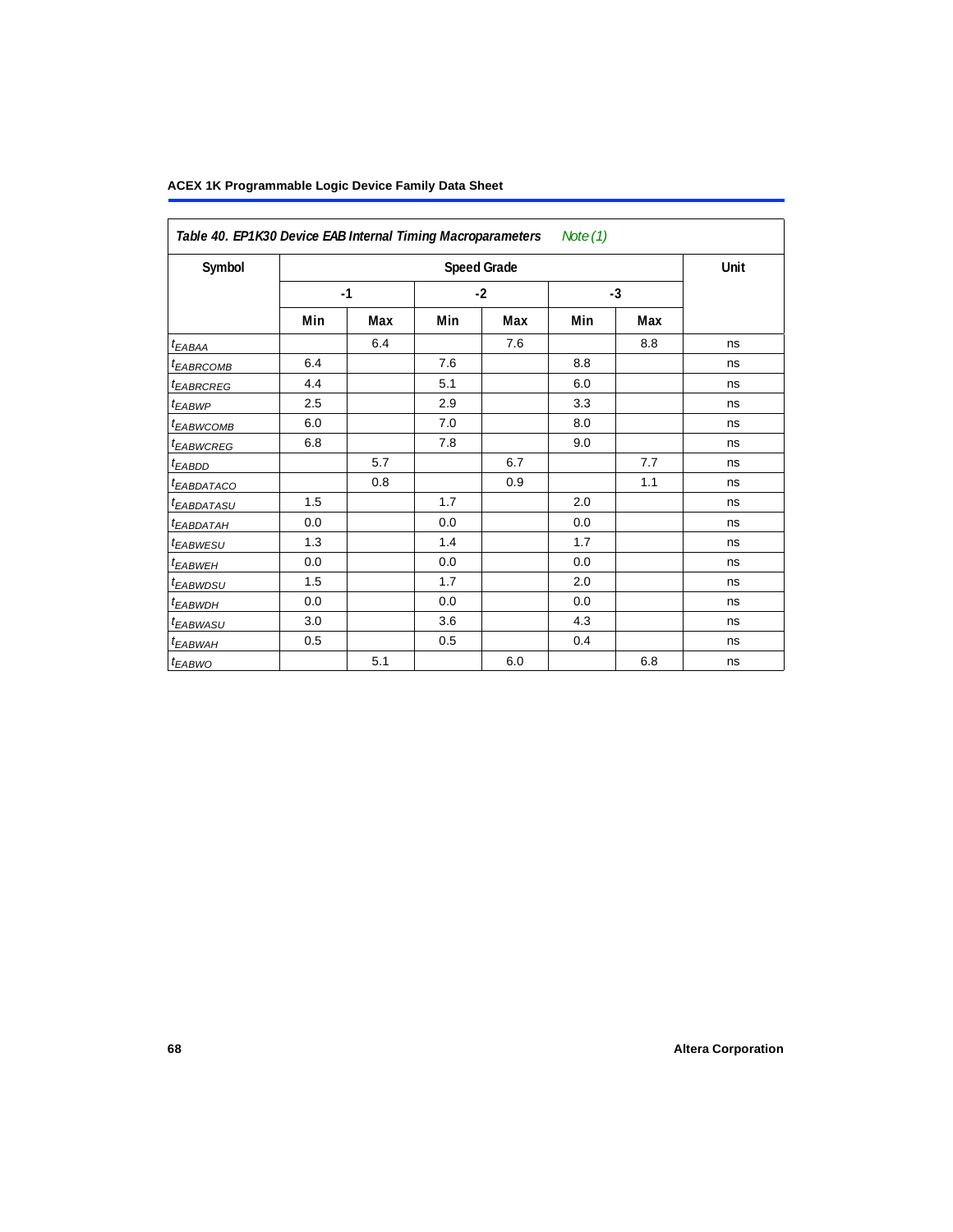| Table 41. EP1K30 Device Interconnect Timing Microparameters Note (1) |      |     |      |                    |      |     |             |  |  |
|----------------------------------------------------------------------|------|-----|------|--------------------|------|-----|-------------|--|--|
| Symbol                                                               |      |     |      | <b>Speed Grade</b> |      |     | <b>Unit</b> |  |  |
|                                                                      | $-1$ |     | $-2$ |                    | $-3$ |     |             |  |  |
|                                                                      | Min  | Max | Min  | Max                | Min  | Max |             |  |  |
| $tD$ IN2IOE                                                          |      | 1.8 |      | 2.4                |      | 2.9 | ns          |  |  |
| t <sub>DIN2LE</sub>                                                  |      | 1.5 |      | 1.8                |      | 2.4 | ns          |  |  |
| t <sub>DIN2DATA</sub>                                                |      | 1.5 |      | 1.8                |      | 2.2 | ns          |  |  |
| t <sub>DCLK210E</sub>                                                |      | 2.2 |      | 2.6                |      | 3.0 | ns          |  |  |
| $t_{DCLK2LE}$                                                        |      | 1.5 |      | 1.8                |      | 2.4 | ns          |  |  |
| t <sub>SAMELAB</sub>                                                 |      | 0.1 |      | 0.2                |      | 0.3 | ns          |  |  |
| t <sub>SAMEROW</sub>                                                 |      | 2.0 |      | 2.4                |      | 2.7 | ns          |  |  |
| <i>t<sub>SAMECOLUMN</sub></i>                                        |      | 0.7 |      | 1.0                |      | 0.8 | ns          |  |  |
| t <sub>DIFFROW</sub>                                                 |      | 2.7 |      | 3.4                |      | 3.5 | ns          |  |  |
| <i>t</i> <sub>TWOROWS</sub>                                          |      | 4.7 |      | 5.8                |      | 6.2 | ns          |  |  |
| t <sub>LEPERIPH</sub>                                                |      | 2.7 |      | 3.4                |      | 3.8 | ns          |  |  |
| <b><i>LABCARRY</i></b>                                               |      | 0.3 |      | 0.4                |      | 0.5 | ns          |  |  |
| <sup>t</sup> LABCASC                                                 |      | 0.8 |      | 0.8                |      | 1.1 | ns          |  |  |

| Table 42. EP1K30 External Timing Parameters | Notes (1), (2) |
|---------------------------------------------|----------------|
|---------------------------------------------|----------------|

| Symbol                    |     | Unit |     |      |     |      |    |
|---------------------------|-----|------|-----|------|-----|------|----|
|                           |     | $-1$ |     | $-2$ |     | $-3$ |    |
|                           | Min | Max  | Min | Max  | Min | Max  |    |
| $t_{DRR}$                 |     | 8.0  |     | 9.5  |     | 12.5 | ns |
| $t_{INSU}(3)$             | 2.1 |      | 2.5 |      | 3.9 |      | ns |
| $t_{INH}$ (3)             | 0.0 |      | 0.0 |      | 0.0 |      | ns |
| $t_{OUTCO}$ (3)           | 2.0 | 4.9  | 2.0 | 5.9  | 2.0 | 7.6  | ns |
| $t$ <sub>INSU</sub> $(4)$ | 1.1 |      | 1.5 |      | -   |      | ns |
| $t_{INH}$ (4)             | 0.0 |      | 0.0 |      |     |      | ns |
| $t_{\text{OUTCO}}(4)$     | 0.5 | 3.9  | 0.5 | 4.9  |     |      | ns |
| t <sub>PCISU</sub>        | 3.0 |      | 4.2 |      |     |      | ns |
| t <sub>PCIH</sub>         | 0.0 |      | 0.0 |      |     |      | ns |
| t <sub>PCICO</sub>        | 2.0 | 6.0  | 2.0 | 7.5  |     |      | ns |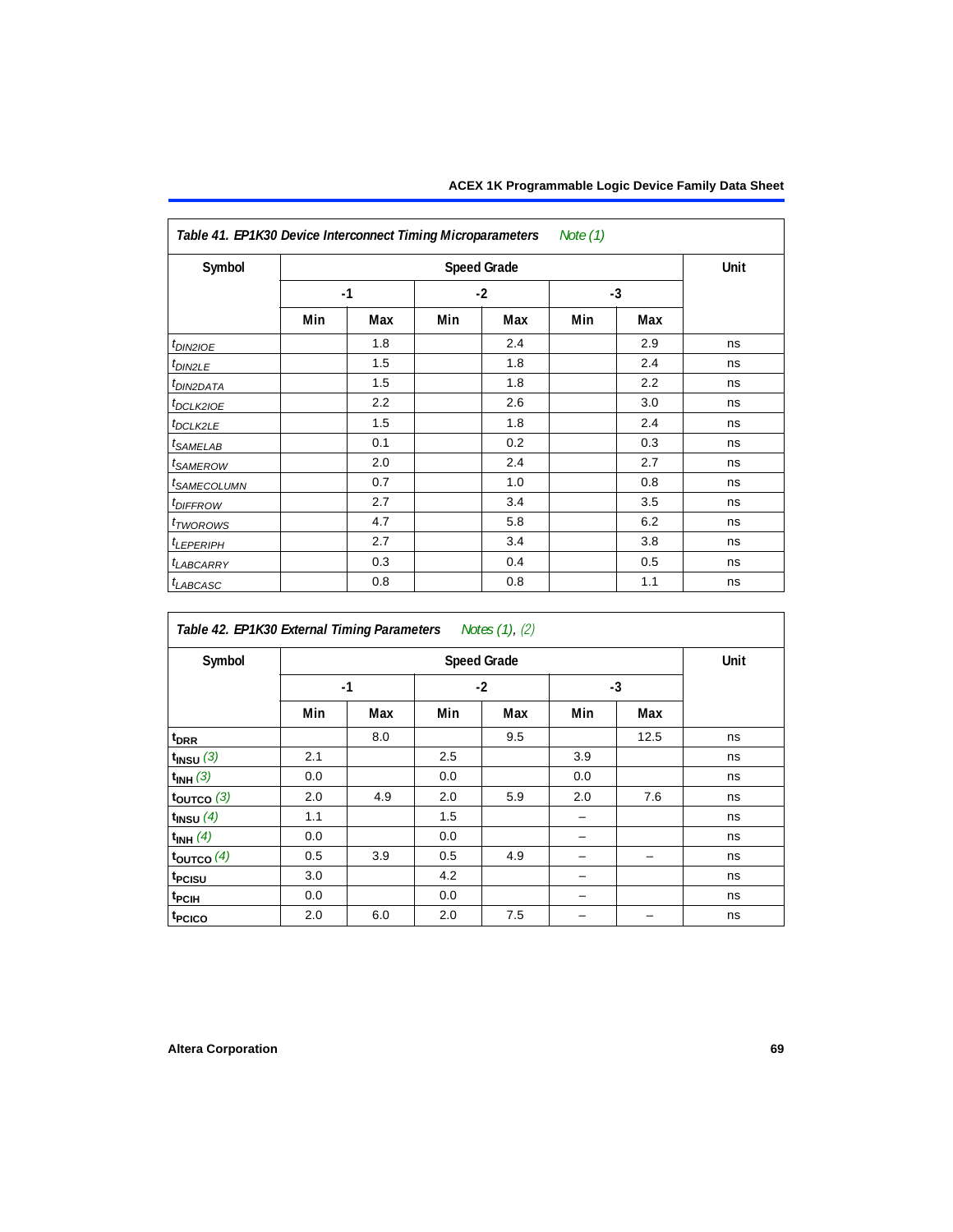<span id="page-69-0"></span>

| Table 43. EP1K30 External Bidirectional Timing Parameters Notes (1), (2) |     |      |     |      |     |      |    |
|--------------------------------------------------------------------------|-----|------|-----|------|-----|------|----|
| Symbol                                                                   |     | Unit |     |      |     |      |    |
|                                                                          |     | $-1$ |     | $-2$ |     | $-3$ |    |
|                                                                          | Min | Max  | Min | Max  | Min | Max  |    |
| $t_{INSUBIDIR}$ (3)                                                      | 2.8 |      | 3.9 |      | 5.2 |      | ns |
| t <sub>INHBIDIR</sub> $(3)$                                              | 0.0 |      | 0.0 |      | 0.0 |      | ns |
| $t_{INSUBIDIR}(4)$                                                       | 3.8 |      | 4.9 |      |     |      | ns |
| $t_{INHBIDIR}(4)$                                                        | 0.0 |      | 0.0 |      |     |      | ns |
| toutcobidir $(3)$                                                        | 2.0 | 4.9  | 2.0 | 5.9  | 2.0 | 7.6  | ns |
| $t_{XZBIDIR}$ (3)                                                        |     | 6.1  |     | 7.5  |     | 9.7  | ns |
| $t_{ZXBIDIR}$ (3)                                                        |     | 6.1  |     | 7.5  |     | 9.7  | ns |
| toutcobidir $(4)$                                                        | 0.5 | 3.9  | 0.5 | 4.9  |     |      | ns |
| $t_{XZBIDIR}$ (4)                                                        |     | 5.1  |     | 6.5  |     |      | ns |
| $t_{ZXBIDIR}$ (4)                                                        |     | 5.1  |     | 6.5  |     |      | ns |

#### *Notes to tables:*

<span id="page-69-1"></span>(1) All timing parameters are described in [Tables 22](#page-53-0) through [29](#page-58-0) in this data sheet.

<span id="page-69-2"></span>(2) These parameters are specified by characterization.

<span id="page-69-3"></span>(3) This parameter is measured without the use of the ClockLock or ClockBoost circuits.

<span id="page-69-4"></span>(4) This parameter is measured with the use of the ClockLock or ClockBoost circuits.

### [Tables 44](#page-69-5) through [50](#page-74-0) show EP1K50 device external timing parameters.

<span id="page-69-5"></span>

| Symbol              |      | <b>Speed Grade</b> |      |     |     |     |    |  |  |  |
|---------------------|------|--------------------|------|-----|-----|-----|----|--|--|--|
|                     | $-1$ |                    | $-2$ |     | -3  |     |    |  |  |  |
|                     | Min  | Max                | Min  | Max | Min | Max |    |  |  |  |
| $t_{LUT}$           |      | 0.6                |      | 0.8 |     | 1.1 | ns |  |  |  |
| $t_{CLUT}$          |      | 0.5                |      | 0.6 |     | 0.8 | ns |  |  |  |
| $t_{RLUT}$          |      | 0.6                |      | 0.7 |     | 0.9 | ns |  |  |  |
| <sup>t</sup> PACKED |      | 0.2                |      | 0.3 |     | 0.4 | ns |  |  |  |
| $t_{EN}$            |      | 0.6                |      | 0.7 |     | 0.9 | ns |  |  |  |
| $t_{CICO}$          |      | 0.1                |      | 0.1 |     | 0.1 | ns |  |  |  |
| $t_{GEN}$           |      | 0.4                |      | 0.5 |     | 0.6 | ns |  |  |  |
| $t_{GENR}$          |      | 0.1                |      | 0.1 |     | 0.1 | ns |  |  |  |
| $t_{CASC}$          |      | 0.5                |      | 0.8 |     | 1.0 | ns |  |  |  |
| $t_C$               |      | 0.5                |      | 0.6 |     | 0.8 | ns |  |  |  |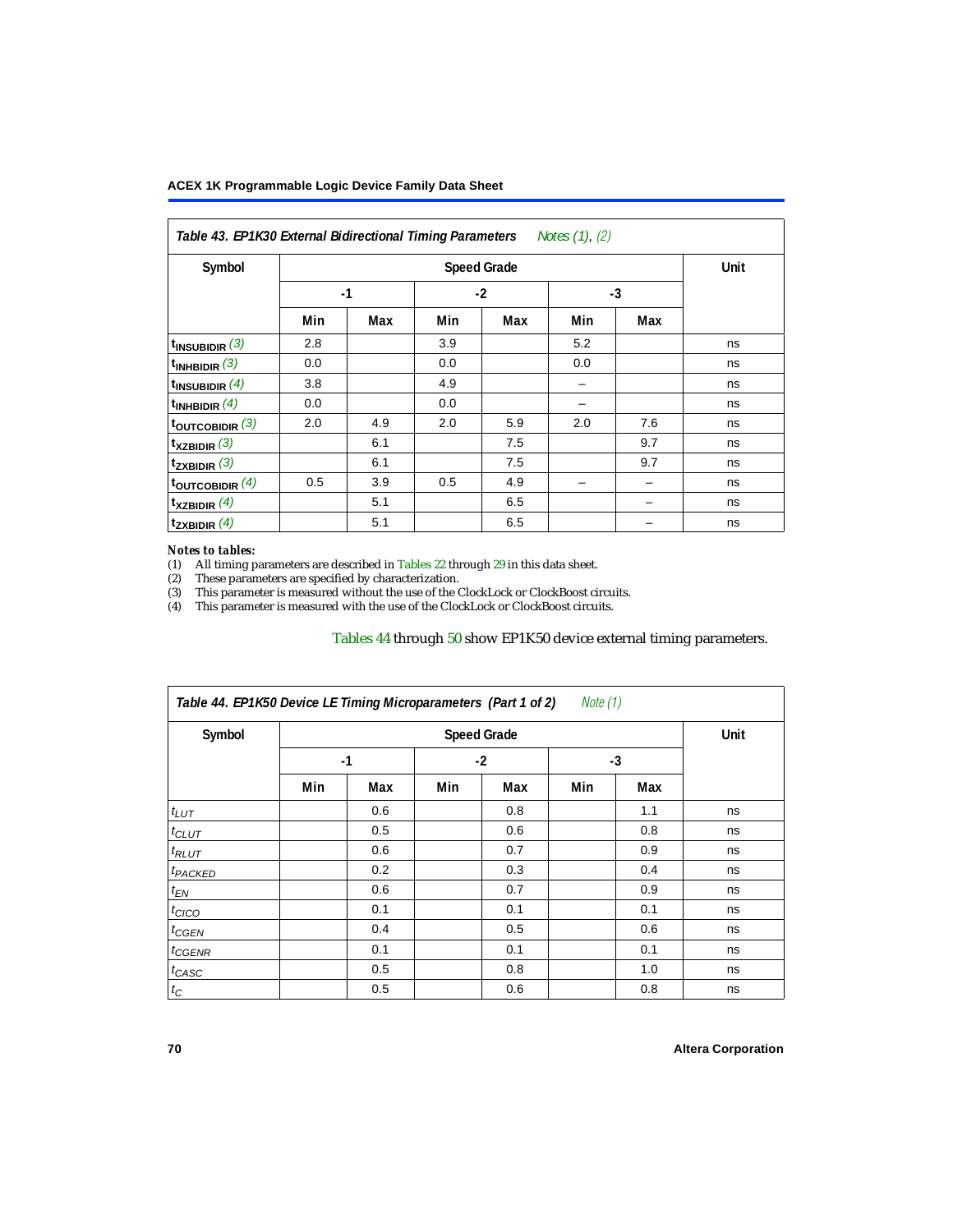| Symbol          | <b>Speed Grade</b> |      |     |      |     |     |    |  |
|-----------------|--------------------|------|-----|------|-----|-----|----|--|
|                 |                    | $-1$ |     | $-2$ |     | -3  |    |  |
|                 | Min                | Max  | Min | Max  | Min | Max |    |  |
| $t_{CO}$        |                    | 0.6  |     | 0.6  |     | 0.7 | ns |  |
| $t_{COMB}$      |                    | 0.3  |     | 0.4  |     | 0.5 | ns |  |
| $t_{\text{SU}}$ | 0.5                |      | 0.6 |      | 0.7 |     | ns |  |
| $t_H$           | 0.5                |      | 0.6 |      | 0.8 |     | ns |  |
| $t_{PRE}$       |                    | 0.4  |     | 0.5  |     | 0.7 | ns |  |
| $t_{CLR}$       |                    | 0.8  |     | 1.0  |     | 1.2 | ns |  |
| $t_{CH}$        | 2.0                |      | 2.5 |      | 3.0 |     | ns |  |
| $t_{CL}$        | 2.0                |      | 2.5 |      | 3.0 |     | ns |  |

| Symbol            | <b>Speed Grade</b> |     |       |       |      |     |    |  |
|-------------------|--------------------|-----|-------|-------|------|-----|----|--|
|                   | $-1$               |     | $-2$  |       | $-3$ |     |    |  |
|                   | Min                | Max | Min   | Max   | Min  | Max |    |  |
| t <sub>IOD</sub>  |                    | 1.3 |       | 1.3   |      | 1.9 | ns |  |
| $t_{\text{IOC}}$  |                    | 0.3 |       | 0.4   |      | 0.4 | ns |  |
| $t_{IOCO}$        |                    | 1.7 |       | 2.1   |      | 2.6 | ns |  |
| $t_{IOCOMB}$      |                    | 0.5 |       | 0.6   |      | 0.8 | ns |  |
| t <sub>IOSU</sub> | 0.8                |     | $1.0$ |       | 1.3  |     | ns |  |
| $t_{IOH}$         | 0.4                |     | 0.5   |       | 0.6  |     | ns |  |
| $t_{IOCLR}$       |                    | 0.2 |       | 0.2   |      | 0.4 | ns |  |
| $t_{OD1}$         |                    | 1.2 |       | 1.2   |      | 1.9 | ns |  |
| $t_{OD2}$         |                    | 0.7 |       | 0.8   |      | 1.7 | ns |  |
| $t_{OD3}$         |                    | 2.7 |       | 3.0   |      | 4.3 | ns |  |
| $t_{XZ}$          |                    | 4.7 |       | 5.7   |      | 7.5 | ns |  |
| $t_{ZX1}$         |                    | 4.7 |       | 5.7   |      | 7.5 | ns |  |
| $t_{ZX2}$         |                    | 4.2 |       | 5.3   |      | 7.3 | ns |  |
| $t_{ZX3}$         |                    | 6.2 |       | $7.5$ |      | 9.9 | ns |  |
| $t_{INREG}$       |                    | 3.5 |       | 4.2   |      | 5.6 | ns |  |
| $t_{IOFD}$        |                    | 1.1 |       | 1.3   |      | 1.8 | ns |  |
| $t_{INCOMB}$      |                    | 1.1 |       | 1.3   |      | 1.8 | ns |  |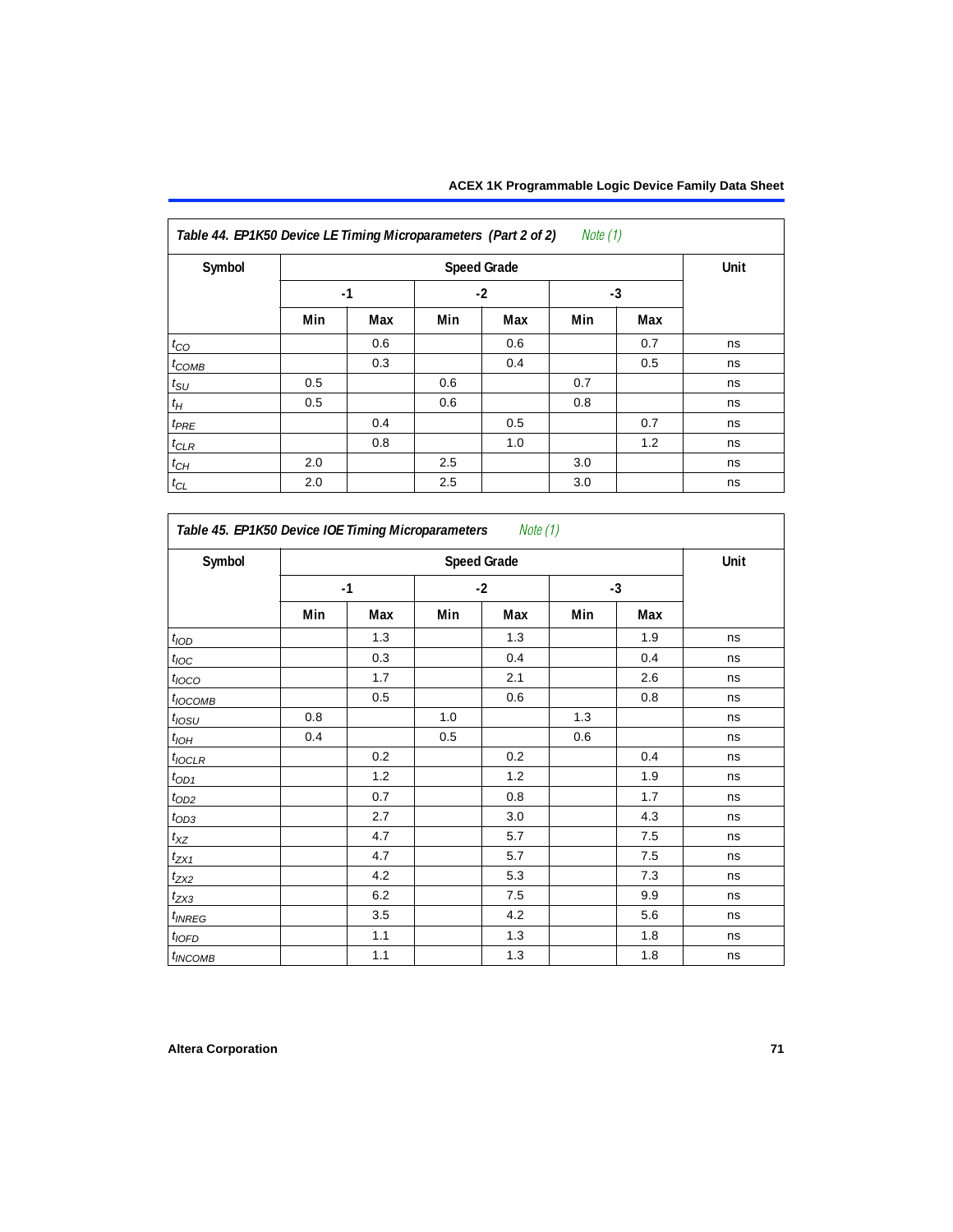| Symbol                 |      | <b>Speed Grade</b> |      |         |      |     |    |  |  |
|------------------------|------|--------------------|------|---------|------|-----|----|--|--|
|                        | $-1$ |                    | $-2$ |         | $-3$ |     |    |  |  |
|                        | Min  | Max                | Min  | Max     | Min  | Max |    |  |  |
| t <sub>EABDATA1</sub>  |      | 1.7                |      | 2.4     |      | 3.2 | ns |  |  |
| t <sub>EABDATA2</sub>  |      | 0.4                |      | 0.6     |      | 0.8 | ns |  |  |
| t <sub>EABWE1</sub>    |      | 1.0                |      | 1.4     |      | 1.9 | ns |  |  |
| t <sub>EABWE2</sub>    |      | 0.0                |      | $0.0\,$ |      | 0.0 | ns |  |  |
| $t_{EABRE1}$           |      | 0.0                |      | 0.0     |      | 0.0 |    |  |  |
| t <sub>EABRE2</sub>    |      | 0.4                |      | 0.6     |      | 0.8 |    |  |  |
| $t_{EABCLK}$           |      | 0.0                |      | 0.0     |      | 0.0 | ns |  |  |
| $t_{EABCO}$            |      | 0.8                |      | 1.1     |      | 1.5 | ns |  |  |
| <sup>t</sup> EABBYPASS |      | 0.0                |      | 0.0     |      | 0.0 | ns |  |  |
| $t_{EABSU}$            | 0.7  |                    | 1.0  |         | 1.3  |     | ns |  |  |
| $t_{EABH}$             | 0.4  |                    | 0.6  |         | 0.8  |     | ns |  |  |
| $t_{EABCLR}$           | 0.8  |                    | 1.1  |         | 1.5  |     |    |  |  |
| $t_{AA}$               |      | 2.0                |      | 2.8     |      | 3.8 | ns |  |  |
| $t_{\mathit{WP}}$      | 2.0  |                    | 2.8  |         | 3.8  |     | ns |  |  |
| $t_{\mathit{RP}}$      | 1.0  |                    | 1.4  |         | 1.9  |     |    |  |  |
| $t_{WDSU}$             | 0.5  |                    | 0.7  |         | 0.9  |     | ns |  |  |
| $t_{WDH}$              | 0.1  |                    | 0.1  |         | 0.2  |     | ns |  |  |
| $t_{WASU}$             | 1.0  |                    | 1.4  |         | 1.9  |     | ns |  |  |
| $t_{WAH}$              | 1.5  |                    | 2.1  |         | 2.9  |     | ns |  |  |
| $t_{RASU}$             | 1.5  |                    | 2.1  |         | 2.8  |     |    |  |  |
| $t_{RAH}$              | 0.1  |                    | 0.1  |         | 0.2  |     |    |  |  |
| $t_{WO}$               |      | 2.1                |      | 2.9     |      | 4.0 | ns |  |  |
| $t_{DD}$               |      | 2.1                |      | 2.9     |      | 4.0 | ns |  |  |
| t <sub>EABOUT</sub>    |      | 0.0                |      | 0.0     |      | 0.0 | ns |  |  |
| $t_{EABCH}$            | 1.5  |                    | 2.0  |         | 2.5  |     | ns |  |  |
| $t_{EABCL}$            | 1.5  |                    | 2.0  |         | 2.5  |     | ns |  |  |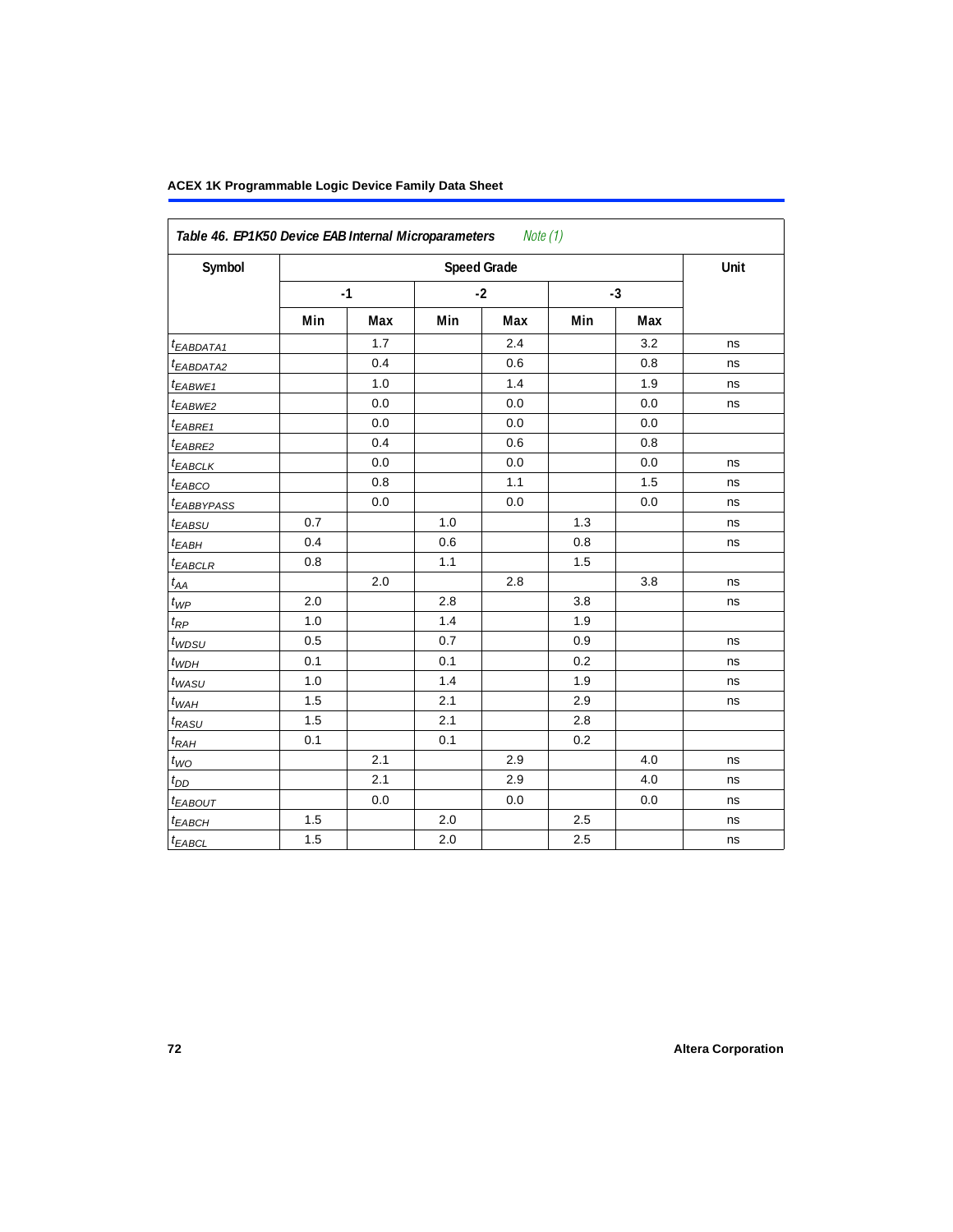| Note (1)<br>Table 47. EP1K50 Device EAB Internal Timing Macroparameters |     |      |     |                    |      |      |      |
|-------------------------------------------------------------------------|-----|------|-----|--------------------|------|------|------|
| Symbol                                                                  |     |      |     | <b>Speed Grade</b> |      |      | Unit |
|                                                                         |     | $-1$ |     | $-2$               |      | $-3$ |      |
|                                                                         | Min | Max  | Min | Max                | Min  | Max  |      |
| $t_{EABA}$                                                              |     | 3.7  |     | 5.2                |      | 7.0  | ns   |
| <b><i>EABRCCOMB</i></b>                                                 | 3.7 |      | 5.2 |                    | 7.0  |      | ns   |
| t <sub>EABRCREG</sub>                                                   | 3.5 |      | 4.9 |                    | 6.6  |      | ns   |
| $t_{EABWP}$                                                             | 2.0 |      | 2.8 |                    | 3.8  |      | ns   |
| <sup>t</sup> EABWCCOMB                                                  | 4.5 |      | 6.3 |                    | 8.6  |      | ns   |
| <b><i>EABWCREG</i></b>                                                  | 5.6 |      | 7.8 |                    | 10.6 |      | ns   |
| $t_{EABDD}$                                                             |     | 3.8  |     | 5.3                |      | 7.2  | ns   |
| <i>EABDATACO</i>                                                        |     | 0.8  |     | 1.1                |      | 1.5  | ns   |
| <sup>t</sup> EABDATASU                                                  | 1.1 |      | 1.6 |                    | 2.1  |      | ns   |
| <sup>t</sup> EABDATAH                                                   | 0.0 |      | 0.0 |                    | 0.0  |      | ns   |
| <i>EABWESU</i>                                                          | 0.7 |      | 1.0 |                    | 1.3  |      | ns   |
| <sup>t</sup> EABWEH                                                     | 0.4 |      | 0.6 |                    | 0.8  |      | ns   |
| <sup>t</sup> EABWDSU                                                    | 1.2 |      | 1.7 |                    | 2.2  |      | ns   |
| t <sub>EABWDH</sub>                                                     | 0.0 |      | 0.0 |                    | 0.0  |      | ns   |
| t <sub>EABWASU</sub>                                                    | 1.6 |      | 2.3 |                    | 3.0  |      | ns   |
| t <sub>EABWAH</sub>                                                     | 0.9 |      | 1.2 |                    | 1.8  |      | ns   |
| t <sub>EABWO</sub>                                                      |     | 3.1  |     | 4.3                |      | 5.9  | ns   |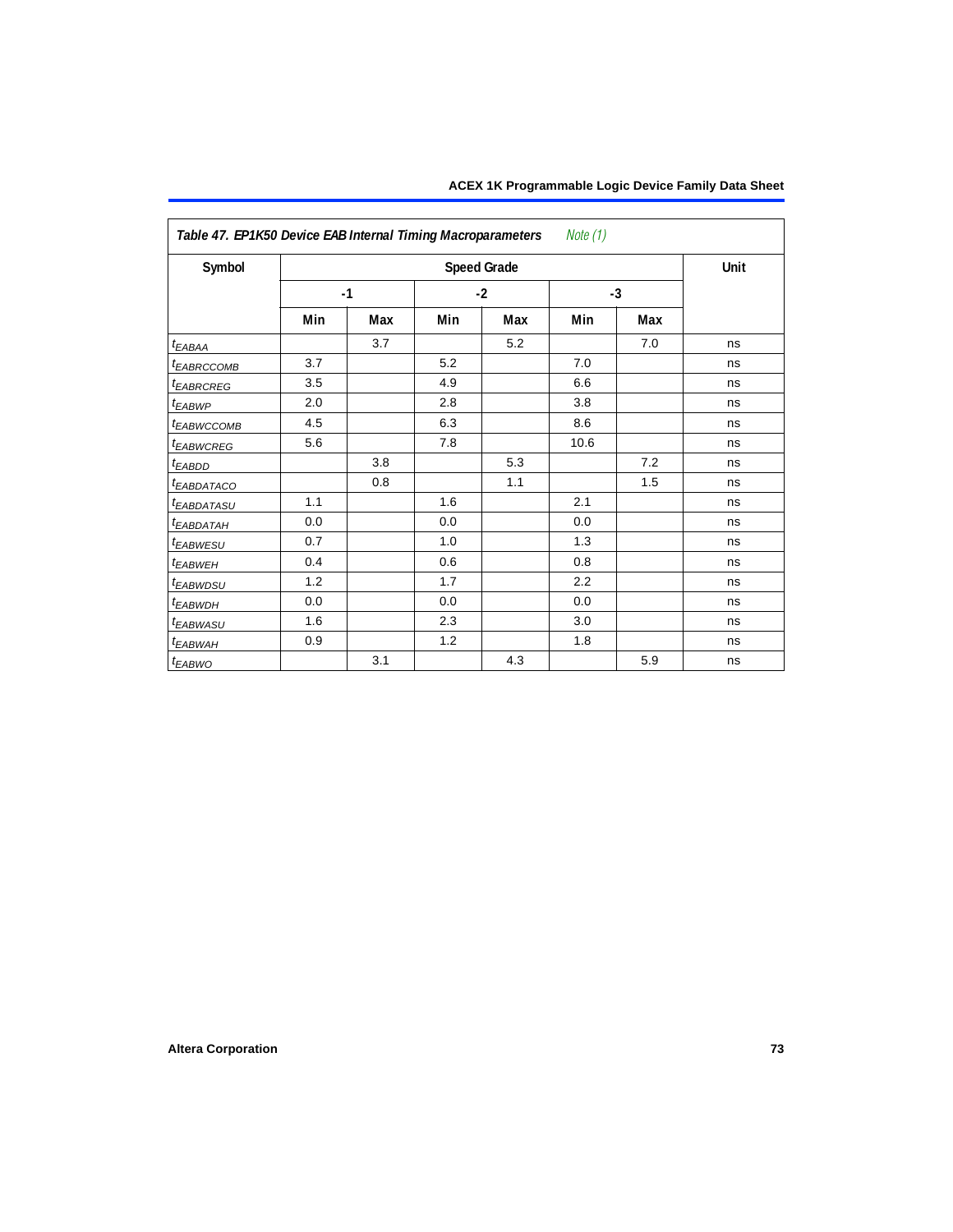| Symbol                     |     | <b>Speed Grade</b> |      |     |      |     |    |  |  |  |
|----------------------------|-----|--------------------|------|-----|------|-----|----|--|--|--|
|                            |     | $-1$               | $-2$ |     | $-3$ |     |    |  |  |  |
|                            | Min | Max                | Min  | Max | Min  | Max |    |  |  |  |
| $t_{DIN2IOE}$              |     | 3.1                |      | 3.7 |      | 4.6 | ns |  |  |  |
| t <sub>DIN2LE</sub>        |     | 1.7                |      | 2.1 |      | 2.7 | ns |  |  |  |
| <sup>t</sup> DIN2DATA      |     | 2.7                |      | 3.1 |      | 5.1 | ns |  |  |  |
| <sup>t</sup> DCLK2IOE      |     | 1.6                |      | 1.9 |      | 2.6 | ns |  |  |  |
| <sup>t</sup> DCLK2LE       |     | 1.7                |      | 2.1 |      | 2.7 | ns |  |  |  |
| <sup>t</sup> SAMELAB       |     | 0.1                |      | 0.1 |      | 0.2 | ns |  |  |  |
| <sup>t</sup> SAMEROW       |     | 1.5                |      | 1.7 |      | 2.4 | ns |  |  |  |
| <sup>t</sup> SAMECOLUMN    |     | 1.0                |      | 1.3 |      | 2.1 | ns |  |  |  |
| <i>t<sub>DIFFROW</sub></i> |     | 2.5                |      | 3.0 |      | 4.5 | ns |  |  |  |
| <sup>t</sup> TWOROWS       |     | 4.0                |      | 4.7 |      | 6.9 | ns |  |  |  |
| <sup>t</sup> LEPERIPH      |     | 2.6                |      | 2.9 |      | 3.4 | ns |  |  |  |
| <sup>t</sup> LABCARRY      |     | 0.1                |      | 0.2 |      | 0.2 | ns |  |  |  |
| <sup>t</sup> LABCASC       |     | 0.8                |      | 1.0 |      | 1.3 | ns |  |  |  |

| Table 49. EP1K50 External Timing Parameters |     |                    |     | Note (1) |     |      | Unit |  |  |  |
|---------------------------------------------|-----|--------------------|-----|----------|-----|------|------|--|--|--|
| Symbol                                      |     | <b>Speed Grade</b> |     |          |     |      |      |  |  |  |
|                                             |     | $-1$               |     | $-2$     |     | $-3$ |      |  |  |  |
|                                             | Min | Max                | Min | Max      | Min | Max  |      |  |  |  |
| t <sub>DRR</sub>                            |     | 8.0                |     | 9.5      |     | 12.5 | ns   |  |  |  |
| $t_{INSU}$ $(2)$                            | 2.4 |                    | 2.9 |          | 3.9 |      | ns   |  |  |  |
| $t_{INH}$ (2)                               | 0.0 |                    | 0.0 |          | 0.0 |      | ns   |  |  |  |
| $t_{OUTCO}$ (2)                             | 2.0 | 4.3                | 2.0 | 5.2      | 2.0 | 7.3  | ns   |  |  |  |
| $t_{INSU}$ (3)                              | 2.4 |                    | 2.9 |          | -   |      | ns   |  |  |  |
| $t_{INH}$ (3)                               | 0.0 |                    | 0.0 |          |     |      | ns   |  |  |  |
| $t_{OUTCO}$ (3)                             | 0.5 | 3.3                | 0.5 | 4.1      |     |      | ns   |  |  |  |
| t <sub>PCISU</sub>                          | 2.4 |                    | 2.9 |          |     |      | ns   |  |  |  |
| t <sub>PCIH</sub>                           | 0.0 |                    | 0.0 |          |     |      | ns   |  |  |  |
| t <sub>PCICO</sub>                          | 2.0 | 6.0                | 2.0 | 7.7      |     |      | ns   |  |  |  |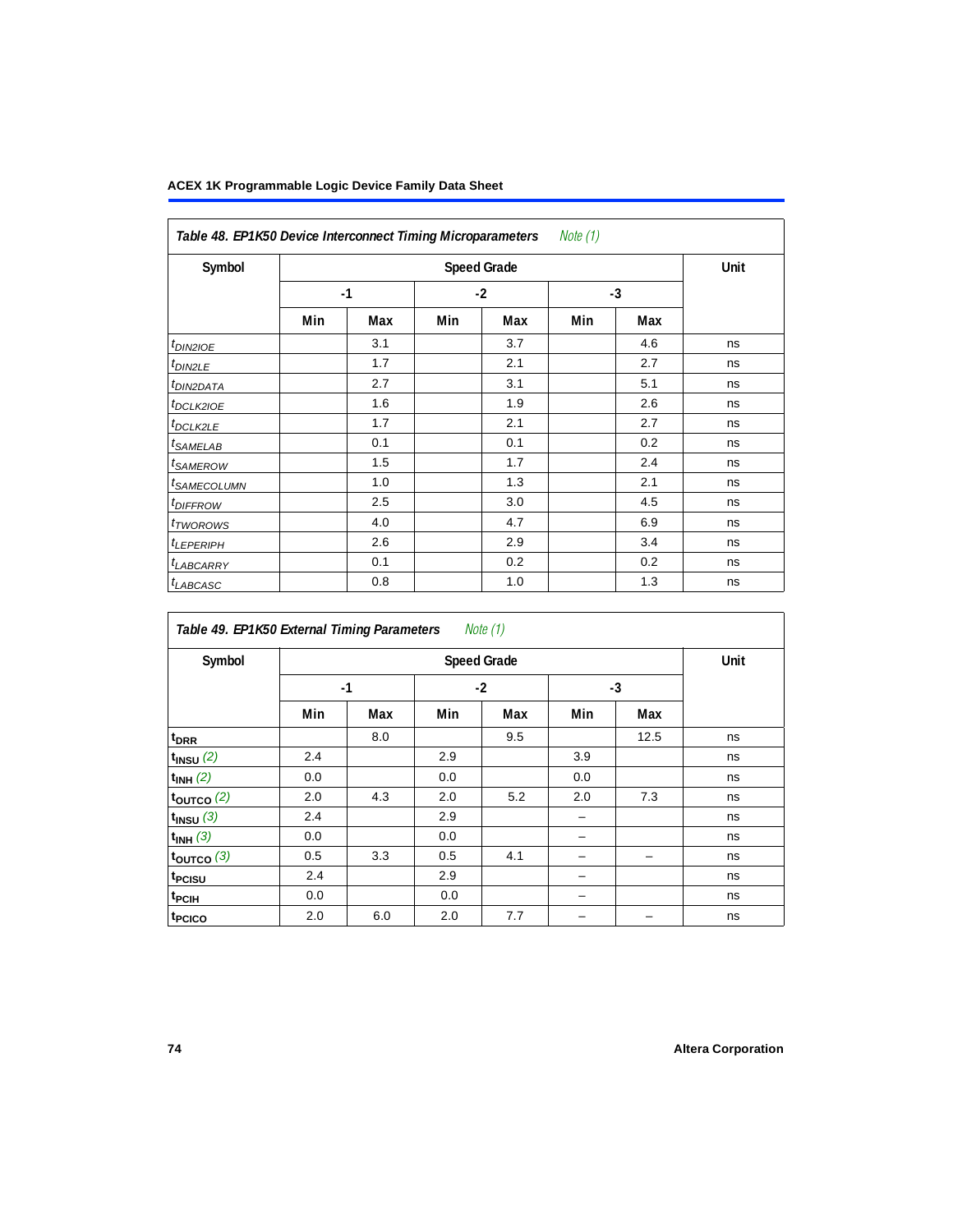| Note (1)<br>Table 50. EP1K50 External Bidirectional Timing Parameters |      |     |      |                    |      |      |      |  |
|-----------------------------------------------------------------------|------|-----|------|--------------------|------|------|------|--|
| Symbol                                                                |      |     |      | <b>Speed Grade</b> |      |      | Unit |  |
|                                                                       | $-1$ |     | $-2$ |                    | $-3$ |      |      |  |
|                                                                       | Min  | Max | Min  | Max                | Min  | Max  |      |  |
| $t_{\text{INSUBIDIR}}(2)$                                             | 2.7  |     | 3.2  |                    | 4.3  |      | ns   |  |
| $t_{INHBIDIR}$ (2)                                                    | 0.0  |     | 0.0  |                    | 0.0  |      | ns   |  |
| $t_{INSUBIDIR}$ (3)                                                   | 3.7  |     | 4.2  |                    |      |      | ns   |  |
| $t_{INHBIDIR}$ (3)                                                    | 0.0  |     | 0.0  |                    |      |      | ns   |  |
| toutcobidir $(2)$                                                     | 2.0  | 4.5 | 2.0  | 5.2                | 2.0  | 7.3  | ns   |  |
| $t_{XZBIDIR}$ (2)                                                     |      | 6.8 |      | 7.8                |      | 10.1 | ns   |  |
| $t_{ZXBIDIR}$ (2)                                                     |      | 6.8 |      | 7.8                |      | 10.1 | ns   |  |
| $t_{\text{OUTCOBIDIR}}$ (3)                                           | 0.5  | 3.5 | 0.5  | 4.2                |      |      |      |  |
| $t_{XZBIDIR}$ (3)                                                     |      | 6.8 |      | 8.4                |      |      | ns   |  |
| $t_{ZXBIDIR}$ (3)                                                     |      | 6.8 |      | 8.4                |      |      | ns   |  |

# *Notes to tables:*

<span id="page-74-0"></span>(1) All timing parameters are described in [Tables 22](#page-53-0) through [29.](#page-58-0)<br>
(2) This parameter is measured without use of the ClockLock or

<span id="page-74-1"></span>This parameter is measured without use of the ClockLock or ClockBoost circuits.

<span id="page-74-2"></span>(3) This parameter is measured with use of the ClockLock or ClockBoost circuits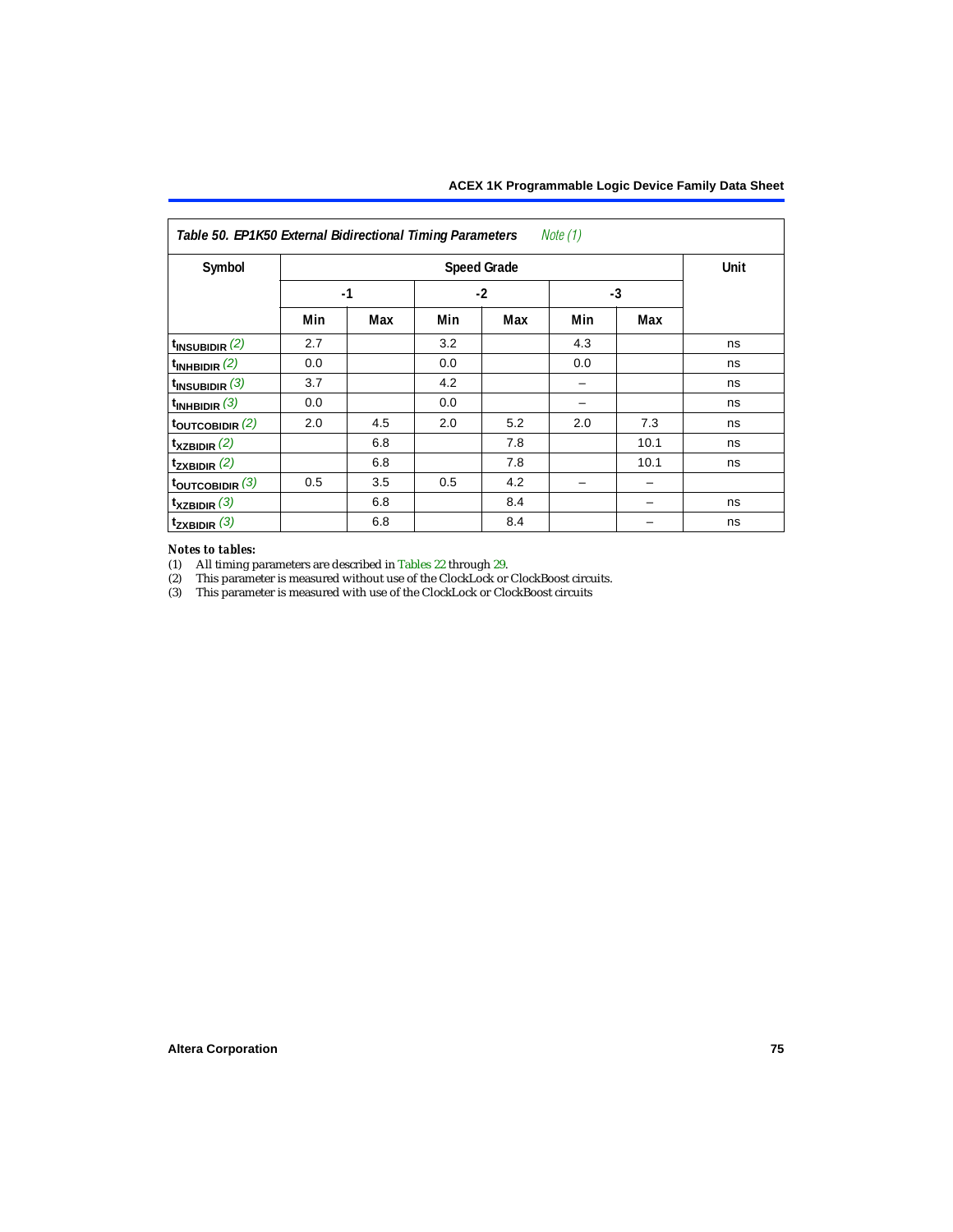[Tables 51](#page-75-0) through [57](#page-80-0) show EP1K100 device internal and external timing parameters.

<span id="page-75-0"></span>

| Symbol                     |     |      | <b>Speed Grade</b> |      |      |     | Unit |
|----------------------------|-----|------|--------------------|------|------|-----|------|
|                            |     | $-1$ |                    | $-2$ | $-3$ |     |      |
|                            | Min | Max  | Min                | Max  | Min  | Max |      |
| $t_{LUT}$                  |     | 0.7  |                    | 1.0  |      | 1.5 | ns   |
| $t_{CLUT}$                 |     | 0.5  |                    | 0.7  |      | 0.9 | ns   |
| $t_{RLUT}$                 |     | 0.6  |                    | 0.8  |      | 1.1 | ns   |
| <b>t</b> <sub>PACKED</sub> |     | 0.3  |                    | 0.4  |      | 0.5 | ns   |
| $t_{EN}$                   |     | 0.2  |                    | 0.3  |      | 0.3 | ns   |
| $t_{CICO}$                 |     | 0.1  |                    | 0.1  |      | 0.2 | ns   |
| $t_{\text{CGEN}}$          |     | 0.4  |                    | 0.5  |      | 0.7 | ns   |
| $t_{GENR}$                 |     | 0.1  |                    | 0.1  |      | 0.2 | ns   |
| $t_{CASC}$                 |     | 0.6  |                    | 0.9  |      | 1.2 | ns   |
| $t_C$                      |     | 0.8  |                    | 1.0  |      | 1.4 | ns   |
| $t_{CO}$                   |     | 0.6  |                    | 0.8  |      | 1.1 | ns   |
| $t_{COMB}$                 |     | 0.4  |                    | 0.5  |      | 0.7 | ns   |
| $t_{\rm SU}$               | 0.4 |      | 0.6                |      | 0.7  |     | ns   |
| $t_H\,$                    | 0.5 |      | 0.7                |      | 0.9  |     | ns   |
| $t_{PRE}$                  |     | 0.8  |                    | 1.0  |      | 1.4 | ns   |
| $t_{CLR}$                  |     | 0.8  |                    | 1.0  |      | 1.4 | ns   |
| $t_{CH}$                   | 1.5 |      | 2.0                |      | 2.5  |     | ns   |
| $t_{\rm CL}$               | 1.5 |      | $2.0\,$            |      | 2.5  |     | ns   |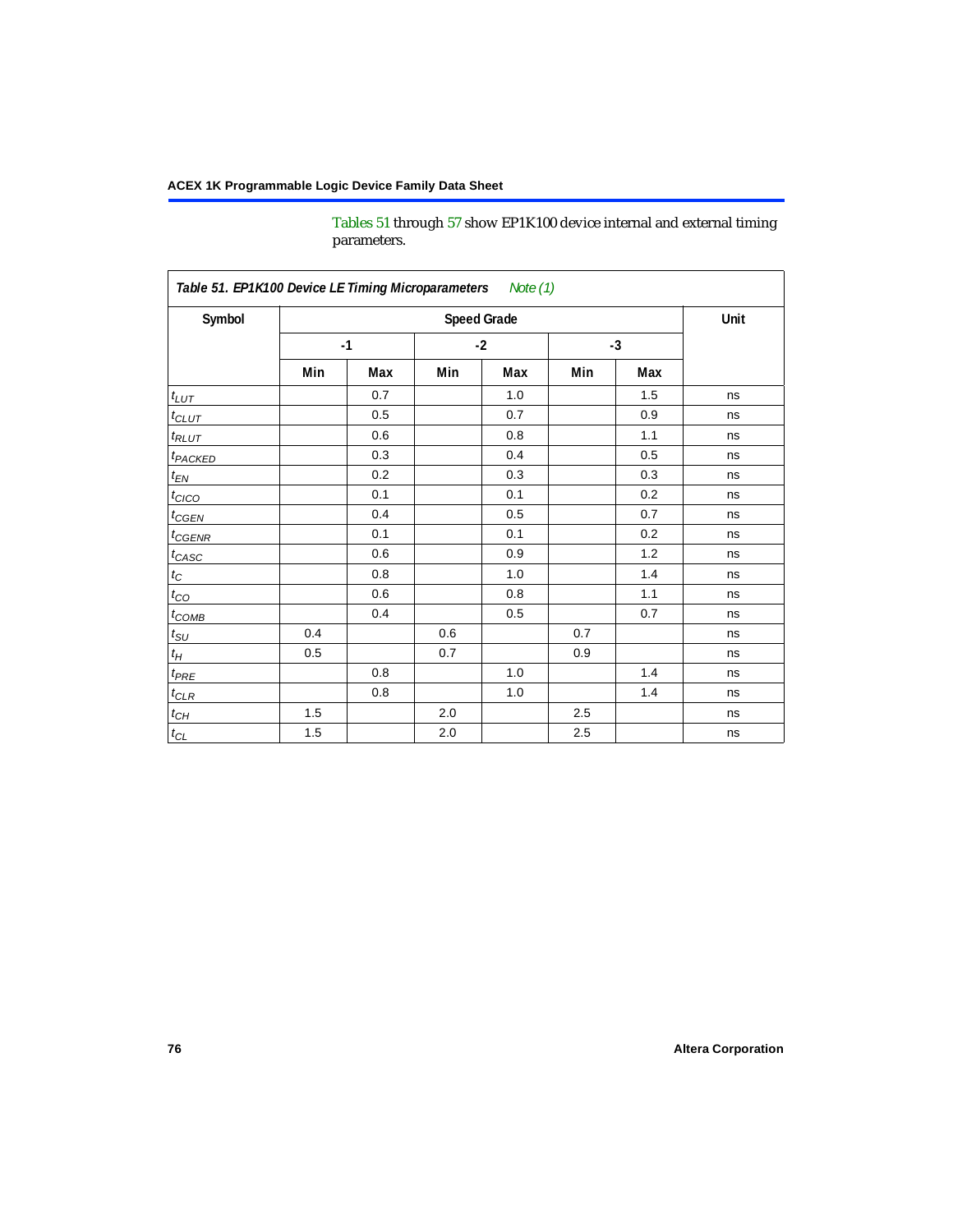| Symbol           |     |      |      | <b>Speed Grade</b> |      |     | Unit |
|------------------|-----|------|------|--------------------|------|-----|------|
|                  |     | $-1$ | $-2$ |                    | $-3$ |     |      |
|                  | Min | Max  | Min  | Max                | Min  | Max |      |
| t <sub>IOD</sub> |     | 1.7  |      | 2.0                |      | 2.6 | ns   |
| $t_{\text{IOC}}$ |     | 0.0  |      | 0.0                |      | 0.0 | ns   |
| $t_{IOCO}$       |     | 1.4  |      | 1.6                |      | 2.1 | ns   |
| $t_{IOCOMB}$     |     | 0.5  |      | 0.7                |      | 0.9 | ns   |
| $t_{IOSU}$       | 0.8 |      | 1.0  |                    | 1.3  |     | ns   |
| $t_{IOH}$        | 0.7 |      | 0.9  |                    | 1.2  |     | ns   |
| $t_{IOCLR}$      |     | 0.5  |      | 0.7                |      | 0.9 | ns   |
| $t_{OD1}$        |     | 3.0  |      | 4.2                |      | 5.6 | ns   |
| $t_{\text{OD2}}$ |     | 3.0  |      | 4.2                |      | 5.6 | ns   |
| $t_{OD3}$        |     | 4.0  |      | 5.5                |      | 7.3 | ns   |
| $t_{XZ}$         |     | 3.5  |      | 4.6                |      | 6.1 | ns   |
| $t_{ZX1}$        |     | 3.5  |      | 4.6                |      | 6.1 | ns   |
| $t_{ZX2}$        |     | 3.5  |      | 4.6                |      | 6.1 | ns   |
| $t_{ZX3}$        |     | 4.5  |      | 5.9                |      | 7.8 | ns   |
| $t_{INREG}$      |     | 2.0  |      | 2.6                |      | 3.5 | ns   |
| $t_{IOFD}$       |     | 0.5  |      | 0.8                |      | 1.2 | ns   |
| $t_{INCOMB}$     |     | 0.5  |      | 0.8                |      | 1.2 | ns   |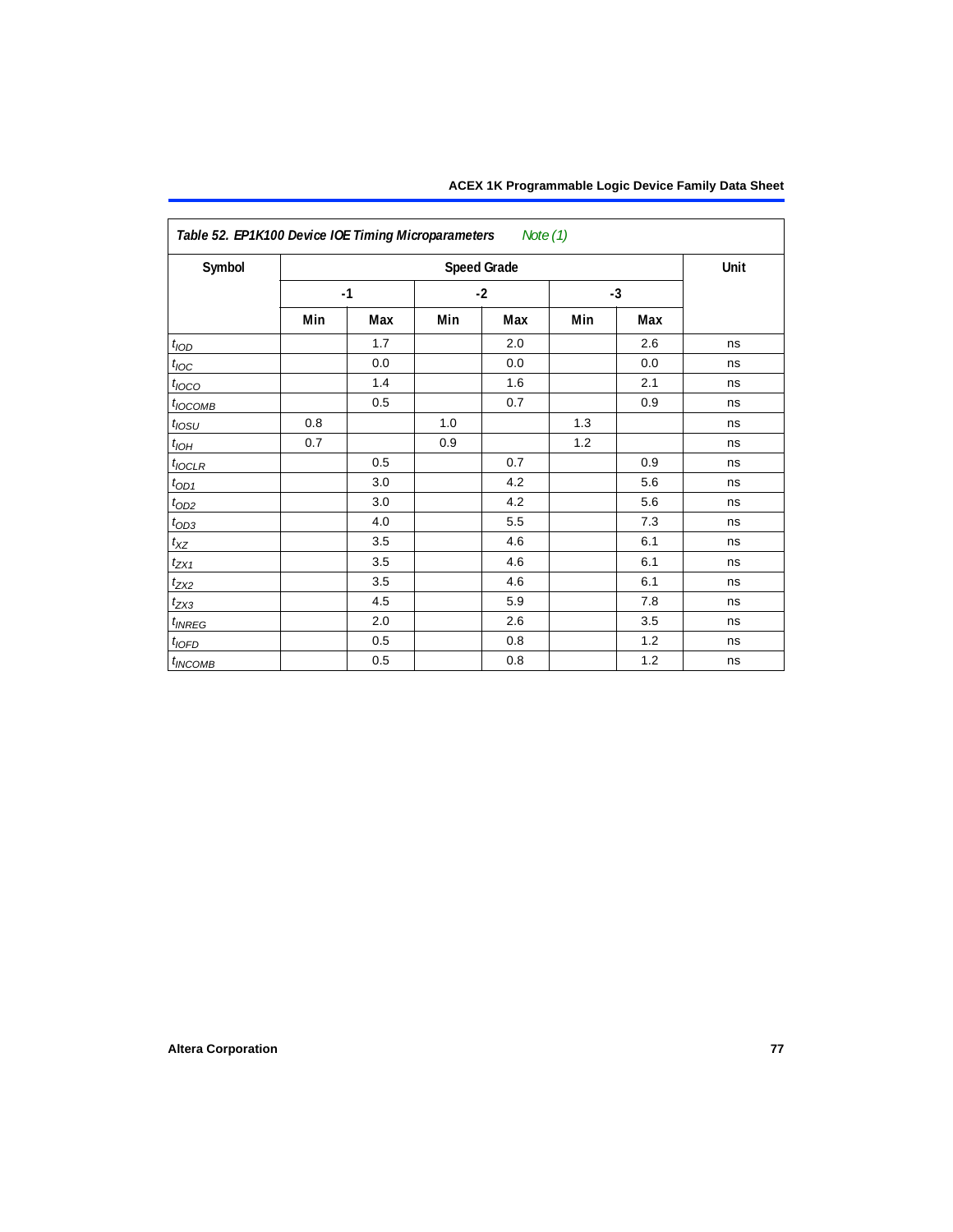| Symbol                  |     |      |     | <b>Speed Grade</b> |      |     | Unit |
|-------------------------|-----|------|-----|--------------------|------|-----|------|
|                         |     | $-1$ |     | $-2$               | $-3$ |     |      |
|                         | Min | Max  | Min | Max                | Min  | Max |      |
| $t_{EABDATA1}$          |     | 1.5  |     | 2.0                |      | 2.6 | ns   |
| t <sub>EABDATA1</sub>   |     | 0.0  |     | 0.0                |      | 0.0 | ns   |
| t <sub>EABWE1</sub>     |     | 1.5  |     | 2.0                |      | 2.6 | ns   |
| t <sub>EABWE2</sub>     |     | 0.3  |     | 0.4                |      | 0.5 | ns   |
| t <sub>EABRE1</sub>     |     | 0.3  |     | 0.4                |      | 0.5 | ns   |
| t <sub>EABRE2</sub>     |     | 0.0  |     | 0.0                |      | 0.0 | ns   |
| <sup>t</sup> EABCLK     |     | 0.0  |     | 0.0                |      | 0.0 | ns   |
| t <sub>EABCO</sub>      |     | 0.3  |     | 0.4                |      | 0.5 | ns   |
| <b><i>EABBYPASS</i></b> |     | 0.1  |     | 0.1                |      | 0.2 | ns   |
| t <sub>EABSU</sub>      | 0.8 |      | 1.0 |                    | 1.4  |     | ns   |
| t <sub>EABH</sub>       | 0.1 |      | 0.1 |                    | 0.2  |     | ns   |
| $t_{EABCLR}$            | 0.3 |      | 0.4 |                    | 0.5  |     | ns   |
| $t_{AA}$                |     | 4.0  |     | 5.1                |      | 6.6 | ns   |
| $t_{\mathit{WP}}$       | 2.7 |      | 3.5 |                    | 4.7  |     | ns   |
| $t_{RP}$                | 1.0 |      | 1.3 |                    | 1.7  |     | ns   |
| $t_{WDSU}$              | 1.0 |      | 1.3 |                    | 1.7  |     | ns   |
| $t_{WDH}$               | 0.2 |      | 0.2 |                    | 0.3  |     | ns   |
| $t_{WASU}$              | 1.6 |      | 2.1 |                    | 2.8  |     | ns   |
| $t_{WAH}$               | 1.6 |      | 2.1 |                    | 2.8  |     | ns   |
| $t_{RASU}$              | 3.0 |      | 3.9 |                    | 5.2  |     | ns   |
| $t_{RAH}$               | 0.1 |      | 0.1 |                    | 0.2  |     | ns   |
| $t_{WO}$                |     | 1.5  |     | 2.0                |      | 2.6 | ns   |
| $t_{DD}$                |     | 1.5  |     | 2.0                |      | 2.6 | ns   |
| t <sub>EABOUT</sub>     |     | 0.2  |     | 0.3                |      | 0.3 | ns   |
| $t_{EABCH}$             | 1.5 |      | 2.0 |                    | 2.5  |     | ns   |
| $t_{EABCL}$             | 2.7 |      | 3.5 |                    | 4.7  |     | ns   |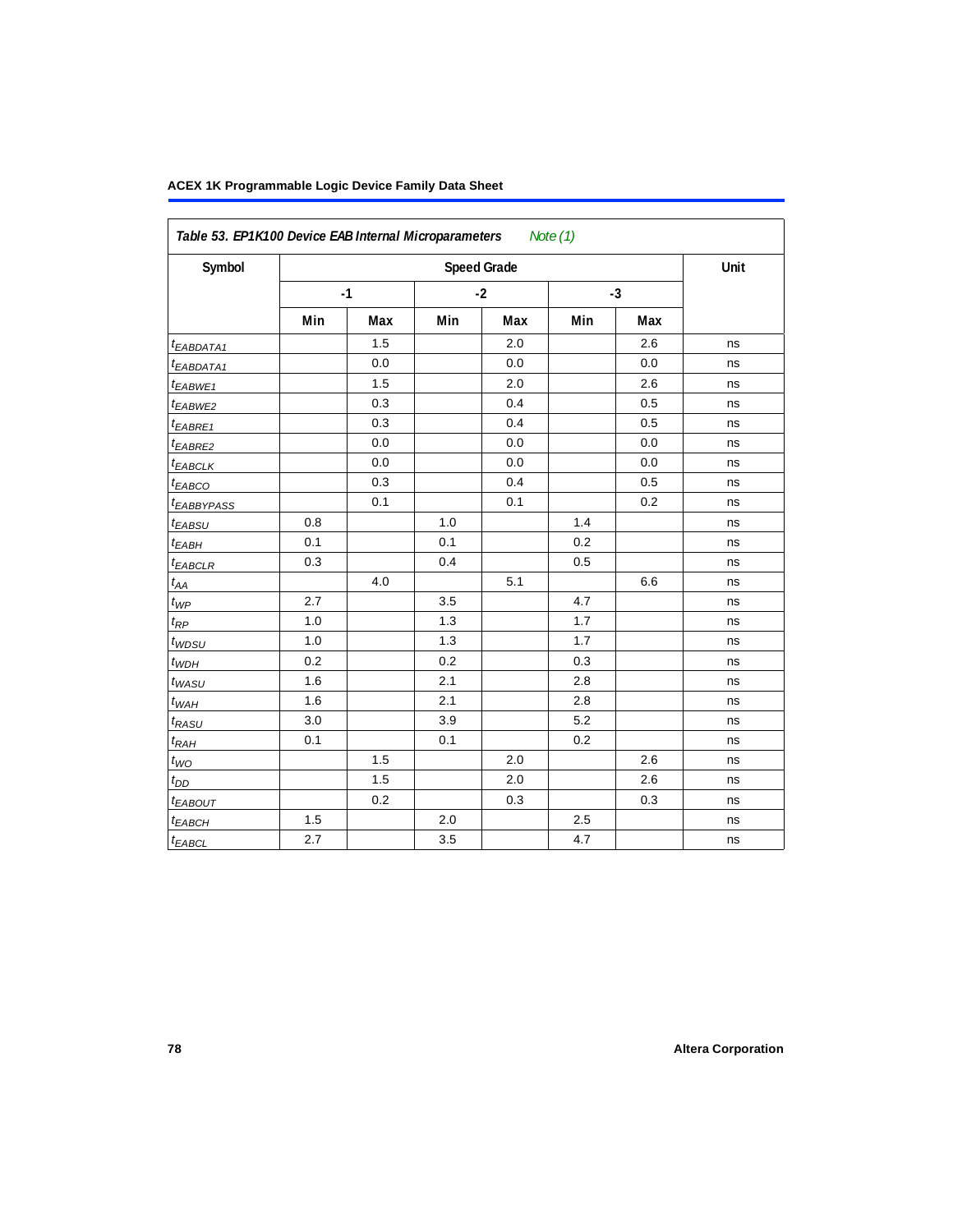| Table 54. EP1K100 Device EAB Internal Timing Macroparameters Note (1) |     |      |     |                    |      |      |      |
|-----------------------------------------------------------------------|-----|------|-----|--------------------|------|------|------|
| Symbol                                                                |     |      |     | <b>Speed Grade</b> |      |      | Unit |
|                                                                       |     | $-1$ |     | $-2$               |      | $-3$ |      |
|                                                                       | Min | Max  | Min | Max                | Min  | Max  |      |
| $t_{EABA}$                                                            |     | 5.9  |     | 7.6                |      | 9.9  | ns   |
| <sup>t</sup> EABRCOMB                                                 | 5.9 |      | 7.6 |                    | 9.9  |      | ns   |
| <sup>t</sup> EABRCREG                                                 | 5.1 |      | 6.5 |                    | 8.5  |      | ns   |
| $t_{EABWP}$                                                           | 2.7 |      | 3.5 |                    | 4.7  |      | ns   |
| <sup>t</sup> EABWCOMB                                                 | 5.9 |      | 7.7 |                    | 10.3 |      | ns   |
| <sup>t</sup> EABWCREG                                                 | 5.4 |      | 7.0 |                    | 9.4  |      | ns   |
| $t_{EABDD}$                                                           |     | 3.4  |     | 4.5                |      | 5.9  | ns   |
| <sup>t</sup> EABDATACO                                                |     | 0.5  |     | 0.7                |      | 0.8  | ns   |
| <i>EABDATASU</i>                                                      | 0.8 |      | 1.0 |                    | 1.4  |      | ns   |
| <sup>t</sup> EABDATAH                                                 | 0.1 |      | 0.1 |                    | 0.2  |      | ns   |
| t <sub>EABWESU</sub>                                                  | 1.1 |      | 1.4 |                    | 1.9  |      | ns   |
| <sup>t</sup> EABWEH                                                   | 0.0 |      | 0.0 |                    | 0.0  |      | ns   |
| t <sub>EABWDSU</sub>                                                  | 1.0 |      | 1.3 |                    | 1.7  |      | ns   |
| t <sub>EABWDH</sub>                                                   | 0.2 |      | 0.2 |                    | 0.3  |      | ns   |
| <sup>t</sup> EABWASU                                                  | 4.1 |      | 5.2 |                    | 6.8  |      | ns   |
| t <sub>EABWAH</sub>                                                   | 0.0 |      | 0.0 |                    | 0.0  |      | ns   |
| <sup>t</sup> EABWO                                                    |     | 3.4  |     | 4.5                |      | 5.9  | ns   |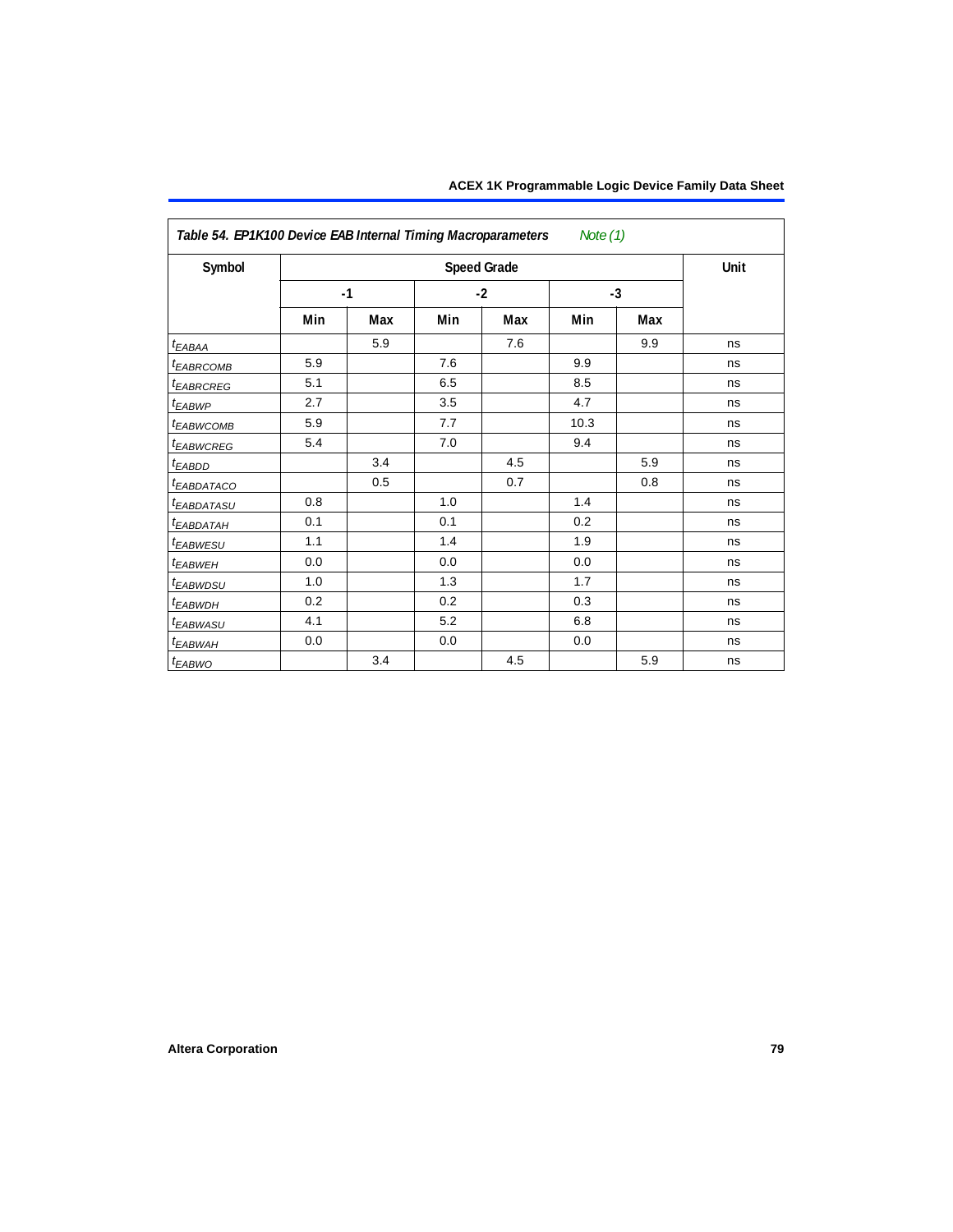| Table 55. EP1K100 Device Interconnect Timing Microparameters<br>Note (1) |      |     |      |                    |      |     |      |  |
|--------------------------------------------------------------------------|------|-----|------|--------------------|------|-----|------|--|
| Symbol                                                                   |      |     |      | <b>Speed Grade</b> |      |     | Unit |  |
|                                                                          | $-1$ |     | $-2$ |                    | $-3$ |     |      |  |
|                                                                          | Min  | Max | Min  | Max                | Min  | Max |      |  |
| $t_{DINZIOE}$                                                            |      | 3.1 |      | 3.6                |      | 4.4 | ns   |  |
| t <sub>DIN2LE</sub>                                                      |      | 0.3 |      | 0.4                |      | 0.5 | ns   |  |
| <sup>t</sup> DIN2DATA                                                    |      | 1.6 |      | 1.8                |      | 2.0 | ns   |  |
| <sup>t</sup> DCLK2IOE                                                    |      | 0.8 |      | 1.1                |      | 1.4 | ns   |  |
| <sup>t</sup> DCLK2LE                                                     |      | 0.3 |      | 0.4                |      | 0.5 | ns   |  |
| <sup>t</sup> SAMELAB                                                     |      | 0.1 |      | 0.1                |      | 0.2 | ns   |  |
| <sup>t</sup> SAMEROW                                                     |      | 1.5 |      | 2.5                |      | 3.4 | ns   |  |
| <sup>t</sup> SAMECOLUMN                                                  |      | 0.4 |      | 1.0                |      | 1.6 | ns   |  |
| <i>t<sub>DIFFROW</sub></i>                                               |      | 1.9 |      | 3.5                |      | 5.0 | ns   |  |
| <sup>t</sup> TWOROWS                                                     |      | 3.4 |      | 6.0                |      | 8.4 | ns   |  |
| <sup>t</sup> LEPERIPH                                                    |      | 4.3 |      | 5.4                |      | 6.5 | ns   |  |
| <sup>t</sup> LABCARRY                                                    |      | 0.5 |      | 0.7                |      | 0.9 | ns   |  |
| <sup>t</sup> LABCASC                                                     |      | 0.8 |      | 1.0                |      | 1.4 | ns   |  |

| Table 56. EP1K100 External Timing Parameters Notes (1), (2) |      |     |     |                    |     |      |      |  |  |
|-------------------------------------------------------------|------|-----|-----|--------------------|-----|------|------|--|--|
| Symbol                                                      |      |     |     | <b>Speed Grade</b> |     |      | Unit |  |  |
|                                                             | $-1$ |     |     | $-2$               |     | $-3$ |      |  |  |
|                                                             | Min  | Max | Min | Max                | Min | Max  |      |  |  |
| $t_{DRR}$                                                   |      | 9.0 |     | 12.0               |     | 16.0 | ns   |  |  |
| $t_{INSU}$ (3)                                              | 2.0  |     | 2.5 |                    | 3.3 |      | ns   |  |  |
| $t_{INH}$ (3)                                               | 0.0  |     | 0.0 |                    | 0.0 |      | ns   |  |  |
| $t_{OUTCO}$ (3)                                             | 2.0  | 5.2 | 2.0 | 6.9                | 2.0 | 9.1  | ns   |  |  |
| $t_{INSU}$ (4)                                              | 2.0  |     | 2.2 |                    |     |      | ns   |  |  |
| $t_{INH}$ (4)                                               | 0.0  |     | 0.0 |                    |     |      | ns   |  |  |
| toutco $(4)$                                                | 0.5  | 3.0 | 0.5 | 4.6                |     |      | ns   |  |  |
| t <sub>PCISU</sub>                                          | 3.0  |     | 6.2 |                    |     |      | ns   |  |  |
| t <sub>PCIH</sub>                                           | 0.0  |     | 0.0 |                    |     |      | ns   |  |  |
| t <sub>PCICO</sub>                                          | 2.0  | 6.0 | 2.0 | 6.9                |     |      | ns   |  |  |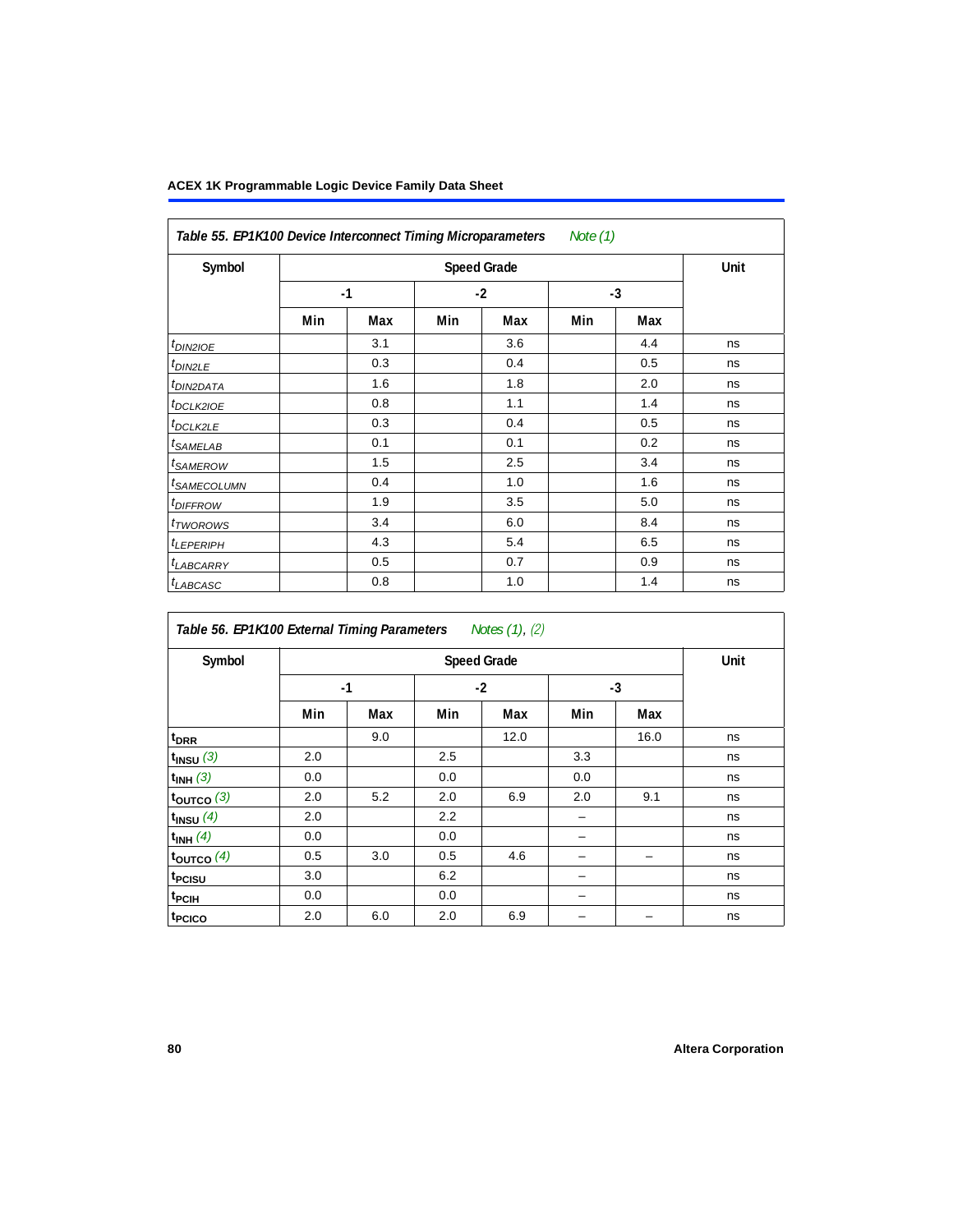<span id="page-80-0"></span>

| Table 57. EP1K100 External Bidirectional Timing Parameters<br>Notes (1), (2) |      |     |     |                    |     |      |      |  |
|------------------------------------------------------------------------------|------|-----|-----|--------------------|-----|------|------|--|
| Symbol                                                                       |      |     |     | <b>Speed Grade</b> |     |      | Unit |  |
|                                                                              | $-1$ |     |     | $-2$               |     | $-3$ |      |  |
|                                                                              | Min  | Max | Min | Max                | Min | Max  |      |  |
| $t_{INSUBIDIR}$ (3)                                                          | 1.7  |     | 2.5 |                    | 3.3 |      | ns   |  |
| $t_{INHBIDIR}$ (3)                                                           | 0.0  |     | 0.0 |                    | 0.0 |      | ns   |  |
| $t_{INSUBIDIR}$ (4)                                                          | 2.0  |     | 2.8 |                    |     |      | ns   |  |
| $t_{INHBIDIR}$ (4)                                                           | 0.0  |     | 0.0 |                    |     |      | ns   |  |
| $t_{\text{OUTCOBIDIR}}$ (3)                                                  | 2.0  | 5.2 | 2.0 | 6.9                | 2.0 | 9.1  | ns   |  |
| $t_{XZBIDIR}$ (3)                                                            |      | 5.6 |     | 7.5                |     | 10.1 | ns   |  |
| $t_{ZXBIDIR}$ (3)                                                            |      | 5.6 |     | 7.5                |     | 10.1 | ns   |  |
| $t_{\text{OUTCOBIDIR}}$ (4)                                                  | 0.5  | 3.0 | 0.5 | 4.6                |     |      | ns   |  |
| $t_{XZBIDIR}$ (4)                                                            |      | 4.6 |     | 6.5                |     |      | ns   |  |
| $t_{ZXBIDIR}$ (4)                                                            |      | 4.6 |     | 6.5                |     |      | ns   |  |

## *Notes to tables:*<br>(1) All timing p

<span id="page-80-1"></span>(1) All timing parameters are described in [Tables 22](#page-53-0) through  $29$  in this data sheet.<br>(2) These parameters are specified by characterization.

<span id="page-80-2"></span>(2) These parameters are specified by characterization.<br>(3) This parameter is measured without the use of the C

<span id="page-80-3"></span>(3) This parameter is measured without the use of the ClockLock or ClockBoost circuits.<br>(4) This parameter is measured with the use of the ClockLock or ClockBoost circuits.

<span id="page-80-4"></span>This parameter is measured with the use of the ClockLock or ClockBoost circuits.

### **Power Consumption**

The supply power (P) for ACEX 1K devices can be calculated with the following equation:

 $P = P_{INT} + P_{IO} = (I_{CCSTANDBY} + I_{CCACTIVE}) \times V_{CC} + P_{IO}$ 

The  $I_{\text{CCACTIVE}}$  value depends on the switching frequency and the application logic. This value is calculated based on the amount of current that each LE typically consumes. The  $P_{IO}$  value, which depends on the device output load characteristics and switching frequency, can be calculated using the guidelines given in *Application Note 74 (Evaluating Power for Altera Devices)*.

**1 Compared to the rest of the device, the embedded array** consumes a negligible amount of power. Therefore, the embedded array can be ignored when calculating supply current.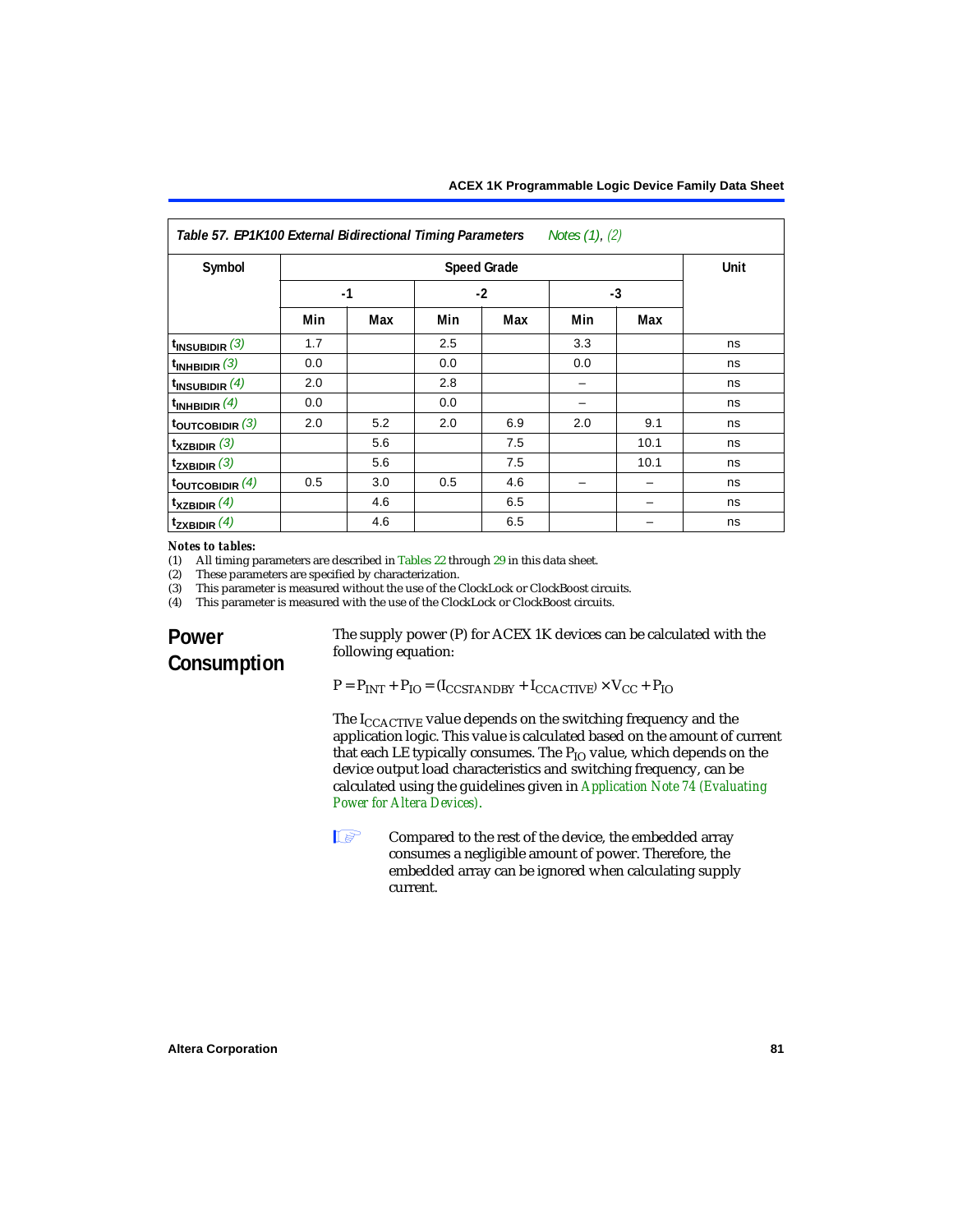The  $I_{CCACTIVE}$  value can be calculated with the following equation:

 $I_{\text{CCACTIVE}} = K \times f_{\text{MAX}} \times N \times \text{tog}_{\text{LC}} (\mu A)$ 

Where:

| $f_{MAX}$   | $=$     | Maximum operating frequency in MHz            |
|-------------|---------|-----------------------------------------------|
| N           | $=$ $-$ | Total number of LEs used in the device        |
| $\log_{LC}$ | $=$     | Average percent of LEs toggling at each clock |
|             |         | (typically $12.5\%$ )                         |
| K           | $=$ $-$ | Constant                                      |

[Table 58](#page-81-0) provides the constant (K) values for ACEX 1K devices.

<span id="page-81-0"></span>

| Table 58. ACEX 1K Constant Values |         |
|-----------------------------------|---------|
| <b>Device</b>                     | K Value |
| EP1K10                            | 4.5     |
| EP1K30                            | 4.5     |
| EP1K50                            | 4.5     |
| EP1K100                           | 4.5     |

This supply power calculation provides an  $I_{CC}$  estimate based on typical conditions with no output load. The actual  $I_{CC}$  should be verified during operation because this measurement is sensitive to the actual pattern in the device and the environmental operating conditions.

To better reflect actual designs, the power model (and the constant K in the power calculation equations) for continuous interconnect ACEX 1K devices assumes that LEs drive FastTrack Interconnect channels. In contrast, the power model of segmented FPGAs assumes that all LEs drive only one short interconnect segment. This assumption may lead to inaccurate results when compared to measured power consumption for actual designs in segmented FPGAs.

[Figure 31](#page-82-0) shows the relationship between the current and operating frequency of ACEX 1K devices. For information on other ACEX 1K devices, contact Altera Applications at (800) 800-EPLD.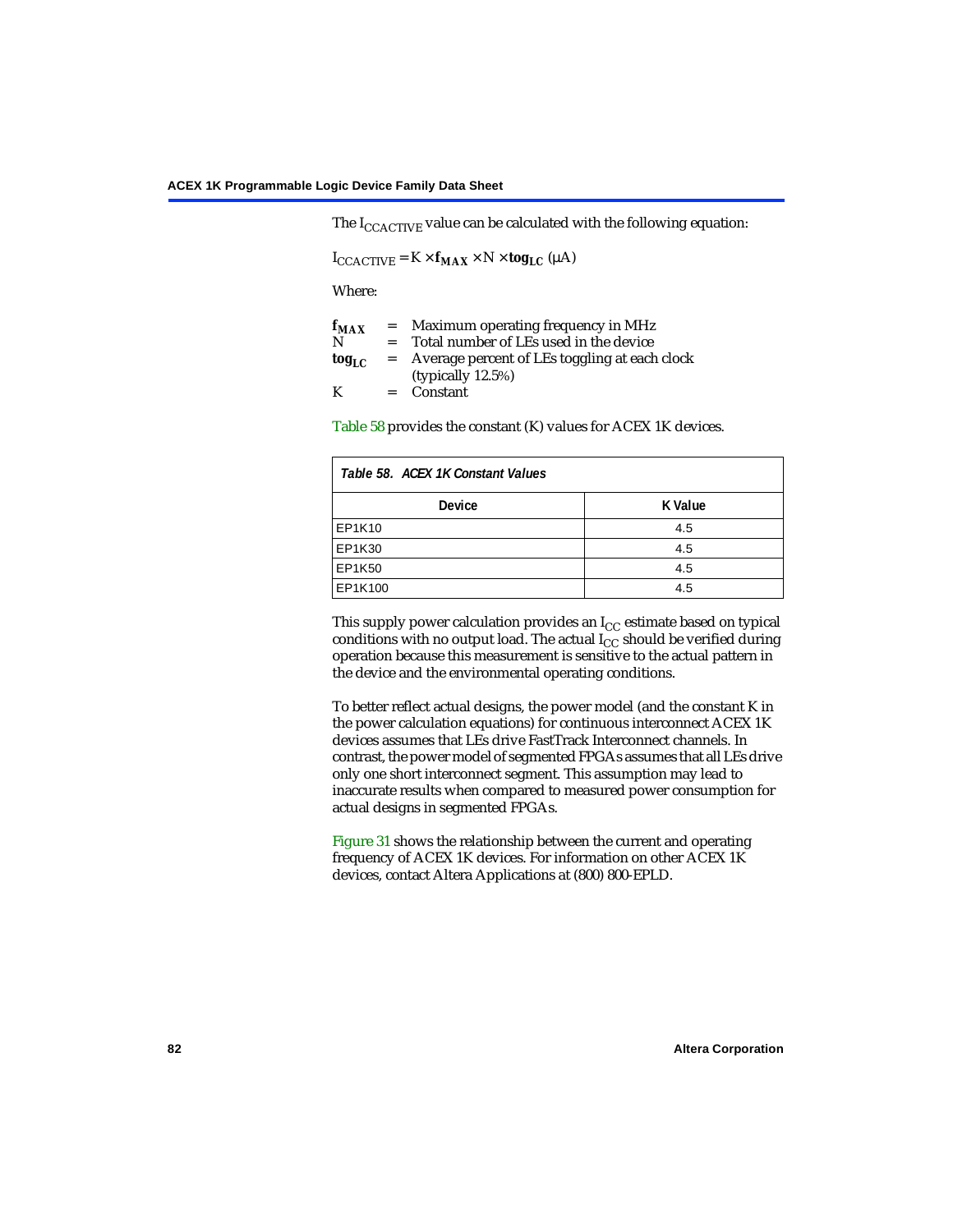

<span id="page-82-0"></span>*Figure 31. ACEX 1K I<sub>CCACTIVE</sub> vs. Operating Frequency* 

### **Configuration & Operation**

The ACEX 1K architecture supports several configuration schemes. This section summarizes the device operating modes and available device configuration schemes.

### **Operating Modes**

The ACEX 1K architecture uses SRAM configuration elements that require configuration data to be loaded every time the circuit powers up. The process of physically loading the SRAM data into the device is called *configuration*. Before configuration, as  $V_{CC}$  rises, the device initiates a Power-On Reset (POR). This POR event clears the device and prepares it for configuration. The ACEX 1K POR time does not exceed 50 µs.

**1** When configuring with a configuration device, refer to the relevant configuration device data sheet for POR timing information.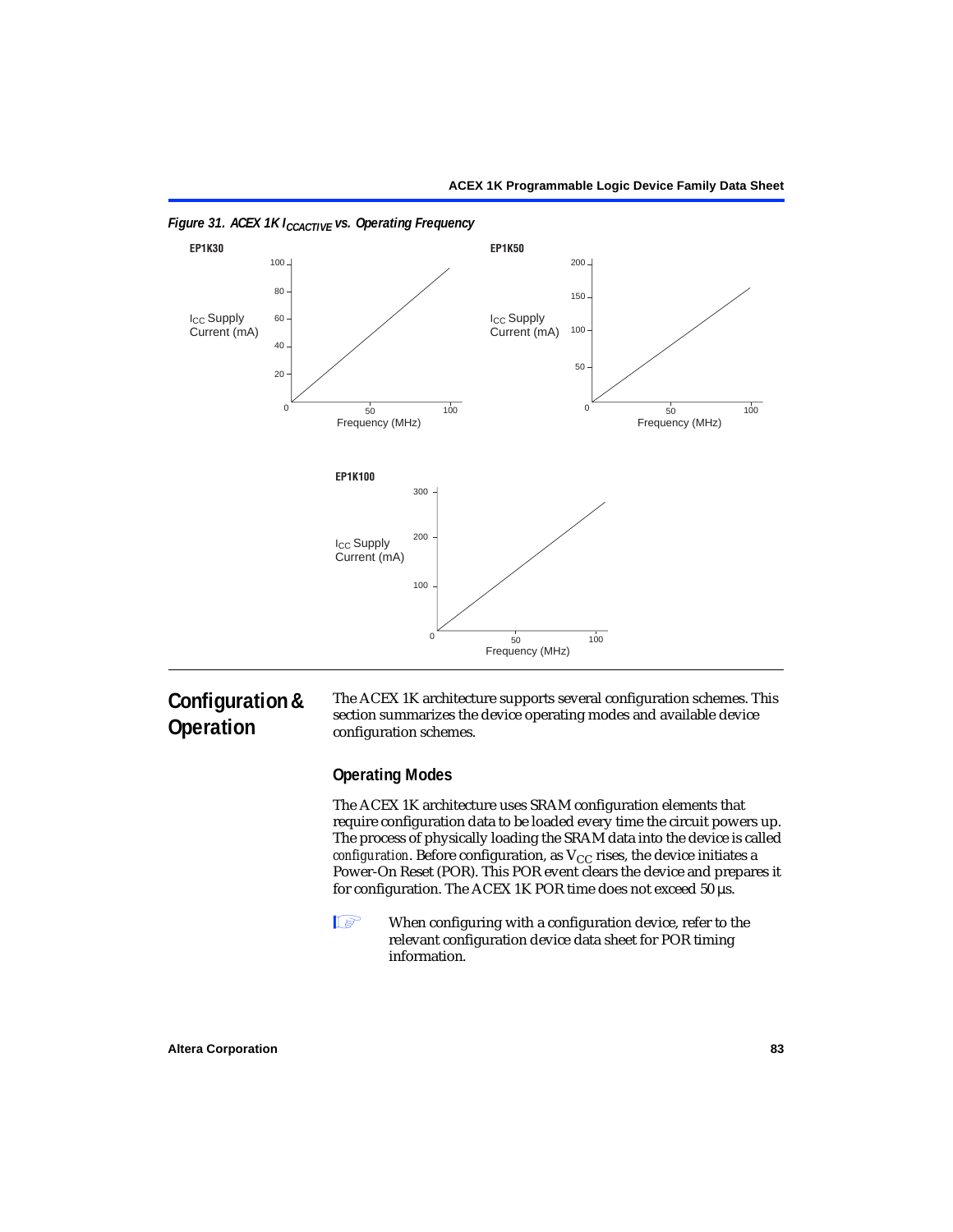During initialization, which occurs immediately after configuration, the device resets registers, enables I/O pins, and begins to operate as a logic device. Before and during configuration, all I/O pins (except dedicated inputs, clock, or configuration pins) are pulled high by a weak pull-up resistor. Together, the configuration and initialization processes are called *command mode*; normal device operation is called *user mode*.

SRAM configuration elements allow ACEX 1K devices to be reconfigured in-circuit by loading new configuration data into the device. Real-time reconfiguration is performed by forcing the device into command mode with a device pin, loading different configuration data, re-initializing the device, and resuming user-mode operation. The entire reconfiguration process requires less than 40 ms and can be used to reconfigure an entire system dynamically. In-field upgrades can be performed by distributing new configuration files.

### **Configuration Schemes**

The configuration data for an ACEX 1K device can be loaded with one of five configuration schemes (see [Table 59](#page-83-0)), chosen on the basis of the target application. An EPC16, EPC2, EPC1, or EPC1441 configuration device, intelligent controller, or the JTAG port can be used to control the configuration of a ACEX 1K device, allowing automatic configuration on system power-up.

Multiple ACEX 1K devices can be configured in any of the five configuration schemes by connecting the configuration enable (nCE) and configuration enable output (nCEO) pins on each device. Additional APEX 20K, APEX 20KE, FLEX 10K, FLEX 10KA, FLEX 10KE, ACEX 1K, and FLEX 6000 devices can be configured in the same serial chain.

<span id="page-83-0"></span>

| Table 59. Data Sources for ACEX 1K Configuration |                                                                                                     |  |
|--------------------------------------------------|-----------------------------------------------------------------------------------------------------|--|
| <b>Configuration Scheme</b>                      | Data Source                                                                                         |  |
| Configuration device                             | EPC16, EPC2, EPC1, or EPC1441 configuration device                                                  |  |
| Passive serial (PS)                              | BitBlaster or ByteBlasterMV download cables, or serial data<br>source                               |  |
| Passive parallel asynchronous (PPA)              | Parallel data source                                                                                |  |
| Passive parallel synchronous (PPS)               | Parallel data source                                                                                |  |
| <b>JTAG</b>                                      | BitBlaster or ByteBlasterMV download cables, or<br>microprocessor with a Jam STAPL File or JBC File |  |

### **Device Pin-Outs**

See the Altera web site (**http://www.altera.com**) or the *Altera Documentation Library* for pin-out information.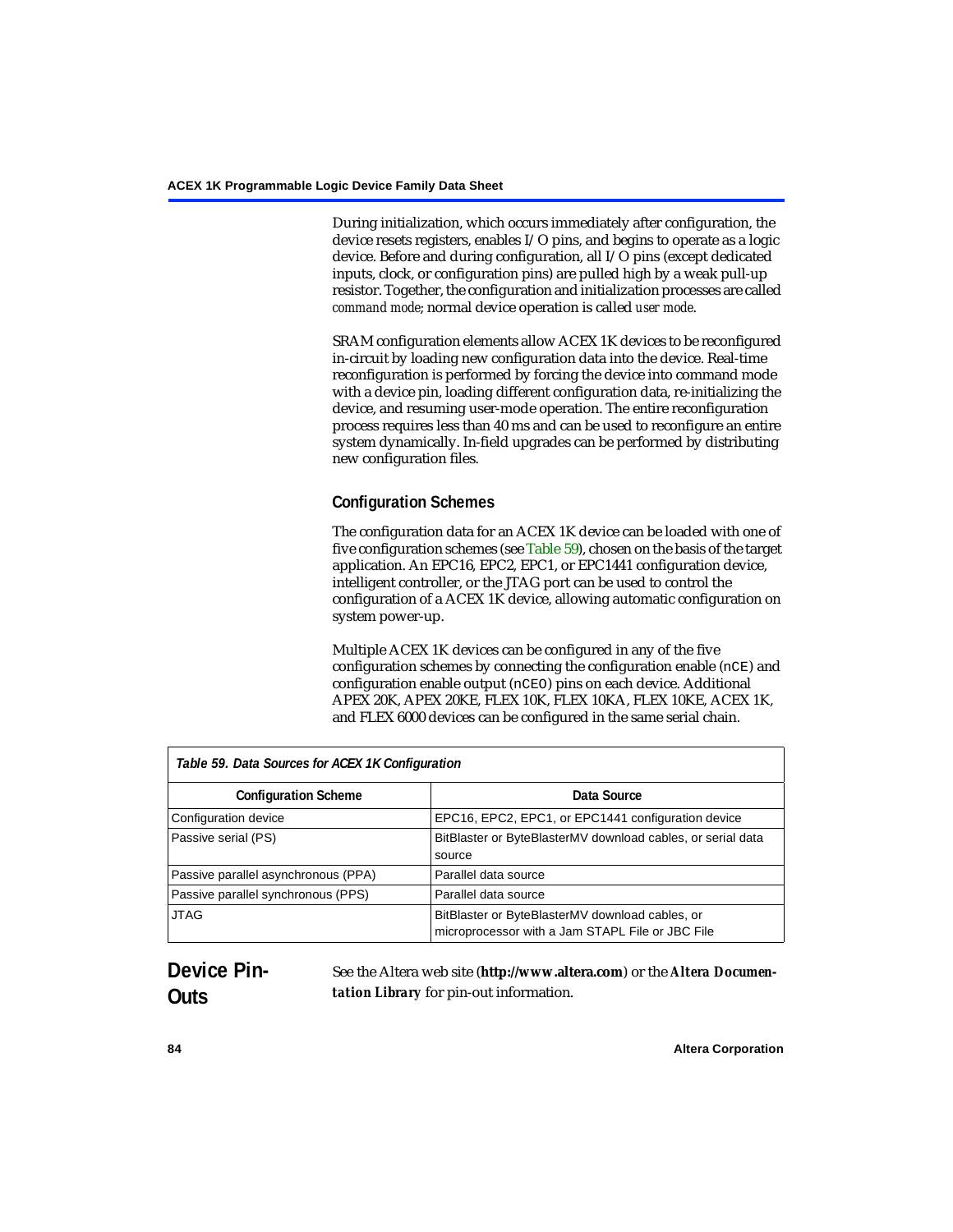| <b>Revision</b><br><b>History</b> | The information contained in the ACEX 1K Programmable Logic Device<br>Family Data Sheet version 3.4 supersedes information published in<br>previous versions. |
|-----------------------------------|---------------------------------------------------------------------------------------------------------------------------------------------------------------|
|                                   | The following changes were made to the ACEX 1K Programmable Logic<br>Device Family Data Sheet version 3.4: added extended temperature<br>support.             |